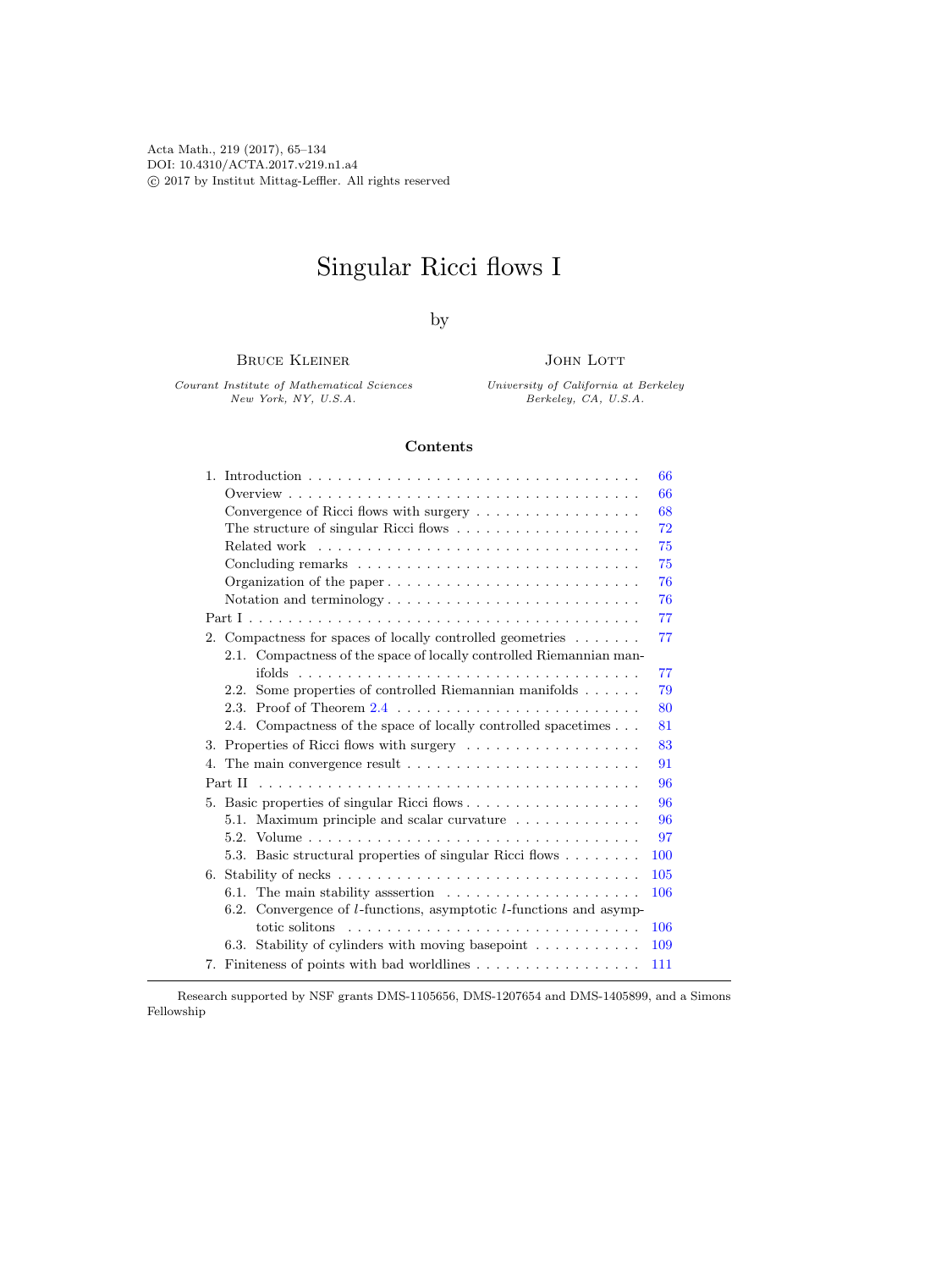| 66 | B. KLEINER AND J. LOTT |  |
|----|------------------------|--|
|    |                        |  |

| A.2. Closeness of Ricci flow spacetimes<br>117                                               |  |
|----------------------------------------------------------------------------------------------|--|
| A.3. Necks, horns and caps $\dots \dots \dots \dots \dots \dots \dots \dots \dots$<br>118    |  |
| 119                                                                                          |  |
| 119                                                                                          |  |
| 120                                                                                          |  |
| 121                                                                                          |  |
| A.8. Canonical neighborhoods<br><b>122</b>                                                   |  |
| A.9. Ricci flow with surgery $\dots \dots \dots \dots \dots \dots \dots \dots \dots$<br>-123 |  |
| Appendix B. Extension of Proposition $6.10$<br>125                                           |  |
| Appendix C. Non-negative isotropic curvature in four dimensions $\dots$<br>129               |  |
|                                                                                              |  |

## 1. Introduction

#### <span id="page-1-1"></span><span id="page-1-0"></span>**Overview**

It has been a long-standing problem in geometric analysis to find a good notion of a Ricci flow through singularities  $[30]$ ,  $[57]$ . The motivation comes from the fact that a Ricci flow with a smooth initial condition can develop singularities without blowing up everywhere; hence, one would like to continue the flow beyond the singular time. From the broader perspective of the analysis of partial differential equations (PDEs), this is just one instance of the widespread phenomenon of the breakdown of classical solutions, a phenomenon that is central in geometric PDEs, and which is often handled by using generalized solutions. For example, for mean-curvature flow of hypersurfaces in  $\mathbb{R}^n$ , there are notions of generalized solutions [\[9\]](#page-65-0), [\[15\]](#page-66-1), [\[25\]](#page-66-2) which became the foundation for studying existence, uniqueness, partial regularity, compactness, and other structural properties of solutions [\[9\]](#page-65-0), [\[26\]](#page-66-3), [\[42\]](#page-67-1), [\[43\]](#page-67-2), [\[78\]](#page-68-0), [\[79\]](#page-68-1). Other geometric PDEs, such as minimal surfaces [\[1\]](#page-65-1), [\[2\]](#page-65-2), [\[23\]](#page-66-4), [\[28\]](#page-66-5), [\[29\]](#page-66-6), [\[60\]](#page-68-2), [\[61\]](#page-68-3), [\[65\]](#page-68-4), [\[70\]](#page-68-5), harmonic maps [\[8\]](#page-65-3), [\[31\]](#page-66-7), [\[40\]](#page-67-3), [\[48\]](#page-67-4), [\[55\]](#page-67-5), [\[63\]](#page-68-6), [\[64\]](#page-68-7), [\[66\]](#page-68-8), and harmonic map heat flows [\[16\]](#page-66-8), [\[49\]](#page-67-6), [\[72\]](#page-68-9), have undergone a similar development.

Thus far, there has been little progress in implementing a similar program for Ricci flow. In the approaches used for the equations above, one first defines "rough" objects e.g. integral currents, sets of finite perimeter, varifolds, Sobolev mappings—and then, using an appropriate approximation scheme, one produces a generalized solution within the class of rough objects, by appealing to a suitable weak compactness result. Certain features, such as the existence of an ambient space, or the fact that one has a scalar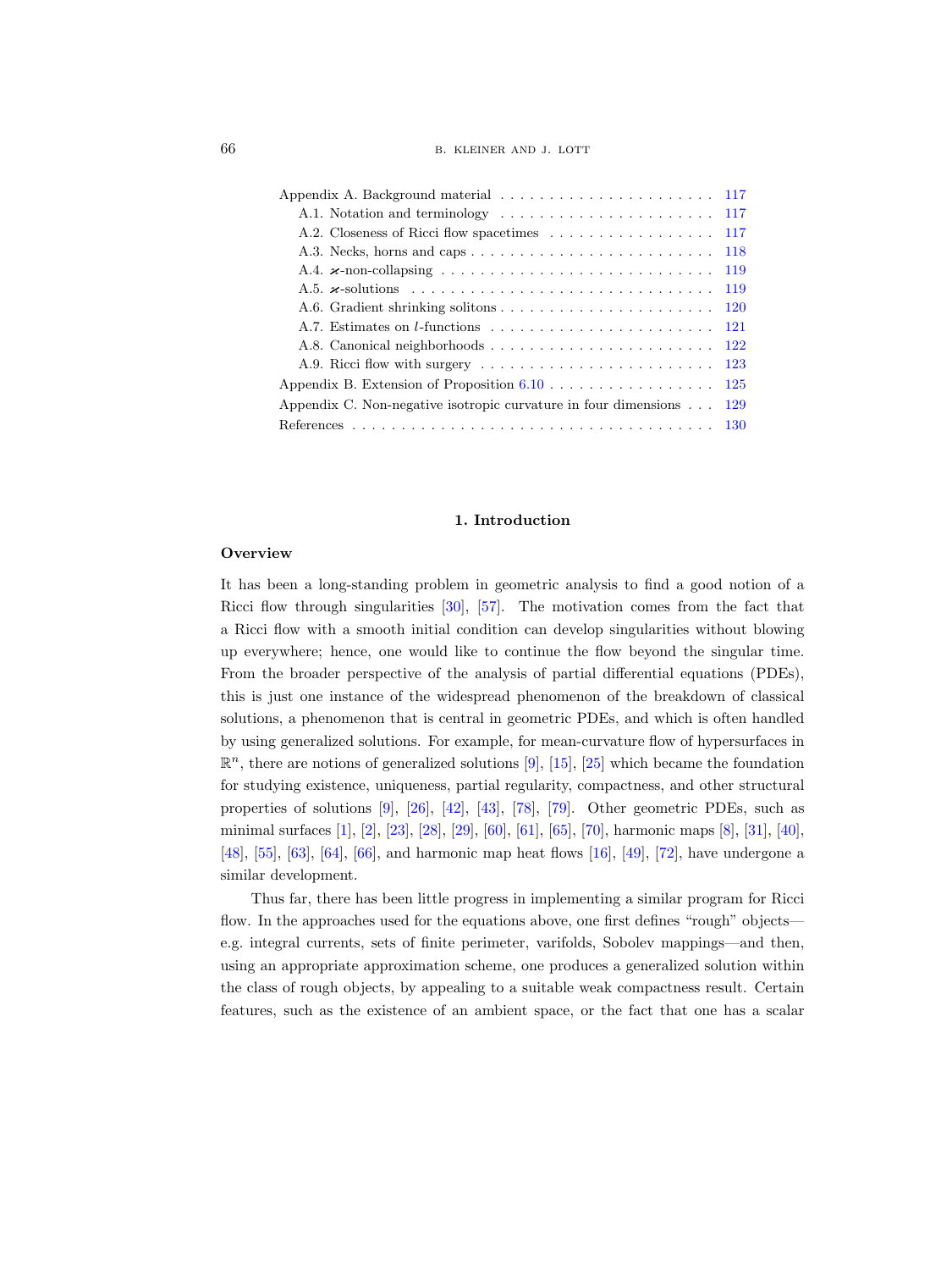equation, help enormously. The absence of these features in the case of Ricci flow creates serious technical obstacles to using such an approach with Ricci flow.

In this paper, we solve the problem of flowing through singularities in 3-dimensional Ricci flow. We do this using a novel approach that is quite different in spirit from earlier work, and which may be adaptable to other geometric PDEs. We introduce generalized solutions that we call singular Ricci flows. They are smooth Ricci flow spacetimes that are possibly incomplete, but are subject to certain asymptotic conditions. We show that singular Ricci flows have a number of good properties. In particular, we prove a compactness result for families of spacetimes, and using this we obtain the following existence theorem.

<span id="page-2-0"></span>THEOREM 1.1. For every compact Riemannian 3-manifold  $M$ , there is a singular Ricci flow with initial condition M.

In addition, we establish a number of structural results. These results, and further results that will appear elsewhere, strongly indicate that singular Ricci flows provide a natural analytical framework for 3-dimensional Ricci flows with singularities.

The notion of singular Ricci flows derives partly from the spectacular work of Hamilton [\[35\]](#page-67-7) and Perelman [\[58\]](#page-67-8) on Ricci flow with surgery. After constructing Ricci flow with surgery, Perelman was naturally lead back to the problem of flowing through singularities. In [\[57,](#page-67-0) §13.2], Perelman wrote: "It is likely that by passing to the limit in this construction one would get a canonically defined Ricci flow through singularities, but at the moment I don't have a proof of that". In proving Theorem [1.1,](#page-2-0) we partially confirm Perelman's expectation, by showing that Ricci flow with surgery (for a fixed initial condition) subconverges to a singular Ricci flow as the surgery parameter goes to zero.<sup>(1</sup>)

Several aspects of the work in this paper may be applicable in other settings. First, the strategy that we use here—defining generalized solutions using smooth (possibly incomplete) spacetimes satisfying asymptotic geometric bounds—may be adaptable to other geometric PDEs. In addition, there are technical ingredients in our work which may have parallels in other situations, such as a compactness theorem valid for possibly incomplete Riemannian manifolds, and a dynamical analysis of ancient solutions. A novel feature of the setup is that the spacetimes are not assumed to be simply concatenations of product spacetime regions. To our knowledge, this is the first appearance of such

<span id="page-2-1"></span> $(1)$  Note added in proof. Since this paper was submitted, there have been several developments building on the results proven here. Perelman's convergence conjecture ([\[57,](#page-67-0) §13.2], [\[58,](#page-67-8) p. 1]) and the uniqueness question (Question [1.6\)](#page-6-0) were both addressed in [\[7\]](#page-65-4). These results, together with a number of results from this paper (the existence of singular Ricci flows (Corollary [1.5\)](#page-6-1), behavior of volume (Theorem [1.3](#page-4-0) (4), Theorem [5.5\)](#page-33-0), and finiteness of bad worldlines (Theorem [7.1\)](#page-46-1) were used to prove the generalized Smale conjecture concerning the homotopy type of diffeomorphism groups of 3-manifolds [\[6\]](#page-65-5).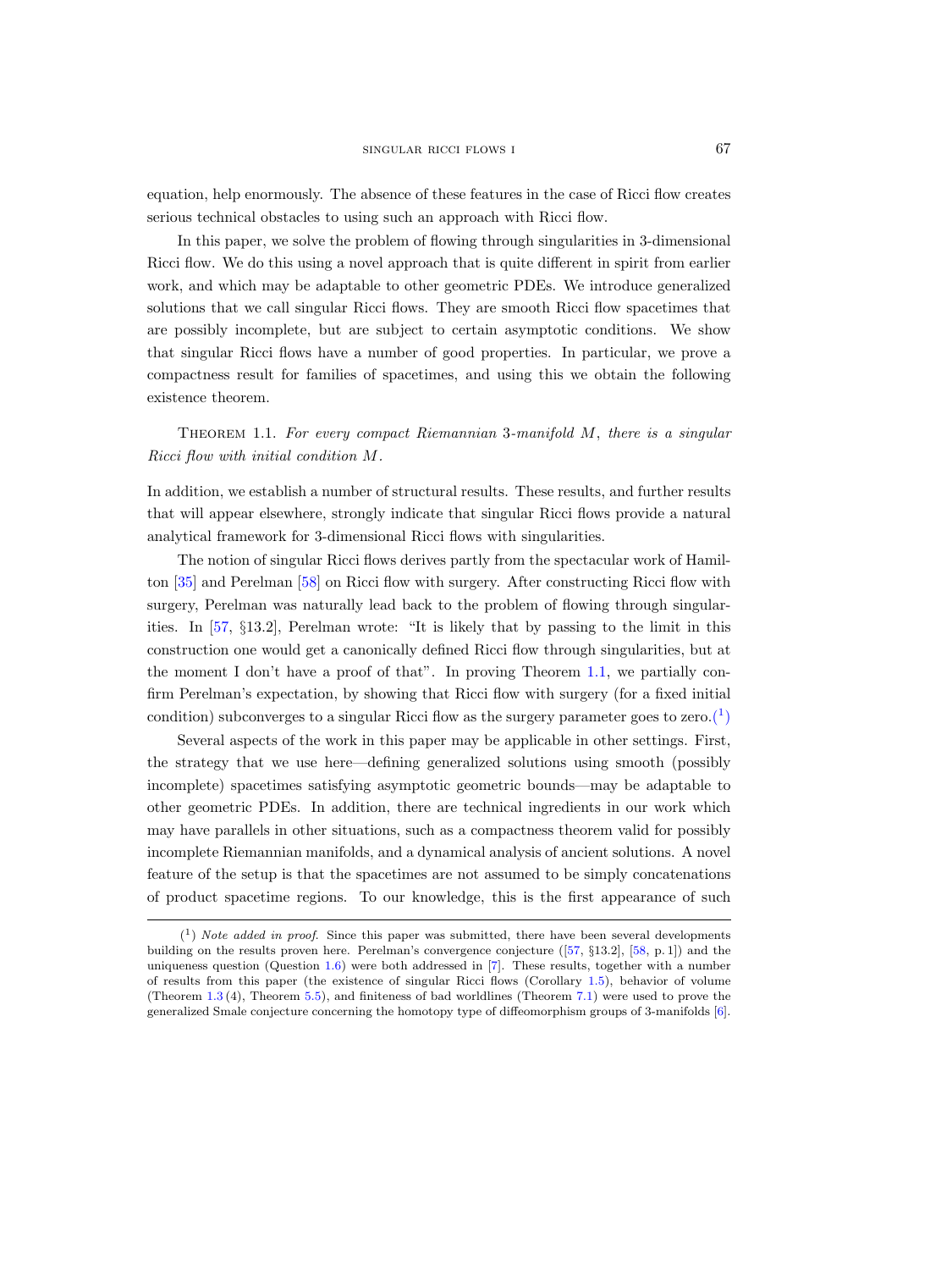spacetimes in Ricci flow, although of course they are widely used in general relativity and mean-curvature flow.

We mention that there is related work in the literature on Ricci flow through singularities in certain cases, such as in the Kähler case or under the assumption of rotational symmetry; see the end of the introduction for a discussion.

## Convergence of Ricci flows with surgery

Before formulating our first result, we briefly recall Perelman's version of Ricci flow with surgery (which followed earlier work of Hamilton). (To make this paper accessible to a wider audience, in §[A.9](#page-58-0) we collect needed background results about Ricci flow and Ricci flow with surgery.)

Ricci flow with surgery evolves a Riemannian 3-manifold by alternating between two processes: flowing by ordinary Ricci flow until the metric goes singular, and modifying the resulting limit by surgery, so as to produce a compact smooth Riemannian manifold that serves as a new initial condition for Ricci flow. The construction is regulated by a global parameter  $\varepsilon > 0$ , as well as decreasing parameter functions  $r, \delta, \varkappa : [0, \infty) \rightarrow (0, \infty)$ , which play the following roles:

• The scale at which surgery occurs is bounded above in terms of  $\delta$ . In particular, surgery at time t is performed by cutting along necks whose scale tends to zero as  $\delta(t)$ goes to zero.

• The function r defines the canonical neighborhood scale: at time  $t$ , near any point with scalar curvature at least  $r(t)^{-2}$ , the flow is (modulo parabolic rescaling) approximated to within error  $\varepsilon$  by either a  $\varkappa$ -solution (see §[A.5\)](#page-54-1) or a standard postsurgery model.

In Ricci flow with surgery, the initial conditions are assumed to be *normalized*, meaning that at each point  $m$  in the initial time slice, the eigenvalues of the curvature operator  $Rm(m)$  are bounded by 1 in absolute value, and the volume of the unit ball  $B(m, 1)$  is at least half the volume of the Euclidean unit ball. By rescaling, any compact Riemannian manifold can be normalized.

Perelman showed that, under certain constraints on the parameters, one can implement Ricci flow with surgery for any normalized initial condition. His constraints allow one to make  $\delta$  as small as one wants. Hence, one can consider the behavior of Ricci flow with surgery, for a fixed initial condition, as  $\delta$  goes to zero.

In order to formulate our convergence theorem, we will use a spacetime framework. Unlike the case of general relativity, where one has a Lorentzian manifold, in our setting there is a natural foliation of spacetime by time slices, which carry Riemannian metrics.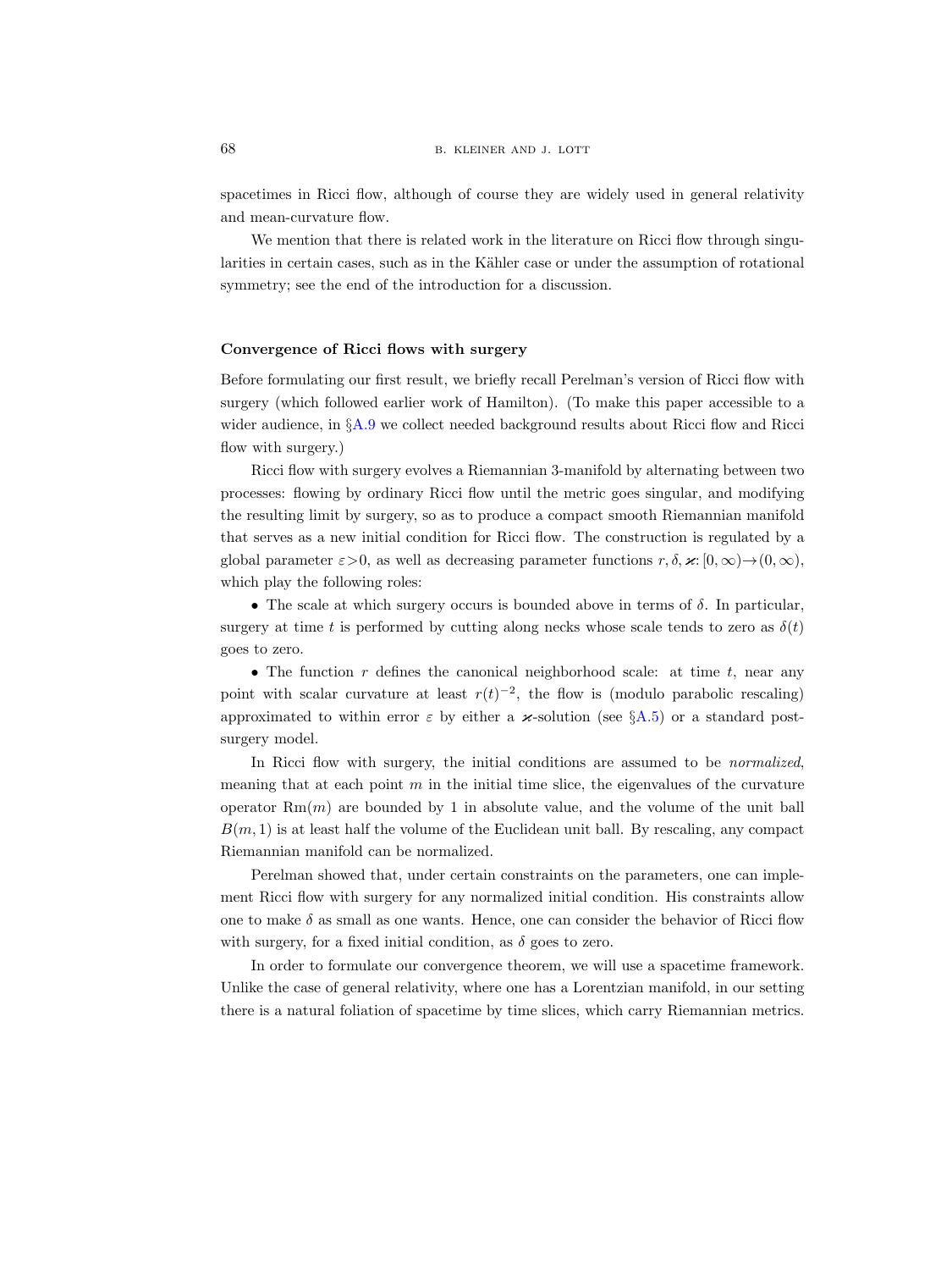<span id="page-4-1"></span>This is formalized in the following definition.

Definition 1.2. A Ricci flow spacetime is a tuple  $(\mathcal{M}, \mathfrak{t}, \partial_{\mathfrak{t}}, g)$  where

•  $M$  is a smooth manifold-with-boundary;

• t is the time function—a submersion t:  $\mathcal{M} \rightarrow I$  where  $I \subset \mathbb{R}$  is a time interval; we will usually take  $I=[0, \infty)$ :

• the boundary of  $M$ , if it is non-empty, corresponds to the endpoint(s) of the time interval:  $\partial \mathcal{M} = f^{-1}(\partial I);$ 

•  $\partial_t$  is the *time vector field*, which satisfies  $\partial_t t \equiv 1$ ;

• g is a smooth inner product on the spatial sub-bundle ker(dt)⊂TM, and g defines a Ricci flow:  $\mathcal{L}_{\partial_t} g = -2 \operatorname{Ric}(g)$ .

For  $0 \le a < b$ , we write  $\mathcal{M}_a = \mathfrak{t}^{-1}(a)$ ,  $\mathcal{M}_{[a,b]} = \mathfrak{t}^{-1}([a,b])$  and  $\mathcal{M}_{\le a} = \mathfrak{t}^{-1}([0,a])$ . Henceforth, unless otherwise specified, when we refer to geometric quantities such as curvature, we will implicitly be referring to the metric on the time slices.

Note that, near any point  $m \in \mathcal{M}$ , a Ricci flow spacetime  $(\mathcal{M}, \mathfrak{t}, \partial_{\mathfrak{t}}, g)$  reduces to a Ricci flow in the usual sense, because the time function t will form part of a chart  $(x, t)$  near m for which the coordinate vector field  $\partial/\partial t$  coincides with  $\partial_t$ ; then, one has  $\partial g/\partial t = -2$  Ric $(g)$ . Also, there is a canonical Ricci flow spacetime associated with any Ricci flow with surgery (see  $\S$ [A.9\)](#page-58-0); we will often conflate this Ricci flow spacetime with the Ricci flow with surgery.

Our first result partially answers the question of Perelman alluded to above, by formalizing the notion of convergence and obtaining subsequential limits.

<span id="page-4-0"></span>THEOREM 1.3. Let  $\{\mathcal{M}^j\}_{j=1}^{\infty}$  be a sequence of 3-dimensional Ricci flows with surgery (in the sense of Perelman), where

• the initial conditions  $\{M_0^j\}$  are compact normalized Riemannian manifolds that lie in a compact family in the smooth topology;

• if  $\delta_j: [0, \infty) \to (0, \infty)$  denotes the Perelman surgery parameter for  $\mathcal{M}^j$ , then

$$
\lim_{j \to \infty} \delta_j(0) = 0.
$$

Then, after passing to a subsequence, there is a Ricci flow spacetime

$$
(\mathcal{M}^\infty, \mathfrak{t}_\infty, \partial_{t_\infty}, g_\infty),
$$

and a sequence of diffeomorphisms

$$
\{\mathcal{M}^j \supset U_j \xrightarrow{\Phi^j} V_j \subset \mathcal{M}^\infty\}
$$

with the following properties:

(1)  $U_i \subset \mathcal{M}^j$  and  $V_i \subset \mathcal{M}^{\infty}$  are open subsets;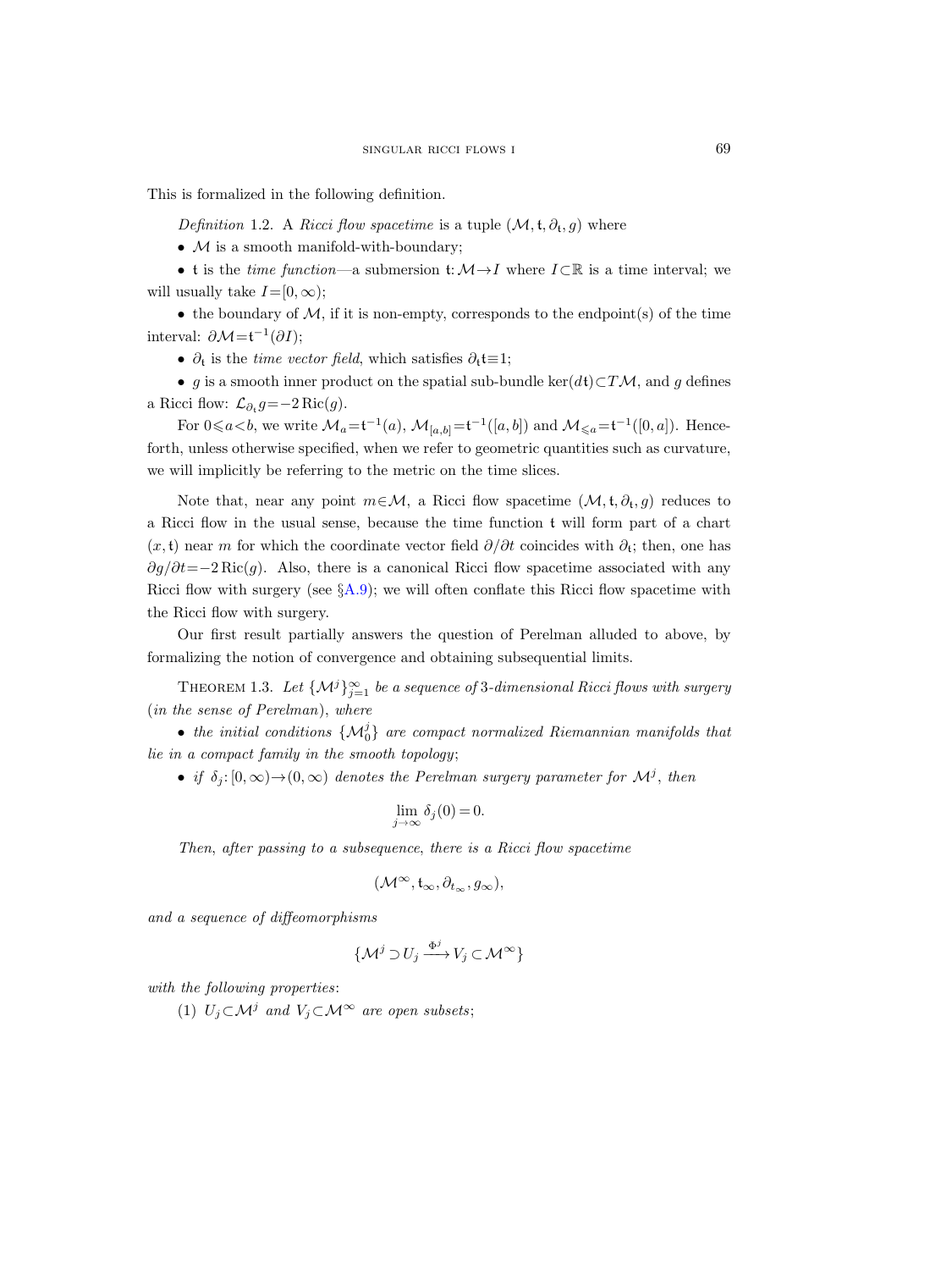(2) let  $R_i$  and  $R_\infty$  denote the scalar curvature on  $\mathcal{M}^j$  and  $\mathcal{M}^\infty$ , respectively; given  $\bar{t} < \infty$  and  $\bar{R} < \infty$ , if j is sufficiently large then

$$
U_j \supset \{m_j \in \mathcal{M}^j : \mathfrak{t}_j(m_j) \leq \bar{t} \text{ and } R_j(m_j) \leq \bar{R}\},\
$$
  

$$
V_j \supset \{m_\infty \in \mathcal{M}^\infty : \mathfrak{t}_\infty(m_\infty) \leq \bar{t} \text{ and } R_\infty(m_\infty) \leq \bar{R}\};
$$

(3)  $\Phi^j$  is time preserving, and the sequences  $\{\Phi^j_*\partial_{t_j}\}_{j=1}^\infty$  and  $\{\Phi^j_*g_j\}_{j=1}^\infty$  converge smoothly on compact subsets of  $\mathcal{M}^{\infty}$  to  $\partial_{t_{\infty}}$  and  $g_{\infty}$ , respectively;

(4)  $\Phi^j$  is asymptotically volume preserving: let  $\mathcal{V}_j, \mathcal{V}_{\infty} : [0, \infty) \to [0, \infty)$  denote the respective volume functions  $V_j(t) = Vol(\mathcal{M}_t^j)$  and  $V_\infty(t) = Vol(\mathcal{M}_t^\infty)$ ; then the function  $\mathcal{V}_{\infty}:[0,\infty)\to[0,\infty)$  is continuous and  $\lim_{j\to\infty}\mathcal{V}_j=\mathcal{V}_{\infty}$ , with uniform convergence on compact subsets of  $[0, \infty)$ .

Furthermore,

(a) the scalar curvature function  $R_{\infty} : \mathcal{M}^{\infty}_{\leq T} \to \mathbb{R}$  is bounded below and proper for all  $T \geqslant 0$ ;

(b)  $\mathcal{M}^{\infty}$  satisfies the Hamilton–Ivey pinching condition of [\(A.14\)](#page-60-1);

(c)  $\mathcal{M}^{\infty}$  is  $\varkappa$ -non-collapsed below scale  $\varepsilon$ , and satisfies the r-canonical neighborhood assumption, where  $\varkappa$  and r are the aforementioned parameters from Ricci flow with surgery.

Theorem [1.3](#page-4-0) may be compared with other convergence results such as Hamilton's compactness theorem [\[34\]](#page-67-9) and its variants [\[44,](#page-67-10) Appendix E], as well as analogous results for sequences of Riemannian manifolds. All of these results require uniform bounds on curvature in regions of a given size around a basepoint, which we do not have. Instead, our approach is based on the fact that in a 3-dimensional Ricci flow with surgery, the scalar curvature controls the local geometry. We first prove a general pointed compactness result for sequences of (possibly incomplete) Riemannian manifolds whose local geometry is governed by a control function. We then apply this general compactness result in the case when the Riemannian manifolds are the spacetimes of Ricci flows with surgery, and the control functions are constructed from the scalar curvature functions. To obtain conditions  $(1)$ – $(3)$  of Theorem [1.3,](#page-4-0) we have to rule out the possibility that part of the spacetime with controlled time and scalar curvature escapes to infinity, i.e. is not seen in the pointed limit. This is done by means of a new estimate on the spacetime geometry of a Ricci flow with surgery; see Proposition [3.3](#page-21-0) below.

Motivated by the conclusion of Theorem [1.3,](#page-4-0) we make the following definition.

<span id="page-5-0"></span>Definition 1.4. A Ricci flow spacetime  $(\mathcal{M}, t, \partial_t, g)$  is a *singular Ricci flow* if it is 4-dimensional, the initial time slice  $\mathcal{M}_0$  is a compact normalized Riemannian manifold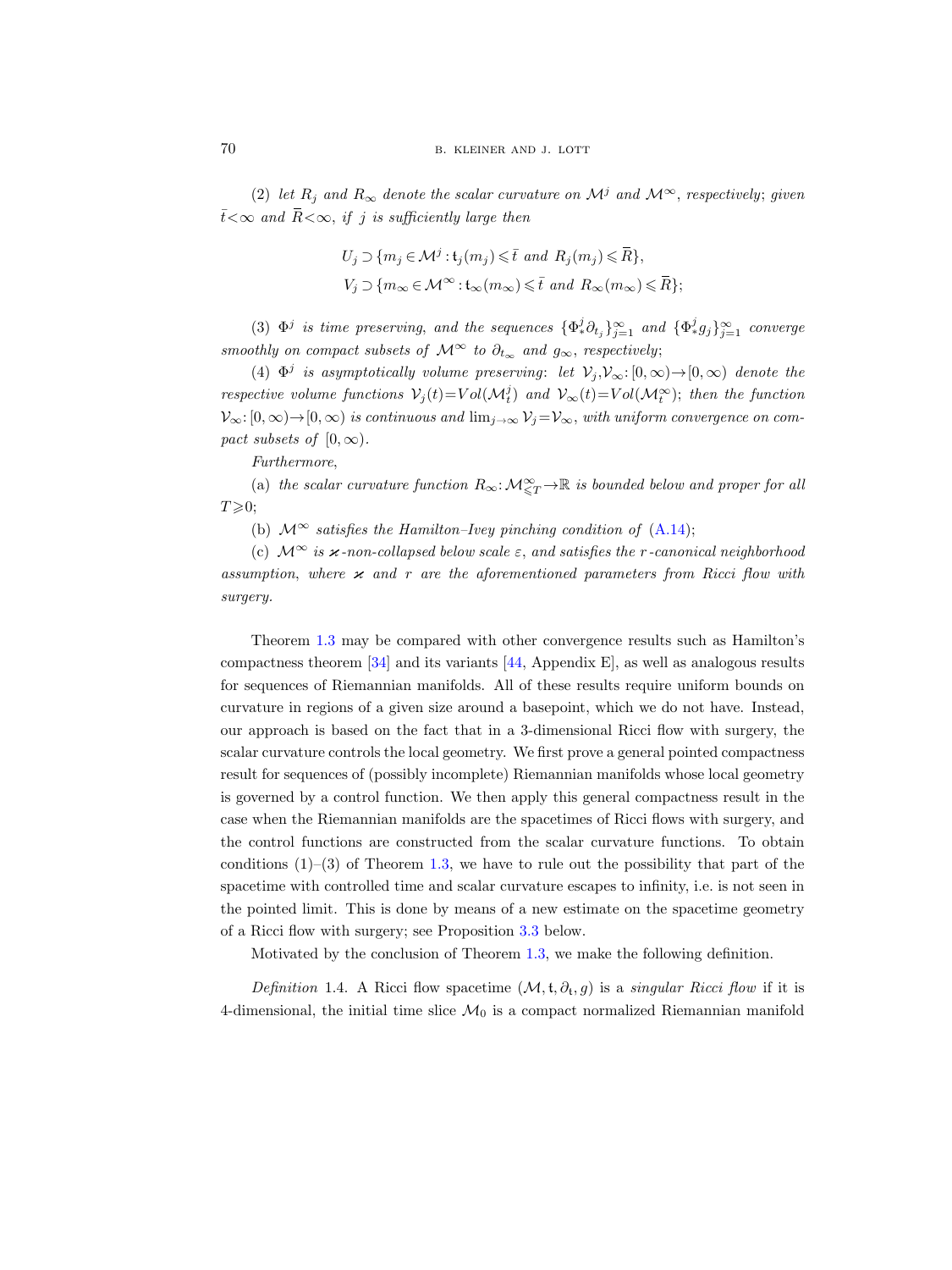and

(a) the scalar curvature function  $R:\mathcal{M}_{\leq T}\to\mathbb{R}$  is bounded below and proper for all  $T\!\geqslant\!0;$ 

(b)  $\mathcal M$  satisfies the Hamilton–Ivey pinching condition of  $(A.14)$ ;

(c) for a global parameter  $\varepsilon > 0$  and decreasing functions  $\varkappa$ , r:  $[0, \infty) \rightarrow (0, \infty)$ , the spacetime M is  $\varkappa$ -non-collapsed below scale  $\varepsilon$  in the sense of §[A.4,](#page-54-0) and satisfies the r-canonical neighborhood assumption in the sense of  $\S A.8$ .

Although conditions (b) and (c) in Definition [1.4](#page-5-0) are pointwise conditions imposed everywhere, we will show elsewhere that  $\mathcal M$  is a singular Ricci flow if (b) and (c) are only assumed to hold outside of some compact subset of  $\mathcal{M}_{\leq T}$ , for all  $T \geq 0$ . Thus (b) and (c) can be viewed as asymptotic conditions at infinity for a Ricci flow defined on a non-compact spacetime. Condition (a) implies that, if a spatial slice is non-compact, then the scalar curvature tends to infinity as one approaches an end; this latter property compensates for the possible lack of completeness.

With this definition, Perelman's existence theorem for Ricci flow with surgery and Theorem [1.3](#page-4-0) immediately imply the following result.

<span id="page-6-1"></span>COROLLARY 1.5. If  $(M, g_0)$  is a compact normalized Riemannian 3-manifold, then there exists a singular Ricci flow having initial condition  $(M, g_0)$  with parameter functions  $x$  and r as in Theorem [1.3](#page-4-0).

From the PDE viewpoint, flow with surgery is a regularization of Ricci flow, while singular Ricci flows may be considered to be generalized solutions to Ricci flow. In this language, Corollary [1.5](#page-6-1) gives the existence of generalized solutions by means of a regularization procedure. One can compare this with the existence proof for Brakke flows in [\[9\]](#page-65-0), [\[43\]](#page-67-2) or level set flows in [\[15\]](#page-66-1), [\[25\]](#page-66-2).

The existence assertion in Corollary [1.5](#page-6-1) leads to the following uniqueness question.

<span id="page-6-0"></span>Question 1.6. If two singular Ricci flows have isometric initial conditions, are the underlying Ricci flow spacetimes the same, up to diffeomorphism?

An affirmative answer would confirm Perelman's expectation that Ricci flow with surgery should converge to a canonical flow through singularities, as it would imply that, if one takes a fixed initial condition in Theorem [1.3,](#page-4-0) then one would have convergence without having to pass to a subsequence. Having such a uniqueness result, in conjunction with Theorem [1.3,](#page-4-0) would closely parallel the results of [\[10\]](#page-65-6), [\[37\]](#page-67-11), [\[39\]](#page-67-12), [\[47\]](#page-67-13) that 2-convex mean-curvature flow with surgery converges to level set flow when the surgery parameters tend to zero.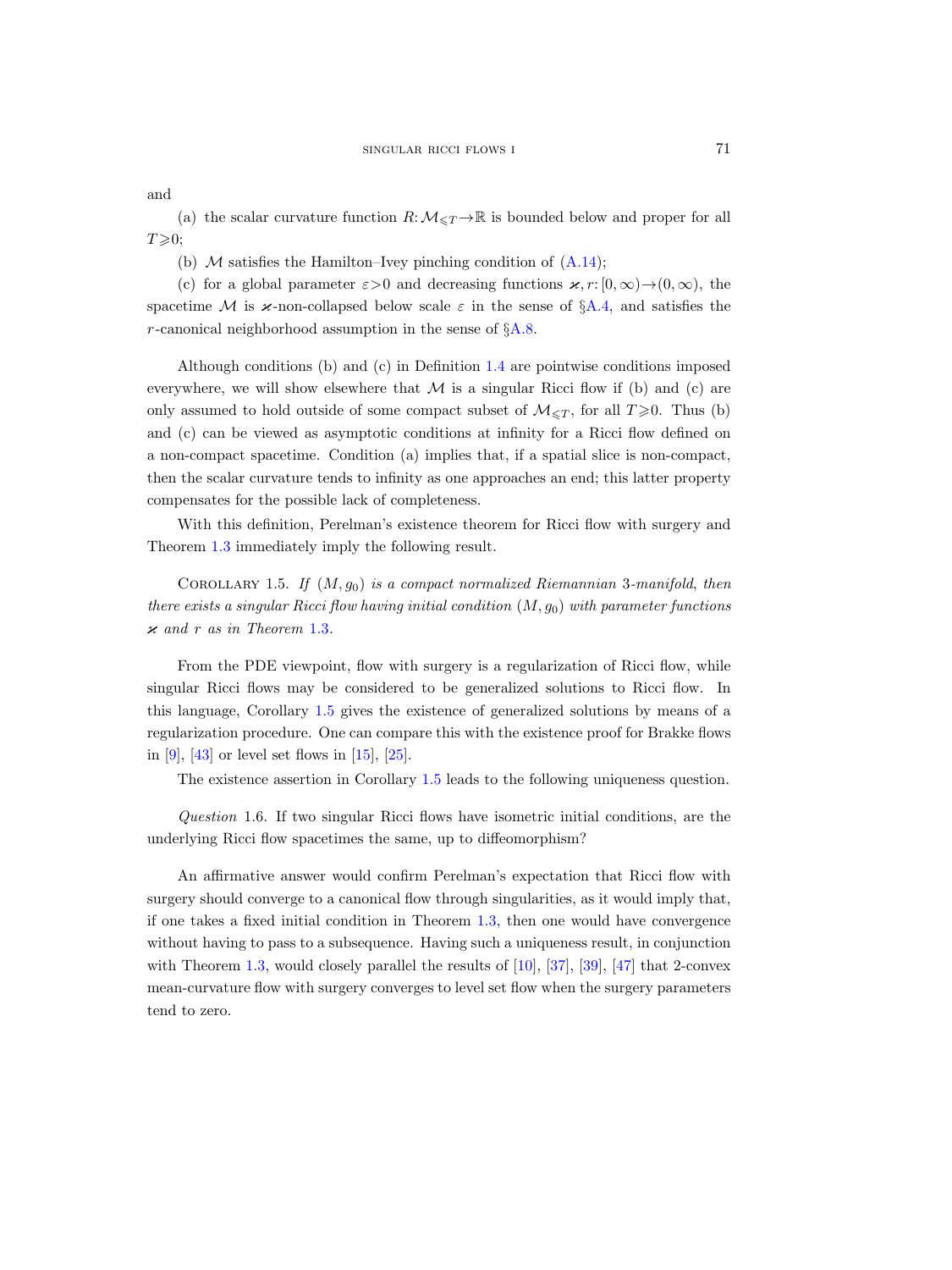### The structure of singular Ricci flows

The asymptotic conditions in the definition of a singular Ricci flow have a number of implications which we analyze in this paper. In addition to clarifying the structure of limits of Ricci flows with surgery as in Theorem [1.3,](#page-4-0) the results indicate that singular Ricci flows are well-behaved objects from geometric and analytical points of view.

To analyze the geometry of Ricci flow spacetimes, we use two different Riemannian metrics.

<span id="page-7-0"></span>Definition 1.7. Let  $(\mathcal{M}, \mathfrak{t}, \partial_{\mathfrak{t}}, g)$  be a Ricci flow spacetime. The spacetime metric on M is the Riemannian metric  $g_{\mathcal{M}} = \hat{g} + dt^2$ , where  $\hat{g}$  is the extension of g to a quadratic form on TM such that  $\partial_t \in \text{ker}(\hat{g})$ . The *quasi-parabolic metric* on M is the Riemannian metric

$$
g^{\text{qp}}_{\mathcal{M}}\,{=}\,(1\,{+}\,R^2)^{1/2}\hat{g}\,{+}\,(1\,{+}\,R^2)\,d{\mathfrak t}^2.
$$

For the remainder of the introduction, unless otherwise specified,  $(\mathcal{M}, \mathfrak{t}, \partial_{\mathfrak{t}}, g)$  will denote a fixed singular Ricci flow.

Conditions (b) and (c) of Definition [1.4](#page-5-0) imply that the scalar curvature controls the local geometry of the singular Ricci flow. This has several implications.

• (High-curvature regions in singular Ricci flows are topologically standard) For every t, the superlevel set  $\{x \in \mathcal{M}_t : R(x) \ge r^{-2}(t)\}$  is contained in a disjoint union of connected components whose diffeomorphism types come from a small list of possibilities, with well-controlled local geometry. In particular, each connected component C of  $\mathcal{M}_t$ has finitely many ends, and passing to the metric completion  $\overline{C}$  adds at most one point for each end (Proposition [5.16\)](#page-37-0).

• (Bounded geometry) The spacetime metric  $g_M$  has bounded geometry at the scale defined by the scalar curvature, while the quasi-parabolic metric  $g^{\text{qp}}_{\mathcal{M}}$  is complete and has bounded geometry in the usual sense—the injectivity radius is bounded below, and all derivatives of curvature are uniformly bounded (Lemma [5.13\)](#page-35-1).

The local control on geometry also leads to a compactness property for singular Ricci flows:

• (Compactness) If one has a sequence  $\{(\mathcal{M}^j, \mathfrak{t}_j, \partial_{\mathfrak{t}_j}, g_j)\}_{j=1}^\infty$  of singular Ricci flows with a fixed choice of functions in Definition [1.4,](#page-5-0) and the initial metrics  $\{(\mathcal{M}_0^j, g_j(0))\}_{j=1}^\infty$ form a precompact set in the smooth topology, then a subsequence converges in the sense of Theorem [1.3](#page-4-0) (Proposition [5.22\)](#page-40-1).

The proof of the compactness result is similar to the proof of Theorem [1.3.](#page-4-0) We also have global results concerning the scalar curvature and volume:

• (Scalar curvature and volume control) For any  $T < \infty$ , the scalar curvature is integrable on  $\mathcal{M}_{\leq T}$ . The volume function  $\mathcal{V}(t)$ =vol $(\mathcal{M}_t)$  is absolutely continuous and has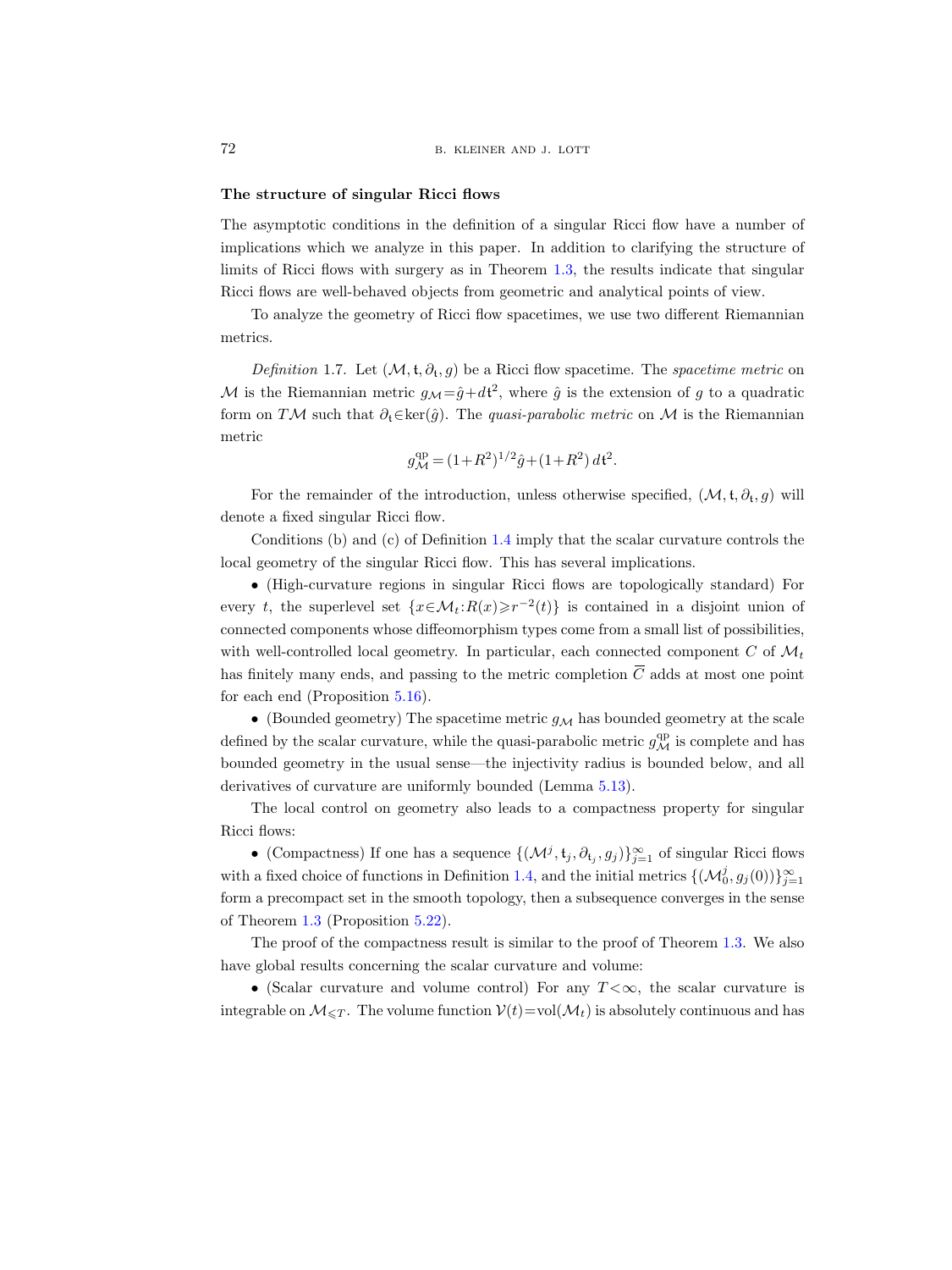a locally bounded upper-right derivative. The usual formula holds for volume evolution:

<span id="page-8-1"></span>
$$
\mathcal{V}(t_1) - \mathcal{V}(t_0) = -\int_{\mathcal{M}_{[t_0, t_1]}} R \, d\text{vol}_{g_{\mathcal{M}}} \tag{1.8}
$$

for all  $0 \leq t_0 \leq t_1 < \infty$  (Corollary [7.7\)](#page-51-0).

Elsewhere we will discuss the structure of the completion of the spacetime, and will also show:

• (Refined scalar curvature and volume estimates) For all  $p \in (0, 1)$  and all t, the scalar curvature is  $L^p$  on  $\mathcal{M}_t$ . The volume  $\mathcal{V}(t)$  is locally  $\alpha$ -Hölder in t for some exponent  $\alpha \in (0, 1)$ .

To describe the next results, we introduce the following definitions.

<span id="page-8-2"></span>Definition 1.9. A path  $\gamma: I \to \mathcal{M}$  is time-preserving if  $\mathfrak{t}(\gamma(t))=t$  for all  $t\in I$ . The worldline of a point  $m \in \mathcal{M}$  is the maximal time-preserving integral curve  $\gamma: I \rightarrow \mathcal{M}$  of the time vector field  $\partial_t$ , which passes through m.

If  $\gamma: I \to M$  is a worldline, then we may have sup  $I < \infty$ . In this case, the scalar curvature blows up along  $\gamma(t)$  as  $t \rightarrow \sup I$ , and the worldline encounters a singularity. An example would be a shrinking round space form, or a neck pinch. A worldline may also encounter a singularity going backward in time.

Definition 1.10. A worldline  $\gamma: I \rightarrow M$  is bad if inf  $I > 0$ , i.e. if it is not defined at  $t=0$ .

Among our structural results, perhaps the most striking is the following.

<span id="page-8-0"></span>THEOREM 1.11. Suppose that  $(M, t, \partial_t, g)$  is a singular Ricci flow and  $t \geq 0$ . If C is a connected component of  $\mathcal{M}_t$ , then only finitely many points in C have bad worldlines. Moreover, if  $\gamma: I \to \mathcal{M}$  is a bad worldline, then for  $t \in I$  sufficiently close to inf I,  $\gamma(t)$ lies in a cap region of  $\mathcal{M}_t$ .

As an illustration of the theorem, consider a singular Ricci flow that undergoes a generic neck pinch at time  $t_0$ , so that the time slice  $\mathcal{M}_{t_0}$  has two ends ( $\varepsilon$ -horns in Perelman's language) which are instantly capped off when  $t>t_0$ . In this case, the theorem asserts that only finitely many (in this case two) worldlines emerge from the singularity. See Figure [1,](#page-9-1) where the bad wordlines are indicated by dashed curves. (The point in the figure where the two dashed curves meet is not in the spacetime.)

A key ingredient in the proof of Theorem [1.11](#page-8-0) is a new stability property of neck regions in  $\varkappa$ -solutions. We recall that  $\varkappa$ -solutions are the class of ancient Ricci flows used to model the high-curvature part of Ricci flows with surgery. We state the stability property loosely as follows, and refer the reader to §[6](#page-40-0) for more details.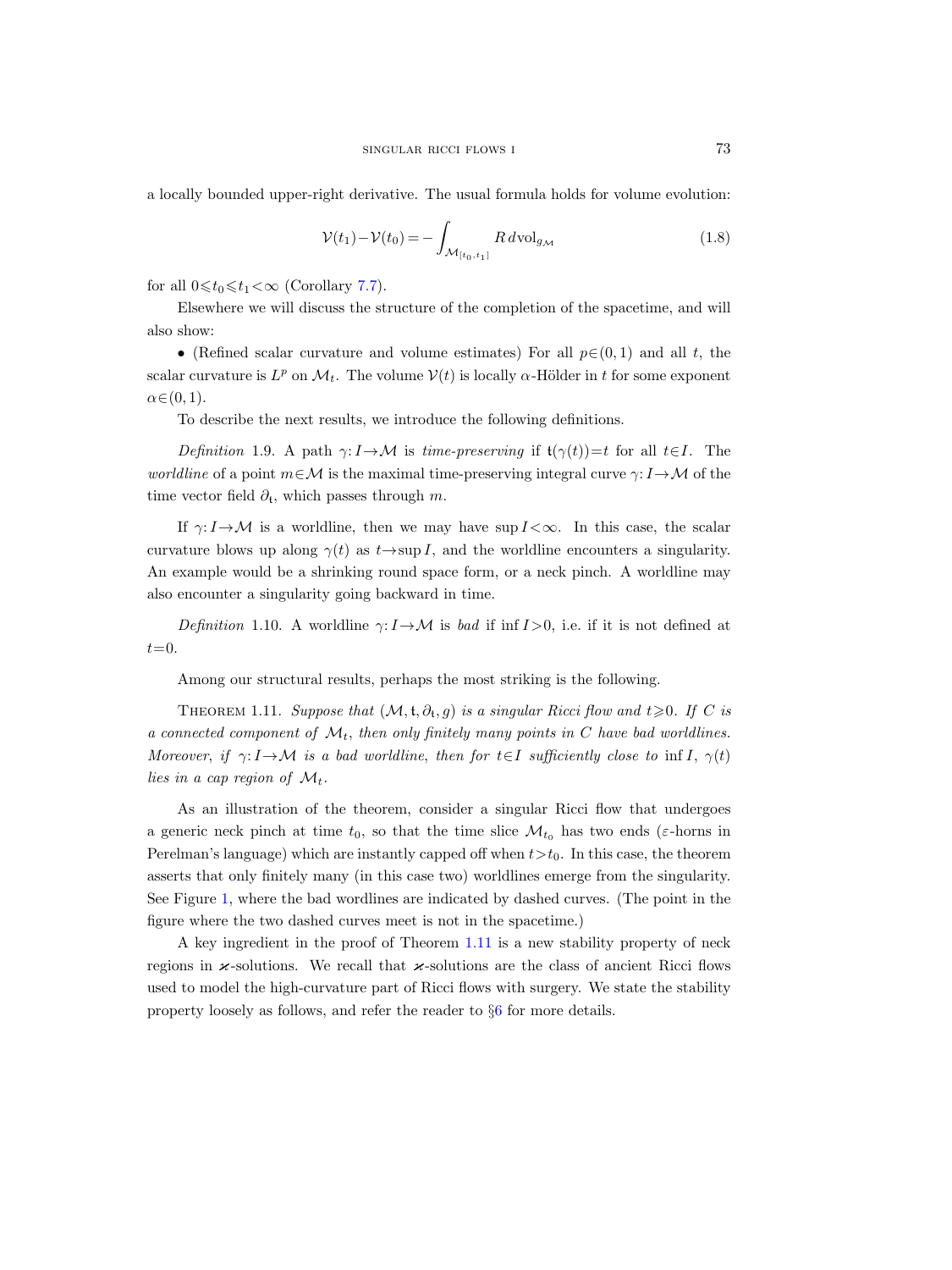

<span id="page-9-1"></span>Figure 1.

<span id="page-9-0"></span>THEOREM 1.12. (Neck stability) Let  $M$  be a non-compact  $\varkappa$ -solution other than the shrinking round cylinder. If  $\gamma: I \to \mathcal{M}$  is a worldline and  $\mathcal{M}_{t_1}$  is sufficiently neck-like at  $\gamma(t_1)$ , then as  $t \rightarrow -\infty$ , the time slice  $\mathcal{M}_t$  looks more and more neck-like at  $\gamma(t)$ . Here the notion of neck-likeness is scale invariant.

An easy but illustrative case is the Bryant soliton, in which worldlines other than the tip itself move away from the tip (in the scale-invariant sense) as one goes backward in time.

As mentioned above, Theorem [1.11](#page-8-0) is used in the proof of [\(1.8\)](#page-8-1) and the properties of volume.

We mention some connectedness properties of singular Ricci flows.

• (Paths back to  $\mathcal{M}_0$  avoiding high-curvature regions) Any point  $m \in \mathcal{M}$  can be joined to the initial time slice  $\mathcal{M}_0$  by a time-preserving curve  $\gamma: [0, t(m)] \to \mathcal{M}$ , along which  $\max\{R(\gamma(t)) : t \in [0, t(m)]\}$  is bounded in terms of  $R(m)$  and  $t(m)$  (Proposition [5.21\)](#page-40-2).

• (Backward stability of components) If  $\gamma_0, \gamma_1:[t_0, t_1] \to M$  are time-preserving curves such that  $\gamma_0(t_1)$  and  $\gamma_1(t_1)$  lie in the same connected component of  $\mathcal{M}_{t_1}$ , then  $\gamma_0(t)$  and  $\gamma_1(t)$  lie in the same component of  $\mathcal{M}_t$  for all  $t \in [t_0, t_1]$  (Proposition [5.17\)](#page-38-0).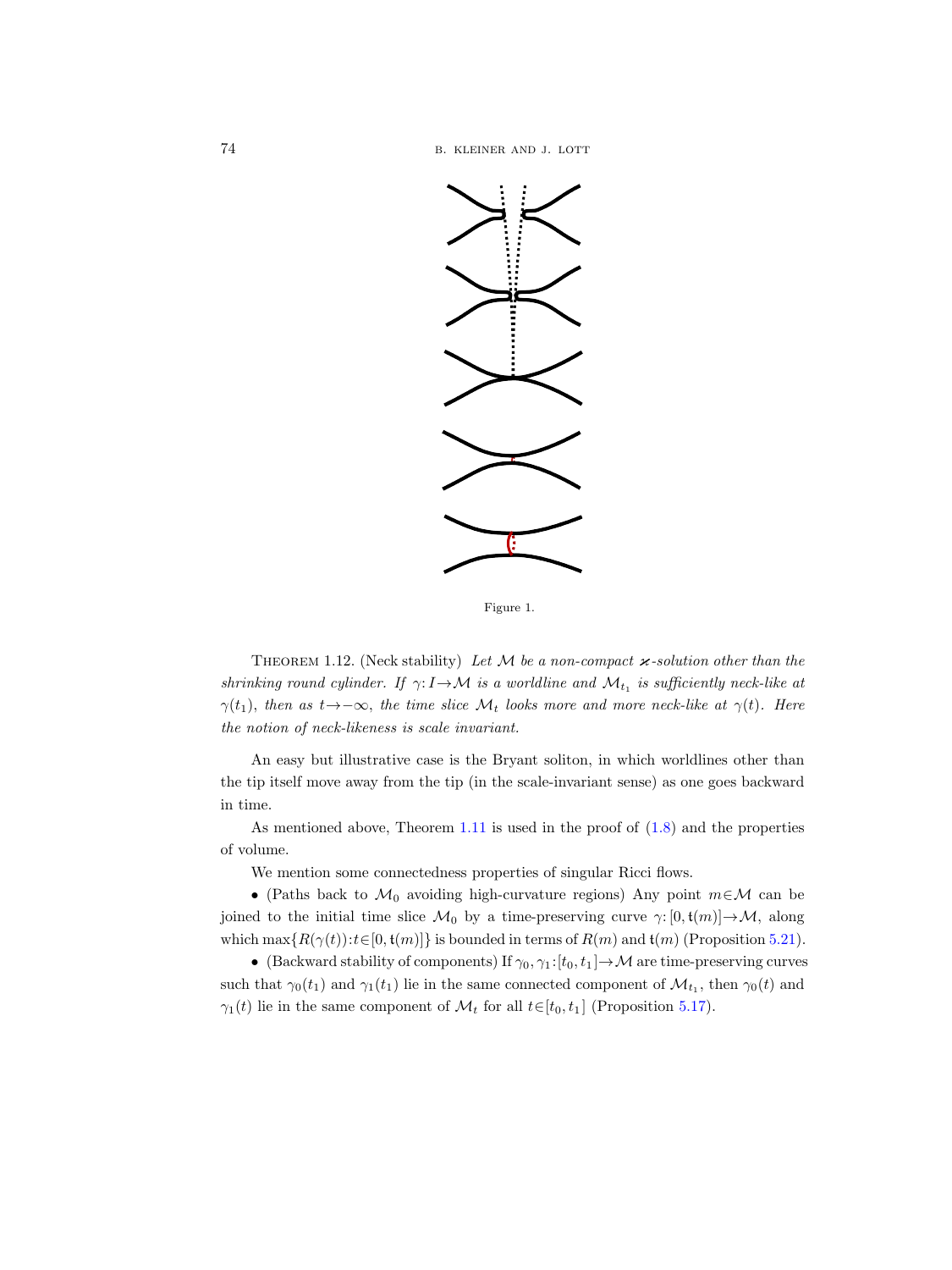# Related work

We now mention some other work that falls into the broad setting of Ricci flow with singular structure.

A number of authors have considered Ricci flow with low-regularity initial conditions, studying existence and/or uniqueness, and instantaneous improvement of regularity [\[12\]](#page-66-9), [\[32\]](#page-66-10), [\[33\]](#page-66-11), [\[46\]](#page-67-14), [\[62\]](#page-68-10), [\[67\]](#page-68-11)–[\[69\]](#page-68-12), [\[75\]](#page-68-13)–[\[76\]](#page-68-14). Ricci flow with persistent singularities has been considered in the case of orbifold Ricci flow, and Ricci flow with conical singularities [\[13\]](#page-66-12), [\[14\]](#page-66-13), [\[17\]](#page-66-14), [\[19\]](#page-66-15), [\[22\]](#page-66-16), [\[36\]](#page-67-15), [\[45\]](#page-67-16), [\[50\]](#page-67-17)–[\[52\]](#page-67-18), [\[59\]](#page-68-15), [\[77\]](#page-68-16), [\[80\]](#page-68-17), [\[83\]](#page-69-0), [\[84\]](#page-69-1)

Passing to flows through singularities, Feldman–Ilmanen–Knopf noted that in the non-compact Kähler setting, there are some natural examples of flows through singularities which consist of a shrinking gradient soliton that has a conical limit at time zero, which transmutes into an expanding gradient soliton [\[30\]](#page-66-0). Closer in spirit to this paper, Angenent–Caputo–Knopf constructed a rotationally invariant Ricci flow through singularities starting with a metric on  $S^{n+1}$  [\[3\]](#page-65-7). They showed that the rotationally invariant neck pinches from  $[4]$ , which have a singular limit as t approaches zero from below, may be continued as a smooth Ricci flow on two copies of  $S^{n+1}$  for  $t>0$ . The paper [\[3\]](#page-65-7) also showed that the forward evolution has a unique asymptotic profile near the singular point in spacetime.

There has been much progress on flowing through singularities in the Kähler setting. For a flow on a projective variety with log terminal singularities, Song–Tian [\[71\]](#page-68-18) showed that the flow can be continued through the divisorial contractions and flips of the minimal model program. We refer to [\[71\]](#page-68-18) for the precise statements. The paper [\[27\]](#page-66-17) has related results, but uses a viscosity solution approach instead of the regularization scheme in [\[71\]](#page-68-18). The fact that the Kähler–Ricci flow—like the Kähler–Einstein equation—can be reduced to a scalar equation, to which comparison principles may be applied, is an important simplifying feature of Kähler–Ricci flow that is not available in the non-Kähler case.

Recently, Haslhofer–Naber gave alternative characterizations of the Ricci flow using stochastic analysis [\[38\]](#page-67-19); they also announced an extension to evolving metric measure spaces.

# Concluding remarks

The work in this paper is related to the question of whether there is a good notion of a generalized solution to the Ricci flow equation. The results here show that singular Ricci flows give an answer in the 3-dimensional case, and in the 4-dimensional case under the assumption of non-negative isotropic curvature.

By using different quantities to control the geometry, it may be possible to work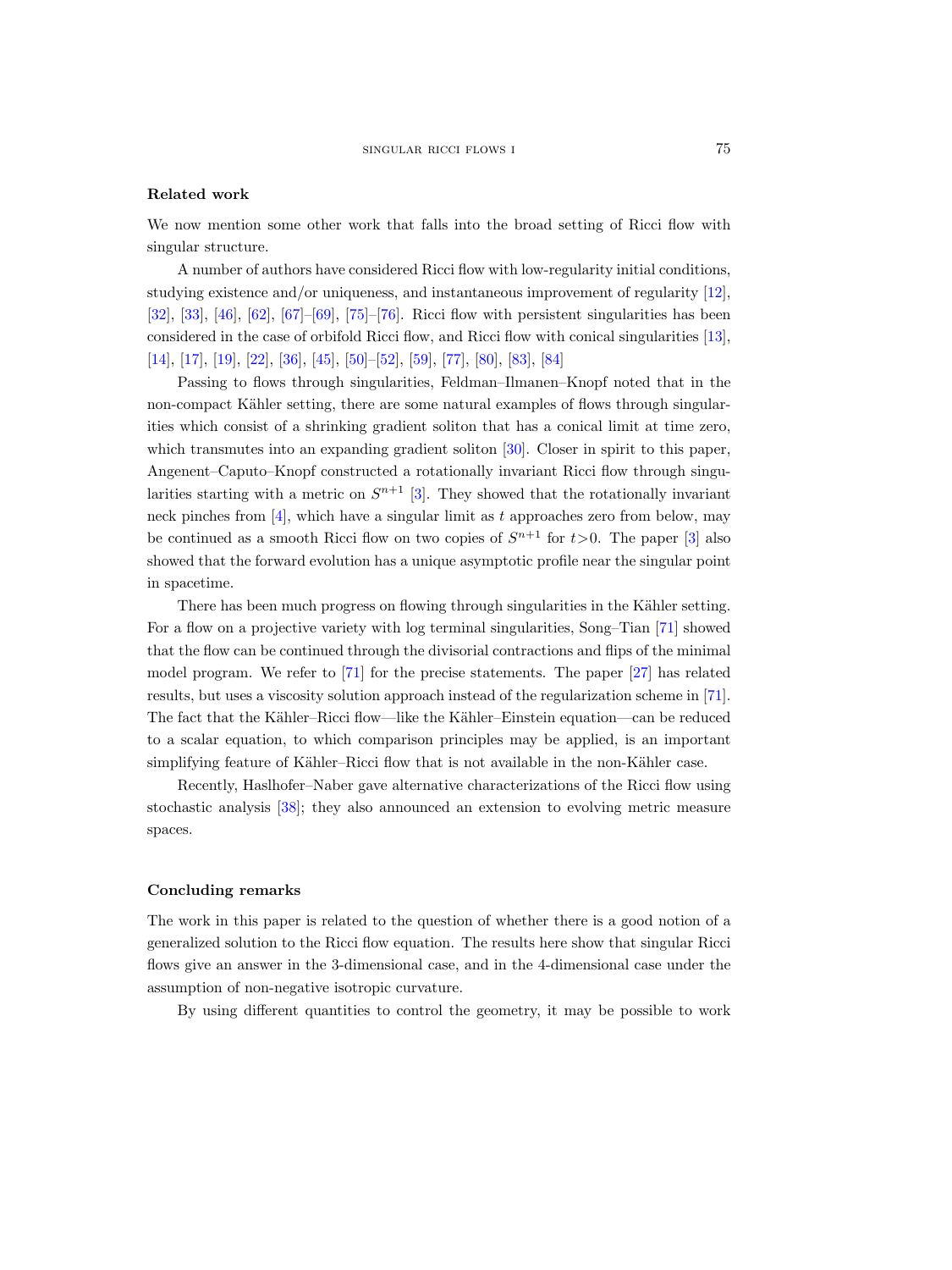with flows satisfying weaker curvature conditions. The general higher-dimensional case, however, is mysterious, and finding a good notion of generalized solution is an intriguing question. For mean-curvature flows with arbitrary smooth initial conditions, the situation is somewhat similar.

As mentioned before, some of the technical methods in this paper, such as a compactness result for possibly incomplete Riemannian manifolds, and a dynamical analysis of ancient solutions, may be useful for other problems in geometric analysis.

#### Organization of the paper

The remainder of the paper is broken into two parts. Part I, which is composed of  $\S_2-4$  $\S_2-4$  $\S_2-4$ , is primarily concerned with the proof of the convergence result (Theorem [1.3\)](#page-4-0). Part II, which is composed of  $\S65$ –[7,](#page-46-0) deals with results on singular Ricci flows. In addition, there are three appendices.

We now describe the contents section by section.

§[2](#page-12-0) gives a general pointed compactness result for Riemannian manifolds and spacetimes, whose geometry are locally controlled as a function of some auxiliary function. §[3](#page-18-0) develops some properties of Ricci flow with surgery; it is aimed at showing that the Ricci flow spacetime associated with a Ricci flow with surgery has locally controlled geometry in the sense of §[2.](#page-12-0) §[4](#page-26-0) applies the two preceding sections to give the proof of Theorem [1.3.](#page-4-0)

§[5](#page-31-0) establishes some foundational results about singular Ricci flows, concerning scalar curvature and volume, as well as some results involving the structure of the high-curvature region.  $\S6$  $\S6$  proves that neck regions in  $\varkappa$ -solutions have a stability property when going backward in time. §[7](#page-46-0) proves Theorem [1.11,](#page-8-0) concerning the finiteness of the number of bad worldlines, and gives several applications.

[A](#page-52-0)ppendix A collects a variety of background material about Ricci flows and Ricci flows with surgery; the reader may wish to quickly peruse this, before proceeding to the body of the paper. Appendix [B](#page-60-0) extends Proposition [6.10](#page-44-1) to general  $\varkappa$ -solutions. Appendix [C](#page-64-0) extends the results of the paper to 4-dimensional Ricci flow with non-negative isotropic curvature.

#### Notation and terminology

We refer the reader to  $\S$ [A.1](#page-52-1) for notation and terminology. All manifolds that arise will be taken to be orientable.

We thank the referee for a careful reading and helpful comments.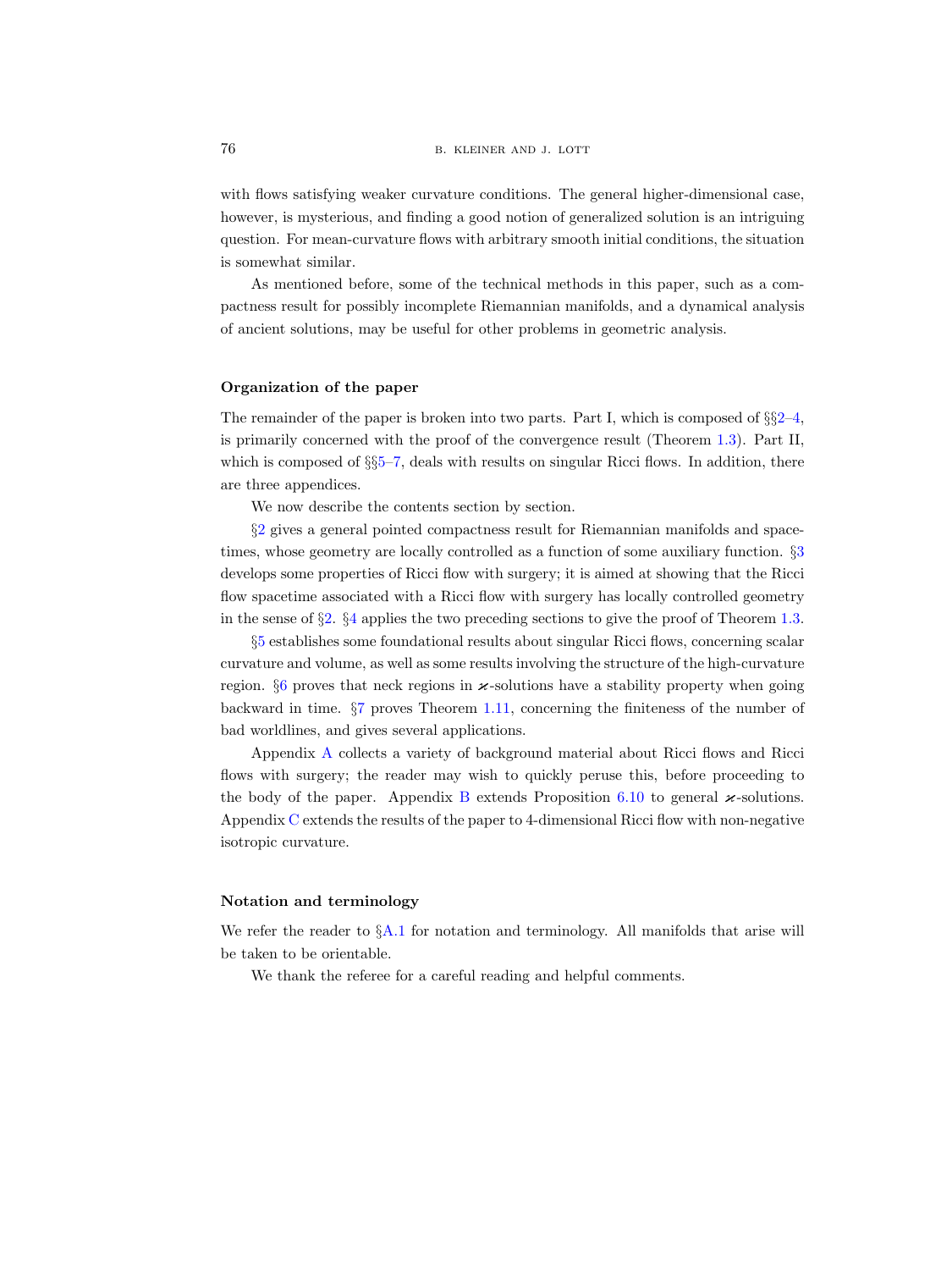#### Part I

# 2. Compactness for spaces of locally controlled geometries

<span id="page-12-0"></span>In this section we prove a compactness result (Theorem [2.4\)](#page-13-0) for sequences of controlled Riemannian manifolds. In  $\S 2.4$  $\S 2.4$  we extend the theorem to a compactness result for spacetimes, meaning Riemannian manifolds equipped with time functions and time vector fields.

#### <span id="page-12-1"></span>2.1. Compactness of the space of locally controlled Riemannian manifolds

We will need a sequential compactness result for sequences of Riemannian manifolds which may be incomplete, but whose local geometry (injectivity radius and all derivatives of curvature) is bounded by a function of an auxiliary function  $\psi: M \to [0, \infty)$ . A standard case of this is the sequential compactness for sequences  $\{(M_j, g_j, \star_j)\}\)$  of Riemannian rballs, assuming that the distance function  $d_j(\star_j, \cdot): M_j \to [0, r)$  is proper, and that the geometry is bounded in terms of  $d_i(\star_i, \cdot)$ .

Fix a smooth decreasing function  $\mathfrak{r}: [0, \infty) \to (0, 1]$  and smooth increasing functions  $C_k: [0, \infty) \rightarrow [1, \infty)$  for all  $k \geq 0$ .

<span id="page-12-2"></span>Definition 2.1. Suppose that  $(M, g)$  is a Riemannian manifold equipped with a function  $\psi: M \to [0, \infty)$ .

Given  $A\in[0,\infty]$ , a tensor field  $\xi$  is  $(\psi,A)$ -controlled if, for all  $m\in\psi^{-1}([0,A))$  and  $k\geqslant 0$ , we have

$$
\|\nabla^k \xi(m)\| \leqslant C_k(\psi(m)).
$$

If in addition  $\psi$  is smooth, then we say that the tuple  $(M, g, \psi)$  is  $(\psi, A)$ -controlled if

- (1) the injectivity radius of M at m is at least  $\mathfrak{r}(\psi(m))$  for all  $m \in \psi^{-1}([0, A)),$
- (2) the tensor field Rm, and  $\psi$  itself, are  $(\psi, A)$ -controlled.

Note that, if  $A=\infty$ , then  $\psi^{-1}([0, A))$  is all of M, so there are quantitative bounds on the geometry at each point of  $M$ . Note also that the value of a control function may not reflect the actual bounds on the geometry, in the sense that the geometry may be more regular near m than the value of  $\psi(m)$  suggests. This creates flexibility in choosing a control function, which is useful in applications below.

Example 2.2. Suppose that  $(M, g, \star)$  is a complete pointed Riemannian manifold. Put  $\psi(m)=d(\star, m)$ . Then Rm is  $(\psi, A)$ -controlled if and only if for all  $r\in (0, A)$  and  $k\geqslant 0$ we have  $\|\nabla^k \text{Rm}\| \leqslant C_k(r)$  on  $B(\star, r)$ .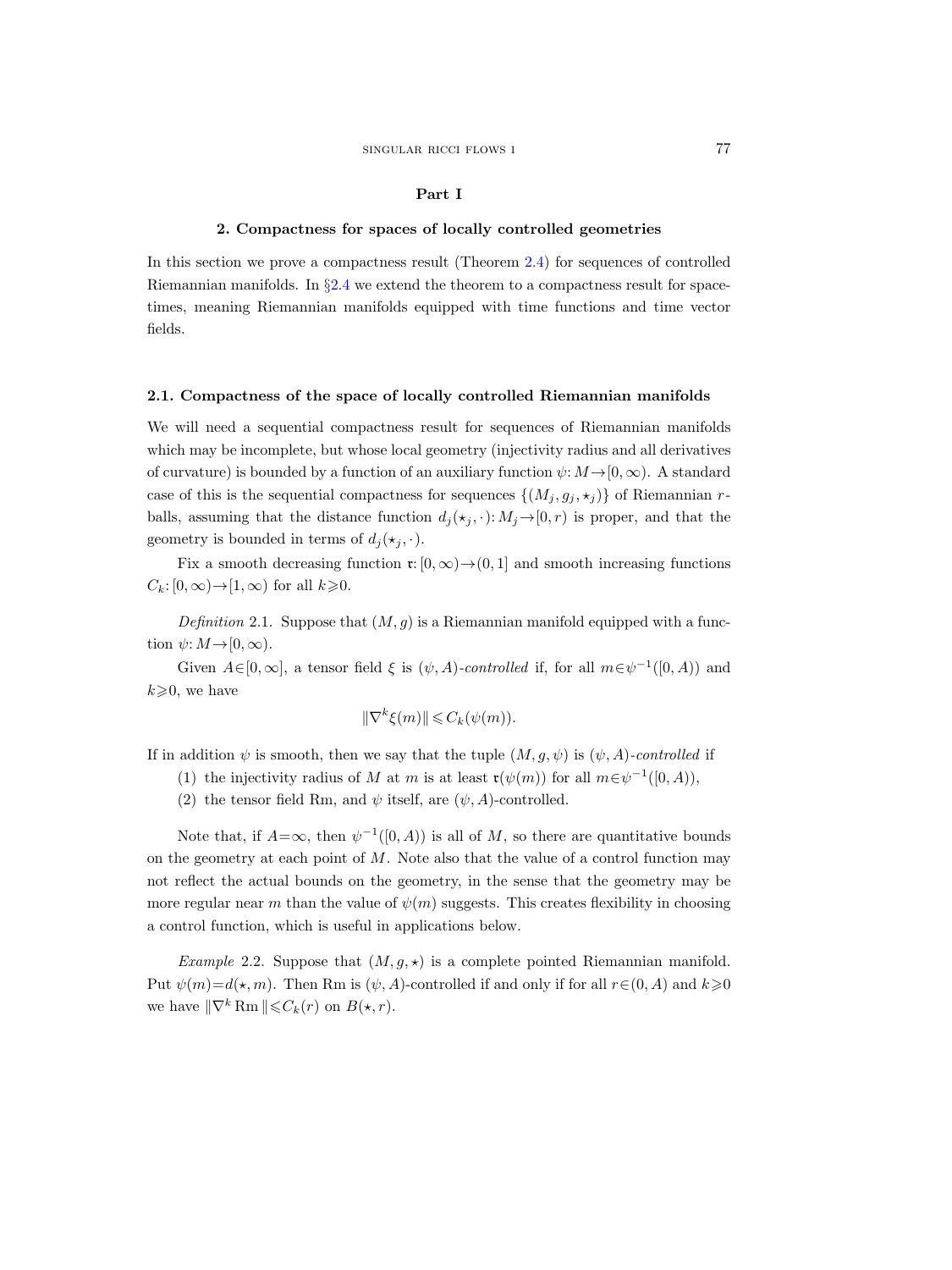*Example* 2.3. Suppose that  $\psi$  has constant value c > 0. If  $A \leq c$ , then  $(M, q, \psi)$  is vacuously  $(\psi, A)$ -controlled. If  $A>c$ , then  $(M, g, \psi)$  is  $(\psi, A)$ -controlled if and only if for all  $m \in M$  we have inj $(m) \ge \mathfrak{r}(c)$  and  $\|\nabla^k \text{Rm}(m)\| \le C_k(c)$ .

There are compactness results in Riemannian geometry saying that one can extract a subsequential limit from a sequence of complete pointed Riemannian manifolds having uniform local geometry. This last condition means that, for each  $r>0$ , one has quantitative uniform bounds on the geometry of the r-ball around the basepoint; cf. [\[34,](#page-67-9) Theorem 2.3]. In such a case, one can think of the distance from the basepoint as a control function. We will give a compactness theorem for Riemannian manifolds (possibly incomplete) equipped with more general control functions.

For notation, if  $\Phi: U \to V$  is a diffeomorphism, then we will write  $\Phi_*$  for both the push-forward action of  $\Phi$  on contravariant tensor fields on U, and the pull-back action of  $\Phi^{-1}$  on covariant tensor fields on U.

<span id="page-13-0"></span>THEOREM 2.4. (Compactness for controlled manifolds) Let

$$
\{(M_j, g_j, \star_j, \psi_j)\}_{j=1}^{\infty}
$$

be a sequence of pointed tuples which are  $(\psi_j, A_j)$ -controlled, where  $\lim_{j\to\infty} A_j = \infty$  and  $\sup_i \psi_i(\star_i) < \infty$ . Then, after passing to a subsequence, there are a pointed  $(\psi_\infty, \infty)$ controlled tuple

$$
(M_{\infty}, g_{\infty}, \star_{\infty}, \psi_{\infty})
$$

and a sequence of diffeomorphisms

$$
\{M_j \supset U_j \xrightarrow{\Phi^j} V_j \subset M_\infty\}_{j=1}^\infty
$$

such that the following conditions hold:

(1) given  $A, r<\infty$ , for all sufficiently large j the open set  $U_j$  contains the ball  $B(\star_j, r)$  in the Riemannian manifold  $(\psi_j^{-1}([0, A)), g_j)$ , and likewise  $V_j$  contains the ball  $B(\star_\infty,r)$  in the Riemannian manifold  $(\psi_\infty^{-1}([0,A)),g_\infty);$ 

(2) given  $\varepsilon > 0$  and  $k \geq 0$ , for all sufficiently large j we have

$$
\|\Phi^j_*g_j-g_\infty\|_{C^k(V_j)}<\varepsilon
$$

and

$$
\|\Phi^j_*\psi_j - \psi_\infty\|_{C^k(V_j)} < \varepsilon;
$$

(3)  $M_{\infty}$  is connected and, in particular, every  $x \in M_{\infty}$  belongs to  $V_j$  for j large.

We will give the proof of Theorem [2.4](#page-13-0) in  $\S 2.3$ . We first describe some general results about controlled Riemannian manifolds.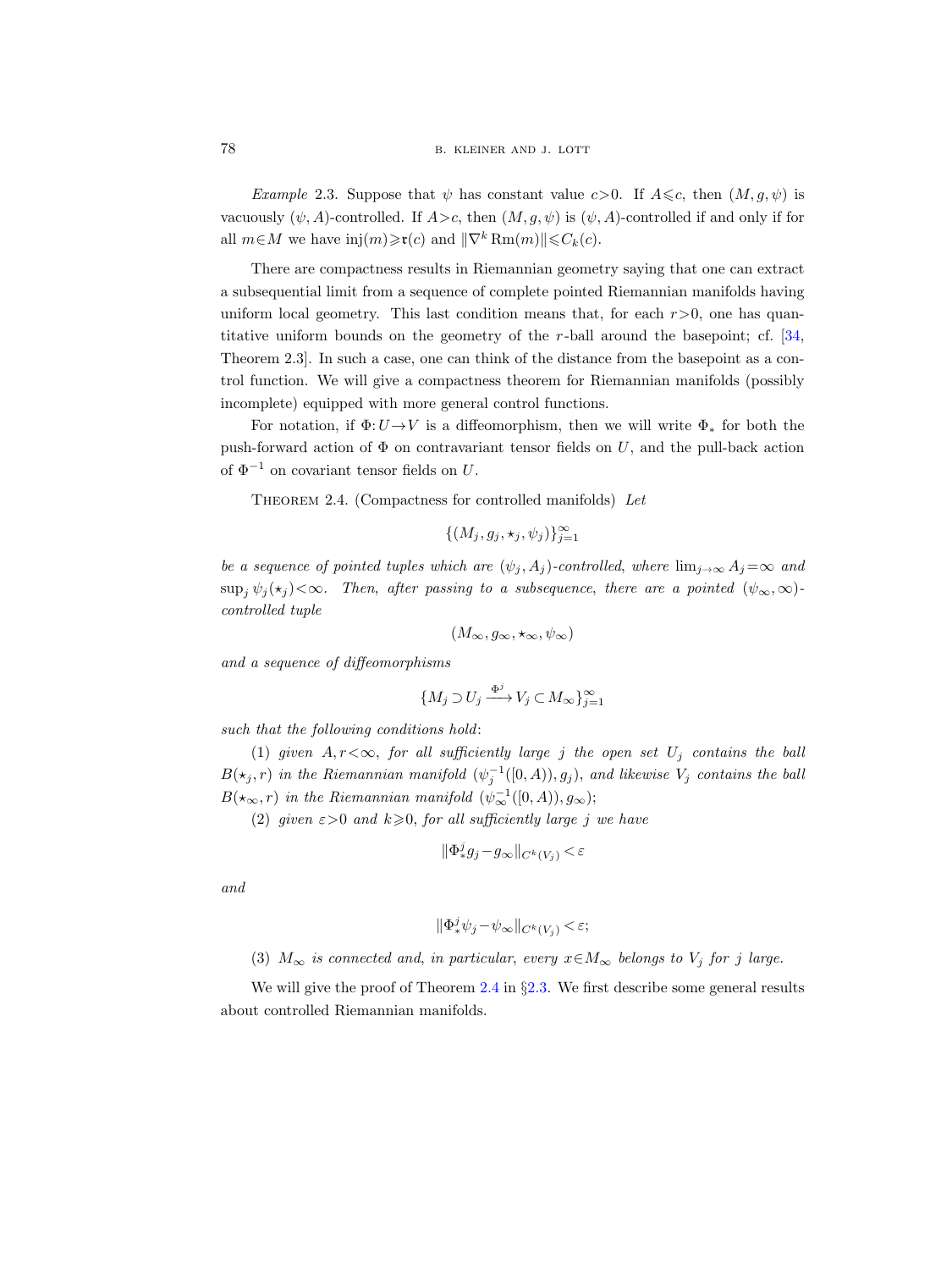#### <span id="page-14-0"></span>2.2. Some properties of controlled Riemannian manifolds

One approach to proving Theorem [2.4](#page-13-0) would be to imitate what one does when one has curvature and injectivity radius bounds on r-balls, replacing the control function based on distance to the basepoint by the control function  $\psi$ . While this could be done, it would be somewhat involved. Instead, we will perform a conformal change on the Riemannian manifolds in order to put ourselves in a situation where the geometry is indeed controlled by the distance from the basepoint. We then take a subsequential limit of the conformally changed metrics, and at the end perform another conformal change to get a subsequential limit of the original sequence.

Let  $(M, g, \psi)$  be  $(\psi, A)$ -controlled. Put

$$
\tilde{g} = \left(\frac{C_1}{\mathfrak{r}} \circ \psi\right)^2 g. \tag{2.5}
$$

We will only consider  $\tilde{g}$  on the subset  $\psi^{-1}([0, A))$ , where it is smooth. The next two lemmas are about  $q$ -balls and  $\tilde{q}$ -balls.

<span id="page-14-2"></span>LEMMA 2.6. For each finite  $a \in (0, A]$ , each  $\star \in \psi^{-1}([0, a))$  and each  $r < \infty$ , there is some  $R=R(a,r)<\infty$  so that the ball  $B_g(\star,r)$  in the Riemannian manifold  $(\psi^{-1}([0,a)),g)$ is contained in the ball  $B_{\tilde{g}}(\star, R)$  in the Riemannian manifold  $(\psi^{-1}([0, a)), \tilde{g})$ .

*Proof.* On  $\psi^{-1}([0, a))$  we have

$$
\tilde{g} \leqslant \bigg( \frac{C_1(a)}{\mathfrak r(a)} \bigg)^{\! 2} g.
$$

Thus, any path in  $\psi^{-1}([0, a))$  with g-length at most r has  $\tilde{g}$ -length at most  $C_1(a)r/\mathfrak{r}(a)$ , so we may take  $R=C_1(a)r/\mathfrak{r}(a)$ .  $\Box$ 

Let  $\star$  be a basepoint in  $\psi^{-1}([0, A)).$ 

<span id="page-14-1"></span>LEMMA 2.7. For all  $R\in (0, A-\psi(\star))$ , the ball  $B_{\tilde{g}}(\star, R)$  in the Riemannian manifold  $(\psi^{-1}([0, A)), \tilde{g})$  is contained in  $\psi^{-1}([0, \psi(\star) + R)).$ 

*Proof.* Given  $m \in B_{\tilde{g}}(\star, R)$ , let  $\gamma: [0, L] \to \psi^{-1}([0, A))$  be a smooth path from  $\star$  to m with unit  $\tilde{q}$ -speed and  $\tilde{q}$ -length  $L \in (0, R)$ . Then,

$$
\psi(m) - \psi(\star) = \int_0^L \frac{d}{dt} \psi(\gamma(t)) dt \le \int_0^L |d\psi|_{\tilde{g}}(\gamma(t)) dt
$$
  
= 
$$
\int_0^L \frac{\mathfrak{r}}{C_1} (\psi(\gamma(t))) |d\psi|_{g}(\gamma(t)) dt \le \int_0^L \mathfrak{r}(\psi(\gamma(t))) dt \le \int_0^L 1 dt = L.
$$

The lemma follows.

 $\Box$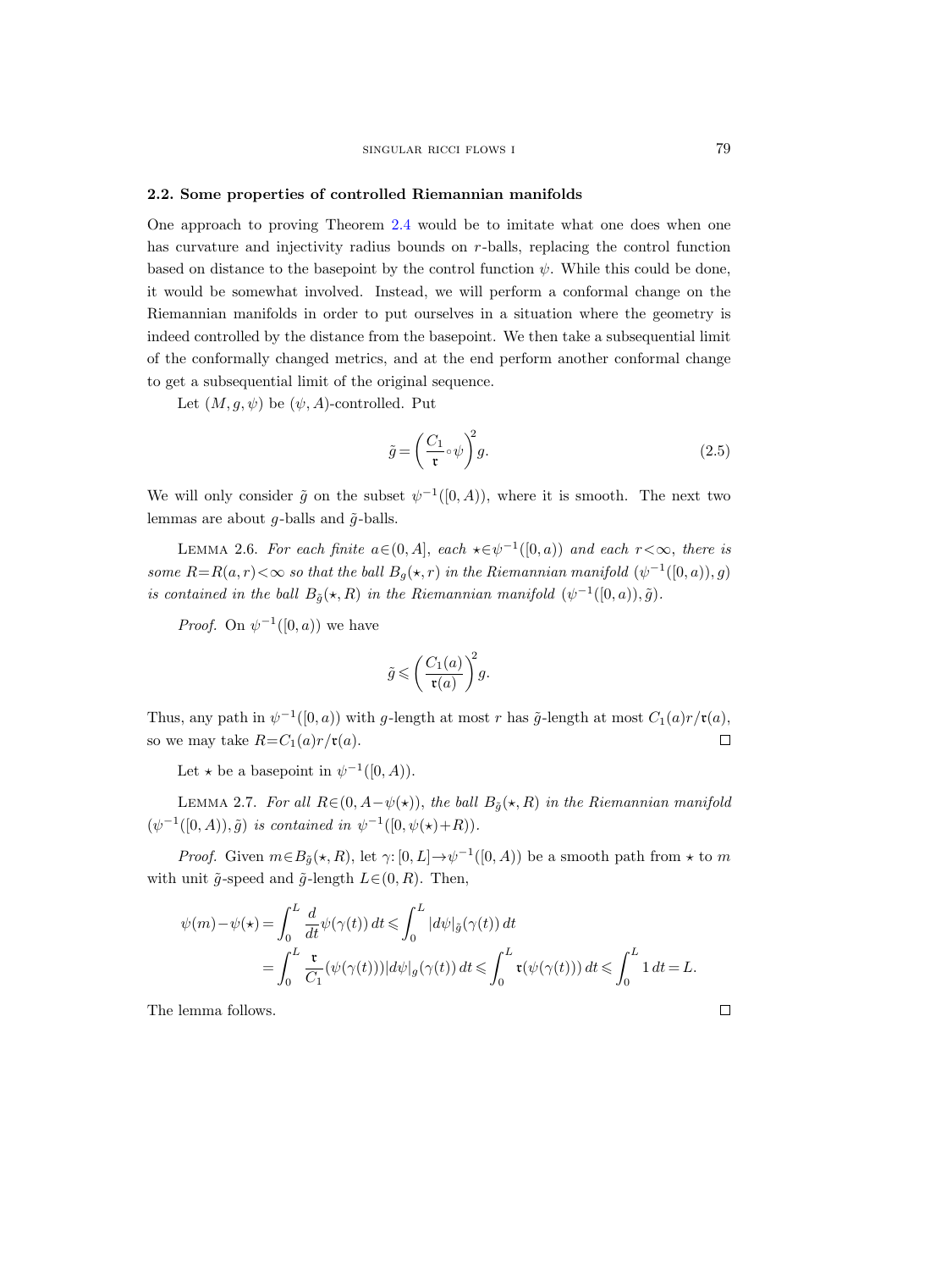We now look at completeness properties of  $\tilde{q}$ -balls.

<span id="page-15-1"></span>LEMMA 2.8. For all  $R\in (0, A-\psi(\star))$ , the ball  $B_{\tilde{a}}(\star, R)$  in the Riemannian manifold  $(\psi^{-1}([0, A)), \tilde{g})$  has compact closure in  $\psi^{-1}([0, A)).$ 

*Proof.* Choose  $R' \in (R, A - \psi(\star))$ . From [\[5,](#page-65-9) Chapter 1, Theorem 2.4], it suffices to show that any  $\tilde{g}$ -unit speed geodesic  $\gamma: [0, L) \to \psi^{-1}([0, A))$  with  $\gamma(0) = \star$ , having  $\tilde{g}$ length  $L\in (0, R')$ , can be extended to [0, L]. From Lemma [2.7,](#page-14-1)  $\gamma([0, L)) \subset \psi^{-1}([0, \psi(\star) +$ R')). Hence, the g-injectivity radius along  $\gamma([0, L))$  is bounded below by  $\mathfrak{r}(\psi(\star) + R')$ . For large K, the points  $\{\gamma(L-1/k)\}_{k=K}^{\infty}$  form a Cauchy sequence in  $(\psi^{-1}([0, A)), d_{\tilde{g}})$ . As  $d_{\tilde{g}}$  and  $d_g$  are bi-Lipschitz on  $\psi^{-1}([0, \psi(\star)+R'))$ , the sequence is also Cauchy in  $(\psi^{-1}([0,A)), d_g)$ . From the uniform positive lower bound on the g-injectivity radius at  $\gamma(L-1/k)$ , there is a limit in  $\psi^{-1}([0, A))$ . The lemma follows.  $\Box$ 

COROLLARY 2.9. If  $A=\infty$ , then  $(M, \tilde{g})$  is complete.

Proof. This follows from Lemma [2.8](#page-15-1) and [\[5,](#page-65-9) Chapter 1, Theorem 2.4].  $\Box$ 

Finally, we give bounds on the geometry of  $\tilde{g}$ -balls.

<span id="page-15-2"></span>LEMMA 2.10. Given  $\mathfrak{r}, \{C_k\}_{k=1}^{\infty}$  and  $S<\infty$ , there exist a smooth decreasing function  $\tilde{\mathbf{r}}:[0,\infty)\to(0,1]$  and smooth increasing functions  $\tilde{C}_k:[0,\infty)\to[1,\infty)$ ,  $k\geqslant 0$ , with the following properties. Suppose that  $(M, g, \psi)$  is  $(\psi, A)$ -controlled and  $\psi(\star) \leq S$ . Then,

(a) the tensor field Rm<sub> $\tilde{q}$ </sub> and the function  $\psi$  are  $(d_{\tilde{q}}(\star, \cdot), A-S)$ -controlled on the Riemannian manifold  $(\psi^{-1}([0, A)), \tilde{g})$  (in terms of the functions  $\{\tilde{C}_k\}_{k=1}^{\infty}$ );

(b) if  $R < A-S-1$ , then  $\text{inj}_{\tilde{g}} \geq \tilde{\mathfrak{r}}(R)$  pointwise on  $B_{\tilde{g}}(\star, R)$ .

*Proof.* Conclusion (a) (along with the concomitant functions  $\{C_k\}_{k=1}^{\infty}$ ) follows from Lemma [2.7,](#page-14-1) the assumption that Rm<sub>q</sub> and  $\psi$  are  $(\psi, A)$ -controlled, and the formula for the Riemannian curvature of a conformally changed metric.

To prove (b), suppose that  $R < A-S-1$  and  $m \in B_{\tilde{g}}(\star, R)$ . Since  $d_{\tilde{g}}$  and  $d_g$  are bi-Lipschitz on the ball  $B_{\tilde{g}}(\star, R+1)$  in the Riemannian manifold  $(\psi^{-1}([0, R+1+S)), \tilde{g})$ , we can find  $\varepsilon = \varepsilon(R, S, \{C_k\}) > 0$  such that  $B_q(m, \varepsilon) \subset B_{\tilde{q}}(m, 1) \subset B_{\tilde{q}}(\star, R+1)$ . Since we have a g-curvature bound on  $B_{\tilde{q}}(\star, R+1)$  and a lower g-injectivity radius bound at m, we obtain a lower volume bound  $vol(B_q(m, \varepsilon), g) \geq v_0 = v_0(R, S, \mathfrak{r}, \{C_k\}) > 0$ . Since g and  $\tilde{g}$ are relatively bounded on  $B_g(m, \varepsilon)$ , this gives a lower volume bound vol $(B_{\tilde{g}}(m, 1), \tilde{g}) \geq$  $v_1=v_1(R, S, \mathfrak{r}, \{C_k\})>0$ . Using the curvature bound of part (a) and [\[11,](#page-66-18) Theorem 4.7], we obtain a lower bound  $\text{inj}_{\tilde{g}}(m) \geq i_0 = i_0(R, S, \mathfrak{r}, \{C_k\}) > 0$ . This proves the lemma.  $\Box$ 

# <span id="page-15-0"></span>2.3. Proof of Theorem [2.4](#page-13-0)

Put  $\tilde{g}_j = (C_1/\mathfrak{r} \circ \psi_j)^2 g_j$ . Consider the tuple  $(M_j, \tilde{g}_j, \star_j, \psi_j)$ . Recall that  $\lim_{j\to\infty} A_j = \infty$ .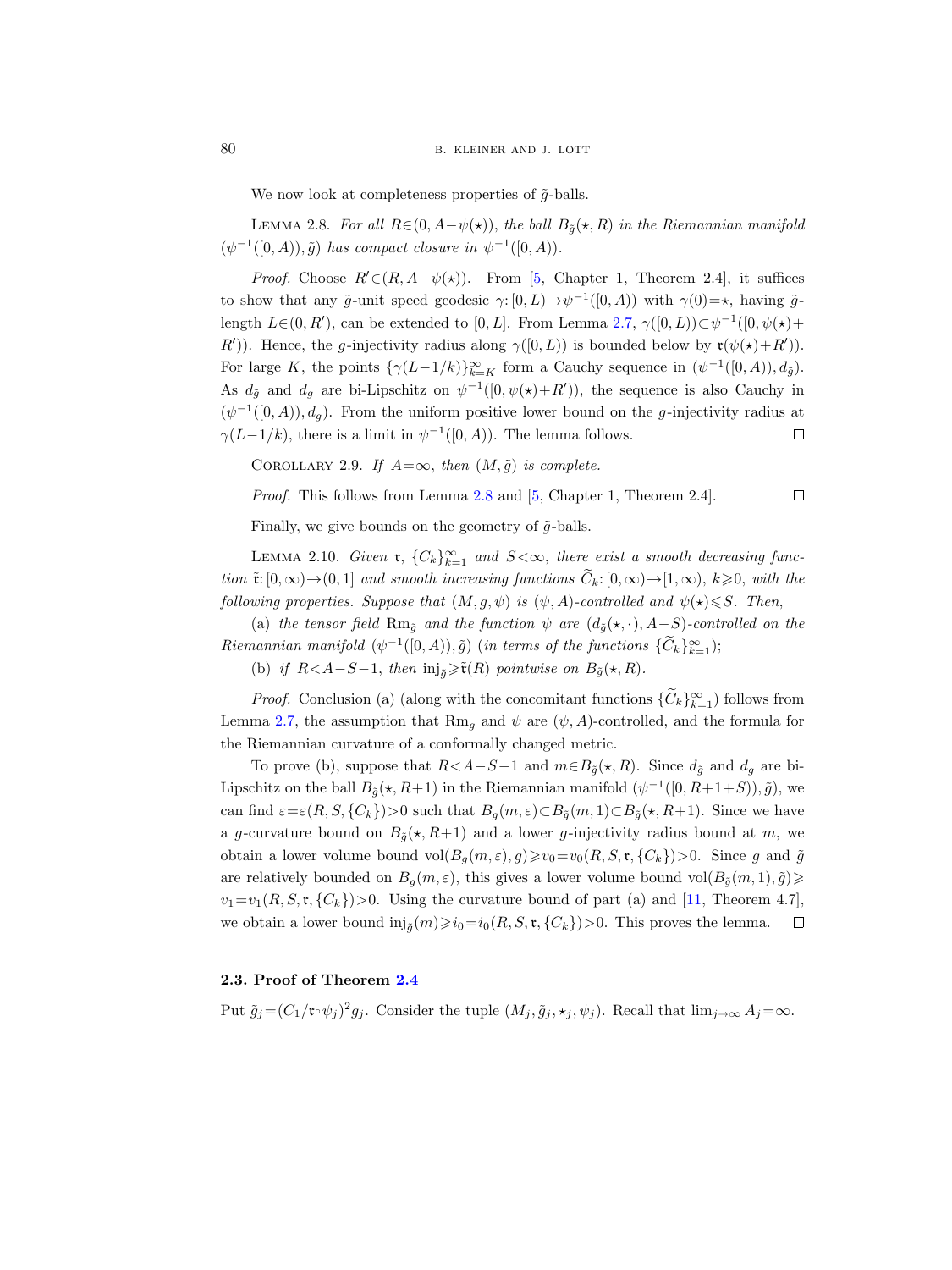For the moment, we replace the index j by the index l. Using Lemmas  $2.8$  and  $2.10$ , anda standard compactness theorem  $([34, \text{ Theorem } 2.3])$  $([34, \text{ Theorem } 2.3])$  $([34, \text{ Theorem } 2.3])$ , after passing to a subsequence we can find a complete pointed Riemannian manifold  $(M_{\infty}, g_{\infty}, \star_{\infty})$ , domains  $\tilde{U}_l \subset M_l$ and  $\widetilde{V}_l \subset M_\infty$ , and diffeomorphisms  $\tilde{\Phi}^l$ :  $\widetilde{U}_l \to \widetilde{V}_l$  such that

- (a)  $\star_l \in U_l$ ;
- (b)  $\star_{\infty} \in V_l$ ;
- (c)  $\widetilde{V}_l$  has compact closure;
- (d) for any compact set  $K\subset M_{\infty}$ , we have  $K\subset \widetilde{V}_l$  for all sufficiently large l;
- (e) given  $\varepsilon > 0$  and  $k \geq 0$ , we have

$$
\|\tilde{\Phi}^l_* \tilde{g}_l - \tilde{g}_{\infty}\|_{C^k(\tilde{V}_l, \tilde{g}_{\infty})} < \varepsilon \tag{2.11}
$$

for all sufficiently large  $l$ .

Using Lemma [2.10](#page-15-2) again, after passing to a further subsequence if necessary, we can assume that there is a smooth  $\psi_{\infty}$  on  $M_{\infty}$  such that for all  $\varepsilon > 0$  and  $k \geq 0$  we have

$$
\|\tilde{\Phi}^l_* \psi_l - \psi_\infty\|_{C^k(\tilde{V}_l, \tilde{g}_\infty)} < \varepsilon
$$

for all sufficiently large l. Put

$$
g_{\infty} = \left(\frac{C_1}{\mathfrak{r}} \circ \psi_{\infty}\right)^{-2} \tilde{g}_{\infty}.
$$

We claim that, if the sequence  ${l_j}_{j=1}^{\infty}$  increases rapidly enough, then the conclusions of the theorem can be made to hold with  $V_j = B_{\tilde{g}_\infty}(\star_\infty, j) \subset M^\infty$ ,  $U_j = (\tilde{\Phi}^{l_j})^{-1}(V_j) \subset M^{l_j}$ and  $\Phi^j = \tilde{\Phi}^{l_j} \vert_{U_j}$ . To see this, we note the following facts.

• Given  $A, r < \infty$ , Lemma [2.6](#page-14-2) implies that the ball  $B(\star_\infty, r)$  in the Riemannian manifold  $(\psi_{\infty}^{-1}([0, A)), g_{\infty})$  will be contained in  $V_j$  for all sufficiently large j.

• If the sequence  $\{l_j\}_{j=1}^{\infty}$  increases rapidly enough, then for large j the map  $\Phi^j$  is arbitrarily close to an isometry, and  $(\Phi^j)_*\psi_j$  is arbitrarily close to  $\psi_\infty$  on  $V_j$ . Hence, given  $A, r < \infty$ , the ball  $B(\star_j, r)$  in the Riemannian manifold  $(\psi_j^{-1}([0, A)), g_j)$  will be contained in  $U_j$  for all sufficiently large j, so conclusion (1) of the theorem holds.

• The metrics  $g_{\infty}$  and  $\tilde{g}_{\infty}$  are bi-Lipschitz on  $V_j$ . Then, if the sequence  $\{l_j\}_{j=1}^{\infty}$ increases rapidly enough, conclusion (2) of the theorem can be made to hold.

• Conclusion (3) of the theorem follows from the definition of  $V_i$ .

This proves Theorem [2.4.](#page-13-0)

# <span id="page-16-0"></span>2.4. Compactness of the space of locally controlled spacetimes

We now apply Theorem [2.4](#page-13-0) to prove a compactness result for spacetimes.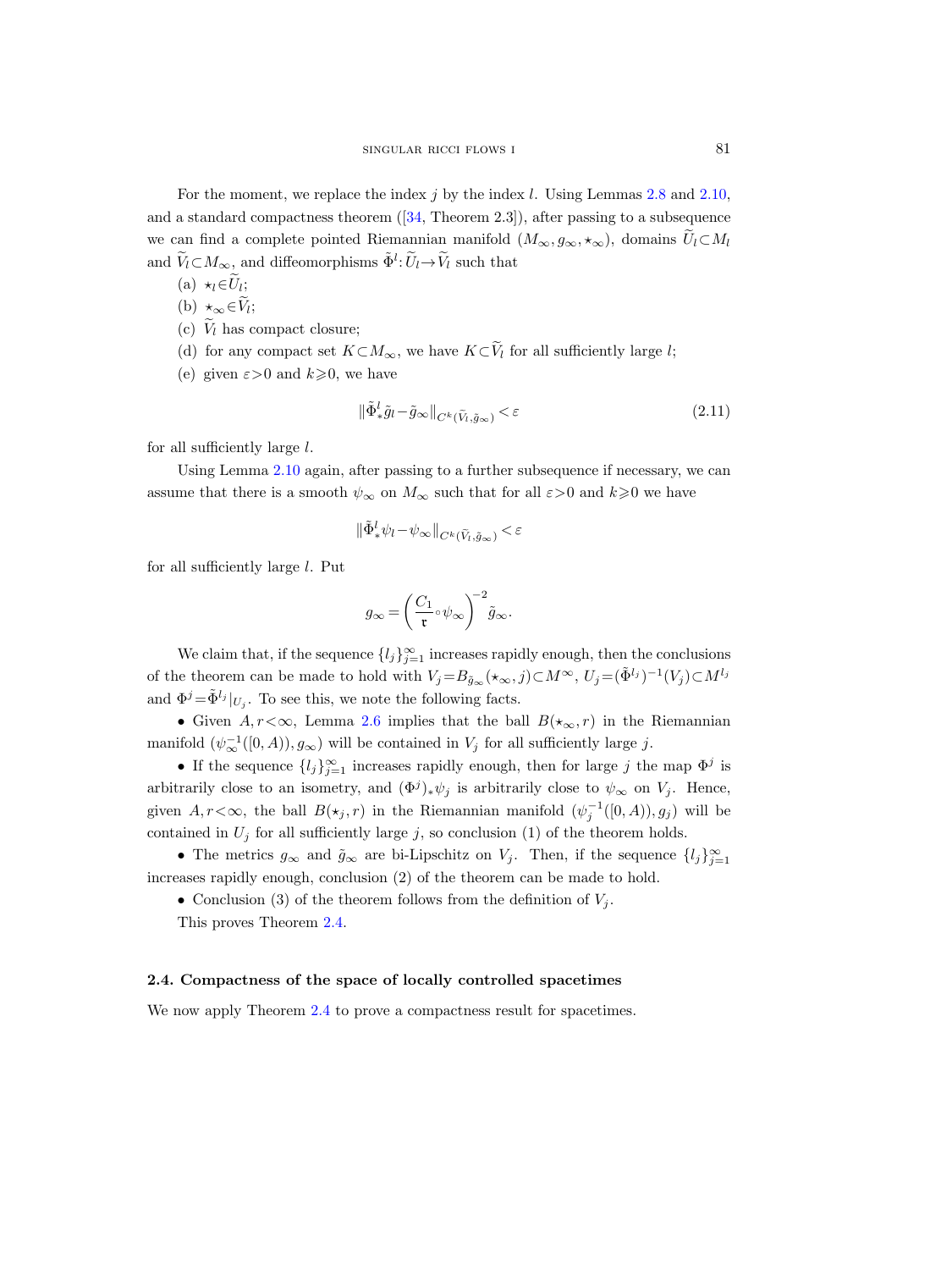<span id="page-17-1"></span>Definition 2.12. A spacetime is a Riemannian manifold  $(\mathcal{M}, q_{\mathcal{M}})$  equipped with a submersion  $t: \mathcal{M} \to \mathbb{R}$  and a smooth vector field  $\partial_t$  such that  $d t(\partial_t) \equiv 1$ .

Given  $A\in[0,\infty]$  and  $\psi\in C^{\infty}(\mathcal{M})$ , we say that the tuple  $(\mathcal{M}, g_{\mathcal{M}}, t, \partial_t, \psi)$  is  $(\psi, A)$ controlled if  $(M, g_M, \psi)$  is  $(\psi, A)$ -controlled in the sense of Definition [2.1](#page-12-2) and, in addition, the tensor fields t and  $\partial_t$  are  $(\psi, A)$ -controlled.

<span id="page-17-0"></span>THEOREM 2.13. (Compactness for controlled spacetimes) Let

$$
\{(\mathcal{M}^j, g_{\mathcal{M}^j}, \mathfrak{t}_j, (\partial_{\mathfrak{t}})_j, \star_j, \psi_j)\}_{j=1}^{\infty}
$$

be a sequence of pointed tuples which are  $(\psi_j, A_j)$ -controlled, where  $\lim_{j\to\infty} A_j = \infty$  and  $\sup_j \psi_j(\star_j) < \infty$ . Then, after passing to a subsequence, there exists a pointed  $(\psi_\infty, \infty)$ controlled tuple

$$
(\mathcal{M}^\infty,g_{\mathcal{M}^\infty},\mathfrak{t}_\infty,(\partial_\mathfrak{t})_\infty,\star_\infty,\psi_\infty)
$$

and a sequence of diffeomorphisms

$$
\{\mathcal{M}^j \supset U_j \xrightarrow{\Phi^j} V_j \subset \mathcal{M}^\infty\}_{j=1}^\infty
$$

of open sets such that the following conditions are satisfied:

(1) given  $A<\infty$  and  $r<\infty$ , for all sufficiently large j the open set  $U_j$  contains the ball  $B(\star_j , r)$  in the Riemannian manifold  $(\psi_j^{-1}([0, A)), g_{\mathcal{M}^j})$ , and likewise  $V_j$  contains the ball  $B(\star_\infty, r) \subset (\psi_\infty^{-1}([0, A)), g_{\mathcal{M}^\infty}).$ 

(2)  $\Phi^j$  exactly preserves the time functions, that is

$$
\mathfrak{t}_{\infty} \circ \Phi^j = \mathfrak{t}_j \quad \text{for all } j;
$$

(3)  $\Phi^j$  asymptotically preserves the tensor fields  $g_{\mathcal{M}^j}$ ,  $(\partial_t)_j$ , and  $\psi_j$ : if

$$
\xi_j \in \{g_{\mathcal{M}^j}, (\partial_t)_j, \psi_j\}
$$

and  $\xi_{\infty}$  is the corresponding element of  $\{g_{\mathcal{M}^{\infty}},(\partial_t)_{\infty},\psi_{\infty}\}\)$ , then for all  $\varepsilon>0$  and  $k\geqslant 0$ we have

$$
\|\Phi_*^j \xi_j - \xi_\infty\|_{C^k(V_j)} < \varepsilon
$$

for all sufficiently large j;

(4)  $\mathcal{M}^{\infty}$  is connected and, in particular, every  $x \in \mathcal{M}^{\infty}$  belongs to  $V_j$  for large j.

Proof. Put

$$
\tilde{g}_{\mathcal{M}^j} = \left(\frac{C_1}{\mathfrak{r}} \circ \psi_j\right)^2 g_{\mathcal{M}^j}.
$$

Consider the pointed spacetime  $(\mathcal{M}^j, \tilde{g}_{\mathcal{M}^j}, \mathfrak{t}_j, (\partial_t)_j, \star_j, \psi_j)$ .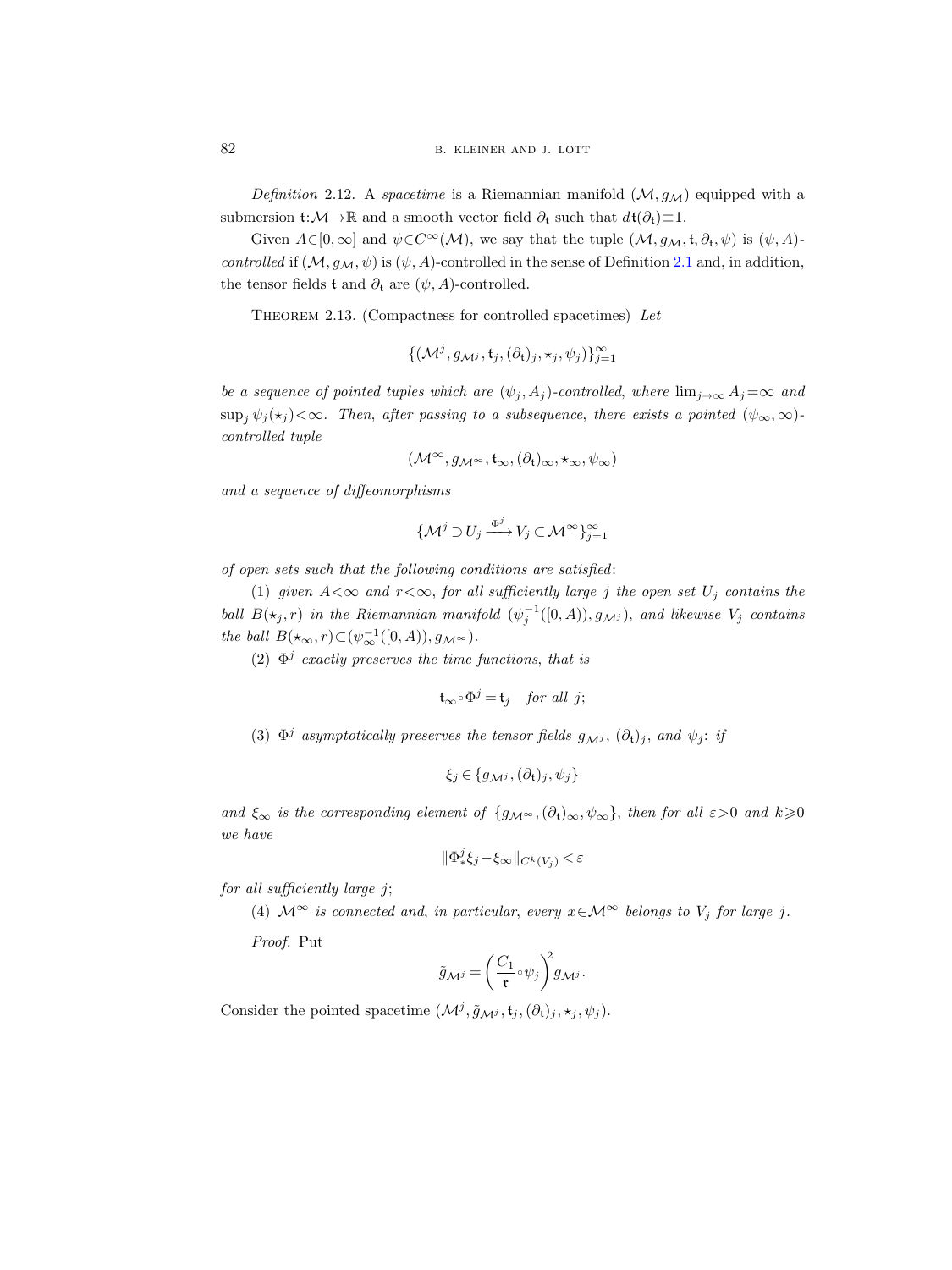<span id="page-18-1"></span>LEMMA 2.14. For every  $A<\infty$ , the tensor fields  $\text{Rm}_{\tilde{g}_j}$ ,  $\mathfrak{t}_j$ ,  $(\partial_t)_j$ , and  $\psi_j$  are all  $(d_{\tilde{g}_{\mathcal{M}j}}(\star_j, \cdot), A)$ -controlled for all large j, in the sense of Lemma [2.10](#page-15-2).

Proof. This follows as in the proof of Lemma [2.10.](#page-15-2)

We follow the proof of Theorem [2.4,](#page-13-0) up to the construction of  $\tilde{\Phi}^l: \widetilde{U}_l \to \widetilde{V}_l$  and  $\psi_{\infty}$ . Using Lemma [2.14,](#page-18-1) after passing to a further subsequence if necessary, we may assume that there are smooth  $t_{\infty}$  and  $(\partial_t)_{\infty}$  on  $\mathcal{M}^{\infty}$  such that, if  $\xi_l \in \{t_l, (\partial_t)_l, \psi_l\}$ , then for all  $\varepsilon$ >0 and  $k\geqslant$ 0 we have

$$
\|\tilde{\Phi}^l_*\xi_l-\xi_{\infty}\|_{C^k(\tilde{V}_l,\tilde{g}_{\mathcal{M}^{\infty}})}<\varepsilon
$$

for all sufficiently large l. Again,  $t_{\infty}: \mathcal{M}^{\infty} \to \mathbb{R}$  is a submersion and  $(\partial_{t})_{\infty} t_{\infty} = 1$ . As before, put

$$
g_{\mathcal{M}^{\infty}} = \left(\frac{C_1}{\mathfrak{r}} \circ \psi_{\infty}\right)^{-2} \tilde{g}_{\mathcal{M}^{\infty}}.
$$

Let  $\{\phi_s\}$  be the flow generated by  $(\partial_t)_{\infty}$ ; this exists for at least a small time interval if the starting point is in a given compact subset of  $M_{\infty}$ . Put  $V'_{j} = B_{\tilde{g}_{\infty}}(\star_{\infty}, j)$ . Then, there is some  $\Delta_j > 0$  so that  $\{\phi_s\}$  exists on  $V'_j$  for  $|s| < \Delta_j$ . Given  $l_j \gg 0$ , put  $U_j = (\tilde{\Phi}^{l_j})^{-1}(V'_j)$ . Assuming that  $l_j$  is large enough, we can define  $\Phi^j: U_j \to \mathcal{M}^\infty$  by

$$
\Phi^j(m) = \phi_{\mathfrak{t}_j(m) - \mathfrak{t}_\infty(\tilde{\Phi}^{l_j}(m))}(\tilde{\Phi}^{l_j}(m)).
$$

By construction,  $\mathfrak{t}_{\infty}(\Phi^j(m)) = \mathfrak{t}_j(m)$ , and so conclusion (2) of the theorem holds. If  $l_j$  is large, then  $\Phi^j$  will be a diffeomorphism to its image. Putting  $V_j = \Phi^j(U_j)$ , if  $l_j$  is large enough, then  $V_j$  can be made arbitrarily close to  $V'_j$ . It follows that conclusions (1), (3) and (4) of the theorem hold.  $\Box$ 

*Remark* 2.15. In Hamilton's compactness theorem [\[34\]](#page-67-9), the comparison map  $\Phi^j$ preserves both the time function and the time vector field. In Theorem [2.13,](#page-17-0) the comparison map  $\Phi^j$  preserves the time function, but the time vector field is only preserved asymptotically. This is good enough for our purposes.

#### 3. Properties of Ricci flows with surgery

<span id="page-18-0"></span>In this section, we prove several estimates for Ricci flows with surgery. These will be used in the proof of Theorem [1.3,](#page-4-0) to show that the sequence of Ricci flow spacetimes has the local control required for the application of the spacetime compactness theorem (Theorem [2.13\)](#page-17-0).

The arguments in this section require familiarity with some basic properties of Ricci flow with surgery. For the reader's convenience, we have collected these properties in §[A.8.](#page-57-0) The reader may wish to review this material, before proceeding.

 $\Box$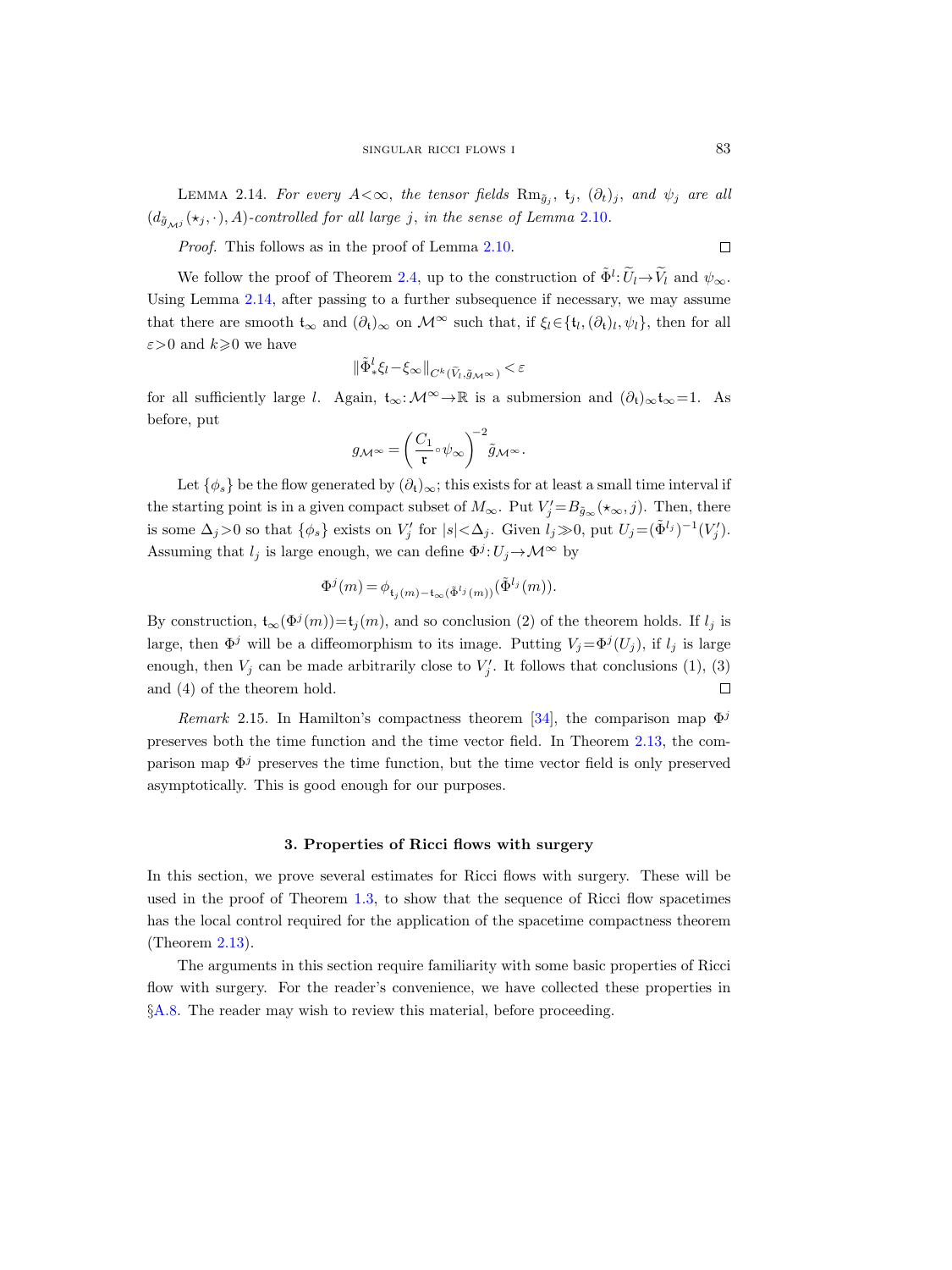Let  $M$  be a Ricci flow with surgery in the sense of Perelman [\[44,](#page-67-10)  $\delta$ 68]. As recalled in  $\S$ [A.9,](#page-58-0) the following parameters—or more precisely positive decreasing parameter functions—are associated with  $\mathcal{M}$ :

• The canonical neighborhood scale function  $r(t) > 0$ . We may assume that  $r(0) < \frac{1}{10}$ .

• The non-collapsing function  $\varkappa(t)$ >0.

• The parameter  $\delta(t) > 0$ . This has a dual role: it is the quality of the surgery neck, and it enforces a scale buffer between the canonical neighborhood scale  $r$ , the intermediate scale  $\rho$  and the surgery scale h.

• The intermediate scale  $\rho(t) = \delta(t)r(t)$ , which defines the threshold for discarding entire connected components at the singular time.

• The surgery scale  $h(t) < \delta^2(t)r(t)$ .

• The global parameter  $\varepsilon > 0$ . This enters in the definition of a canonical neighborhood. For the Ricci flow with surgery to exist, a necessary condition is that  $\varepsilon$  be small enough.

In this section, canonical neighborhoods are those defined for Ricci flows with surgery, as in [\[44,](#page-67-10) Definition 69.1]. The next lemma gives a sufficient condition for parabolic neighborhoods to be unscathed.

<span id="page-19-0"></span>LEMMA 3.1. Let  $M$  be a Ricci flow with surgery, with normalized initial condition. Given  $T > \frac{1}{100}$ , there are numbers  $\mu = \mu(T) \in (0, 1)$ ,  $\sigma = \sigma(T) \in (0, 1)$ ,  $i_0 = i_0(T) > 0$  and  $A_k = A_k(T) < \infty$ ,  $k \geqslant 0$  which satisfy the following property: if  $t \in (\frac{1}{100}, T]$  and  $|R(x, t)| <$  $\mu \varrho(0)^{-2} - r(T)^{-2}$ , put  $Q = |R(x,t)| + r(t)^{-2}$ , then

(1) the forward and backward parabolic balls

$$
P_+(x, t, \sigma Q^{-1/2})
$$
 and  $P_-(x, t, \sigma Q^{-1/2})$ 

are unscathed;

(2)  $|\text{Rm}| \leq A_0 Q$ , inj $\geq i_0 Q^{-1/2}$  and  $|\nabla^k \text{Rm}| \leq A_k Q^{1+k/2}$  on the union

 $P_+(x,t,\sigma Q^{-1/2}) \cup P_-(x,t,\sigma Q^{-1/2})$ 

of the forward and backward parabolic balls.

*Proof.* By [\[44,](#page-67-10) Lemma 70.1], we have  $R(x', t') \le 8Q$  for all  $(x', t') \in P_-(x, t, \eta^{-1}Q^{-1/2})$ , where  $\eta < \infty$  is a universal constant. The same argument works for  $P_+(x, t, \eta^{-1}Q^{-1/2})$ . Since R is proper on time slices (cf. [\[44,](#page-67-10) Lemma 67.9]), it follows that  $B(x, t, \eta^{-1}Q^{-1/2})$ has compact closure in its time slice.

If  $\mu \leq \frac{1}{8}$ , then

$$
8Q = 8(|R(x,t)| + r(t)^{-2}) \leq 8(|R(x,t)| + r(T)^{-2}) \leq 8\mu\varrho(0)^{-2} \leq \varrho(t')^{-2}
$$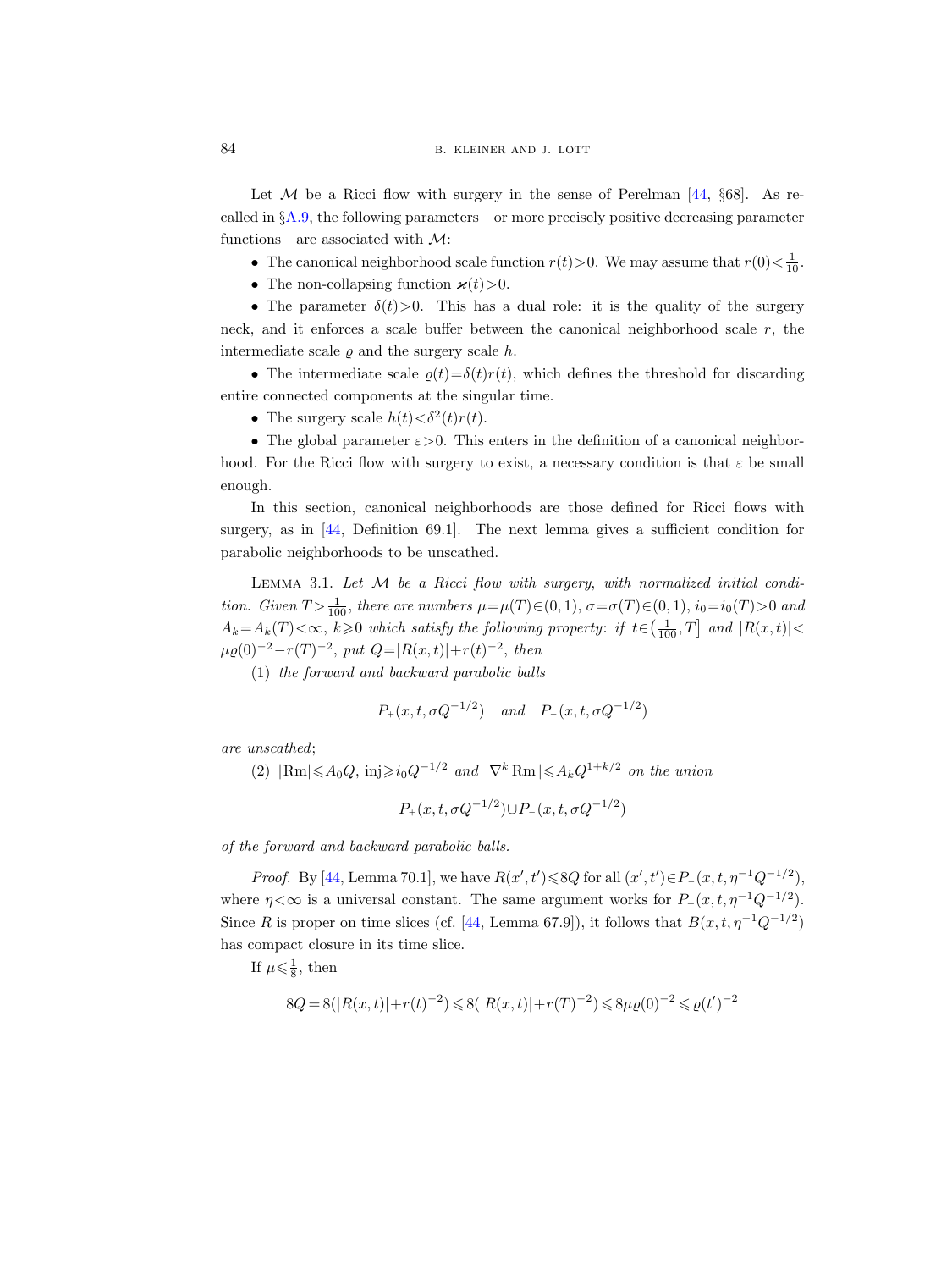for all  $t' \in [t - \eta^{-2} Q^{-1}, t + \eta^{-2} Q^{-1}]$ . Hence, if  $\sigma < \eta^{-1}$  then the forward and backward parabolic balls  $P_{\pm}(x, t, \sigma Q^{-1/2})$  do not intersect the regions that are affected by the surgery procedure; see Remark [A.10.](#page-58-1)

To show that the balls  $P_{\pm}(x, t, \sigma Q^{-1/2})$  are unscathed, for an appropriate value of  $\sigma$ , it remains to show that  $P_-(x, t, \sigma Q^{-1/2})$  does not intersect the time-zero slice. We have  $t-\sigma^2Q^{-1} \geq t-\sigma^2r(t)^2$ . Since  $t>\frac{1}{100}$  and  $r(t), if  $\sigma<\frac{1}{2}$  then  $t-\sigma^2Q^{-1}\geq \frac{1}{200}$  and$ the balls  $P_{\pm}(x, t, \sigma Q^{-1/2})$  are unscathed.

The Hamilton–Ivey estimate of  $(A.14)$  gives an explicit upper bound  $|Rm| \leq A_0Q$ on  $P_{\pm}(x,t,\sigma Q^{-1/2})$ . Using the distance distortion estimates for Ricci flow [\[44,](#page-67-10) §27], there is a universal constant  $\alpha > 0$  such that, whenever  $(x', t') \in P_{\pm}(x, t, \frac{1}{2}\sigma Q^{-1/2})$ , we have  $P_-(x', t', \alpha Q^{-1/2}) \subset P_+(x, t, \sigma Q^{-1/2}) \cup P_-(x, t, \sigma Q^{-1/2})$ . Then Shi's local derivative estimates [\[44,](#page-67-10) Appendix D] give estimates  $|\nabla^k \text{Rm}| \leq A_k Q^{1+k/2}$  on  $P_{\pm}(x, t, \frac{1}{2}\sigma Q^{-1/2})$ .

Since  $t \leq T$ , we have  $\varkappa(t) \geq \varkappa(T)$ . The  $\varkappa$ -non-collapsing statement gives an explicit lower bound inj $\geq i_0Q^{-1/2}$  on a slightly smaller parabolic ball, which, after reducing  $\sigma$ , we can take to be of the form  $P_{\pm}(x, t, \sigma Q^{-1/2})$ .  $\Box$ 

If M is a Ricci flow solution and  $\gamma: [a, b] \to \mathcal{M}$  is a time-preserving spacetime curve, then we define length $_{g_{\mathcal{M}}}(\gamma)$  using the spacetime metric  $g_{\mathcal{M}}=dt^2+g(t)$ . The next lemma says that, given a point  $(x_0, t_0)$  in a  $\varkappa$ -solution (in the sense of §[A.5\)](#page-54-1), it has a large backward parabolic neighborhood P such that any point  $(x_1, t_1)$  in P can be connected to  $(x_0, t_0)$  by a time-preserving curve whose length is controlled by  $R(x_0, t_0)$ , and along which the scalar curvature is controlled by  $R(x_0, t_0)$ .

<span id="page-20-0"></span>LEMMA 3.2. Given  $\varkappa > 0$ , there exist  $A = A(\varkappa) < \infty$  and  $C = C(\varkappa) < \infty$  with the following property: if M is a  $\varkappa$ -solution and  $(x_0, t_0) \in \mathcal{M}$ , then

- (1) there is some  $(x_1, t_1) \in P_-(x_0, t_0, \frac{1}{2}AR(x_0, t_0)^{-1/2})$  with  $R(x_1, t_1) \leq \frac{1}{3}R(x_0, t_0);$
- (2) the scalar curvature on  $P_-(x_0, t_0, 2AR(x_0, t_0)^{-1/2})$  is at most  $\frac{1}{2}CR(x_0, t_0)$ ;
- (3) given  $(x_1, t_1) \in P_-(x_0, t_0, \frac{1}{2}AR(x_0, t_0)^{-1/2})$ , there is a time-preserving curve

$$
\gamma: [t_1, t_0] \longrightarrow P_-(x_0, t_0, \frac{3}{4}AR(x_0, t_0)^{-1/2})
$$

from  $(x_1, t_1)$  to  $(x_0, t_0)$  with

length<sub>g<sub>M</sub></sub>(
$$
\gamma
$$
)  $\leq$   $\frac{1}{2}C(R(x_0, t_0)^{-1/2} + R(x_0, t_0)^{-1}).$ 

*Proof.* To prove (1), suppose, by way of contradiction, that for each  $j \in \mathbb{Z}^+$  there are a *x*-solution  $\mathcal{M}^j$  and some  $(x_0^j, t_0^j) \in \mathcal{M}^j$  such that  $R > \frac{1}{3}R(x_0^j, t_0^j)$  on  $P_-(x_0^j, t_0^j, \frac{1}{2}j)$ . By compactness of the space of normalized pointed  $\varkappa$ -solutions (see §[A.5\)](#page-54-1), after normalizing so that  $R(x_0^j, t_0^j) = 1$  and passing to a subsequence, there is a limiting  $\varkappa$ -solution  $\mathcal{M}'$ ,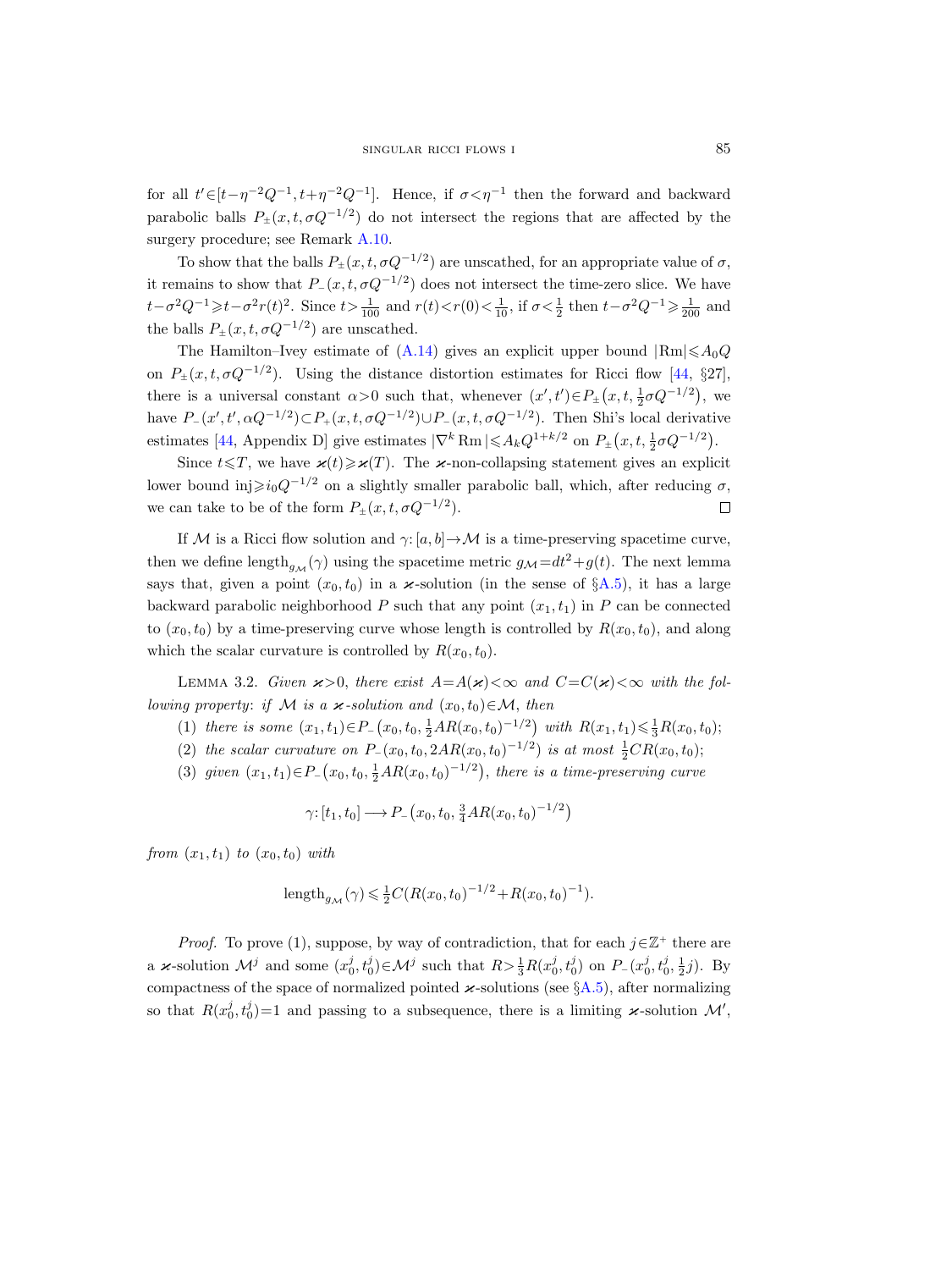defined for  $t \le 0$ , with  $R \ge \frac{1}{3}$  everywhere. By the weak maximum principle for complete non-compact manifolds [\[44,](#page-67-10) Theorem A.3] and the evolution equation for scalar curvature, there is a universal constant  $\Delta > 0$  (whose exact value is not important) such that, if  $R \geq \frac{1}{3}$ on a time-t slice, then there is a singularity by time  $t+\Delta$ . Applying this with  $t=-2\Delta$ gives a contradiction.

Part  $(2)$  of the lemma, for some value of C, follows from the compactness of the space of normalized pointed  $\varkappa$ -solutions.

To prove (3), the curve which starts as a worldline from  $(x_1, t_1)$  to  $(x_1, t_0)$ , and then moves as a minimal geodesic from  $(x_1, t_0)$  to  $(x_0, t_0)$  in the time- $t_0$  slice, has  $g_{\mathcal{M}}$ length at most  $\frac{1}{2}AR(x_0, t_0)^{-1/2} + \frac{1}{4}A^2R(x_0, t_0)^{-1}$ . By a slight perturbation to make it time-preserving, we can construct  $\gamma$  in  $P_-(x_0, t_0, \frac{3}{4}AR(x_0, t_0)^{-1/2})$  with length at most

$$
\frac{1}{2}(A+1)R(x_0,t_0)^{-1/2} + \frac{1}{4}(A+1)^2R(x_0,t_0)^{-1}.
$$

After redefining C, this proves the lemma.

 $\Box$ 

The next proposition extends the preceding lemma from  $\varkappa$ -solutions to points in Ricci flows with surgery. Recall that  $\varepsilon$  is the global parameter in the definition of Ricci flow with surgery.

<span id="page-21-0"></span>PROPOSITION 3.3. There is an  $\varepsilon_0 > 0$  such that, if  $\varepsilon < \varepsilon_0$ , then the following holds. Given  $T < \infty$ , suppose that  $\varrho(0) \leq r(T)/\sqrt{C}$ , where C is the constant from Lemma [3.2](#page-20-0). Then, for any  $R_0 < \varrho(0)^{-2}/C$ , there are  $L = L(R_0, T) < \infty$  and  $R_1 = R_1(R_0, T) < \infty$  with the following property. Let  $M$  be a Ricci flow with surgery having normalized initial conditions. Given  $(x_0, t_0) \in \mathcal{M}$  with  $t_0 \leq T$ , suppose that  $R(x_0, t_0) \leq R_0$ . Then, there is a time-preserving curve  $\gamma: [0, t_0] \to \mathcal{M}$  with  $\gamma(t_0)=(x_0, t_0)$  and length $_{g_M}(\gamma) \leq L$  such that  $R(\gamma(t))\leq R_1$  for all  $t\in[0,t_0]$ .

*Proof.* We begin by noting that we can find  $\varepsilon_0>0$  such that, if  $\varepsilon<\varepsilon_0$ , then for any  $(x, t) \in \mathcal{M}$  with  $t \leq T$  which is in a canonical neighborhood, Lemma [3.2](#page-20-0) (2) implies that  $R \leq C R(x,t)$  on  $P_-(x,t,AR(x,t)^{-1/2})$ . If in addition  $R(x,t) \leq \varrho(0)^{-2}/C$ , then for any  $(x', t') \in P_-(x, t, AR(x, t)^{-1/2})$  we have

$$
R(x',t') \leqslant \varrho(0)^{-2} \leqslant \varrho(t')^{-2}.
$$

Hence, the parabolic neighborhood does not intersect the surgery region.

To prove the proposition, we start with  $(x_0, t_0)$  and inductively form a sequence of points  $(x_i, t_i)$  and the curve  $\gamma$  as follows, starting with  $i=1$ .

Step 1. If  $R(x_{i-1}, t_{i-1}) \ge r(t_{i-1})^{-2}$  then go to Substep A. If  $R(x_{i-1}, t_{i-1}) < r(t_{i-1})^{-2}$ then go to Substep B.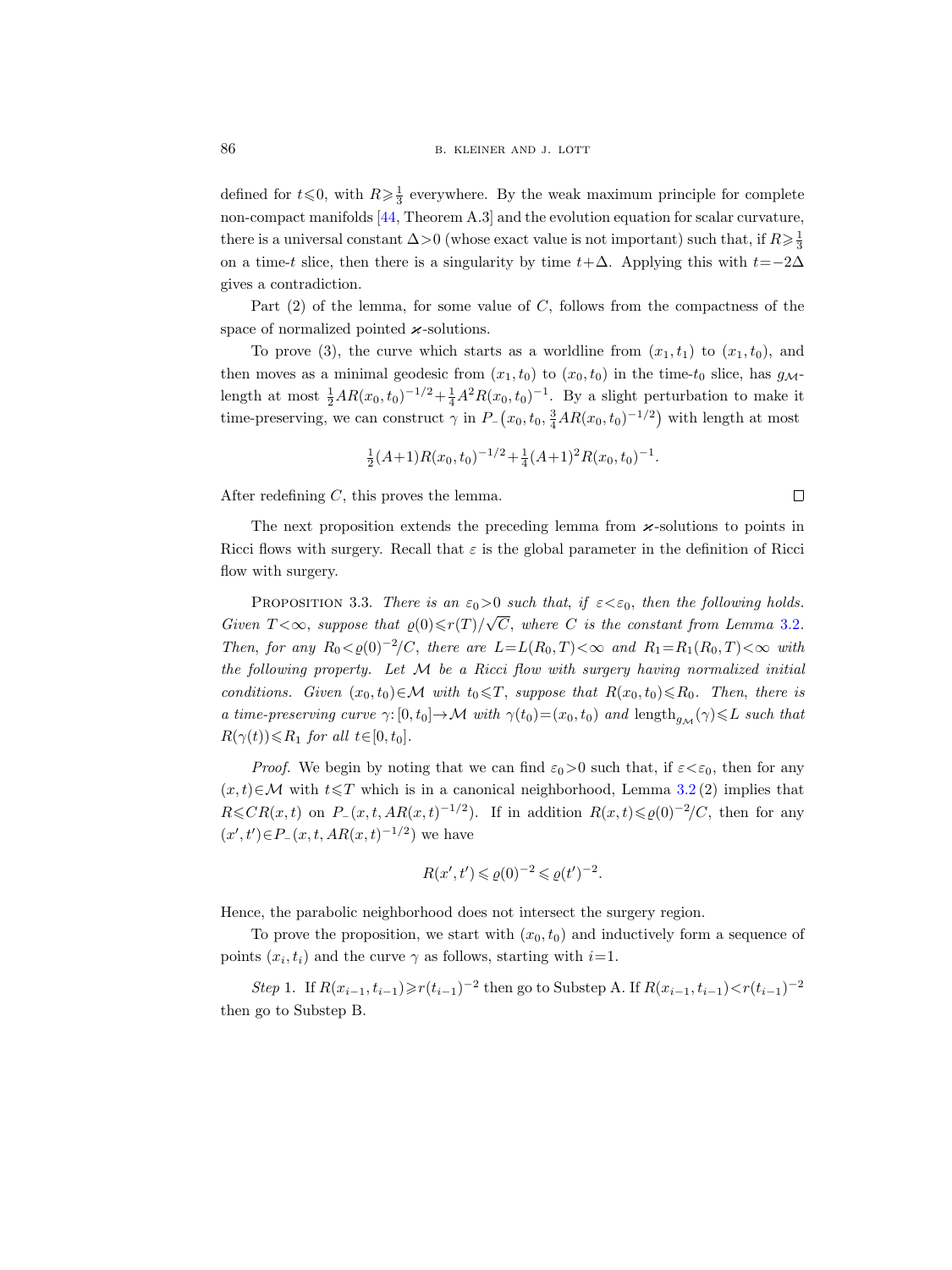Substep A. Since  $R(x_{i-1}, t_{i-1}) \ge r(t_{i-1})^{-2}$ , the point  $(x_{i-1}, t_{i-1})$  is in a canonical neighborhood. As will be explained, the backward parabolic ball

$$
P_{-}(x_{i-1}, t_{i-1}, AR(x_{i-1}, t_{i-1})^{-1/2})
$$

does not intersect the surgery region. Applying Lemma [3.2](#page-20-0) and taking  $\varepsilon_0$  small, we can find  $(x_i, t_i) \in P_-(x_{i-1}, t_{i-1}, AR(x_{i-1}, t_{i-1})^{-1/2})$  with  $R(x_i, t_i) \leq \frac{1}{2}R(x_{i-1}, t_{i-1})$ , and a time-preserving curve

$$
\gamma: [t_i, t_{i-1}] \longrightarrow P_-(x_{i-1}, t_{i-1}, AR(x_{i-1}, t_{i-1})^{-1/2})
$$

from  $(x_i, t_i)$  to  $(x_{i-1}, t_{i-1})$  whose length is at most

$$
C(R(x_{i-1}, t_{i-1})^{-1/2} + R(x_{i-1}, t_{i-1})^{-1}),
$$

along which the scalar curvature is at most  $CR(x_{i-1}, t_{i-1})$ . If  $t_i>0$  then go to Step 2. If  $t_i=0$  then the process is terminated.

Substep B. Since  $R(x_{i-1}, t_{i-1}) < r(t_{i-1})^{-2}$ , put  $x_i = x_{i-1}$  and

$$
t_i = \inf\{t : R(x_{i-1}, s) \le r(s)^{-2}\}\
$$

for all  $s \in [t, t_{i-1}]$ . Define  $\gamma: [t_i, t_{i-1}] \to M$  to be the worldline  $\gamma(s) = (x_{i-1}, s)$ .

If  $t_i > 0$ , then go to Step 2. (Note that  $R(x_i, t_i) = r(t_i)^{-2}$ .) If  $t_i = 0$ , then the process is terminated.

Step 2. Increase i by 1 and go to Step 1.

To recapitulate the iterative process, if  $R_0$  is large, then there may initially be a sequence of Substeps A. Since the curvature decreases by a factor of at least 2 for each of these, the number of these initial substeps is bounded above by  $\log_2(R_0/r(0)^{-2})$ . Thereafter, there is some  $(x_{i-1}, t_{i-1})$  such that  $R(x_{i-1}, t_{i-1}) < r(t_{i-1})^{-2}$ . We then go backward in time along a segment of a worldline until we either hit a point  $(x_i, t_i)$  with  $R(x_i, t_i)=r(t_i)^{-2}$ , or we hit time zero. If we hit  $(x_i, t_i)$ , then we go back to Substep A, which produces a point  $(x_{i+1}, t_{i+1})$  with at most half as much scalar curvature, etc.

We now check the claim in Substep A that the backward parabolic ball

$$
P_{-}(x_{i-1}, t_{i-1}, AR(x_{i-1}, t_{i-1})^{-1/2})
$$

does not intersect the surgery region. In the initial sequence of Substeps A, we always have  $R(x_{i-1}, t_{i-1}) \le R_0 < \varrho(0)^{-2}/C$ . If we return to Substep A sometime after the initial sequence, we have

$$
R(x_{i-1}, t_{i-1}) = r(t_{i-1})^{-2} \leqslant r(T)^{-2} \leqslant \frac{1}{C} \varrho(0)^{-2}.
$$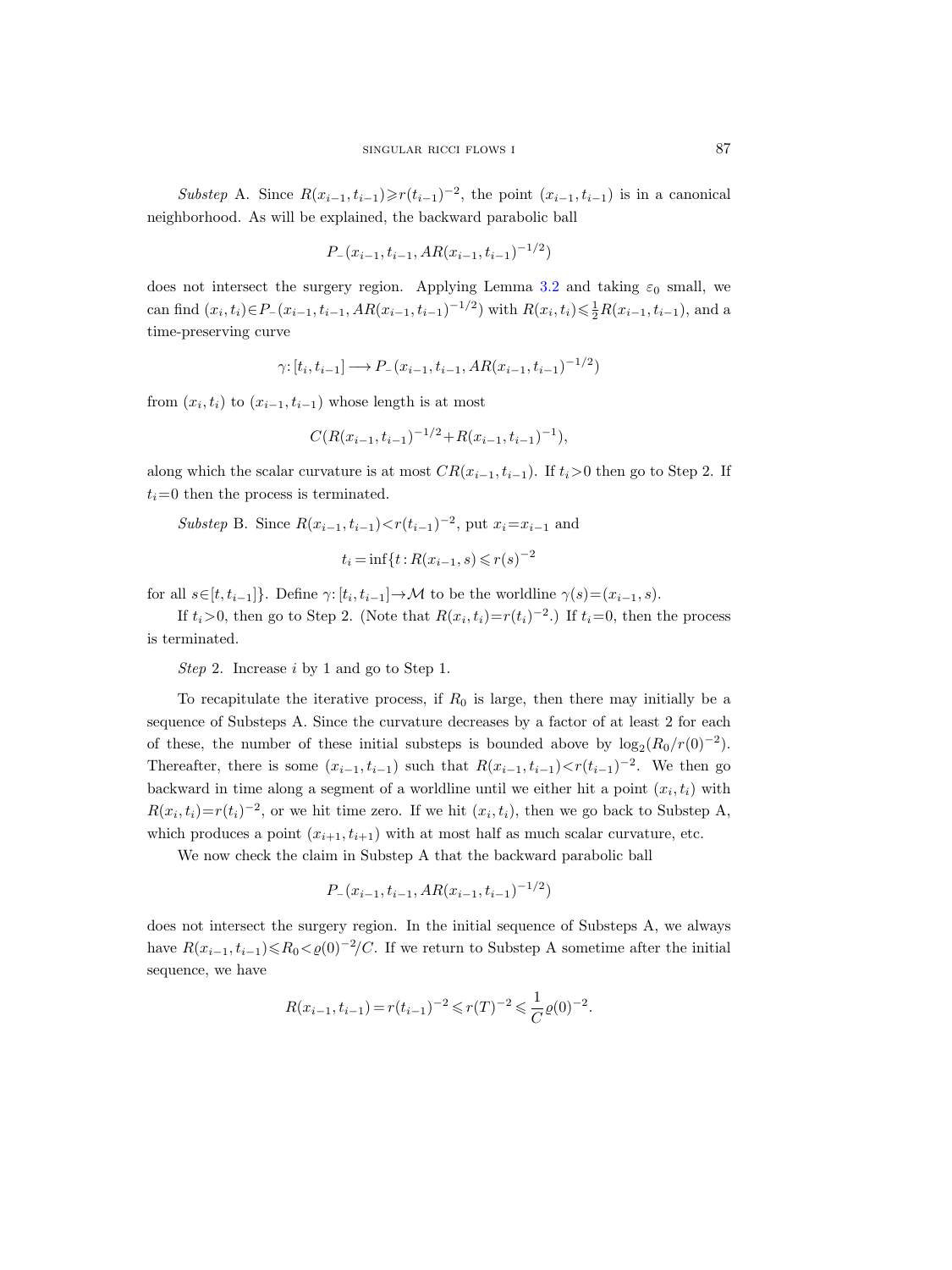Either way, from the first paragraph of the proof, we conclude that

$$
P_{-}(x_{i-1}, t_{i-1}, AR(x_{i-1}, t_{i-1})^{-1/2})^{-1})
$$

does not intersect the surgery region.

We claim that the iterative process terminates. If not, the decreasing sequence  $(t_i)$ approaches some  $t_{\infty} > 0$ . For an infinite number of i, we must have  $R(x_i, t_i) = r(t_i)^{-2}$ , which converges to  $r(t_{\infty})^{-2}$ . Consider a large i with  $R(x_i, t_i)=r(t_i)^{-2}$ . The result of Substep A is a point  $(x_{i+1}, t_{i+1})$  with

$$
R(x_{i+1}, t_{i+1}) \leq \frac{1}{2}R(x_i, t_i) = \frac{1}{2}r(t_i)^{-2} \sim \frac{1}{2}r(t_\infty)^{-2}.
$$

If i is large, then this is less than  $r(t_{i+1})^{-2} \sim r(t_{\infty})^{-2}$ . Hence, one goes to Substep B to find  $(x_{i+1}, t_{i+2})$  with  $R(x_{i+1}, t_{i+2}) = r(t_{i+2})^{-2}$ . However, there is a double-sided bound on

$$
\frac{\partial R}{\partial t}(x_{i+1},t) \quad \text{for } t \in [t_{i+2}, t_{i+1}],
$$

coming from the curvature bound on a backward parabolic ball in [\[44,](#page-67-10) Lemma 70.1] and Shi's local estimates [\[44,](#page-67-10) Appendix D]. This bound implies that the amount of backward time required to go from a point with scalar curvature  $R(x_{i+1}, t_{i+1}) \leq \frac{1}{2}r(t_i)^{-2} \sim \frac{1}{2}r(t_{\infty})^{-2}$ to a point with scalar curvature  $R(x_{i+1}, t_{i+2}) = r(t_{i+2})^{-2} \sim r(t_{\infty})^{-2}$  satisfies

$$
t_{i+1} - t_{i+2} \ge \text{const.} \, r(t_\infty)^2.
$$

This contradicts the fact that  $\lim_{i\to\infty} t_i=t_\infty$ .

We note that the preceding argument can be made effective. This gives a upper bound N on the number of points  $(x_i, t_i)$  of the form  $N = N(R_0, T)$ . We now estimate the length of  $\gamma$ . The contribution to the length from segments arising from Substep B is at most T. The contribution from segments arising from Substep A is bounded above by  $NC(r(0)+r(0)^2)$ .

It remains to estimate the scalar curvature along  $\gamma$ . Along a portion of  $\gamma$  arising from Substep A, the scalar curvature is bounded above by  $CR(x_{i-1}, t_{i-1}) \leq C \max(R_0, r(T)^{-2})$ . Along a portion of  $\gamma$  arising from Substep B, the scalar curvature is bounded above by  $r(T)^{-2}$ . Thus we can take  $R_1 = (C+1)(R_0+r(T)^{-2})$ . This proves the proposition.  $\Box$ 

Finally, we give an estimate on the volume of the high-curvature region in a Ricci flow with surgery. This estimate will be used to prove the volume convergence statement in Theorem [1.3.](#page-4-0)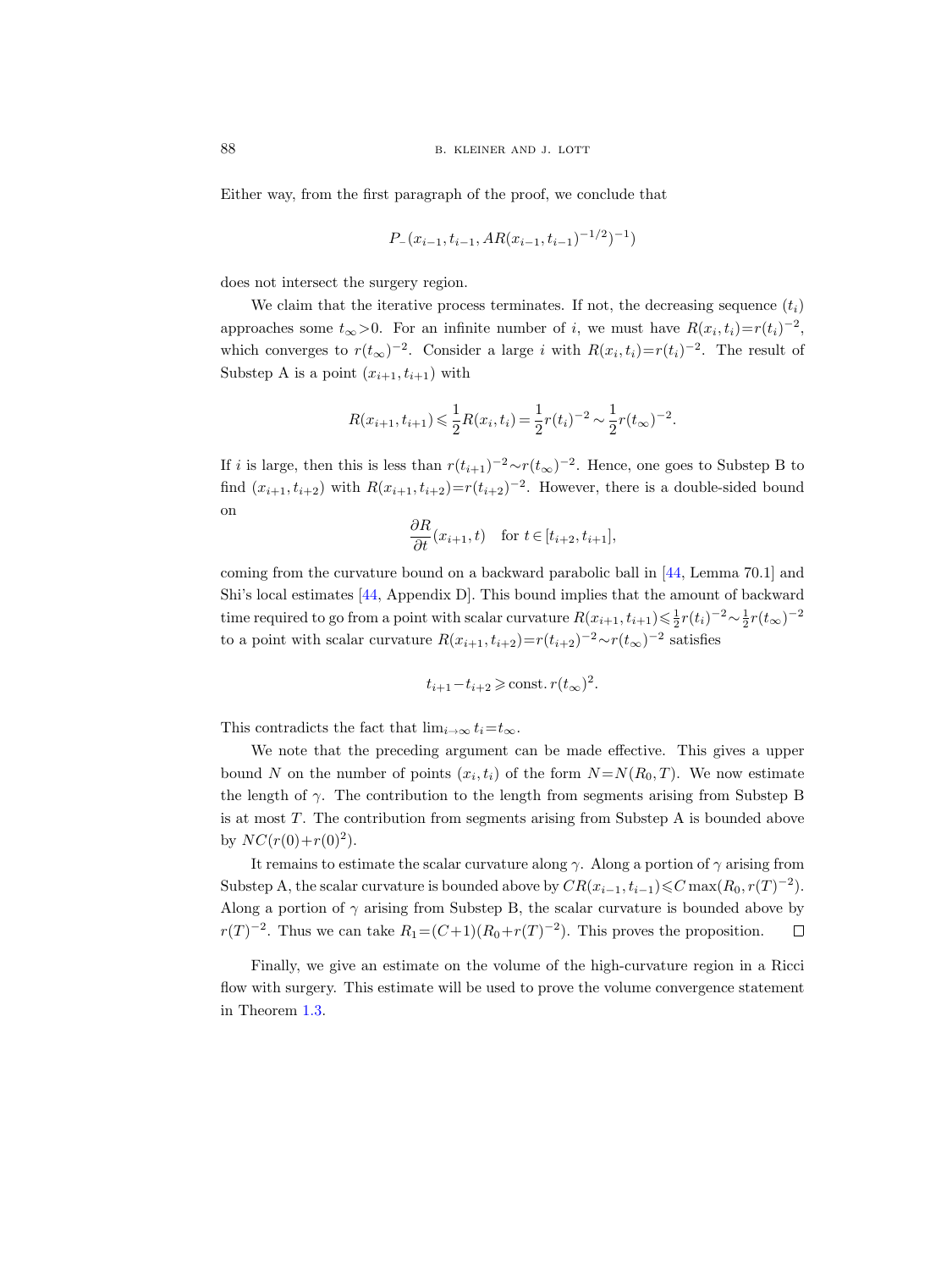<span id="page-24-2"></span>PROPOSITION 3.4. Given  $T < \infty$ , there are functions  $\varepsilon_{1,2}^T$ :  $[0,\infty) \rightarrow [0,\infty)$ , with

$$
\lim_{\overline{R}\to\infty}\varepsilon_1^T(\overline{R})=0 \quad and \quad \lim_{\delta\to 0}\varepsilon_2^T(\delta)=0,
$$

having the following property. Let M be a Ricci flow with surgery, with normalized initial condition. Let  $V(0)$  denote its initial volume. Given  $\overline{R} > r(T)^{-2}$ , if t is not a surgery time, then let  $V^{\geqslant \overline{R}}(t)$  be the volume of the corresponding superlevel set of R in  $\mathcal{M}_t$ . If t is a surgery time, let  $\mathcal{V}^{\geqslant \overline{R}}(t)$  be the volume of the corresponding superlevel set of R in the post-surgery manifold  $\mathcal{M}_t^+$ . Then, if  $t \in [0, T]$ , we have

$$
\mathcal{V}^{\geq R}(t) \leqslant (\varepsilon_1^T(\bar{R}) + \varepsilon_2^T(\delta(0)))\mathcal{V}(0).
$$

*Proof.* Suppose first that M is a smooth Ricci flow. Given  $t \in [0, T]$ , let  $i_t \colon \mathcal{M}_0 \to \mathcal{M}_t$ be the identity map. For  $x \in \mathcal{M}_0$ , put

$$
J_t(x) = \frac{i_t^* d \text{vol}_{g(t)}}{d \text{vol}_{g(0)}}(x).
$$

Let  $\gamma_x: [0, t] \to \mathcal{M}$  be the worldline of x. From the Ricci flow equation,

$$
J_t(x) = e^{-\int_0^t R(\gamma_x(s)) ds}.
$$

Suppose that  $m \in \mathcal{M}_t$  satisfies  $R(m) \geq R$ . Then  $R(m) > r(t)^{-2}$ . Let  $x \in \mathcal{M}_0$  be the point where the worldline of m hits  $\mathcal{M}_0$ . From  $(A.8)$  we have

<span id="page-24-0"></span>
$$
\frac{dR(\gamma_x(s))}{ds} \leqslant \eta R(\gamma_x(s))^2\tag{3.5}
$$

as long as  $R(\gamma_x(s)) \ge r(s)^{-2}$ . Let  $t_1$  be the smallest number such that  $R(\gamma_x(s)) \ge r(s)^{-2}$ for all  $s \in [t_1, t]$ . Since  $r(0) < \frac{1}{10}$ , the normalized initial conditions imply that  $t_1 > 0$ . From  $(3.5)$ , if  $s \in [t_1, t]$  then

<span id="page-24-1"></span>
$$
R(\gamma_x(s)) \geqslant \frac{1}{R(m)^{-1} + \eta(t-s)}.\tag{3.6}
$$

In particular,

$$
r(t_1)^{-2} = R(t_1) \geqslant \frac{1}{R(m)^{-1} + \eta(t - t_1)}.
$$

From [\(3.6\)](#page-24-1),

$$
\int_{t_1}^t R(\gamma_x(s))ds \geqslant -\frac{1}{\eta} \log \frac{R(m)^{-1}}{R(m)^{-1} + \eta(t - t_1)}.
$$

Hence,

$$
e^{-\int_{t_1}^t R(\gamma_x(s))ds} \leqslant \left(\frac{R(m)^{-1}}{R(m)^{-1} + \eta(t-t_1)}\right)^{1/\eta} \leqslant (R(m)r(t_1)^2)^{-1/\eta} \leqslant (R(m)r(T)^2)^{-1/\eta}.
$$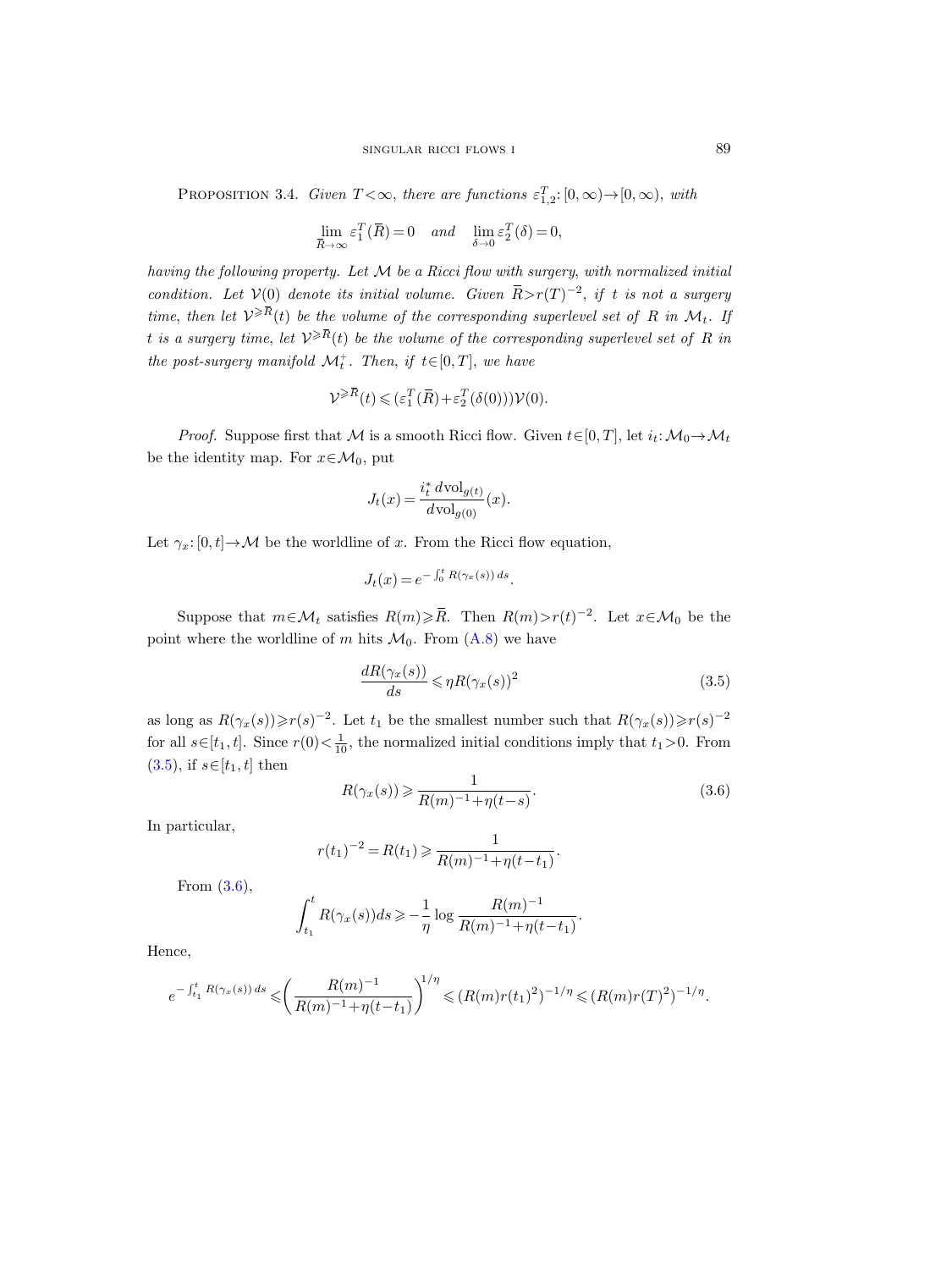On the other hand, for all  $s \ge 0$ , equation  $(A.11)$  gives

$$
R(\gamma_x(s)) \geqslant -\frac{3}{1+2s},
$$

so

$$
e^{-\int_0^{t_1} R(\gamma_x(s)) ds} \leq (1+2t_1)^{3/2}.
$$

Thus,

$$
J_t(x) \leq (1+2T)^{3/2} (R(m)r(T)^2)^{-1/\eta}.
$$

Integrating over such  $x \in \mathcal{M}_0$ , arising from worldlines emanating from

<span id="page-25-0"></span>
$$
\{m \in \mathcal{M}_t : R(m) \geqslant \bar{R}\},\tag{3.7}
$$

we conclude that

$$
\mathcal{V}^{\geqslant \overline{R}}(t) \leqslant (1+2T)^{3/2} (\bar{R}r(T)^2)^{-1/\eta}\mathcal{V}(0),
$$

so the conclusion of the proposition holds in this case with

<span id="page-25-1"></span>
$$
\varepsilon_1^T(\bar{R}) = (1+2T)^{3/2} (\bar{R}r(T)^2)^{-1/\eta}.
$$
\n(3.8)

Now suppose that  $M$  has surgeries. For simplicity of notation, we assume that  $t$  is not a surgery time; otherwise, we replace  $\mathcal{M}_t$  by  $\mathcal{M}_t^+$ . We can first apply the preceding argument to the subset of  $(3.7)$  consisting of points whose worldline goes back to  $\mathcal{M}_0$ . The conclusion is that the volume of this subset is bounded above by  $\varepsilon_1^T(\overline{R})\mathcal{V}(0)$ , where  $\varepsilon_1^T(\bar{R})$  is the same as in [\(3.8\)](#page-25-1). Now consider the subset of [\(3.7\)](#page-25-0) consisting of points whose worldline does not go back to  $\mathcal{M}_0$ . We can cover such points by the forward images of surgery caps (or rather the subsets thereof which go forward to time  $t$ ), for surgeries that occur at times  $t_{\alpha} \leq t$ . Let  $\mathcal{V}^{\text{cap}}_{t_{\alpha}}$  be the total volume of the surgery caps for surgeries that occur at time  $t_{\alpha}$ . Let  $\mathcal{V}^{\text{remove}}_{t_{\alpha}}$  be the total volume that is removed at time  $t_{\alpha}$  by the surgery process. From the nature of the surgery process [\[44,](#page-67-10) §72], there is an increasing function  $\delta'$ :  $(0, \infty) \rightarrow (0, \infty)$ , with  $\lim_{\delta \to 0} \delta'(\delta) = 0$ , such that

$$
\frac{{\cal V}^{\text{cap}}_{t_\alpha}}{{\cal V}^{\text{remove}}_{t_\alpha}} \leqslant \delta'(\delta(0)).
$$

This is essentially because the surgery procedure removes a long capped tube, whose length (relative to  $h(t)$ ) is large if  $\delta(t)$  is small, and replaces it by a hemispherical cap.

On the other hand, using [\(A.12\)](#page-60-3),

$$
\sum_{t_{\alpha}\leqslant t}\mathcal{V}^{\text{remove}}_{t_{\alpha}}\leqslant (1+2T)^{3/2}\mathcal{V}(0),
$$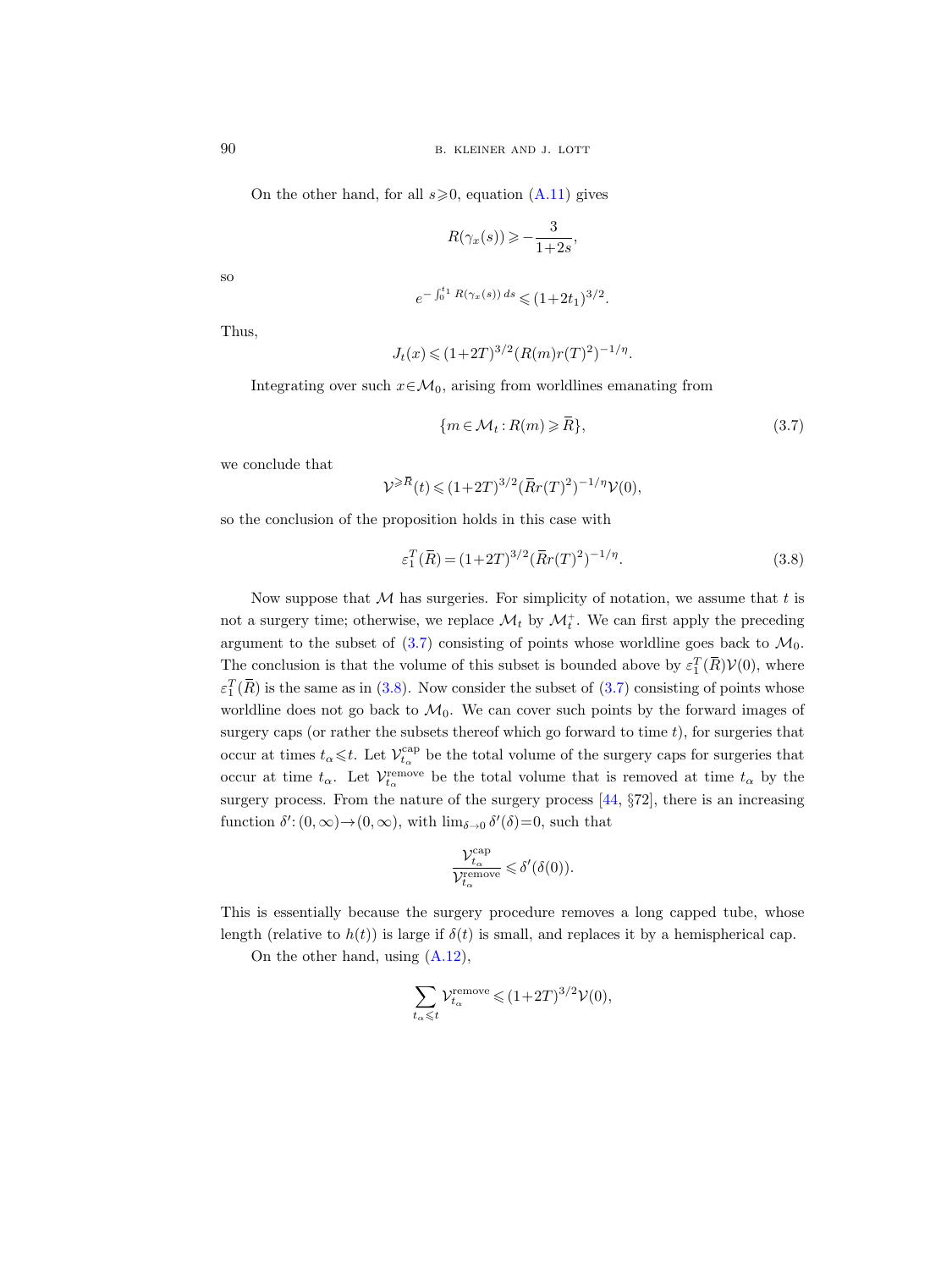since surgeries up to time t cannot remove more volume than was initially present or generated by the Ricci flow. The time-t volume coming from forward worldlines of surgery caps is at most

$$
(1+2T)^{3/2}\sum_{t_\alpha\leqslant t}\mathcal{V}_{t_\alpha}^{\text{cap}}.
$$

Hence, the proposition is true if we take

$$
\varepsilon_2^T(\delta) = (1+2T)^3 \delta'(\delta). \qquad \qquad \Box
$$

#### 4. The main convergence result

<span id="page-26-0"></span>In this section, we prove Theorem [4.1](#page-26-1) except for the statement about the continuity of  $\mathcal{V}_{\infty}$ , which will be proved in Corollary [7.7.](#page-51-0)

The convergence assertion in Theorem [4.1](#page-26-1) involves a sequence  $\{\mathcal{M}^j\}_{j=1}^{\infty}$  of Ricci flows with surgery, where the functions r and  $\varkappa$  are fixed, but  $\delta_j \rightarrow 0$ ; hence,  $\varrho_j$  and  $h_j$ also go to zero. We will conflate these Ricci flows with surgery with their associated Ricci flow spacetimes; see §[A.9.](#page-58-0)

<span id="page-26-1"></span>THEOREM 4.1. Let  $\{\mathcal{M}^j\}_{j=1}^{\infty}$  be a sequence of Ricci flows with surgery with normalized initial conditions such that the following conditions are satisfied:

• the time-zero slices  $\{\mathcal{M}_0^j\}$  are compact manifolds that lie in a compact family in the smooth topology;

•  $\lim_{j \to \infty} \delta_j(0) = 0$ .

Then, after passing to a subsequence, there is a singular Ricci flow

$$
(\mathcal{M}^\infty, \mathfrak{t}_\infty, \partial_{\mathfrak{t}_\infty}, g_\infty),
$$

and a sequence of diffeomorphisms

<span id="page-26-3"></span><span id="page-26-2"></span>
$$
\{\mathcal{M}^j \supset U_j \xrightarrow{\Phi^j} V_j \subset \mathcal{M}^\infty\}
$$

such that the following conditions are satisfied:

(1)  $U_i \subset \mathcal{M}^j$  and  $V_i \subset \mathcal{M}^{\infty}$  are open subsets;

(2) given  $\bar{t} > 0$  and  $\bar{R} < \infty$ , we have

$$
U_j \supset \{ m \in \mathcal{M}^j : \mathfrak{t}_j(m) \leq \bar{t} \text{ and } R_j(m) \leq \bar{R} \},\tag{4.2}
$$

$$
V_j \supset \{ m \in \mathcal{M}^\infty : t_\infty(m) \leq \bar{t} \text{ and } R_\infty(m) \leq \bar{R} \}
$$
(4.3)

for all sufficiently large j;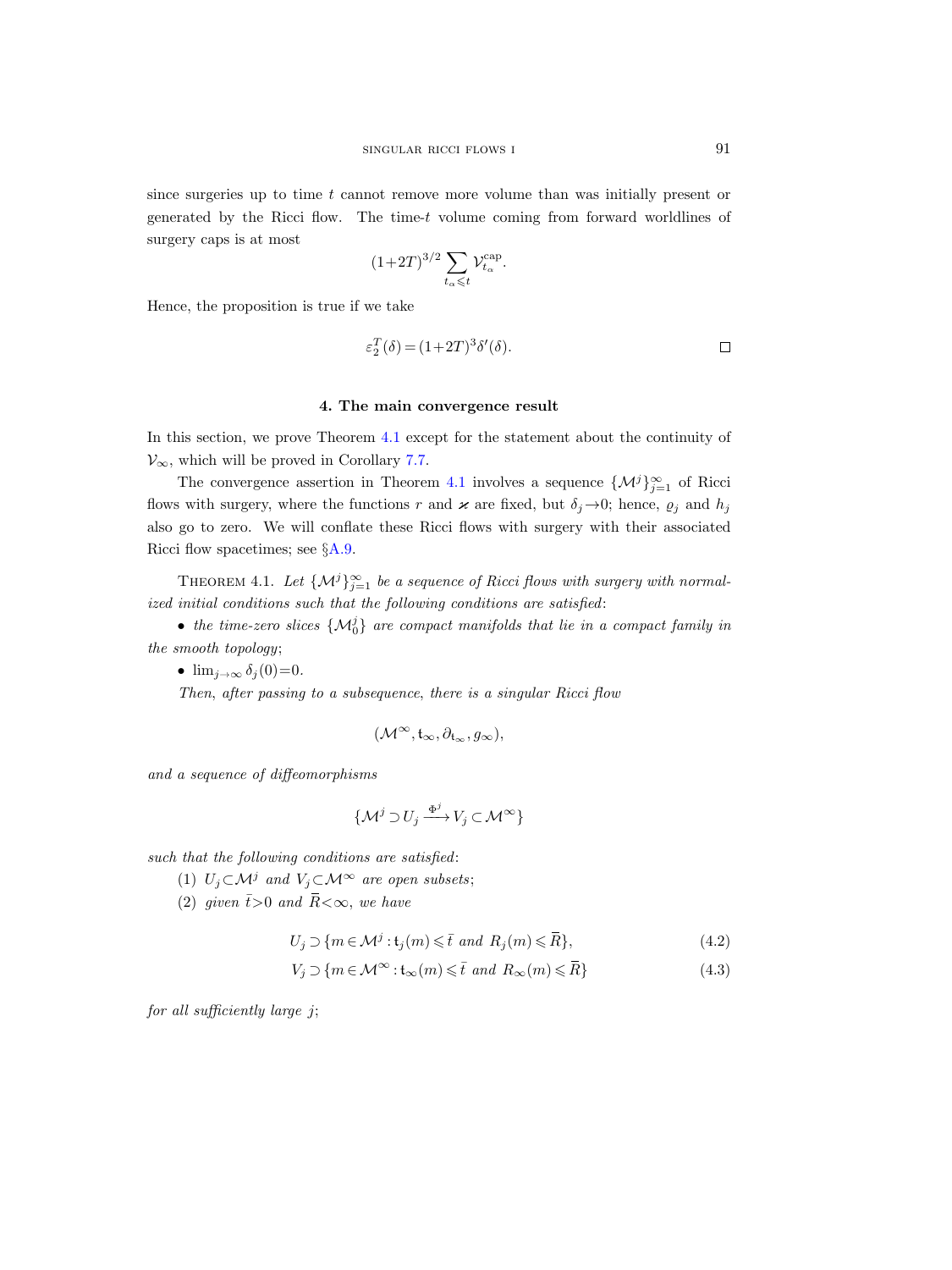(3)  $\Phi^j$  is time preserving, and the sequences  $\{\Phi^j_*\partial_{t_j}\}_{j=1}^\infty$  and  $\{\Phi^j_*g_j\}_{j=1}^\infty$  converge smoothly on compact subsets of  $\mathcal{M}^{\infty}$  to  $\partial_{t_{\infty}}$  and  $g_{\infty}$ , respectively (note that, by [\(4.3\)](#page-26-2), any compact set  $K\subset\mathcal{M}^{\infty}$  will lie in the interior of  $V_j$ , for all sufficiently large j);

(4) for every  $t \ge 0$ , we have

<span id="page-27-0"></span>
$$
\inf_{\mathcal{M}_t^{\infty}} R \geqslant -\frac{3}{1+2t} \tag{4.4}
$$

and

$$
\max(\mathcal{V}_j(t), \mathcal{V}_\infty(t)) \leq V_0(1+2t)^{3/2},
$$

where  $\mathcal{V}_j(t) = \text{vol}(\mathcal{M}_t^j)$ ,  $\mathcal{V}_{\infty}(t) = \text{vol}(\mathcal{M}_t^{\infty})$  and  $V_0 = \text{sup}_j \mathcal{V}_j(0) < \infty$ ;

(5)  $\Phi^j$  is asymptotically volume preserving: if  $\mathcal{V}_j, \mathcal{V}_{\infty}:[0,\infty) \to [0,\infty)$  denote the respective volume functions  $V_j(t) = vol(M_t^j)$  and  $V_\infty(t) = vol(M_t^\infty)$ , then  $\lim_{j \to \infty} V_j = V_\infty$ uniformly on compact subsets of  $[0, \infty)$ .

*Proof.* Because of the normalized initial conditions, the Ricci flow solution  $g_j$  is smooth on the time interval  $[0, \frac{1}{100}]$ . As a technical device, we first extend  $g_j$  backward in time to a family of metrics  $g_j(t)$  which is smooth for  $t \in (-\infty, \frac{1}{100}]$ . To do this, as in [\[41,](#page-67-20) proof of Theorem 1.2.6], there is an explicit smooth extension  $h_j$  of  $g_j(t)-g_j(0)$ to the time interval  $t \in (-\infty, \frac{1}{100}]$ , with values in smooth covariant 2-tensor fields. The extension on  $(-\infty, 0]$  depends on the time-derivatives of  $g_i(t)-g_i(0)$  at  $t=0$  which, in turn, can be expressed in terms of  $g_i(0)$  by means of repeated differentiation of the Ricci flow equation. Let  $\phi: [0, \infty) \to [0, 1]$  be a fixed non-increasing smooth function with  $\phi|_{[0,1]}=1$  and  $\phi|_{[2,\infty)}=0$ . Given  $\varepsilon>0$ , for  $t<0$  put

$$
g_j(t) = g_j(0) + \phi\left(-\frac{t}{\varepsilon}\right)h_j(t).
$$

Using the precompactness of the space of initial conditions, we can choose  $\varepsilon$  small enough so that  $g_i(t)$  is a Riemannian metric for all j and all  $t \leq 0$ . Then

(1)  $g_j(t)$  is smooth in  $t \in \left(-\infty, \frac{1}{100}\right]$ ;

(2)  $g_i(t)$  is constant in t for  $t\leqslant-2\varepsilon$ ;

(3) for  $t \leq 0$ ,  $g_i(t)$  has uniformly bounded curvature and curvature derivatives, independent of j.

Let  $g_{\mathcal{M}^j}$  be the spacetime Riemannian metric on  $\mathcal{M}^j$  (see Definition [1.7\)](#page-7-0). Choose a basepoint  $\star_j \in \mathcal{M}_0^j$ .

After passing to a subsequence, we may assume that, for all  $j$ ,

$$
\varrho_j(0)\leqslant\sqrt{\frac{\mu}{j+r(j)^{-2}}},
$$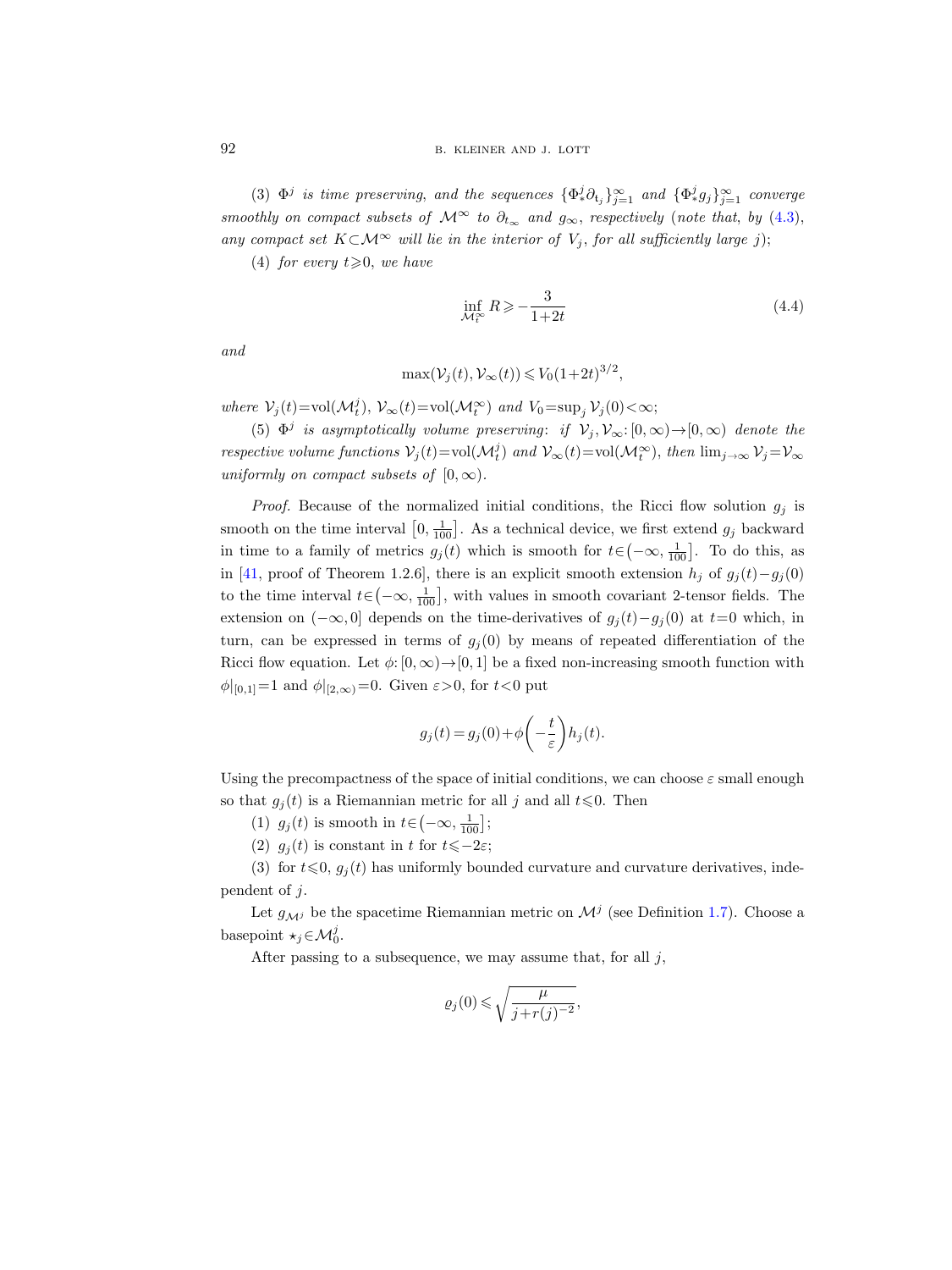where  $\mu = \mu(j)$  is the parameter of Lemma [3.1.](#page-19-0) Put  $\psi_j(x,t) = R_j(x,t)^2 + t^2$ , where  $R_j$  is the scalar curvature function of the Ricci flow metric  $g_j$ . Put  $A_j = j^2$ . If  $(x, t) \in \psi_j^{-1}([0, A_j)),$ then  $|R_j(x,t)| \leq j$  and  $|t| \leq j$ . In particular,

<span id="page-28-0"></span>
$$
|R_j(x,t)| \le j \le \mu \varrho_j(0)^{-2} - r(j)^{-2} \le \varrho_j(0)^{-2} \le \varrho_j(t)^{-2},\tag{4.5}
$$

so  $(x, t)$  avoids the surgery region.

We claim that there are functions  $x$  and  $C_k$  such that Definition [2.12](#page-17-1) holds for all j. Suppose that  $\psi_i(x, t) \leq A_i$ . When  $t \leq 0$  there is nothing to prove, so we assume that  $t\geqslant0$ . If  $t\in\left[0,\frac{1}{100}\right]$ , then the normalized initial conditions give uniform control on  $g_j(t)$ . If  $t \geqslant \frac{1}{100}$ , then

$$
tr(t)^{-2} \geq \frac{1}{100} r(0)^{-2} > 1 > \sigma^2,
$$

where  $\sigma = \sigma(j)$  is the parameter from Lemma [3.1,](#page-19-0) and we use the assumption that  $r(0) < \frac{1}{10}$ from the beginning of §[3.](#page-18-0) Then,

$$
t>\sigma^2 r(t)^2\geqslant \sigma^2 \frac{1}{|R(x,t)|+r(t)^{-2}}=\sigma^2 Q^{-1},
$$

so the parabolic ball  $P_-(x, t, \sigma Q^{-1/2})$  of Lemma [3.1](#page-19-0) does not intersect the initial time slice. As  $|R_j(x,t)| \leq \mu \varrho_j(0)^{-2} - r(j)^{-2}$  from [\(4.5\)](#page-28-0), we can apply Lemma [3.1](#page-19-0) to show that  $(\mathcal{M}^j, g_{\mathcal{M}^j}, \psi_j)$  is  $(\psi_j, A_j)$ -controlled in the sense of Definition [2.1.](#page-12-2) Note that Lemma [3.1](#page-19-0) gives bounds on the spatial and time derivatives of the curvature tensor of  $g_i(t)$ , which implies bounds on the derivatives of the curvature tensor of the spacetime metric  $g_{\mathcal{M}_j}$ .

Finally, the function  $t_j$  and the vector field  $\partial_{t_j}$ , along with their covariant derivatives, are trivially bounded in terms of  $g_{\mathcal{M}^j}$ .

After passing to a subsequence, we may assume that the number  $N$  of connected components of the initial time slice  $\mathcal{M}_0^j$  is independent of j. Then, the theorem follows from the special case when the initial times slices are connected, since we may apply it to the components separately. Therefore, we are reduced to proving the theorem under the assumption that  $\mathcal{M}_0^j$  is connected.

After passing to a subsequence, Theorem [2.13](#page-17-0) now gives a pointed  $(\psi_{\infty}, \infty)$ -controlled tuple

$$
(\mathcal{M}^{\infty}, g_{\mathcal{M}^{\infty}}, t_{\infty}, (\partial_{t})_{\infty}, \star_{\infty}, \psi_{\infty})
$$

satisfying conditions (1)–(4) of Theorem [2.13.](#page-17-0) We truncate  $\mathcal{M}^{\infty}$  to the subset  $\mathfrak{t}_{\infty}^{-1}([0,\infty)).$ We now verify the claims of Theorem [4.1.](#page-26-1)

Part (1) of Theorem [4.1](#page-26-1) follows from the statement of Theorem [2.13.](#page-17-0) Given  $\bar{t} > 0$ and  $\bar{R} < \infty$ , Proposition [3.3](#page-21-0) implies that there are  $r=r(\bar{R}, \bar{t})<\infty$  and  $A=A(\bar{R}, \bar{t})<\infty$ such that the set  $\{m \in \mathcal{M}_{\leq \bar{t}}^j : R(m) \leq \bar{R}\}$  is contained in the metric ball  $B(\star_j, r)$  in the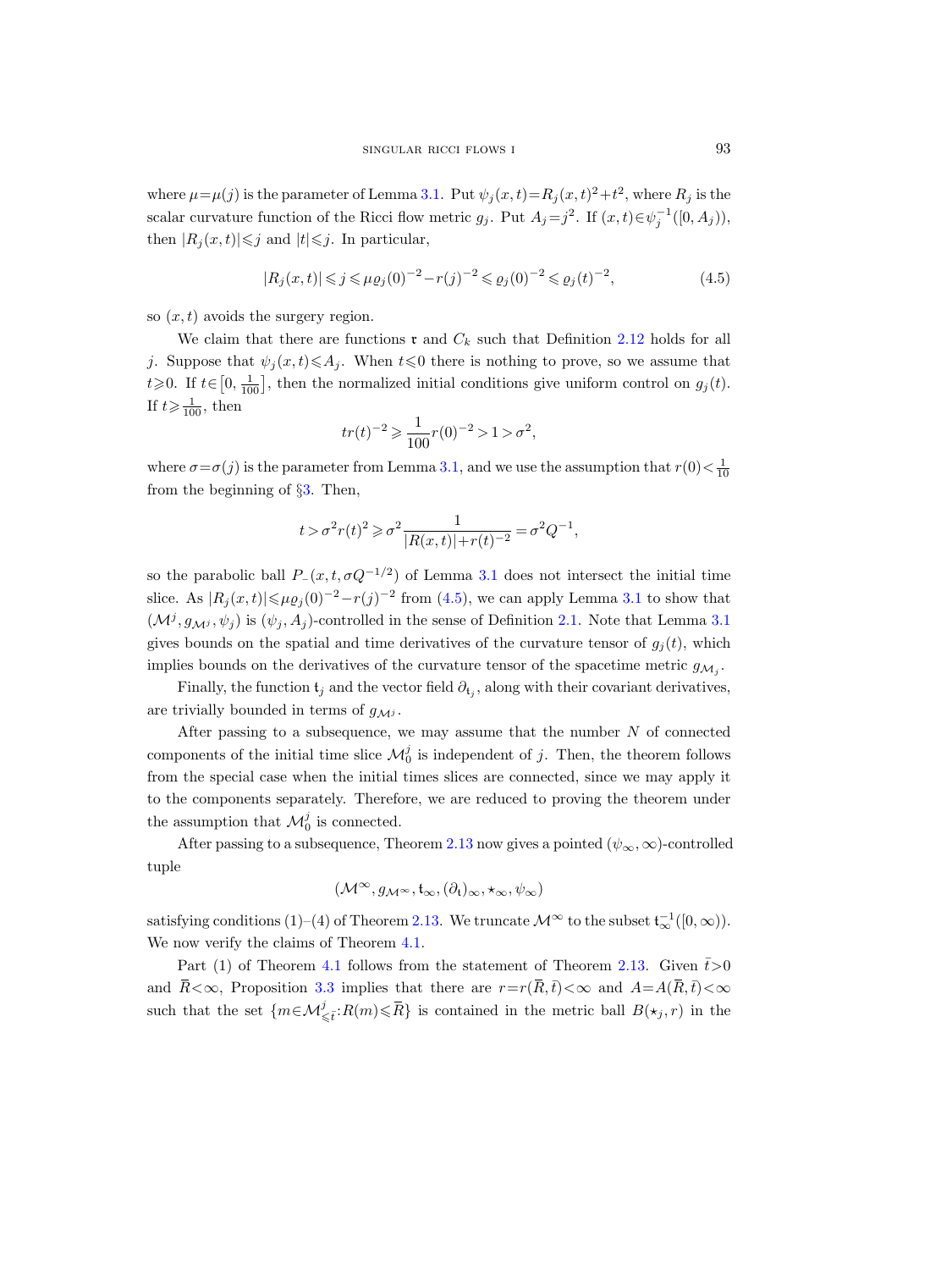Riemannian manifold  $(\psi_j^{-1}([0, A)), g_{\mathcal{M}^j})$ . Hence, by the definition of  $\psi_j$  and part (1) of Theorem [2.13,](#page-17-0) we get  $(4.2)$ .

Pick  $m_{\infty} \in \mathcal{M}^{\infty}$ . Put  $t_{\infty} = t(m_{\infty})$ . By Theorem [2.13](#page-17-0)(4), we know that  $m_{\infty}$  belongs to  $V_j$  for large j. Now, Theorem [2.13](#page-17-0) (3) and the definition of  $\psi_j$  imply that

<span id="page-29-0"></span>
$$
\psi_{\infty}(m_{\infty}) = R(m_{\infty})^2 + t_{\infty}^2. \tag{4.6}
$$

If j is large, then it makes sense to define  $(x_j, t_\infty) = (\Phi^j)^{-1}(m_\infty) \in \mathcal{M}^j$ . Then, for j large,  $R(x_j, t_{\infty}) < R(m_{\infty})+1$  and so, by Proposition [3.3,](#page-21-0) there is a time-preserving curve  $\gamma_j: [0, t_\infty] \to \mathcal{M}^j$  such that

$$
\max\Bigl(\mathrm{length}_{g_{{\mathcal M}^j}}(\gamma_j),\max_{t\in[0,t_\infty]}R(\gamma_j(t))\Bigr)
$$

By Theorem [2.13](#page-17-0) (1), we know that Im $(\gamma_j) \subset U_j$  for large j. By Theorem 2.13 (3), for large j the map  $\Phi^j$  is an almost-isometry. Hence, there are  $r=r(R(m_\infty), t_\infty)<\infty$  and  $A=A(R(m_{\infty}), t_{\infty})<\infty$  such that  $m_{\infty}$  is contained in the metric ball  $B(\star_{\infty}, r)$  in the Riemannian manifold  $((\psi_{\infty})^{-1}([0, A)), g_{\mathcal{M}^{\infty}})$ . Combining this with  $(4.6)$  and Theorem  $2.13(1)$  $2.13(1)$  yields  $(4.3)$ . This proves Theorem  $4.1(2)$  $4.1(2)$ .

Theorem  $4.1(3)$  $4.1(3)$  now follows from Theorem  $4.1(2)$  and from parts  $(2)$  and  $(3)$  of Theorem [2.13.](#page-17-0)

Equation  $(4.4)$  follows from  $(A.11)$  and the smooth approximation in part  $(3)$  of Theorem [4.1.](#page-26-1) Let  $V_j^{\langle\bar{R}}(t)$  be the volume of the  $\bar{R}$ -sublevel set for the scalar curvature function on  $\mathcal{M}_{t}^{j}$ . (If t is a surgery time, we replace  $\mathcal{M}_{t}$  by  $\mathcal{M}_{t}^{+}$ .) Let  $\mathcal{V}_{\infty}^{\leq \bar{R}}(t)$  be the volume of the  $\overline{R}$ -sublevel set for the scalar curvature function on  $\mathcal{M}_t^{\infty}$ . Then,

$$
\mathcal{V}_{\infty}(t) = \lim_{\overline{R} \to \infty} \mathcal{V}_{\infty}^{\langle \overline{R} \rangle}(t) = \lim_{\overline{R} \to \infty} \lim_{j \to \infty} \mathcal{V}_{j}^{\langle \overline{R} \rangle}(t) \leq \limsup_{j \to \infty} \mathcal{V}_{j}(t).
$$

Theorem [4.1](#page-26-1) (4) now follows from combining this with [\(A.12\)](#page-60-3).

Next, we verify the volume convergence assertion (5). Let  $\|\cdot\|_T$  denote the sup norm on  $L^{\infty}([0,T])$ . By parts (2) and (3) of Theorem [4.1,](#page-26-1) there is some  $\varepsilon_3^T(j,\bar{R})>0$ , with  $\lim_{j\to\infty} \varepsilon_3^T(j,\overline{R})=0$ , such that

<span id="page-29-3"></span>
$$
\|\mathcal{V}_{\infty}^{<\overline{R}} - \mathcal{V}_j^{<\overline{R}}\|_T \leqslant \varepsilon_3^T(j, \overline{R}).\tag{4.7}
$$

Also, if  $\overline{S} > \overline{R}$ , then

<span id="page-29-1"></span>
$$
\|\mathcal{V}_{\infty}^{\leq \bar{S}} - \mathcal{V}_{\infty}^{\leq \bar{R}}\|_{T} = \lim_{j \to \infty} \|\mathcal{V}_{j}^{\leq \bar{S}} - \mathcal{V}_{j}^{\leq \bar{R}}\|_{T} \leq \limsup_{j \to \infty} \|\mathcal{V}_{j} - \mathcal{V}_{j}^{\leq \bar{R}}\|_{T}.
$$
 (4.8)

Proposition [3.4](#page-24-2) implies that

<span id="page-29-2"></span>
$$
\|\mathcal{V}_j - \mathcal{V}_j^{\langle \bar{R}}\|_T \leq (\varepsilon_1^T(\bar{R}) + \varepsilon_2^T(\delta_j(0)))V_0.
$$
\n(4.9)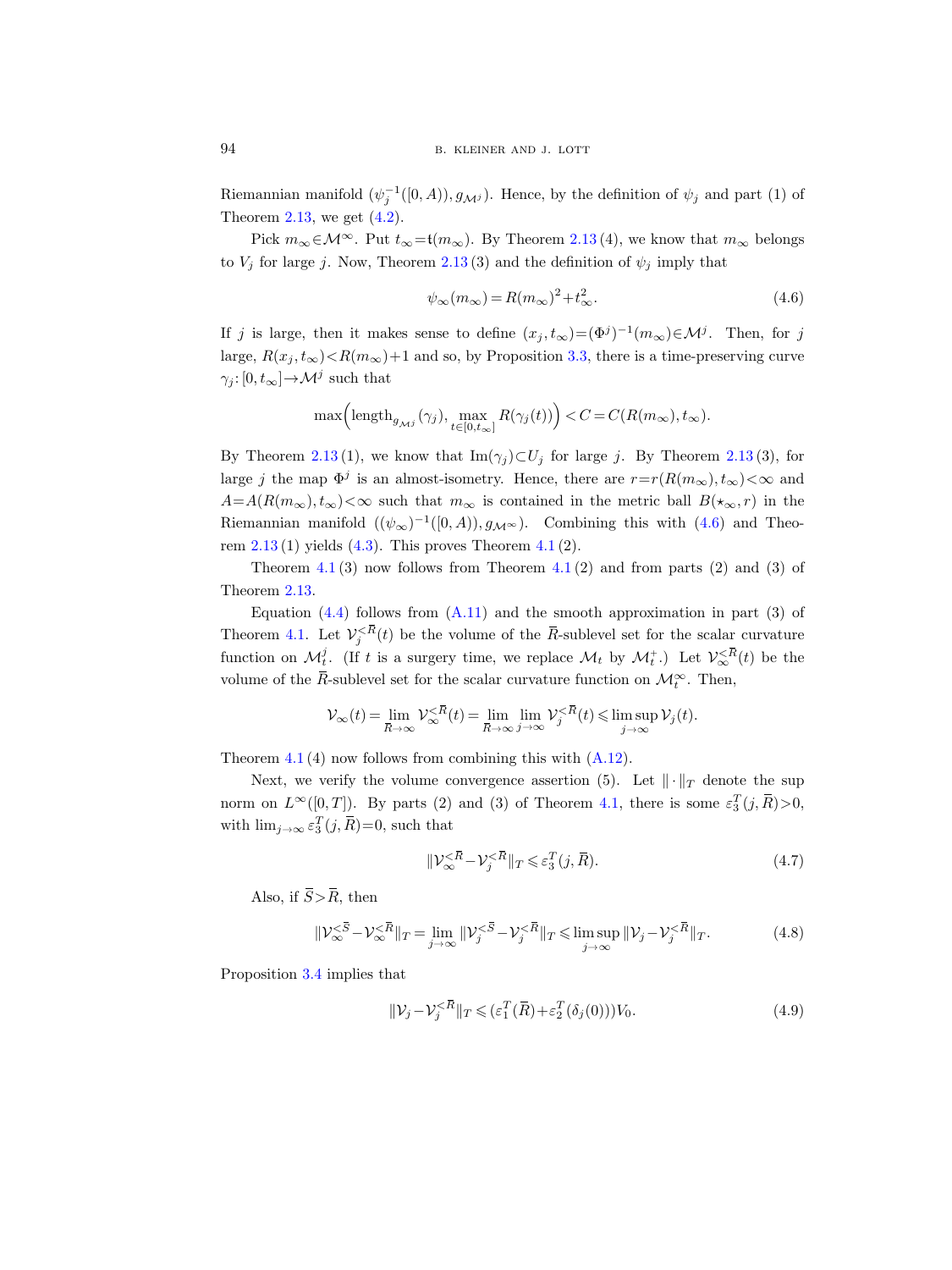Combining [\(4.8\)](#page-29-1) and [\(4.9\)](#page-29-2), and taking  $\overline{S} \rightarrow \infty$ , gives

<span id="page-30-0"></span>
$$
\|\mathcal{V}_{\infty} - \mathcal{V}_{\infty}^{<\overline{R}}\|_{T} \leqslant \varepsilon_1^T(\overline{R})V_0.
$$
\n(4.10)

Combining  $(4.7)$ ,  $(4.9)$  and  $(4.10)$  yields

$$
\|\mathcal{V}_j - \mathcal{V}_\infty\|_T \leq (2\varepsilon_1^T(\bar{R}) + \varepsilon_2^T(\delta_j(0)))V_0 + \varepsilon_3^T(j, \bar{R}).
$$

Given  $\sigma > 0$ , we can choose  $\bar{R} < \infty$  so that  $2\varepsilon_1^T(\bar{R})V_0 < \frac{1}{2}\sigma$ . Given this value of  $\bar{R}$ , we can choose J so that, if  $j \ge J$ , then

$$
\varepsilon_2^T(\delta_j(0))V_0 + \varepsilon_3^T(j, \bar{R}) < \frac{1}{2}\sigma.
$$

Hence, if  $j \geqslant J$ , then  $||\mathcal{V}_j - \mathcal{V}_\infty||_T < \sigma$ . This shows that  $\lim_{j \to \infty} \mathcal{V}_j = \mathcal{V}_\infty$ , uniformly on compact subsets of  $[0, \infty)$ , and proves Theorem [4.1](#page-26-1) (5).

Finally, we check that  $\mathcal{M}^{\infty}$  is a singular Ricci flow in the sense of Definition [1.4.](#page-5-0) Using Theorem [4.1](#page-26-1) (3), one can pass the Hamilton–Ivey pinching condition, canonical neighborhoods, and the non-collapsing condition from the  $\mathcal{M}^{j}$ 's to  $\mathcal{M}^{\infty}$ , and so parts (b) and (c) of Definition [1.4](#page-5-0) hold.

We now verify Definition  $1.4$  (a). We start with a statement about parabolic neighborhoods in  $\mathcal{M}^{\infty}$ . Given  $T > 0$  and  $\bar{R} < \infty$ , suppose that  $m_{\infty} \in \mathcal{M}^{\infty}$  has  $t(m_{\infty}) \leq T$  and  $R(m_\infty) \leq \overline{R}$ . For large j, put  $\widehat{m}_j = (\Phi^j)^{-1}(m_\infty) \in \mathcal{M}^j$ . Lemma [3.1](#page-19-0) supplies parabolic regions centered at the  $\hat{m}_j$ 's which pass to  $\mathcal{M}^{\infty}$ . Hence, for some  $r=r(T, \overline{R})>0$ , the forward and backward parabolic regions  $P_+(m_{\infty}, r)$  and  $P_-(m_{\infty}, r)$  are unscathed. There is some  $K=K(T, R)<\infty$  such that, when equipped with the spacetime metric  $g_{\mathcal{M}^{\infty}}$ , the union  $P_+(m_\infty, r) \cup P_-(m_\infty, r)$  is K-bilipschitz homeomorphic to a Euclidean parabolic region.

From [\(4.4\)](#page-27-0), we know that R is bounded below on  $\mathcal{M}_{[0,T]}^{\infty}$ . In order to show that R is proper on  $\mathcal{M}_{[0,T]}^{\infty}$ , we need to show that any sequence in a sublevel set of R has a convergent subsequence. Suppose that  ${m_k}_{k=1}^{\infty} \subset \mathcal{M}^{\infty}$  is a sequence with  $\mathfrak{t}(m_k) \leq T$  and  $R(m_k) \leq R$ . After passing to a subsequence, we may assume that  $t(m_k) \to t_\infty \in [0, \infty)$ . Then, the regions  $P(m_k, \frac{1}{100}r, r^2) \cup P(m_k, \frac{1}{100}r, -r^2)$  will intersect the time slice  $\mathcal{M}_{t_{\infty}}$ in regions whose volume is bounded below by a constant times  $r^3$ . By the volume bound in Theorem [4.1](#page-26-1) (4), only finitely many of these can be disjoint. Therefore, after passing to a subsequence,  $\{m_k\}_{k=1}^{\infty}$  is contained in  $P_+(m_\ell, \frac{1}{2}r) \cup P_-(m_\ell, \frac{1}{2}r)$  for some  $\ell$ . As  $P_+(m_\ell, \frac{1}{2}r) \cup P_-(m_\ell, \frac{1}{2}r)$  has compact closure in  $P_+(m_\ell, r) \cup P_-(m_\ell, r)$ , a subsequence of  ${m_k}_{k=1}^{\infty}$  converges. This verifies Definition [1.4](#page-5-0)(a).  $\Box$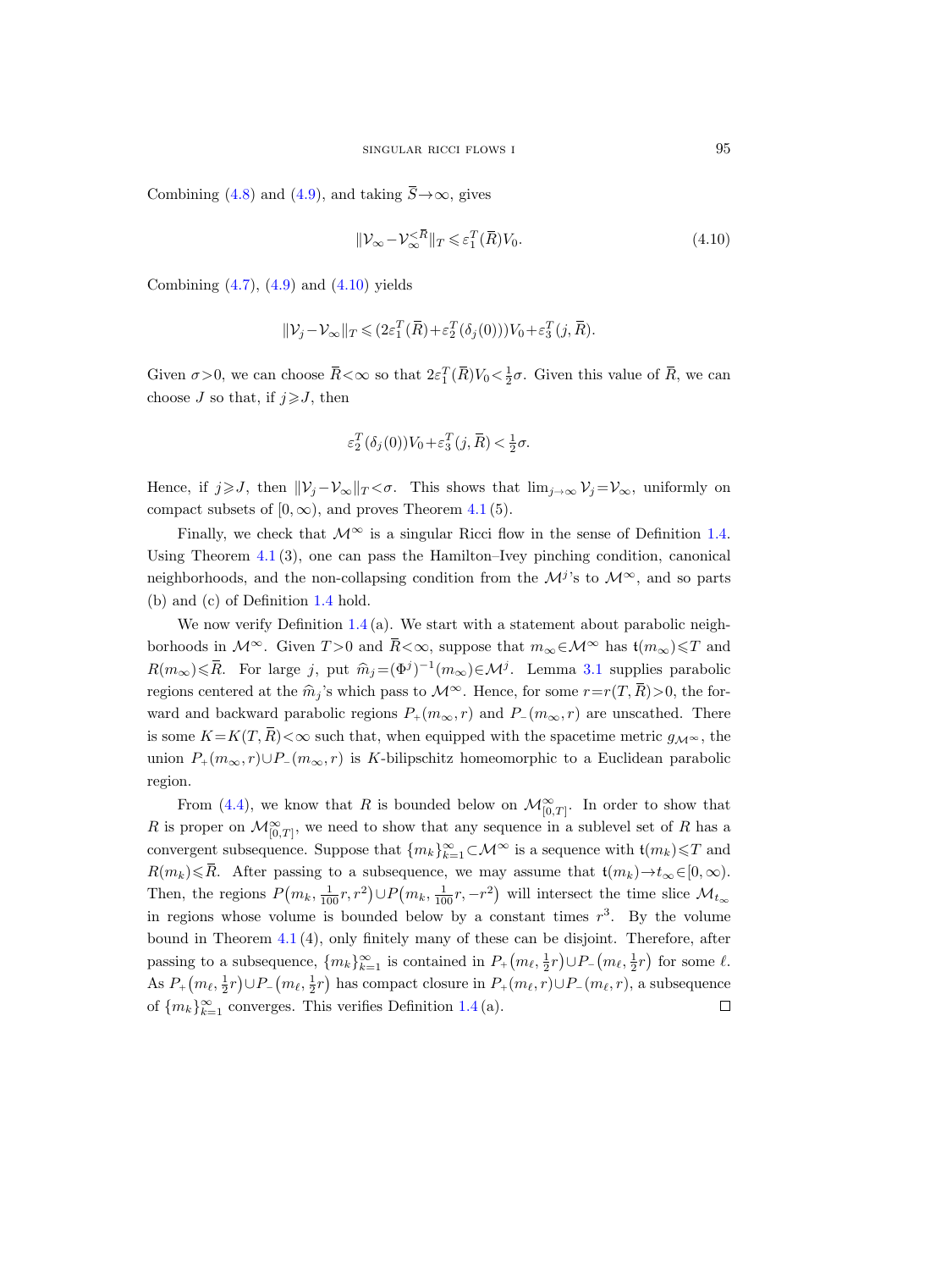#### Part II

# 5. Basic properties of singular Ricci flows

<span id="page-31-0"></span>In this section we prove some initial structural properties of Ricci flow spacetimes and singular Ricci flows. In  $\S5.1$  $\S5.1$  we justify the maximum principle on a Ricci flow spacetime and apply it to get a lower scalar curvature bound. In §[5.2](#page-32-0) we prove some results about volume evolution for Ricci flow spacetimes which satisfy certain assumptions, that are satisfied in particular for singular Ricci flows. The main result in  $\S 5.3$  $\S 5.3$  says that, if M is a singular Ricci flow and  $\gamma_0, \gamma_1: [t_0, t_1] \to \mathcal{M}$  are two time-preserving curves such that  $\gamma_0(t_1)$  and  $\gamma_1(t_1)$  are in the same connected component of  $\mathcal{M}_{t_1}$ , then  $\gamma_0(t)$  and  $\gamma_1(t)$  are in the same connected component of  $\mathcal{M}_t$  for all  $t \in [t_0, t_1]$ .

We recall the notion of a Ricci flow spacetime from Definition [1.2.](#page-4-1) In this section, we will consider it to only be defined for non-negative time, i.e. t takes value in  $[0, \infty)$ . We also recall the metrics  $g_{\mathcal{M}}$  and  $g_{\mathcal{M}}^{\text{qp}}$  from Definition [1.7.](#page-7-0) Let  $n+1$  be the dimension of  $M$ . Our notation is the following:

- $\mathcal{M}_t = t^{-1}(t);$
- $\mathcal{M}_{[a,b]} = t^{-1}([a,b])$ ;
- $\mathcal{M}_{\leq T}\mathsf{=}t^{-1}([0,T]).$

# <span id="page-31-1"></span>5.1. Maximum principle and scalar curvature

In this subsection we prove a maximum principle on Ricci flow spacetimes and apply it to get a lower bound on scalar curvature.

<span id="page-31-2"></span>LEMMA 5.1. Let M be a Ricci flow spacetime. Given  $T \in (0, \infty)$ , let X be a smooth vector field on  $\mathcal{M}_{\leq T}$  with  $Xt=0$ . Given a smooth function  $F: \mathbb{R} \times [0, T] \to \mathbb{R}$ , suppose that  $u \in C^{\infty}(\mathcal{M}_{\leq T})$  is a proper function, bounded above, which satisfies

$$
\partial_t u \leqslant \triangle_{g(\mathfrak{t})} u + Xu + F(u, \mathfrak{t}).
$$

Suppose further that  $\phi: [0, T] \to \mathbb{R}$  satifies

$$
\partial_{\mathfrak{t}} \phi = F(\phi(\mathfrak{t}), \mathfrak{t})
$$

with initial condition  $\phi(0) = \alpha \in \mathbb{R}$ . If  $u \leq \alpha$  on  $\mathcal{M}_0$ , then  $u \leq \phi \circ \mathfrak{t}$  on  $\mathcal{M}_{\leq T}$ .

*Proof.* As in [\[73,](#page-68-19) proof of Theorem 3.1.1], for  $\varepsilon > 0$ , we consider the ordinary differential equation (ODE)

$$
\partial_t \phi_\varepsilon = F(\phi_\varepsilon(t), t) + \varepsilon
$$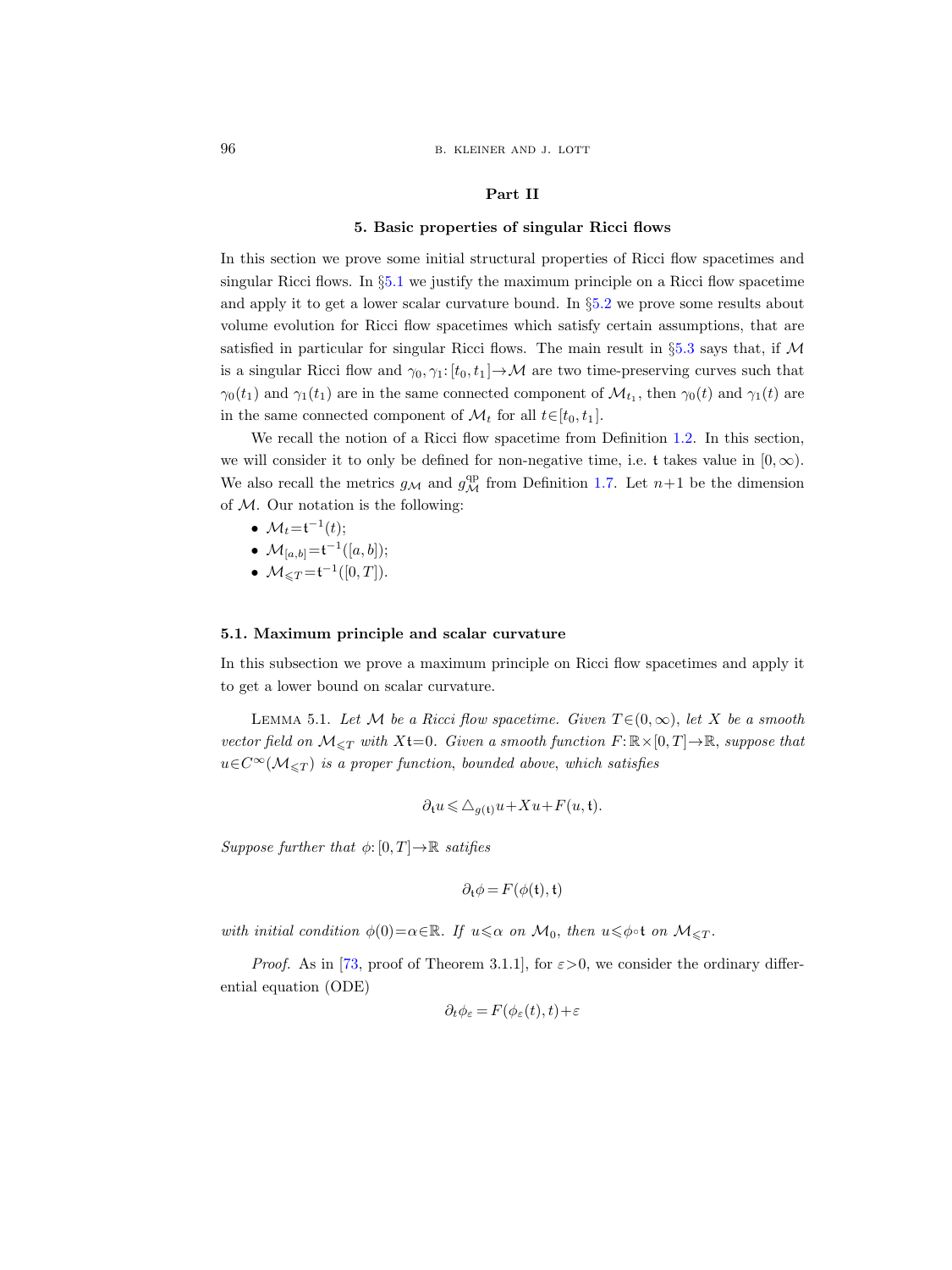with initial condition  $\phi_{\varepsilon}(0)=\alpha+\varepsilon$ . It suffices to show that for all small  $\varepsilon$  we have  $u<\phi_{\varepsilon}$ on  $\mathcal{M}_{\leq T}$ .

If not, then we can find some  $\varepsilon > 0$  such that the property  $u < \phi_{\varepsilon}$  fails on  $\mathcal{M}_{\leq T}$ . As  $u$  is proper and bounded above, there is a first time  $t_0$  such that the property fails on  $\mathcal{M}_{t_0}$ , and an  $m \in \mathcal{M}_{t_0}$  such that  $u(m) = \phi_\varepsilon(t_0)$ . The rest of the argument is the same as in [\[73,](#page-68-19) proof of Theorem 3.1.1].  $\Box$ 

<span id="page-32-3"></span>LEMMA 5.2. Let M be a Ricci flow spacetime. Suppose that for each  $T \geq 0$  the scalar curvature R is proper and bounded below on  $\mathcal{M}_{\leq T}$ . Suppose that the initial scalar curvature is bounded below by  $-C$ , for some  $C\geq 0$ . Then

<span id="page-32-1"></span>
$$
R(m) \geqslant -\frac{C}{1 + 2C\mathfrak{t}(m)/n}.\tag{5.3}
$$

*Proof.* Since R is proper on  $\mathcal{M}_{\leq T}$ , we may apply Lemma [5.1](#page-31-2) to the evolution equation for  $-R$  and follow the standard proof to get [\(5.3\)](#page-32-1).  $\Box$ 

#### <span id="page-32-0"></span>5.2. Volume

In this subsection we first justify a Fubini-type statement for Ricci flow spacetimes. Then we show that certain standard volume estimates for smooth Ricci flows extend to the setting of Ricci flow spacetimes under two assumptions: first that the quasi-parabolic metric is complete along worldlines that do not terminate at the time-zero slice, and second that in any time slice almost all points have worldlines that extend backward to time zero.

The Fubini-type statement is the following.

<span id="page-32-2"></span>LEMMA 5.4. Let M be a Ricci flow spacetime. Given  $0 < t_1 < t_2 < \infty$ , suppose that  $F:\mathcal{M}_{[t_1,t_2]}\to\mathbb{R}$  is measurable and bounded below. Suppose that  $\mathcal{M}_{[t_1,t_2]}$  has finite volume with respect to  $g_{\mathcal{M}}$ . Then,

$$
\int_{\mathcal{M}_{[t_1,t_2]}} F d\text{vol}_{g_{\mathcal{M}}} = \int_{t_1}^{t_2} \int_{M_t} F d\text{vol}_{g(t)} dt.
$$

*Proof.* As F is bounded below on  $\mathcal{M}_{[t_1,t_2]}$ , for the purposes of the proof we can add a constant to F and assume that it is positive. Given  $m \in \mathcal{M}_{[t_1,t_2]}$ , there is a timepreserving embedding  $e: (a, b) \times X \to M$  with  $e_*(\partial_s) = \partial_t$  (where  $s \in (a, b)$ ) whose image is a neighborhood of m. We can cover  $\mathcal{M}_{[t_1,t_2]}$  by a countable collection  $\{P_i\}_i$  of such neighborhoods, with a subordinate partition of unity  $\{\phi_i\}_i$ . Let  $e_i: (a_i, b_i) \times X_i \rightarrow P_i$  be the corresponding map. As

$$
\int_{\mathcal{M}_{[t_1,t_2]}} \phi_i F \, d\text{vol}_{g_{\mathcal{M}}} = \int_{t_1}^{t_2} \int_{e_i(\{t\} \times X_i)} \phi_i F \, d\text{vol}_{g(t)} \, dt,
$$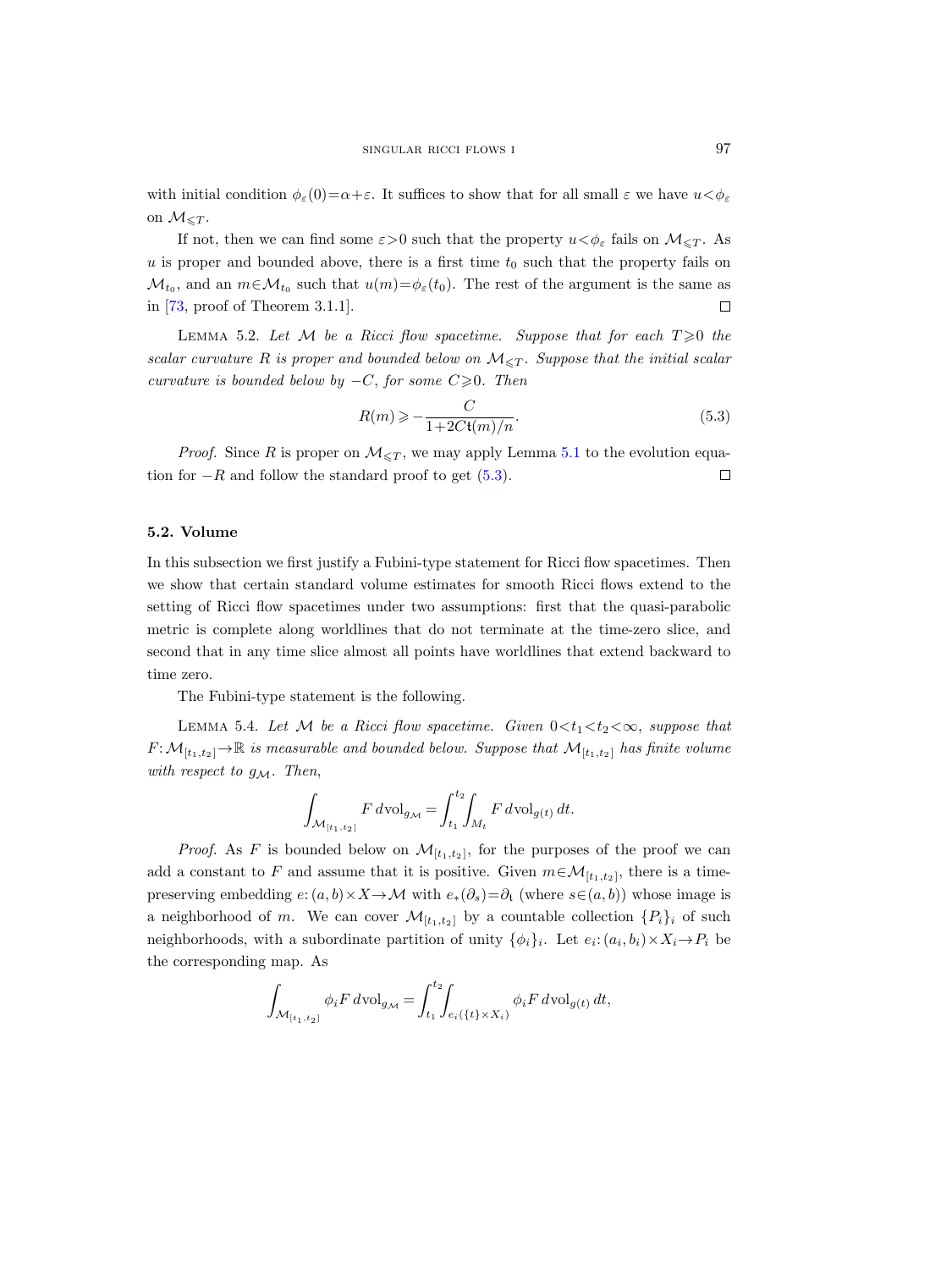we obtain

$$
\int_{\mathcal{M}_{[t_1,t_2]}} F dvol_{g_{\mathcal{M}}} = \sum_{i} \int_{\mathcal{M}_{[t_1,t_2]}} \phi_i F dvol_{g_{\mathcal{M}}}
$$
\n
$$
= \sum_{i} \int_{t_1}^{t_2} \int_{e_i(\{t\} \times X_i)} \phi_i F dvol_{g(t)} dt
$$
\n
$$
= \int_{t_1}^{t_2} \sum_{i} \int_{e_i(\{t\} \times X_i)} \phi_i F dvol_{g(t)} dt
$$
\n
$$
= \int_{t_1}^{t_2} \int_{\mathcal{M}_t} F dvol_{g(t)} dt.
$$

This proves the lemma.

We now prove some results about the behavior of volume in Ricci flow spacetimes.

<span id="page-33-0"></span>PROPOSITION 5.5. Let  $M$  be a Ricci flow spacetime. Suppose that

- (a) the quasi-parabolic metric  $g^{\text{qp}}_{\mathcal{M}}$  of Definition [1.7](#page-7-0) is complete along worldlines;
- (b) if  $B_t \subset \mathcal{M}_t$  is the set of points whose maximal worldline does not extend backward

to time zero, then  $B_t$  has measure zero with respect to  $dvol_{g(t)}$ , for each  $t\geqslant 0$ ;

(c) the initial time slice  $\mathcal{M}_0$  has volume  $\mathcal{V}(0) < \infty$ ;

(d) the scalar curvature is proper and bounded below on time slabs  $M_{\leq T}$ , and the initial time slice has scalar curvature bounded below by  $-C$ , with  $C\geq 0$ .

Let  $V(t)$  be the volume of  $\mathcal{M}_t$ . Then, the following conditions hold:

- (1)  $\mathcal{V}(t) \leq \mathcal{V}(0) (1+2Ct/n)^{n/2};$
- (2) R is integrable on  $\mathcal{M}_{[t_1,t_2]};$
- (3) for all  $t_1 < t_2$ ,

$$
\mathcal{V}(t_2) - \mathcal{V}(t_1) = -\int_{\mathcal{M}_{[t_1, t_2]}} R \, d\text{vol}_{g_{\mathcal{M}}};
$$

- (4) the volume function  $V(t)$  is absolutely continuous;
- (5) given  $0 \leq t_1 \leq t_2 < \infty$ , we have

$$
\mathcal{V}(t_2) - \mathcal{V}(t_1) \leq \frac{C}{1 + 2Ct_1/n} \left(1 + \frac{2Ct_2}{n}\right)^{n/2} \mathcal{V}(0)(t_2 - t_1).
$$

*Proof.* Given  $0 \le t_1 < t_2 < \infty$ , there is a partition

$$
\mathcal{M}_{[t_1,t_2]} = \mathcal{M}'_{[t_1,t_2]} \cup \mathcal{M}''_{[t_1,t_2]} \cup \mathcal{M}'''_{[t_1,t_2]},
$$

where

- (1) a point in  $\mathcal{M}'_{[t_1,t_2]}$  has a worldline that intersects both  $M_{t_1}$  and  $M_{t_2}$ ;
- (2) a point in  $\mathcal{M}''_{[t_1,t_2]}$  has a worldline that intersects  $M_{t_1}$  but not  $M_{t_2}$ ;
- (3) a point in  $\mathcal{M}'''_{[t_1,t_2]}$  has a worldline that does not intersect  $M_{t_1}$ .

 $\Box$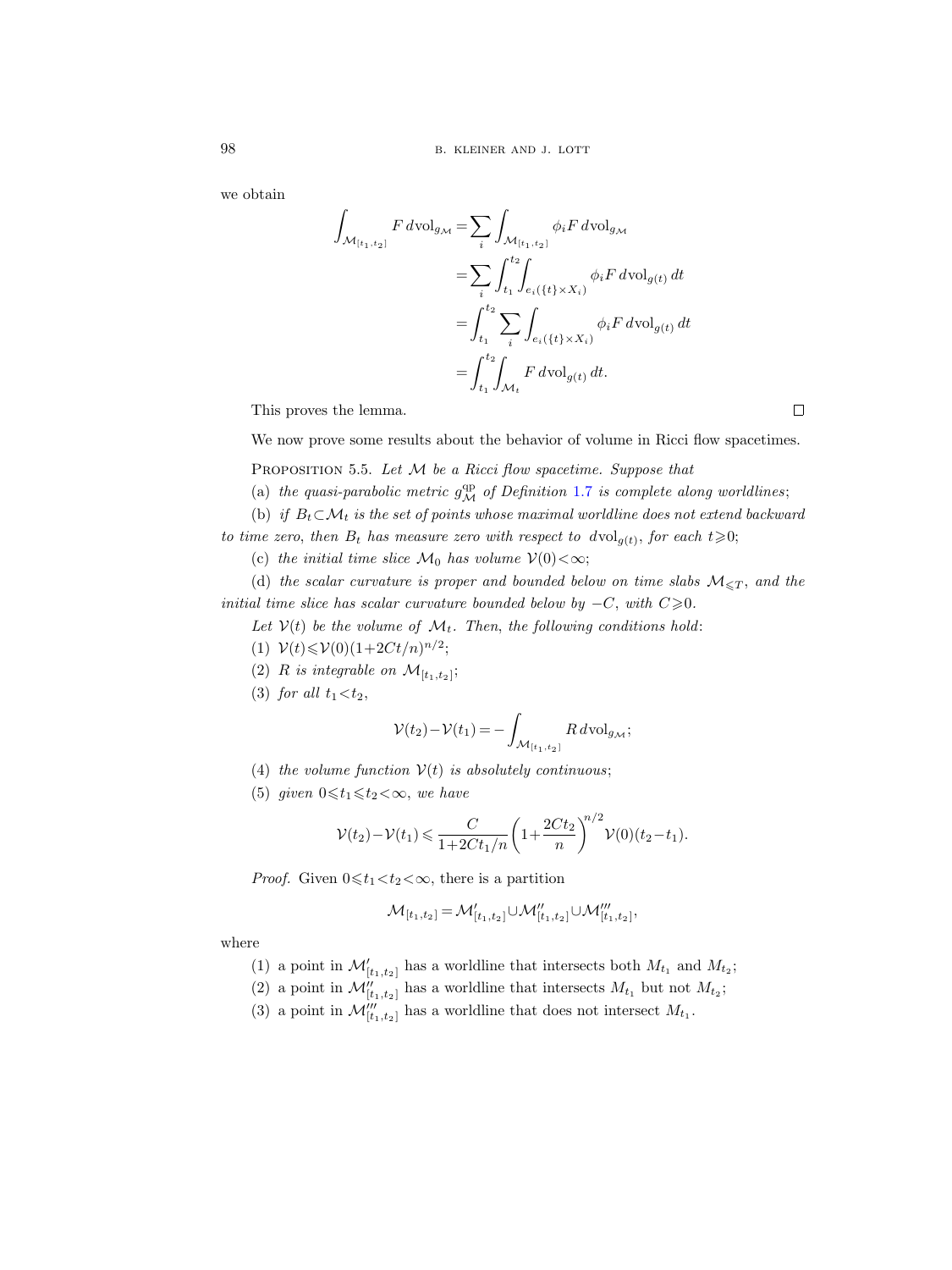By our assumptions,

$$
\mathcal{M}_{[t_1,t_2]}^{\prime \prime \prime} \subset \bigcup_{t \in [t_1,t_2]} B_t
$$

has measure zero with respect to  $dvol_{g_{\mathcal{M}}}$ ; cf. the proof of Lemma [5.4.](#page-32-2) Put

$$
X_1 = \mathcal{M}'_{[t_1, t_2]} \cap M_{t_1}
$$
 and  $X_2 = \mathcal{M}''_{[t_1, t_2]} \cap M_{t_1}$ .

For  $s \in [t_1, t_2]$ , there is a natural embedding  $i_s: X_1 \to \mathcal{M}_s$  coming from flowing along worldlines. The complement  $M_{t_2} \backslash i_{t_2}(X_1)$  has measure zero. Thus,

<span id="page-34-0"></span>
$$
\mathcal{V}(t_2) = \int_{M_{t_2}} d\text{vol}_{g(t_2)} = \int_{X_1} i_{t_2}^* d\text{vol}_{g(t_2)} \tag{5.6}
$$

and

<span id="page-34-1"></span>
$$
\mathcal{V}(t_1) = \int_{X_1} d\text{vol}_{g(t_1)} + \int_{X_2} d\text{vol}_{g(t_1)}.
$$
\n(5.7)

Given  $x\!\in\!X_1,$  let  $\gamma_x\!\!: \lbrack t_1,t_2 \rbrack \mapsto\! \mathcal{M}_{[t_1,t_2]}$  be its worldline. Put

$$
J_s(x) = \frac{i_s^* d \text{vol}_{g(s)}}{d \text{vol}_{g(t_1)}}(x).
$$
 (5.8)

From the Ricci flow equation,

$$
J_s(x) = \exp\bigg(-\int_{t_1}^s R(\gamma_x(u)) du\bigg). \tag{5.9}
$$

Using Lemma [5.2,](#page-32-3)

$$
\mathcal{V}(t_2) = \int_{X_1} J_{t_2}(x) d\text{vol}_{g(t_1)}(x) \le \int_{X_1} \exp\left(\int_{t_1}^{t_2} \frac{C}{1 + 2Cu/n} du\right) d\text{vol}_{g(t_1)}
$$
  
=  $\mathcal{V}(t_1) \left(\frac{1 + 2Ct_2/n}{1 + 2Ct_1/n}\right)^{n/2}.$ 

When  $t_1=0$ , this proves part (1) of the proposition.

Next,

<span id="page-34-2"></span>
$$
\int_{X_1} (i_{t_2}^* d\text{vol}_{g(t_2)} - d\text{vol}_{g(t_1)}) = \int_{X_1} (J_{t_2}(x) - 1) d\text{vol}_{g(t_1)}(x)
$$
\n
$$
= \int_{X_1} \int_{t_1}^{t_2} \frac{dJ_s(x)}{ds} ds d\text{vol}_{g(t_1)}(x)
$$
\n
$$
= -\int_{X_1} \int_{t_1}^{t_2} R(\gamma_x(s)) J_s(x) ds d\text{vol}_{g(t_1)}(x)
$$
\n
$$
= -\int_{t_1}^{t_2} \int_{X_1} R i_s^* d\text{vol}_{g(s)} ds
$$
\n
$$
= -\int_{\mathcal{M}'_{[t_1, t_2]}} R d\text{vol}_{g_{\mathcal{M}}},
$$
\n(5.10)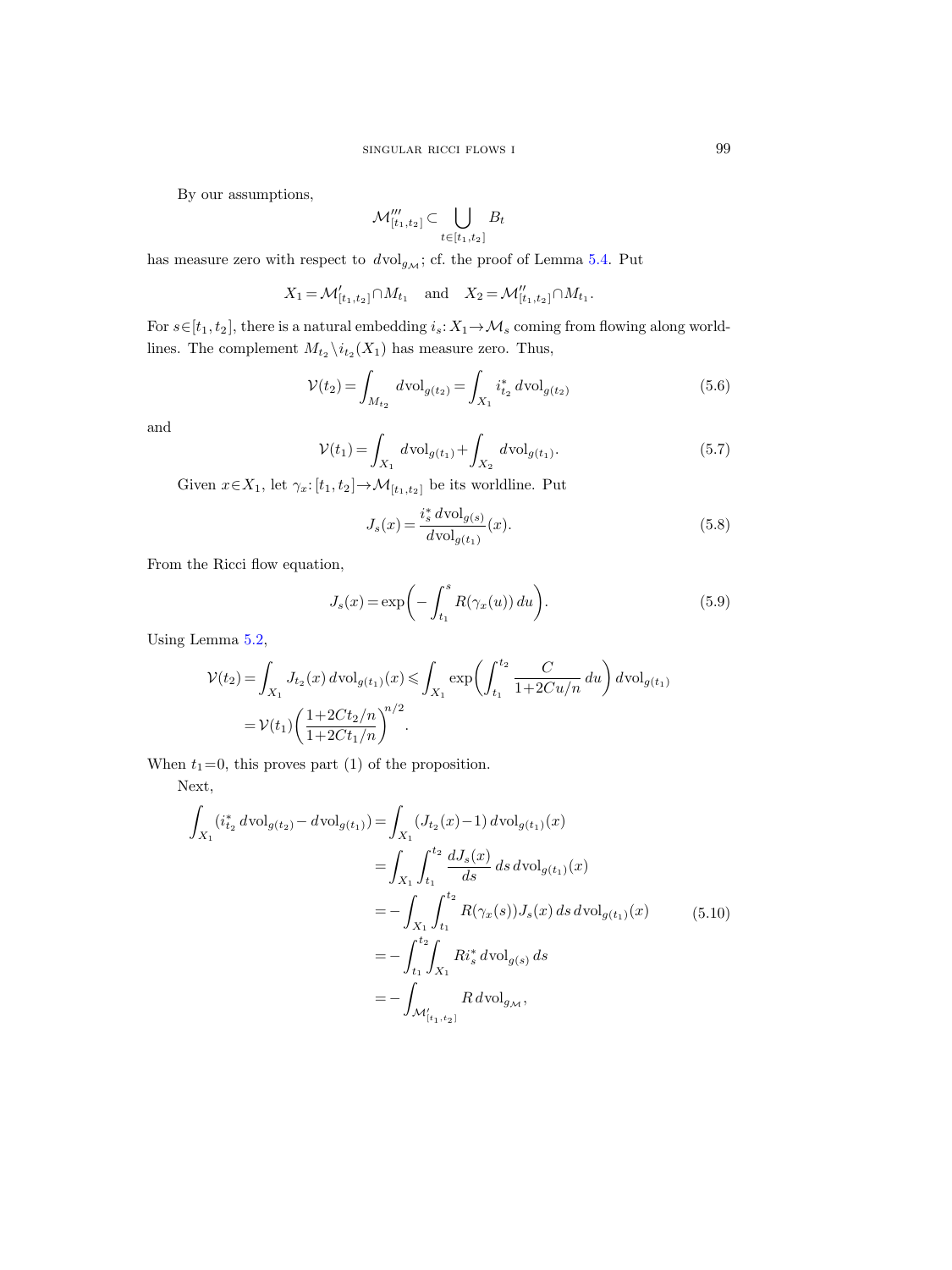where we applied Lemma [5.4](#page-32-2) with  $F = R1_{\mathcal{M}'_{[t_1,t_2]}}$  in the last step.

Given  $x \in X_2$ , let  $e(x) \in (t_1, t_2)$  be the supremal extension time of its worldline. From the completeness of  $g^{\text{qp}}_{\mathcal{M}}$  on worldlines that do not terminate at the time-zero slice,

$$
\int_{t_1}^{e(x)} R(\gamma_x(u)) du = \infty.
$$
 (5.11)

<span id="page-35-2"></span>Thus,  $\lim_{s\to e(x)} J_s(x)=0$ , so

$$
-\int_{X_2} d\text{vol}_{g(t_1)} = \int_{X_2} \int_{t_1}^{e(x)} \frac{dJ_s(x)}{ds} ds d\text{vol}_{g(t_1)}(x)
$$
  
= 
$$
-\int_{X_2} \int_{t_1}^{e(x)} R(\gamma_x(s)) J_s(x) ds d\text{vol}_{g(t_1)}(x)
$$
  
= 
$$
-\int_{X_2} \int_{t_1}^{e(x)} R ds i_s^* d\text{vol}_{g(s)}
$$
  
= 
$$
-\int_{\mathcal{M}_{[t_1,t_2]}''} R d\text{vol}_{g_{\mathcal{M}}}.
$$
 (5.12)

Part  $(3)$  of the proposition follows from combining equations  $(5.6)$ ,  $(5.7)$ ,  $(5.10)$  and [\(5.12\)](#page-35-2). Part (2) is now an immediate consequence.

By Lemma [5.4](#page-32-2) and part (3) of the proposition, the function  $t \mapsto \int_{\mathcal{M}_t} R d\text{vol}$  is locally- $L^1$  on  $[0, \infty)$  with respect to the Lebesgue measure. This implies part (4).

To prove part  $(5)$ , using Lemma  $5.2$  and parts  $(1)$  and  $(3)$ , we have

$$
\mathcal{V}(t_2) - \mathcal{V}(t_1) = -\int_{t_1}^{t_2} \int_{\mathcal{M}_t} R \, d\text{vol}_{g(t)} \, dt \le \int_{t_1}^{t_2} \frac{C}{1 + 2Ct/n} \mathcal{V}(t) \, dt
$$
  

$$
\le \frac{C}{1 + 2Ct_1/n} \left(1 + \frac{2}{n}Ct_2\right)^{n/2} \mathcal{V}(0)(t_2 - t_1).
$$

This proves the proposition.

$$
\Box
$$

#### <span id="page-35-0"></span>5.3. Basic structural properties of singular Ricci flows

In this subsection we collect a number of properties of singular Ricci flows, the latter being in the sense of Definition [1.4.](#page-5-0) We first show the completeness of the quasi-parabolic metric.

<span id="page-35-1"></span>LEMMA 5.13. If M is a singular Ricci flow, then the quasi-parabolic metric  $g^{\text{qp}}_{\mathcal{M}}$  of Definition [1.7](#page-7-0) is complete away from the time-zero slice.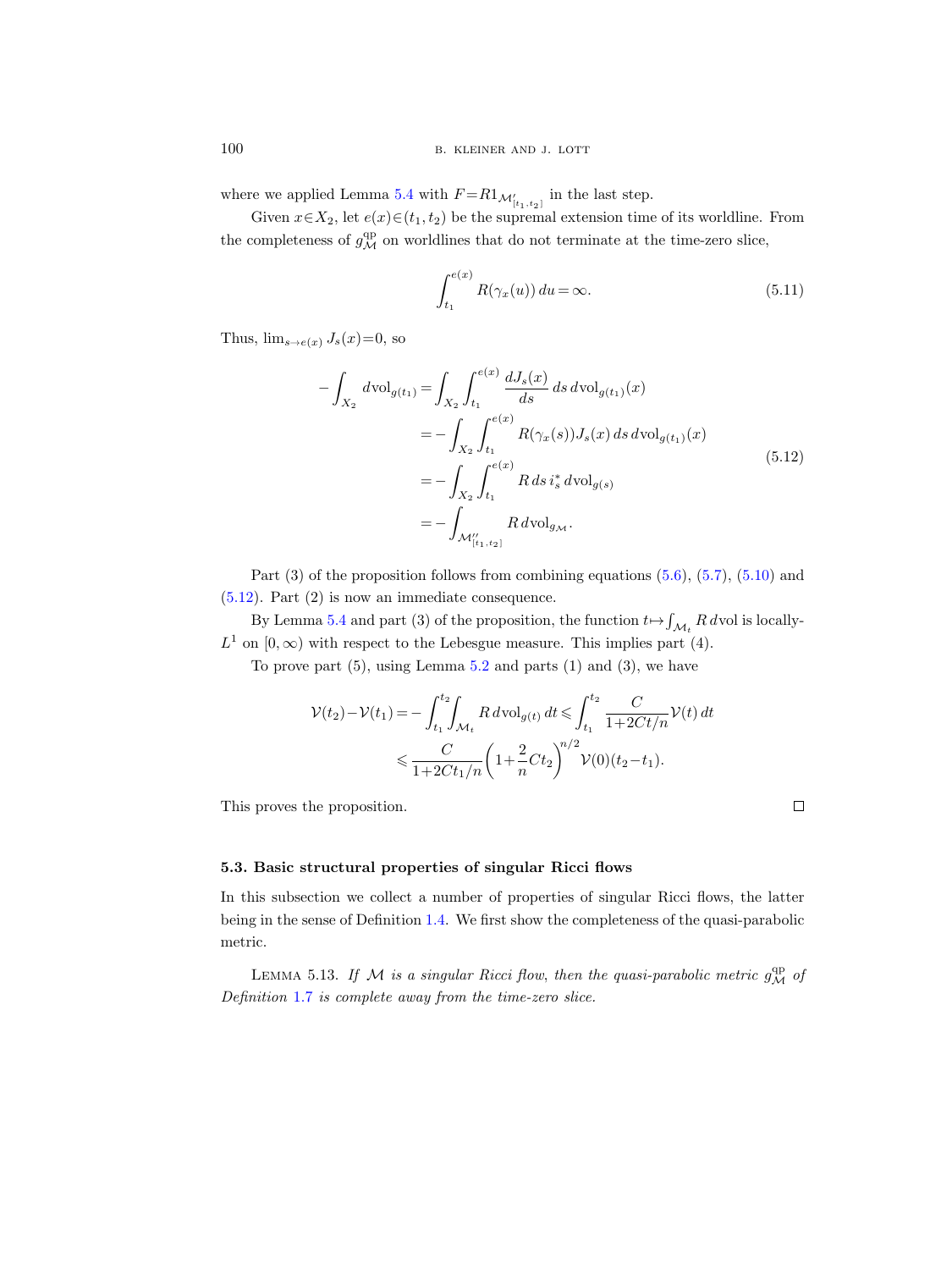*Proof.* Suppose that  $\gamma: [0, \infty) \to M$  is a curve that goes to infinity in M, with  $\mathfrak{t} \circ \gamma$ bounded away from zero. We want to show that its quasi-parabolic length is infinite. If  $\mathfrak{t} \circ \gamma$  is not bounded, then the quasi-parabolic length of  $\gamma$  is infinite from the definition of  $g^{\text{qp}}_{\mathcal{M}}$ , so we may assume that  $\mathfrak{t} \circ \gamma$  takes values in some interval  $[0,T]$ . Since R is proper and bounded below on  $\mathcal{M}_{\leq T}$ , we have  $\lim_{s\to\infty} R(\gamma(s))=\infty$ . After truncating the initial part of  $\gamma$ , we may assume that  $R(\gamma(s)) \ge r(T)^{-2}$  for all s. In particular, each point  $\gamma(s)$ is in a canonical neighborhood. Now,

$$
\frac{dR(\gamma(s))}{ds}=\frac{\partial R}{\partial t}\frac{dt}{ds}+\langle \nabla R,\gamma'\rangle_g,
$$

so

$$
\bigg|\frac{dR(\gamma(s))}{ds}\bigg|^2\leqslant 2\bigg(\bigg|\frac{\partial R}{\partial t}\bigg|^2\bigg|\frac{dt}{ds}\bigg|^2+|\nabla R|_g^2|\gamma'|_g^2\bigg).
$$

The gradient estimates in [\(A.8\)](#page-57-1), of the form

$$
|\nabla R|
$$
 < const.  $R^{3/2}$  and  $|\partial_t R|$  < const.  $R^2$ ,

are valid for points in a canonical neighborhood of a singular Ricci flow solutions. Then

$$
\left|\frac{dR(\gamma(s))}{ds}\right|^2 \leqslant CR^2 \left|\frac{d\gamma}{ds}\right|^2_{g^{\text{qp}}_{\mathcal{M}}}
$$

for some universal  $C < \infty$ . We deduce that

$$
\int_0^\infty \left| R^{-1} \frac{dR}{ds}\right| ds \leqslant C^{1/2} \int_0^\infty \left| \frac{d\gamma}{ds}\right|_{g_{\mathcal{M}}^{\rm qp}} ds.
$$

Since the left-hand side is infinite, the quasi-parabolic length of  $\gamma$  must be infinite. This proves the lemma.  $\Box$ 

The next lemma gives the existence of unscathed forward and backward parabolic neighborhoods of a certain size around a point, along with geometric bounds on those neighborhoods.

<span id="page-36-0"></span>LEMMA 5.14. Let M be a singular Ricci flow. Given  $T < \infty$ , there are numbers  $\sigma =$  $\sigma(T) > 0$ ,  $i_0=i_0(T)>0$  and  $A_k=A_k(T)<\infty$ ,  $k\geqslant 0$ , with the following property. If  $m\in\mathcal{M}$ and  $t(m) \leq T$ , put  $Q=|R(m)|+r(t(m))^{-2}$ . Then,

(1) the forward and backward parabolic balls  $P_+(m, \sigma Q^{-1/2})$  and  $P_-(m, \sigma Q^{-1/2})$  are unscathed;

(2)  $|\text{Rm}| \leq A_0 Q$ ,  $\text{inj} \geq i_0 Q^{-1/2}$  and  $|\nabla^k \text{Rm}| \leq A_k Q^{1+k/2}$  on the union

$$
P_+(m, \sigma Q^{-1/2}) \cup P_-(m, \sigma Q^{-1/2})
$$

of the forward and backward parabolic balls.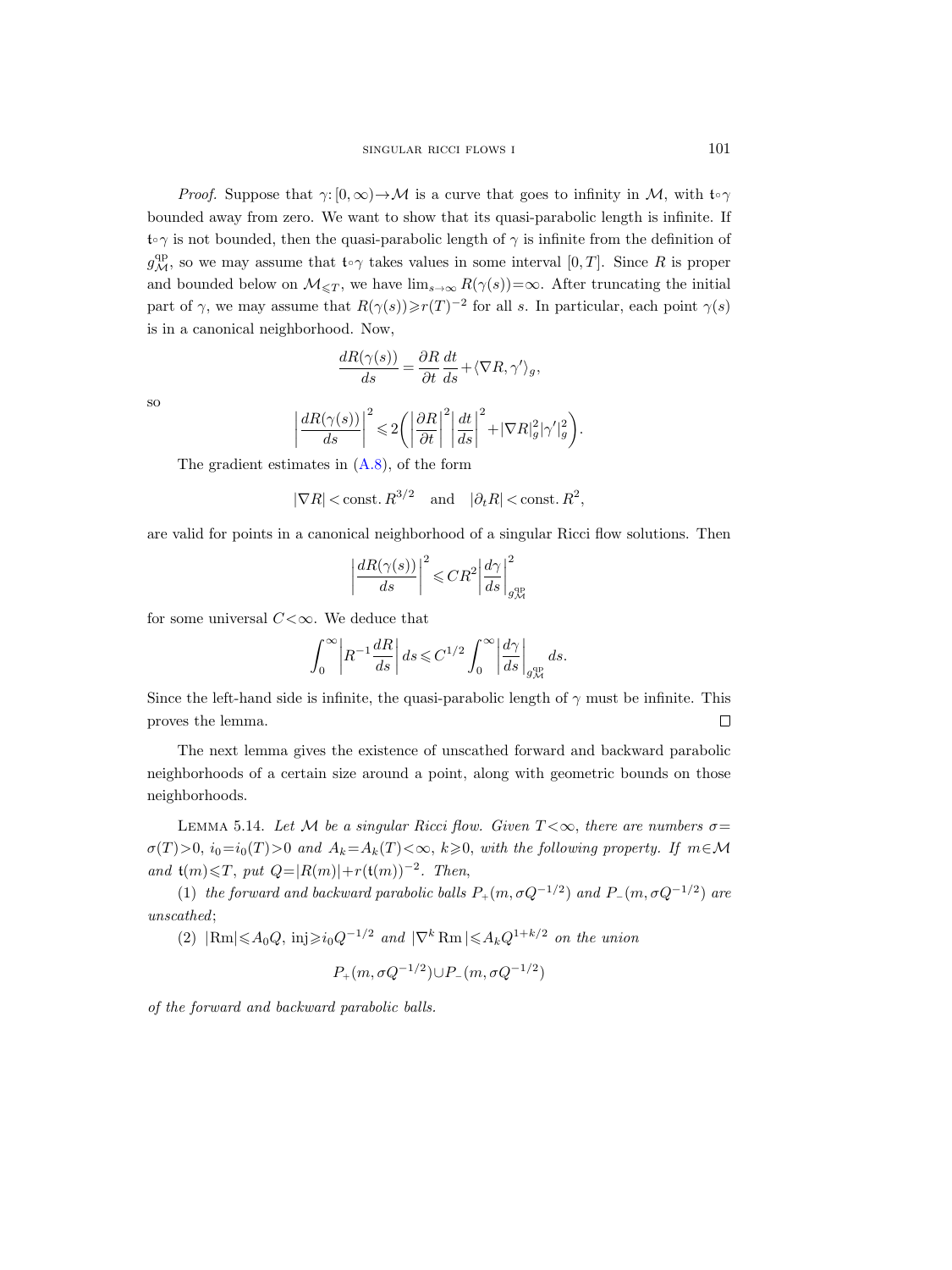Proof. The proof is the same as that of Lemma [3.1.](#page-19-0)

The next two propositions characterize the high-scalar-curvature part of a time slice.

<span id="page-37-1"></span>PROPOSITION 5.15. Let M be a singular Ricci flow. For every  $\varepsilon_1 > 0$ , there is a scale function  $r_1: [0, \infty) \rightarrow (0, \infty)$  with  $r_1(t) \le r(t)$  such that for every point  $m \in \mathcal{M}$ with  $R(m) > r_1(\mathfrak{t}(m))^{-2}$  the  $\varepsilon_1$ -canonical neighborhood assumption holds, and moreover  $(M, m)$  is  $\varepsilon_1$ -modelled on a  $\varkappa$ -solution. (Recall that here  $\varkappa = \varkappa(t)$ , i.e. we are suppressing the time dependence in our notation.)

Proof. The proof is similar to the proof of [\[44,](#page-67-10) Theorem 52.7]. Suppose that the proposition is not true. Then, there is a sequence of singular Ricci flows  $\{\mathcal{M}_j\}_{j=1}^{\infty}$ , along with points  $m_j \in \mathcal{M}_j$ , that together provide a counterexample. After passing to a subsequence, we extract a limiting flow, as in Step 2 of the proof of [\[44,](#page-67-10) Theorem 52.7]. In that proof, the existence of a limiting flow used a point selection argument from Step 1 of the proof. In the present case, because of the canonical neighborhood assumption in the definition of singular Ricci flow, we do not have to perform point selection in order to extract a limiting flow.

Similarly, using the existing canonical neighborhood assumption simplifies Step 2 of the proof of  $[44,$  Theorem 52.7. The rest of the proof of the proposition is the same as in Steps 3 and 4 of the proof of [\[44,](#page-67-10) Theorem 52.7].

As a further point, time slices are not assumed to be compact as in [\[44,](#page-67-10) Theorem 52.7], and are therefore not necessarily complete. To deal with this, there are places in the proof where one applies Lemma [5.14](#page-36-0) to compensate for any incompleteness.  $\Box$ 

<span id="page-37-0"></span>PROPOSITION 5.16. Let M be a singular Ricci flow. For any  $T < \infty$  and  $\hat{\varepsilon} > 0$ , there exist  $C_1=C_1(\hat{\varepsilon},T)<\infty$  and  $\overline{R}=\overline{R}(\hat{\varepsilon},T)<\infty$  such that for every  $t\leq T$  each connected component of the time slice  $\mathcal{M}_t$  has finitely many ends, each of which is an  $\hat{\varepsilon}$ -horn. Morever, for every  $\bar{R}' \geq \bar{R}$ , the superlevel set  $\mathcal{M}_t^{> \bar{R}'} = \{m \in \mathcal{M}_t : R(m) > \bar{R}'\}$  is contained in a finite disjoint union of properly embedded 3-dimensional submanifolds  $\{N_i\}_{i=1}^k$  with boundary such that the following conditions are satisfied:

(1) each  $N_i$  is contained in the superlevel set  $\mathcal{M}_t^{>C_1^{-1}\bar{R}'};$ 

(2) the boundary  $\partial N_i$  has scalar curvature in the interval  $(C_1^{-1} \overline{R}', C_1 \overline{R}')$ ;

(3) for each i one of the following holds:

(3a)  $N_i$  is diffeomorphic to  $S^1 \times S^2$  or  $I \times S^2$  and consists of  $\hat{\varepsilon}$ -neck points; note that here the interval I can be open (a double horn), closed (a tube) or half-open (a horn);

(3b)  $N_i$  is diffeomorphic to  $D^3 = \overline{B}^3$  or  $\mathbb{RP}^3 \setminus B^3$  and its boundary  $\partial N_i \simeq S^2$  consists of  $\hat{\varepsilon}$ -neck points;

(3c)  $N_i$  is diffeomorphic to  $S^3$ ,  $\mathbb{RP}^3$  or  $\mathbb{RP}^3 \# \mathbb{RP}^3$ ;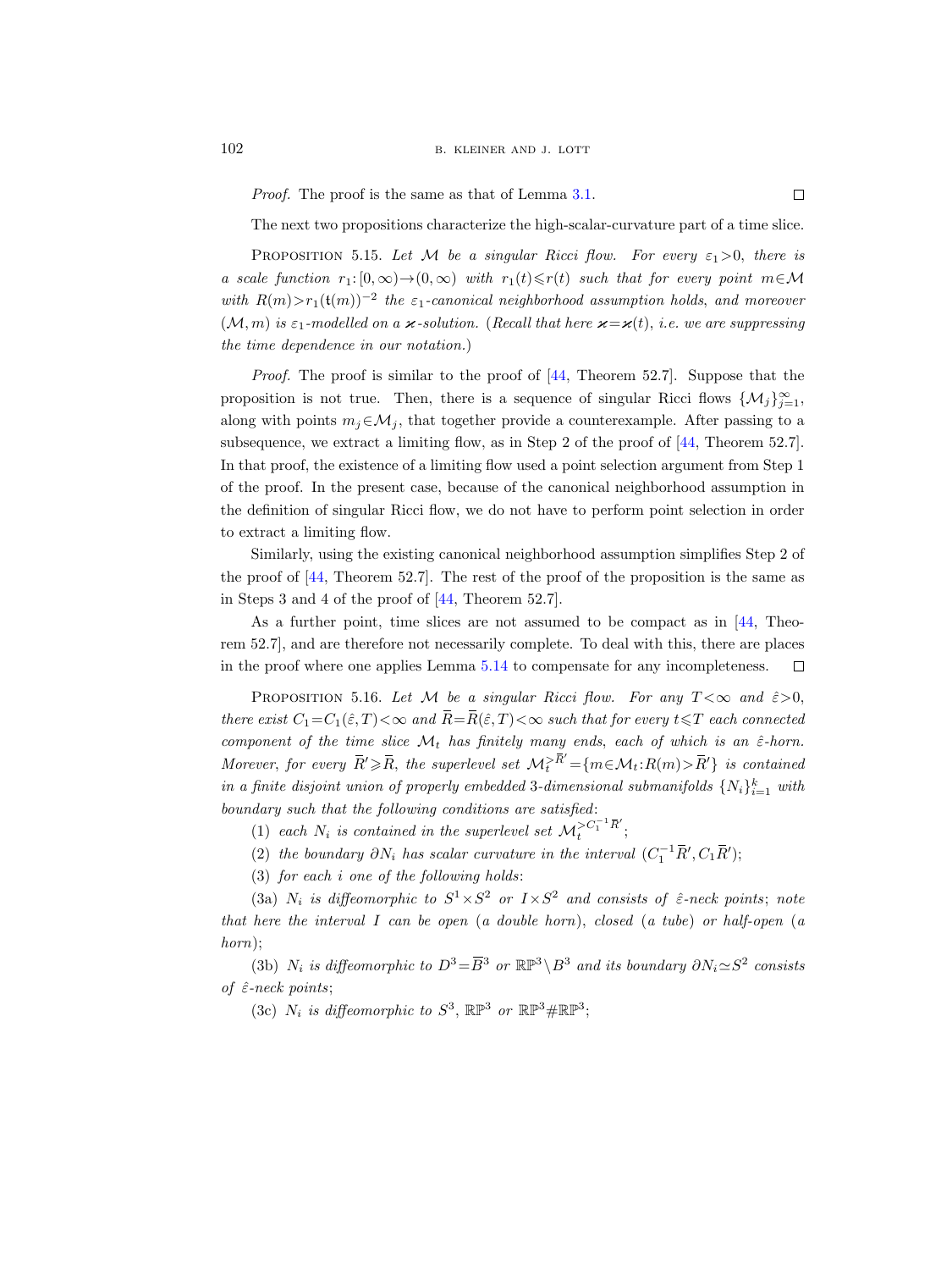(3d)  $N_i$  is diffeomorphic to a spherical space form other than  $S^3$  or  $\mathbb{RP}^3$ , and  $(\mathcal{M},x)$ is  $\hat{\varepsilon}$ -modelled on a shrinking round spherical space form, for all  $x \in N_i$ ;

(4) in cases (3b) and (3c), if  $S_i \subset N_i$  is a subset consisting of non- $\hat{\epsilon}$ -neck points such that for any two distinct elements  $s_1, s_2 \in S_i$  we have  $d_{\mathcal{M}_t}(s_1, s_2) > C_1 R^{-1/2}(s_1)$ , then the cardinality  $|S_i|$  is at most 1 in case (3b) and at most 2 in case (3c);

(5) each  $N_i$  with non-empty boundary has volume at least  $C_1^{-1}(\overline{R}')^{-3/2}$ .

Proof. The proof is the same as in [\[44,](#page-67-10) §67].

 $\Box$ 

We now prove a statement about preservation of connected components when going backwards in time.

<span id="page-38-0"></span>PROPOSITION 5.17. Let M be a singular Ricci flow. If  $\gamma_0, \gamma_1: [t_0, t_1] \rightarrow \mathcal{M}$  are timepreserving curves, and  $\gamma_0(t_1)$  and  $\gamma_1(t_1)$  lie in the same connected component of  $\mathcal{M}_{t_1}$ , then  $\gamma_0(t)$  and  $\gamma_1(t)$  lie in the same connected component of  $\mathcal{M}_t$  for every  $t \in [t_0, t_1]$ .

*Proof.* The idea of the proof is to consider the values of t for which  $\gamma_0(t)$  can be joined to  $\gamma_1(t)$  in  $\mathcal{M}_t$ , and the possible curves  $c_t$  in  $\mathcal{M}_t$  that join them. Among all such curves  $c_t$ , we look at one which minimizes the maximum value of scalar curvature along the curve. Call this threshold value of scalar curvature  $R_{\rm crit}(t)$ . We will argue that  $c_t$ can only intersect the high-scalar-curvature part of  $\mathcal{M}_t$  in its neck-like regions. But the scalar curvature in a neck-like region is strictly decreasing when one goes backward in time; this will imply that  $R_{\rm crit}(t)$ , when large, is decreasing when one goes backward in time, from which the lemma will follow.

To begin the formal proof, suppose that the lemma is false. Let  $S\subset [t_0, t_1]$  be the set of times  $t \in [t_0, t_1]$  such that  $\gamma_0(t)$  and  $\gamma_1(t)$  lie in the same connected component of  $\mathcal{M}_t$ ; note that S is open. Put  $\hat{t} = \inf\{t : [t, t_1] \subset S\}$ . Then  $\hat{t} > \frac{1}{100}$  since  $\mathcal{M}_{[0,1/100]}$  is a product. Also, for  $i \in \{0, 1\}$  and  $t \in [\hat{t}, t_1]$  close to  $\hat{t}$ , if  $\hat{\gamma}_i(t) \in \mathcal{M}_t$  is the worldline of  $\gamma_i(\hat{t})$  at time t, then  $\hat{\gamma}_i(t)$  lies in the same connected component of  $\mathcal{M}_t$  as  $\gamma_i(t)$ . Therefore, after reducing  $t_1$  if necessary, we may assume without loss of generality that  $\gamma_i$  is a worldline.

For  $t \in [t_0, t_1]$  and  $\overline{R} < \infty$ , put  $\mathcal{M}_t^{\leq \overline{R}} = \{m \in \mathcal{M}_t : R(m) \leq \overline{R}\}$ . For  $t \in (\hat{t}, t_1]$ , let  $\mathcal{R}_t$  be the set of  $\overline{R} \in \mathbb{R}$  such that  $\gamma_0(t)$  and  $\gamma_1(t)$  lie in the same connected component of  $\mathcal{M}_{t}^{\leq \overline{R}}$ . Put  $R_{\text{crit}}(t)$ =inf  $\mathcal{R}_t$ . Since  $R: \mathcal{M}_t \to \mathbb{R}$  is proper, the sets  $\{\mathcal{M}_t^{\leq \overline{R}}\}_{\overline{R}>R_{\text{crit}}(t)}$  are compact and nested, which implies that  $\gamma_0(t)$  and  $\gamma_1(t)$  lie in the same component of

$$
\mathcal{M}^{\leqslant R_{\text{crit}}(t)}_t = \bigcap_{\bar{R} > R_{\text{crit}}(t)} \mathcal{M}^{\leqslant \bar{R}}_t,
$$

i.e.  $R_{\rm crit}(t) \in \mathcal{R}_t$ .

By Lemma [5.14,](#page-36-0) there is a  $C < \infty$  such that, for any  $t \in (\frac{1}{100}, t_1]$  and any  $m \in \mathcal{M}_t$ , there is a  $\tau = \tau(t_1, R(m)) > 0$ , where  $\tau$  is a continuous function which is non-increasing in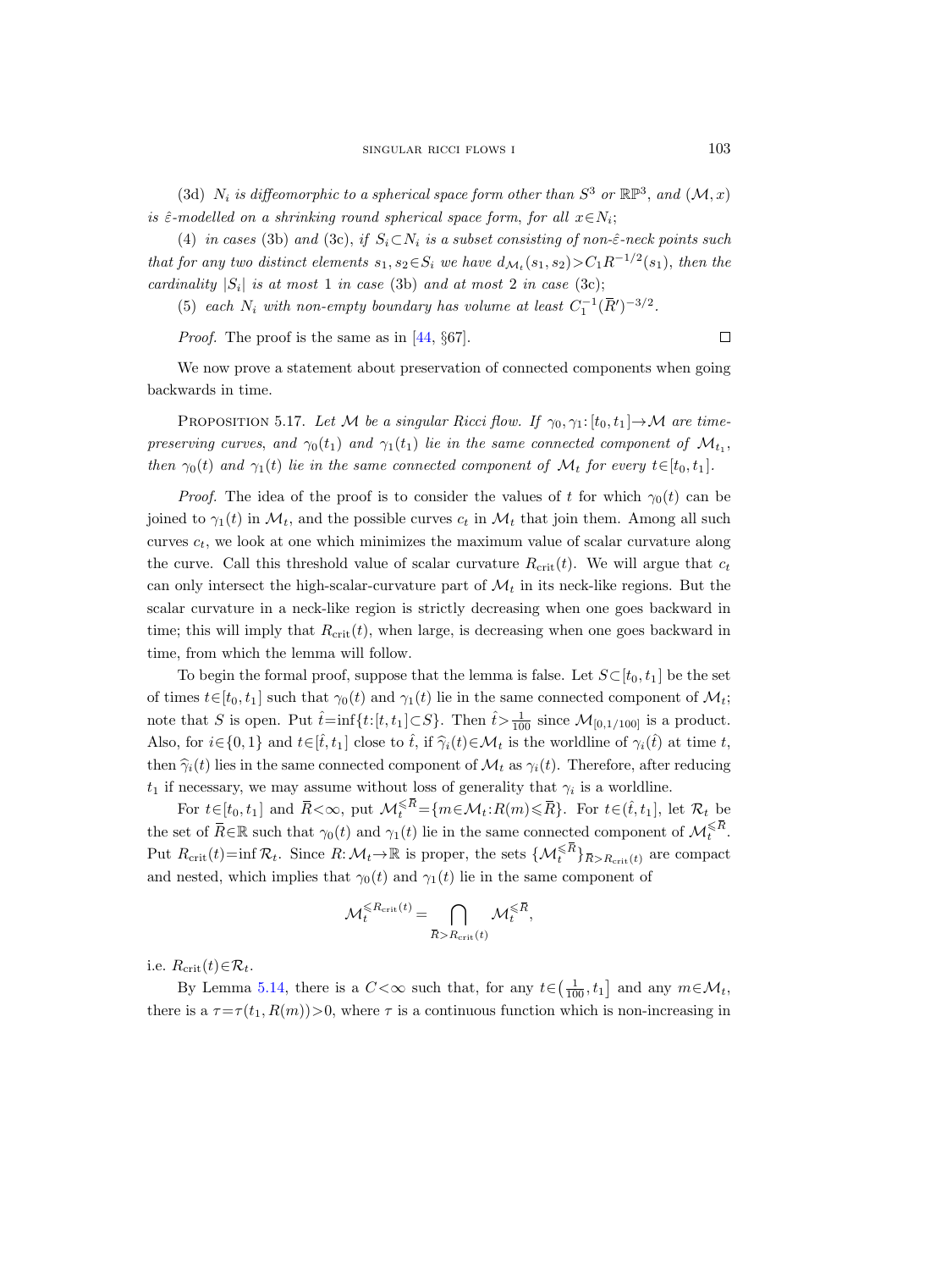$R(m)$ , such that the worldline  $\gamma_m$  of m is defined and satisfies

$$
\left| \frac{dR(\gamma_m(t))}{dt} \right| < C \cdot R(m)^2 \tag{5.18}
$$

in the time interval  $(t-\tau, t+\tau)$ . Now for  $t \in (\hat{t}, t_1]$  and  $t'$  satisfying  $|t'-t| < \tau(t_1, R_{\rm crit}(t)),$ let  $Z_{t,t'} \subset \mathcal{M}_{t'}$  denote the result of flowing  $\mathcal{M}_t^{\leq R_{\text{crit}}(t)}$  under  $\partial_t$  for an elapsed time  $t'-t$ . Then  $Z_{t,t'}$  is well defined and contains  $\gamma_0(t')$  and  $\gamma_1(t')$  in the same component, so

$$
R_{\rm crit}(t') \leqslant \max_{Z_{t,t'}} R \leqslant R_{\rm crit}(t) + C \cdot R_{\rm crit}(t)^2 \cdot |t - t'|.
$$

This implies that  $R_{\text{crit}}: (\hat{t}, t_1] \to \mathbb{R}$  is locally Lipschitz (in particular continuous) and that

<span id="page-39-1"></span>
$$
R_{\rm crit}(t) \longrightarrow \infty \tag{5.19}
$$

as  $t \rightarrow \hat{t}$  from the right; otherwise, there would be a sequence  $t_i \rightarrow \hat{t}$  along which  $R_{\text{crit}}$ is uniformly bounded above by some  $\hat{R} < \infty$ , which would allow us to construct  $Z_{t_i,\hat{t}}$ whenever  $|\hat{t} - t_i| < \tau(t_1, \widehat{R})$ , contradicting the definition of  $\hat{t}$ .

We now concentrate on t close to  $\hat{t}$ . Suppose that, for some  $t \in (\hat{t}, t_1]$ , we have

<span id="page-39-0"></span>
$$
R_{\rm crit}(t) \gg \max\left(r^{-2}(t_1), \max_{[t_0, t_1]} R \circ \gamma_0, \max_{[t_0, t_1]} R \circ \gamma_1\right).
$$
 (5.20)

Then, by Proposition [5.16,](#page-37-0) the superlevel set  $\mathcal{M}_t^{>(R_{\text{crit}}(t)-1)}$  is contained in a finite union of components  $\{N_{i,t}\}_{i=1}^{k_t}$ , each diffeomorphic to one of the possibilities  $(3a)-(3d)$  in the statement of the proposition. Let  $X_t$  be the result of removing from  $\mathcal{M}_t$  the interior of each  $N_{i,t}$  that is not of type (3a). Since  $\gamma_0(t)$  and  $\gamma_1(t)$  lie outside  $\bigcup_{i=1}^{k_t} N_{i,t}$ , and each  $N_i$ of type (3b)–(3d) has at most one boundary component, it follows that  $\gamma_0(t)$  and  $\gamma_1(t)$ lie in the same connected component of  $X_t$ .

For  $t' < t$  close to  $t$ , let  $X_{t'} \subset \mathcal{M}_{t'}$  be the result of flowing  $X_t$  under  $\partial_t$ . Now,

$$
Y_t = X_t \cap \mathcal{M}_t^{>(R_{\text{crit}}(t) - 1)}
$$

consists of  $\varepsilon$ -neck points, and at such a point the scalar curvature is strictly increasing as a function of time. Hence, there is a  $\tau_1>0$  such that the worldline  $\gamma_m:[t-\tau_1,t]\to M$ of any  $m \in Y_t$  satisfies

$$
R(\gamma_m(t')) < R(m) \le R_{\rm crit}(t)
$$

for  $t' \in [t-\tau_1, t)$ . This implies that  $R_{\rm crit}(t') < R_{\rm crit}(t)$  when  $t' < t$  is close to t, again under the assumption  $(5.20)$ , which contradicts  $(5.19)$ .  $\Box$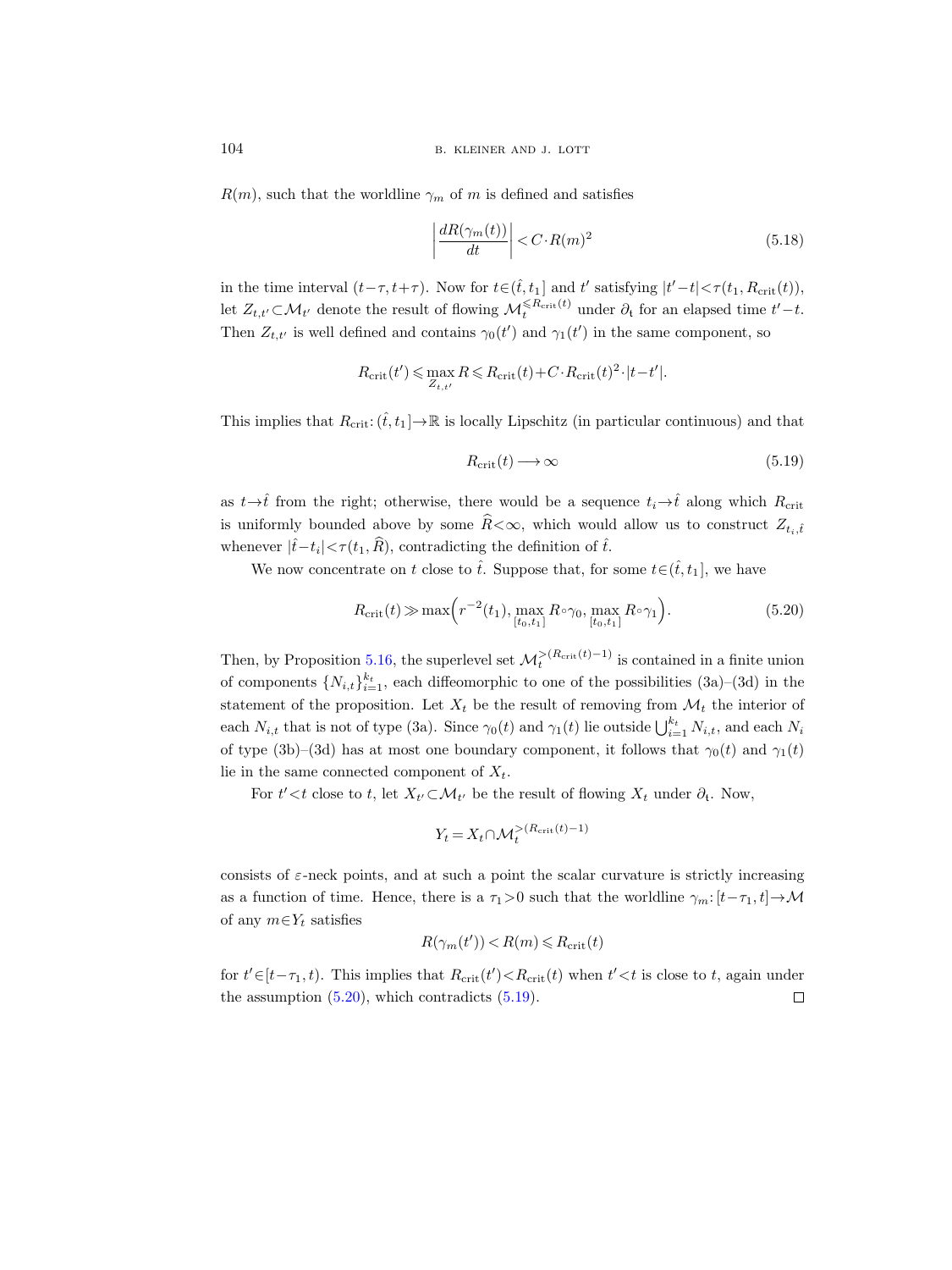We now state a result about connecting a point in a singular Ricci flow  $\mathcal M$  to the time-zero slice by a curve whose length, with respect to the spacetime metric  $g_{\mathcal{M}}$ , is quantitatively bounded, and along which the scalar curvature is quantitatively bounded. This is similar to Proposition [3.3.](#page-21-0)

<span id="page-40-2"></span>PROPOSITION 5.21. Let M be a singular Ricci flow. Given  $T, R_0 < \infty$ , there are constants  $L=L(R_0, T)<\infty$  and  $R_1=R_1(R_0, T)<\infty$  with the following property. Suppose that  $R(m_0) \le R_0$ , with  $t_0 = t(m_0) \le T$ . Then, there is a time-preserving curve  $\gamma: [0, t_0] \to \mathcal{M}$ with  $\gamma(t_0)=m_0$  and length $(\gamma)\leq L$  such that  $R(\gamma(t))\leq R_1$  for all  $t\in[0, t_0]$ .

Proof. The proof is the same as that of Proposition [3.3.](#page-21-0)

 $\Box$ 

Finally, we give a compactness result for the space of singular Ricci flows.

<span id="page-40-1"></span>PROPOSITION 5.22. Let  $\{\mathcal{M}^i\}_{i=1}^{\infty}$  be a sequence of singular Ricci flows with a fixed choice of parameters  $\varepsilon$ , r and  $\varkappa$  whose initial conditions  $\{\mathcal{M}_0^i\}_{i=1}^\infty$  lie in a compact family in the smooth topology. Then, a subsequence of  $\{M^i\}_{i=1}^{\infty}$  converges, in the sense of Theorem [4.1,](#page-26-1) to a singular Ricci flow  $\mathcal{M}^{\infty}$ .

*Proof.* Using Proposition [5.21,](#page-40-2) the proof is the same as that of Proposition [4.1.](#page-26-1)  $\Box$ 

Remark 5.23. In the setting of Proposition [5.22,](#page-40-1) if we instead assume that the (normalized) initial conditions have a uniform upper volume bound, then we can again take a convergent subsequence to get a limit Ricci flow spacetime  $\mathcal{M}^{\infty}$ . In this case the time-zero slice  $\mathcal{M}_0^{\infty}$  will generally only be  $C^{1,\alpha}$ -regular, but  $\mathcal{M}^{\infty}$  will be smooth on  $\mathfrak{t}^{-1}(0,\infty).$ 

# 6. Stability of necks

<span id="page-40-0"></span>In this section we fix  $\varkappa > 0$ ; the dependence of various constants on this choice of  $\varkappa$  is implicit. We recall the notion of a  $\varkappa$ -solution from §[A.5.](#page-54-1) In this section we establish a new dynamical stability property of caps and necks in  $\varkappa$ -solutions, which we will use in §[7](#page-46-0) to show that a bad worldline  $\gamma: I \to \mathcal{M}$  is confined to a cap region as t approaches the blow-up time inf  $I$ .

Conceptually speaking, the stability assertion is that among pointed  $\varkappa$ -solutions, the round cylinder is an attractor under backward flow; similarly, under forward flow, non-neck points form an attractor. The rough idea of the argument is as follows. Suppose that  $\delta \ll 1$  and  $(x_0, 0)$  is a  $\delta$ -neck in a  $\varkappa$ -solution M. Then,  $(x_0, t)$  will also be neck-like, as long as  $t < 0$  is not too negative. One also knows that M has an asymptotic soliton as  $t \rightarrow -\infty$ , which is a shrinking round cylinder. Thus, M tends toward neck-like geometry as t approaches  $-\infty$ , which is the desired stability property. However, there is a catch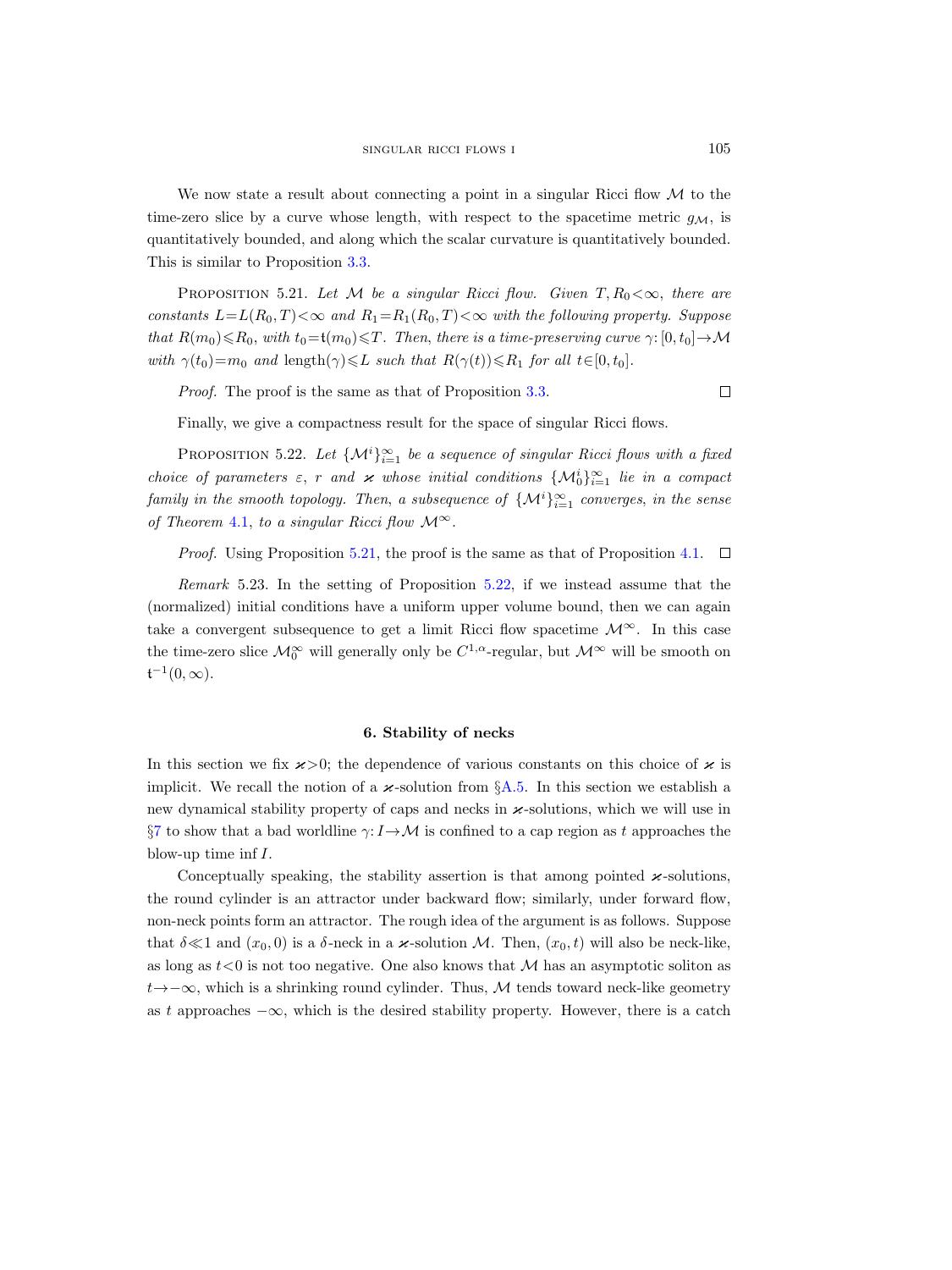here: the asymptotic soliton is a pointed limit of a sequence where the basepoints are not fixed, and so a priori it says nothing about the asymptotic geometry near  $(x_0, t)$  as  $t \rightarrow -\infty$ . To address this, we exploit the behavior of the *l*-function.

# <span id="page-41-0"></span>6.1. The main stability asssertion

We recall the notation  $\mathcal{M}(t)$  from §[A.1](#page-52-1) for the parabolic rescaling of a Ricci flow spacetime  $M$ . We recall the notation Cyl and Sphere from  $\S A.1$  $\S A.1$  for the standard Ricci flow solutions. We also recall the notion of one Ricci flow spacetime being  $\varepsilon$ -modelled on another one, from §[A.2.](#page-52-2)

<span id="page-41-2"></span>THEOREM 6.1. There is a  $\delta_{\text{neck}} = \delta_{\text{neck}}(\varkappa) > 0$ , and for all  $\delta_0, \delta_1 \leq \delta_{\text{neck}}$  there is a  $T = T(\delta_0, \delta_1, \varkappa) \in (-\infty, 0)$  with the following property. Suppose that

- (a)  $M$  is a  $\varkappa$ -solution with non-compact time slices;
- (b)  $(x_0, 0) \in \mathcal{M}$ ;
- (c)  $R(x_0, 0)=1;$
- (d)  $(\mathcal{M}, (x_0, 0))$  is a  $\delta_0$ -neck.

Then, either M is isometric to the  $\mathbb{Z}_2$ -quotient of a shrinking round cylinder, or for all  $t \in (-\infty, T]$ ,

- (1)  $(\mathcal{M}, (x_0, t))$  is a  $\delta_1$ -neck and
- (2)  $(\hat{\mathcal{M}}(-t), (x_0, -1))$  is  $\delta_1$ -close to (Cyl, $(y_0, -1)$ ), where  $y_0 \in S^2 \times \mathbb{R}$ .

We recall the notion of a generalized neck from  $\S A.2$ .

<span id="page-41-3"></span>COROLLARY 6.2. If  $\delta_{\text{neck}} = \delta_{\text{neck}}(\boldsymbol{\varkappa})$  as in the previous theorem, then there is a T =  $T(\varkappa)<(-\infty, 0)$  such that, if M is a  $\varkappa$ -solution with non-compact time slices,  $(x_0, 0) \in \mathcal{M}$ ,  $R(x_0, 0) = 1$  and  $(x_0, 0)$  is a generalized  $\delta_{\text{neck}}$ -neck, then  $(x_0, T)$  is a generalized  $\frac{1}{4}\delta_{\text{neck}}$ neck, and  $R(x_0,T) < \frac{1}{4}$ .

# <span id="page-41-1"></span>6.2. Convergence of *l*-functions, asymptotic *l*-functions and asymptotic solitons

In this subsection we prove some preparatory results about the convergence of l-functions, with regard to a convergent sequence of 3-dimensional  $\varkappa$ -solutions.

Suppose that we are given that  $R(x_1, t_1) \leq C$  at some point  $(x_1, t_1)$  in a  $\varkappa$ -solution. By compactness of the space of normalized pointed  $\varkappa$ -solutions (see §[A.5\)](#page-54-1), we obtain  $R(x,t_1)\leq F(C, d_{t_1}(x,x_1))$  for some universal function F. Since R is pointwise nondecreasing in time in a  $\varkappa$ -solution, we also have  $R(x,t) \leq F(C, d_{t_1}(x, x_1))$  whenever  $t \leq t_1$ .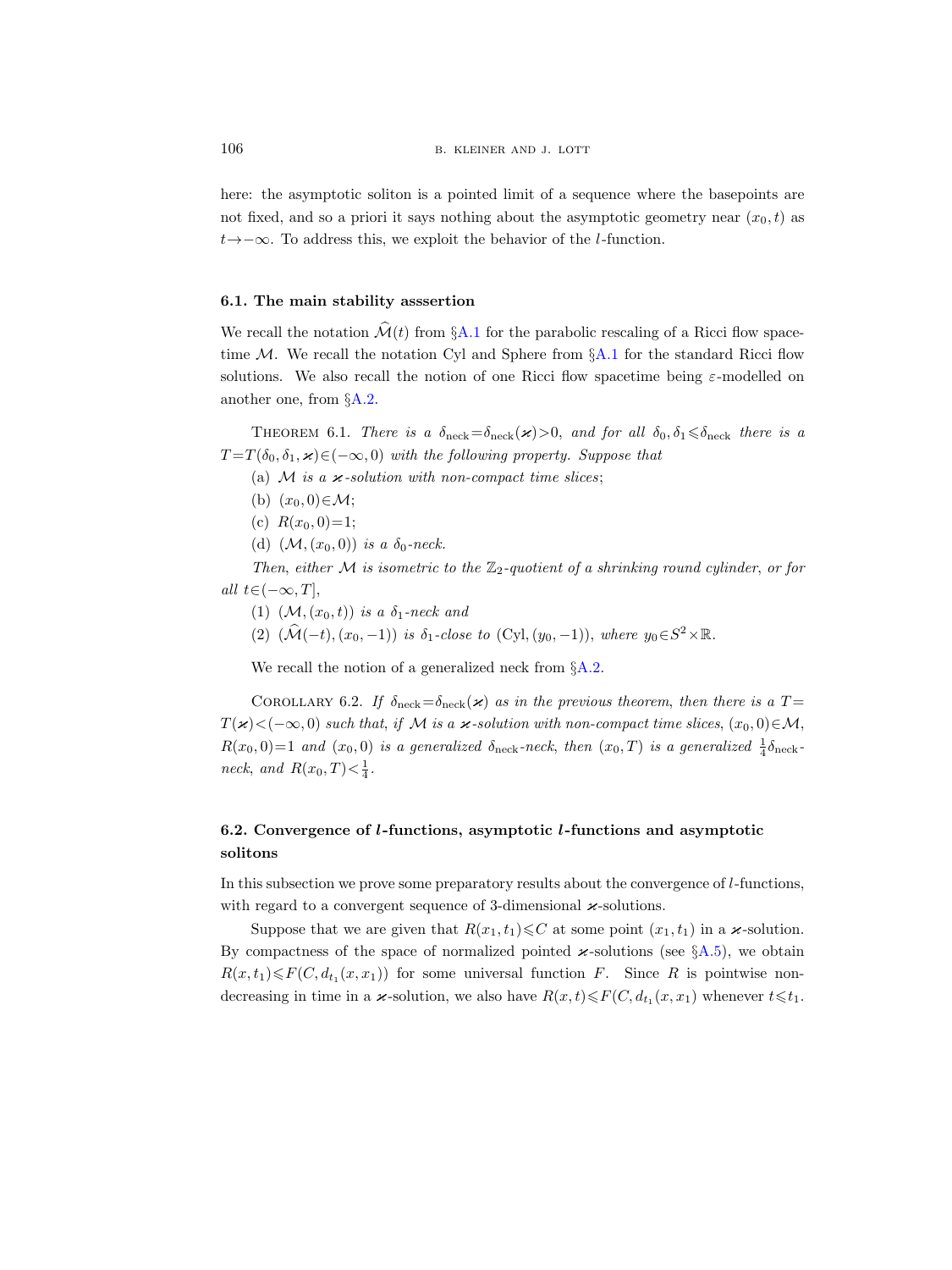<span id="page-42-0"></span>LEMMA 6.3. (Curvature bound at basepoint) Let  $\{(\mathcal{M}^j,(x_j,0))\}_j$  be a sequence of pointed  $\varkappa$ -solutions, with  $\sup_j R(x_j,0) < \infty$ , and let  $l_j \colon \mathcal{M}_{\leq 0}^j \to (0,\infty)$  be the reduced distance function with spacetime basepoint at  $(x_j, 0)$ . Then, after passing to a subsequence, we have convergence of tuples

$$
(\mathcal{M}^j,(x_j,0),l_j) \to (\mathcal{M}^\infty,(x_\infty,0),l_\infty).
$$

Here the Ricci flow convergence is the usual smooth convergence on parabolic balls, and the  $l_j$ 's converge to a locally Lipschitz function  $l_{\infty}$  uniformly on compact subsets of  $\mathcal{M}_{\leq 0}^{\infty}$ , after composition with the comparison map.

*Proof.* Since  $R(x_i, 0)$  is uniformly bounded above, the compactness of the space of normalized pointed  $\varkappa$ -solutions implies that a subsequence, which we relabel as

$$
\{(\mathcal{M}^j,(x_j,0))\}_j,
$$

converges in the pointed smooth topology. Along the curve  $\{x_j\} \times (-\infty, 0) \subset \mathcal{M}^j$ , the scalar curvature is bounded above by  $R(x_i, 0)$ . For any  $a < b < 0$ , this gives a uniform upper bound on  $l_j$  on  $\{x_j\}\times[a,b]\subset\mathcal{M}^j$ . From  $(A.5)$ , we get that l is uniformly bounded on balls of the form  $B(x_j, b, r) \subset \mathcal{M}_{b}^j$ . Then, from [\(A.6\)](#page-56-2), we get that l is uniformly bounded on parabolic balls of the form  $P(x_j, b, r, a-b) \subset \mathcal{M}^j$ . Using [\(A.4\)](#page-56-3) and passing to a subsequence, we get convergence of  $\{l_j\}_j$  to some  $l_{\infty}$ , uniformly on compact subsets of  $\mathcal{M}_{\leq 0}^{\infty}$ .  $\Box$ 

<span id="page-42-1"></span>PROPOSITION 6.4. (No curvature bound at basepoint) Let  ${(\mathcal{M}^j,(x_j,0))}_j$  be a sequence of pointed  $\varkappa$ -solutions, and let  $l_j: \mathcal{M}_{\leq 0}^j \to (0, \infty)$  be the reduced distance function with spacetime basepoint at  $(x_j, 0)$ . Suppose that  $\{(y_j, -1)\}_j$ , with  $(y_j, -1) \in \mathcal{M}_{-1}^j$ , is a sequence satisfying  $\sup_j l_j(y_j,-1) < \infty$ . Then, after passing to a subsequence, the tuples  $(\mathcal{M}^j,(y_j,-1),l_j)$  converge to a tuple  $(\mathcal{M}^{\infty},(y_{\infty},-1),l_{\infty}),$  where the following hold:

(1) the convergence  $(\mathcal{M}^j,(y_j,-1)) \to (\mathcal{M}^{\infty},(y_{\infty},-1))$  is smooth on compact subsets of  $\mathcal{M}_{\leq 0}^{\infty}$ , and  $\mathcal{M}^{\infty}$  is either a **x**-solution defined on  $(-\infty,0)$  or the static solution on  $\mathbb{R}^3$ ;

(2)  $\{l_j\}_j$  converges to a locally Lipschitz function  $l_{\infty}$  uniformly on compact subsets of  $\mathcal{M}_{\leq 0}^{\infty}$ , after composition with the comparison diffeomorphisms;

(3) the reduced volume functions  $V_j: (-\infty, 0) \to (0, \infty)$  converge uniformly on compact sets to the function  $\widetilde{V}_{\infty}$ :  $(-\infty, 0) \rightarrow (0, \infty)$ , where

<span id="page-42-2"></span>
$$
\widetilde{V}_{\infty}(t) = (-t)^{-n/2} \int_{\mathcal{M}_t^{\infty}} e^{-l_{\infty}} d\mathrm{vol}_{g(t)};
$$
\n(6.5)

(4) the function  $l_{\infty}$  satisfies the differential inequalities (24.6) and (24.8) in [\[44\]](#page-67-10). If  $\widetilde{V}_{\infty}$  is constant on some time interval  $[t_0, t_1] \subset (-\infty, 0)$ , then  $\mathcal{M}^{\infty}$  is a gradient shrinking soliton with potential  $l_{\infty}$ .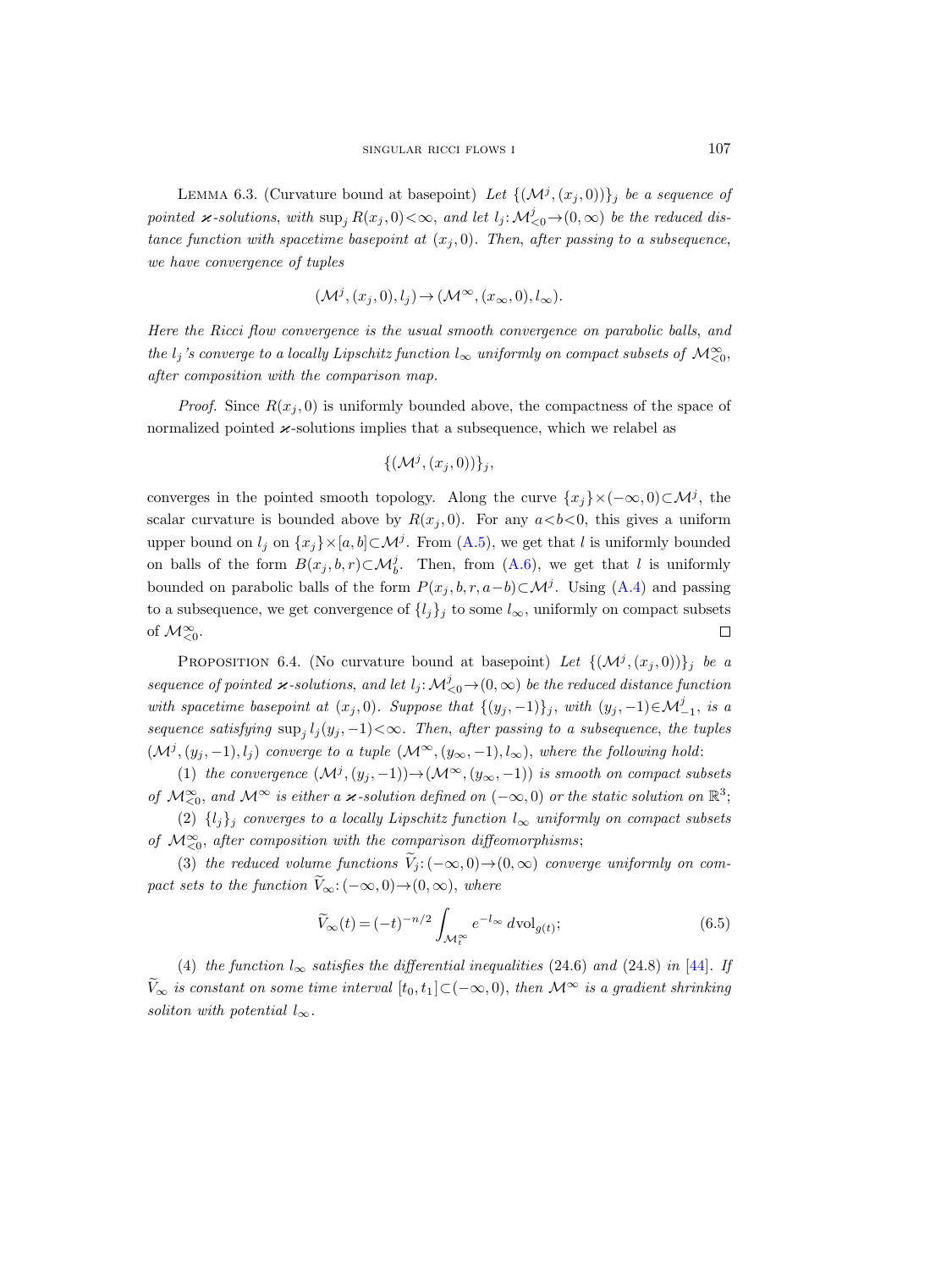*Proof.* From [\(A.6\)](#page-56-2), given  $a < b < 0$ , there is a uniform bound for  $l_j$  on  $\{y_j\} \times [a, b]$ . From [\(A.3\)](#page-56-4), there are bounds for  $R_i$  on  $\{y_i\}\times [a, b]$ . Then, we get a uniform scalar curvature bound on the balls  $B(y_j, b, r) \subset \mathcal{M}_{b}^j$ , and hence on the parabolic neighborhoods  $P(y_j, b, r, -\Delta t) \subset \mathcal{M}^j$ . Taking  $a \to -\infty$  and  $b \to 0$ , and applying a diagonal argument, we may assume that  ${(\mathcal{M}^j, (y_j, -1))}_j$  converges to a  $\varkappa$ -solution  $(\mathcal{M}^{\infty}, (y_{\infty}, -1))$ . As in the proof of Lemma [6.3,](#page-42-0) after passing to a subsequence, we get  $l_j \rightarrow l_\infty$  for some  $l_\infty$  defined on  $\mathcal{M}_{\leq 0}^{\infty}$ . The rest is as in [\[81\]](#page-68-20) and [\[82\]](#page-68-21).  $\Box$ 

<span id="page-43-2"></span>LEMMA 6.6. Let  $(M,(x,0),l)$  be a shrinking round cylinder with  $R \equiv 1$  at  $t=0$ , where the *l*-function has spacetime basepoint  $(x, 0)$ . Then, the following statements hold:

(1) for every  $t\in(-\infty,0)$  the l-function l:  $\mathcal{M}_t\to\mathbb{R}$  attains its minimum uniquely at  $(x, t)$ ;

(2)  $\lim_{t\to-\infty}(\widehat{\mathcal{M}}(-t),(x,-1), l)=\left(\mathrm{Cyl},(x_{\infty},-1), l_{\infty}\right)$ , where the coordinate z for the R-factor in Cyl satisfies  $z(x_\infty)=0$ , and

<span id="page-43-0"></span>
$$
l_{\infty} = 1 + \frac{z^2}{-4t};
$$
\n(6.7)

(3)  $\lim_{t \to -\infty} l(x, t) = 1$ .

*Proof.* Part (1) follows from the formula for  $\mathcal{L}$ -length:

$$
\mathcal{L}(\gamma) = \int_{\bar{t}}^0 \sqrt{-t} (R + |\gamma'(t)|^2) dt \geqslant \int_{\bar{t}}^0 \sqrt{-t} R dt,
$$

with equality if and only if  $\gamma(t)=(x, t)$  for all  $t\in[\bar{t},0]$ . Part (2) follows from applying Lemma [A.2](#page-55-1) in  $\S$ [A.6](#page-55-0) to parabolic rescalings of M. Part (3) is now immediate.  $\Box$ 

From [\(6.7\)](#page-43-0), we get that  $l_{\infty}$  is strictly decreasing along backward worldlines, except at its minimum value 1. In particular, if  $l_{\infty}(x, t_0) \leq 1 + \hat{\varepsilon}$ , then  $l_{\infty}(x, t_1) < 1 + \hat{\varepsilon}$  for all  $t_1 < t_0$ . By compactness, this stability property is inherited by any tuple which approximates the shrinking round cylinder.

<span id="page-43-1"></span>LEMMA 6.8. For all  $\hat{\varepsilon} > 0$  and  $A \in (0, 1)$ , there is a  $\bar{\mu} > 0$  with the following property. Suppose that  $(\overline{\mathcal{M}},(x,-1),l)$  is a  $\varkappa$ -solution, with l-function based at  $(x,0)$ , satisfying the following properties:

(1)  $(\overline{\mathcal{M}}, (x, -1), l)$  is  $\overline{\mu}$ -close to  $(Cyl, (y, -1), l_{\infty})$  on the time interval  $[-A^{-1}, -A],$ for some  $(y, -1) \in Cyl$ ;

(2)  $l(x,t) \leq 1+\hat{\varepsilon}$  for all  $t \in [-1, -A]$ .

(Here,  $l_{\infty}(y, -1)$  need not be 1.) Then,  $l(x, t) < 1+\hat{\varepsilon}$  for all  $t \in [-A^{-1}, -1]$ .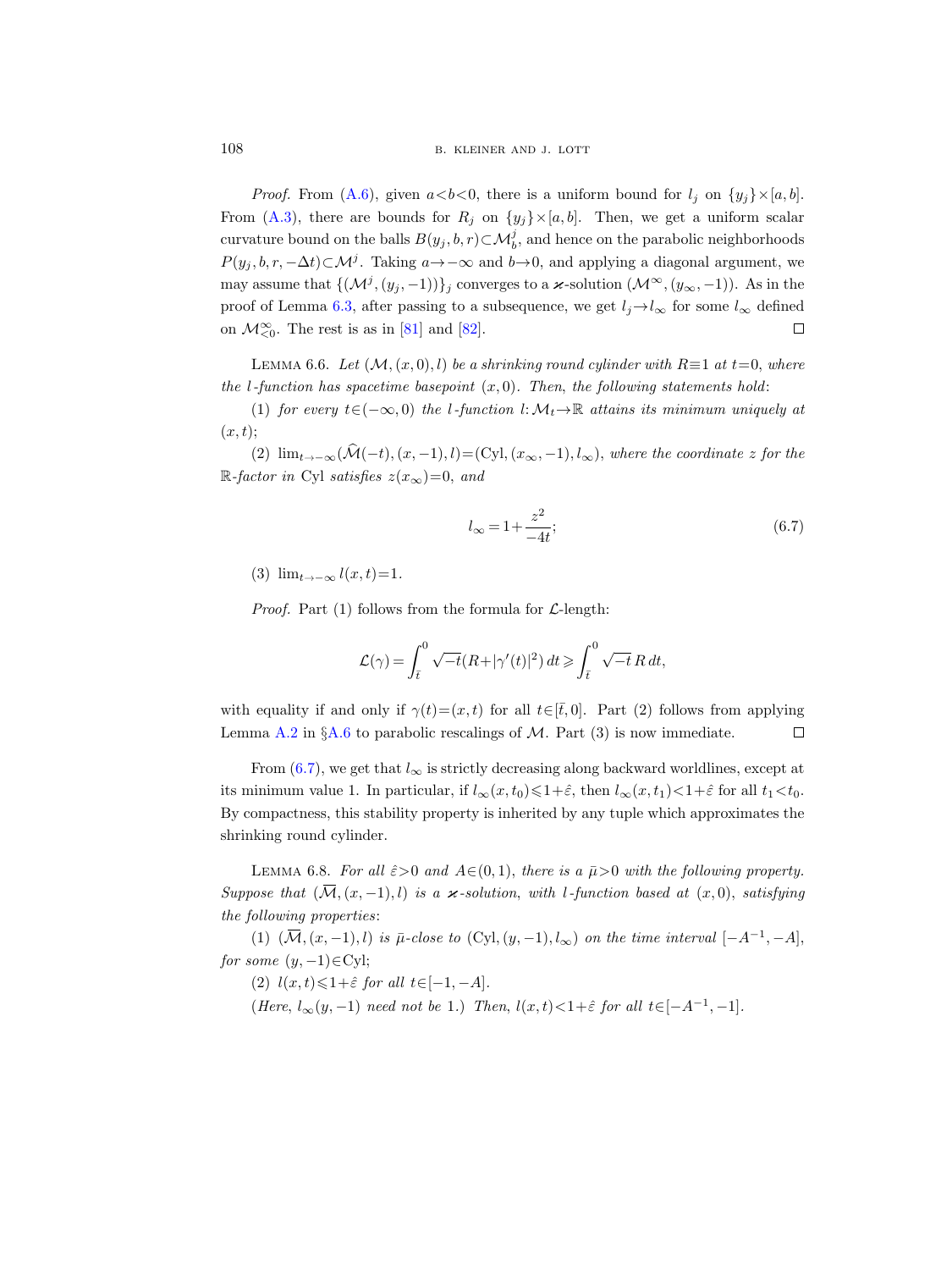*Proof.* If the lemma fails then, for some  $\hat{\varepsilon} > 0$  and  $A \in (0, 1)$ , there is a sequence  $\{(\overline{\mathcal{M}}^j,(x_j,-1),l_j)\}_j$  such that, for all j, the following statements hold:

 $\bullet$   $(\overline{\mathcal{M}}^{j}, (x_j, -1), l_j)$  is j<sup>-1</sup>-close to  $(Cyl, (y_j, -1), l_{\infty})$  on the time interval  $[-A^{-1}, -A]$ for some  $(y_j, -1) \in \text{Cyl}_{-1}$ ;

- $l_j(x_j, t) \leq 1+\hat{\varepsilon}$  for all  $t \in [-1, -A];$
- $l_j(x_j, t_j) \geq 1 + \hat{\varepsilon}$  for some  $t_j \in [-A^{-1}, -1]$ .

Using [\(6.7\)](#page-43-0) and passing to a limit, we obtain  $(y_{\infty}, -1) \in Cyl$  with the property that  $l_{\infty}(y_{\infty}, -A) \leq 1+\hat{\varepsilon}$  and  $l_{\infty}(y_{\infty}, t) \geq 1+\hat{\varepsilon}$  for some  $t \in [-A^{-1}, -1]$ . But this contradicts the formula  $l_{\infty}(x,t) = 1 + z^2/(-4t)$ .  $\Box$ 

### <span id="page-44-0"></span>6.3. Stability of cylinders with moving basepoint

In this subsection we prove a backward stability result for cylindrical regions, initially without fixing the basepoint. We then prove a version fixing the basepoint, which will imply Theorem [6.1.](#page-41-2)

We start with a preliminary lemma about reduced volume.

<span id="page-44-2"></span>LEMMA 6.9. There are  $\mu > 0$  and  $\tau > 0$  such that, if M is a  $\varkappa$ -solution defined on  $(-\infty, 0]$  with  $R(x, 0)=1$ , then  $\widetilde{V}(\tau) \leq (4\pi)^{3/2} - \mu$ .

Proof. Using the monotonicity of the reduced volume, if the lemma fails then there is a sequence  $\{\mathcal{M}^j\}_{j=1}^\infty$  of  $\varkappa$ -solutions and points  $(x_j, 0) \in \mathcal{M}_0^j$  such that  $R(x_j, 0) = 1$  and  $\widetilde{V}_{\mathcal{M}^j}(j) \geq (4\pi)^{3/2} - 1/j$ . After passing to a subsequence, there is pointed convergence to a pointed  $\varkappa$ -solution  $(\mathcal{M}^{\infty}, (x_{\infty}, 0))$ . Then,  $R(x_{\infty}, 0) = 1$  and  $\widetilde{V}_{\infty}(\tau) \geq (4\pi)^{3/2}$  for all  $\tau > 0$ . This is a contradiction [\[44,](#page-67-10) proof of Proposition 39.1].  $\Box$ 

<span id="page-44-1"></span>PROPOSITION 6.10. For all  $\hat{\varepsilon}>0$  and  $C<\infty$ , there is a  $T=T(\hat{\varepsilon},C)\in(-\infty,0)$  with the following property. Suppose that M is a non-compact  $\varkappa$ -solution defined on  $(-\infty, 0]$ and that the following conditions are satisfied:

- $(x, 0) \in \mathcal{M}_0$  is a point with  $R(x, 0) = 1$ ;
- l:  $M_{\leq 0} \to \mathbb{R}$  is the l-function with spacetime basepoint  $(x, 0)$ ;
- $t < T$ , and  $(y, t) \in \mathcal{M}_t$  is a point where the reduced distance satisfies  $l(y, t) \leq C$ . Then, one of the following holds:

(1) the tuple  $(\hat{\mathcal{M}}(-t), (y, -1), l)$  is  $\hat{\varepsilon}$ -close to a triple  $(Cyl, (y_\infty, -1), l_\infty)$ , where  $y_{\infty} \in S^2 \times \mathbb{R}$  and  $l_{\infty}$  is the asymptotic l-function of [\(6.7\)](#page-43-0); note that  $y_{\infty}$  need not be at the minimum of  $l_{\infty}$  in Cyl<sub>-1</sub>;

(2) M is isometric to a  $\mathbb{Z}_2$ -quotient of a shrinking round cylinder.

*Proof.* If the proposition were false, then for some  $\hat{\varepsilon} > 0$  there would be a sequence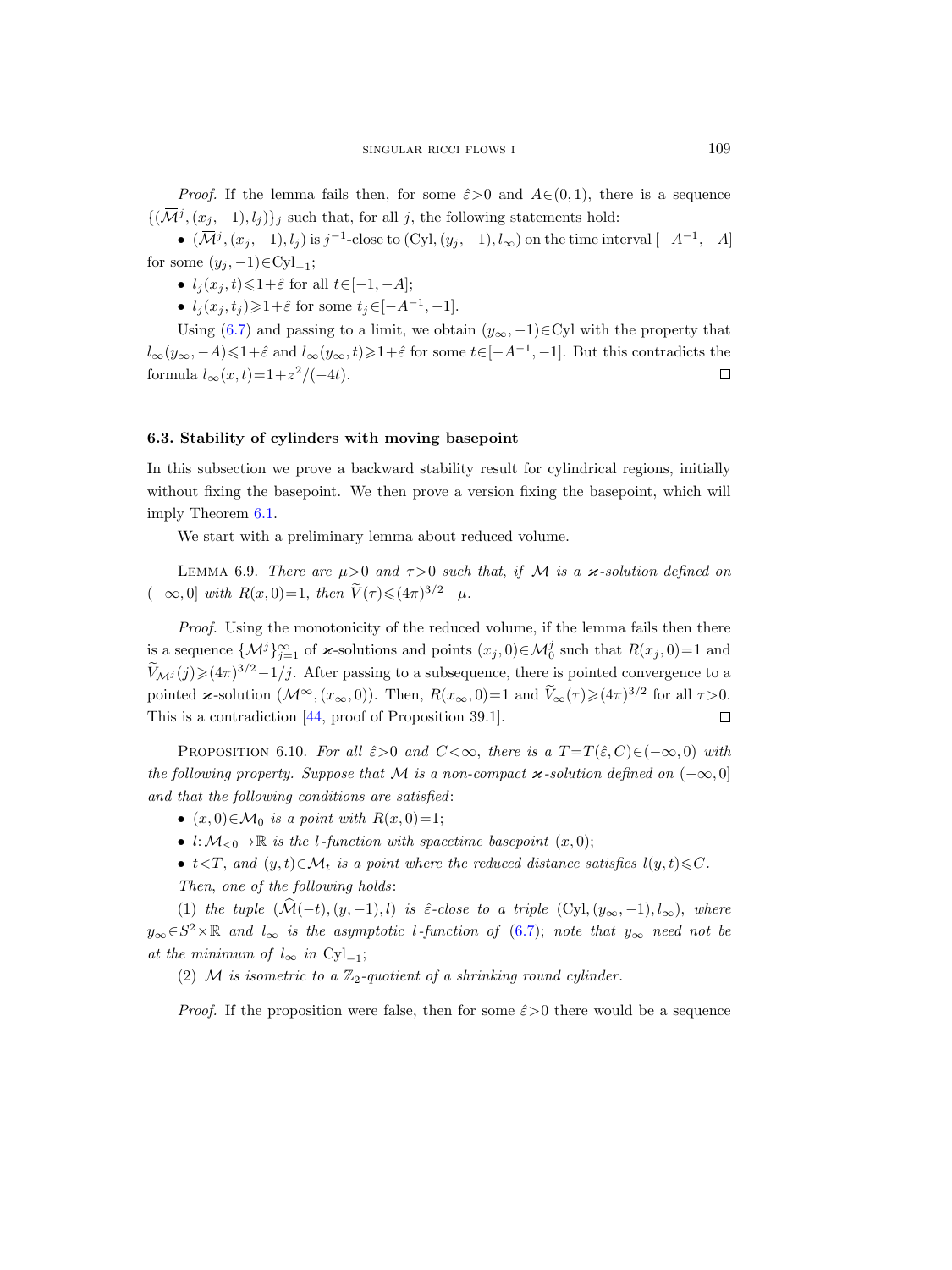$\{(\mathcal{M}^j,(x_j,0))\}_j$  of pointed  $\varkappa$ -solutions, and a sequence  $\{T_j\}_j$ , with  $T_j\to-\infty$ , such that •  $R(x_i, 0)=1;$ 

• there is a point  $(y_j, T_j) \in \mathcal{M}_{T_j}^j$ , with  $l(y_j, T_j) \leq C$ , such that both (1) and (2) fail for  $t=T_i$ .

From Lemma [6.9,](#page-44-2) there are constants  $\mu > 0$  and  $\tau > 0$  such that, for each j, we have  $\widetilde{V}_{\mathcal{M}^j}(\tau) \leq (4\pi)^{3/2}-\mu$ . Using the monotonicity of the reduced volume and the existence of the asymptotic soliton, there is a uniform positive lower bound on  $\tilde{V}_{Mj}(-T_j)$ . After passing to a subsequence, we can find  $t_i \in (T_i, 0)$  such that  $T_i/t_i \to \infty$ , and the reduced volume is constant to within a factor  $(1+j^{-1})$  on a time interval  $[A_j t_j, A_j^{-1} t_j]$ , where  $A_i \rightarrow \infty$ .

By §[A.5,](#page-54-1) for each j there is a point  $(z_j, t_j) \in \mathcal{M}_{t_j}^j$  with  $l(z_j, t_j) \leq \frac{3}{2}$ . After passing to a subsequence, by Proposition [6.4,](#page-42-1) the sequence of parabolically rescaled flows  $\{(\hat{\mathcal{M}}^{j}(-t_j),(z_j,-1))\}_j$  pointed-converges to a gradient shrinking soliton  $(\hat{\mathcal{S}}^{\infty},(y_{\infty},-1))$ that is either a  $\varkappa$ -solution or is flat  $\mathbb{R}^3$ . Since the reduced volume of  $(\widehat{\mathcal{S}}^{\infty},(y_{\infty},-1))$ is also bounded above by  $(4\pi)^{3/2} - \mu$ , it cannot be flat  $\mathbb{R}^3$ . In addition,  $\widehat{S}^{\infty}$  cannot be a round spherical space form, as each  $\mathcal{M}_0^j$  is non-compact. Also,  $\widehat{S}^{\infty}$  cannot be a  $\mathbb{Z}_2$ quotient of a shrinking round cylinder, because then  $\mathcal{M}_t^j$  would contain a one-sided  $\mathbb{RP}^2$ ; by the classification of non-compact  $\varkappa$ -solutions, this would imply that  $\mathcal{M}_t^j$  is isometric to the  $\mathbb{Z}_2$ -quotient of a round cylinder for all t, contradicting the failure of (2). Therefore  $\widehat{\mathcal{S}}^{\infty}$  must be a shrinking round cylinder.

On the other hand, for each j, there is an asymptotic soliton of  $\mathcal{M}^j$ . By the previous argument involving spherical space forms and one-sided  $\mathbb{RP}^2$ 's, the asymptotic soliton must be a shrinking round cylinder. It follows that, for large  $j$ , the reduced volume  $\widetilde{V}_{\mathcal{M}j}(-t)$  is nearly constant in the interval  $(-\infty, t_j]$ . Proposition [6.4](#page-42-1) now implies that, after passing to a subsequence,  $\{(\widehat{\mathcal{M}}^{j}(-T_j),(y_j,-1),l_j)\}_j$  converges to a gradient shrinking soliton  $(\widehat{\mathcal{M}}^{\infty},(y_{\infty},-1),l_{\infty}),$  which is a  $\varkappa$ -solution and whose asymptotic re-duced volume is that of the shrinking round cylinder. From Lemma [A.2,](#page-55-1) this implies that  $\widehat{\mathcal{M}}^{\infty}$  is a shrinking round cylinder, contradicting the failure of (1).  $\Box$ 

We now use the stability result of Proposition [6.10,](#page-44-1) together with Lemma [6.8,](#page-43-1) to show that worldlines that start close to necks have a nearly minimal value of  $l$ , provided one goes at least a certain controlled amount backward in time.

<span id="page-45-0"></span>LEMMA 6.11. (Basepoint stability) For all  $\hat{\varepsilon}>0$ , there exist  $\delta=\delta(\hat{\varepsilon})>0$  and  $T=$  $T(\hat{\varepsilon})\in(-\infty,0)$  such that, if  $(\mathcal{M},(x,0))$  is a pointed  $\varkappa$ -solution with  $R(x,0)=1$ , and (x, 0) is a  $\delta$ -neck, then  $l(x, t) < 1 + \hat{\varepsilon}$  for all  $t < T$ .

*Proof.* Suppose the lemma were false. Then, for some  $\hat{\varepsilon} > 0$ , there would be a se-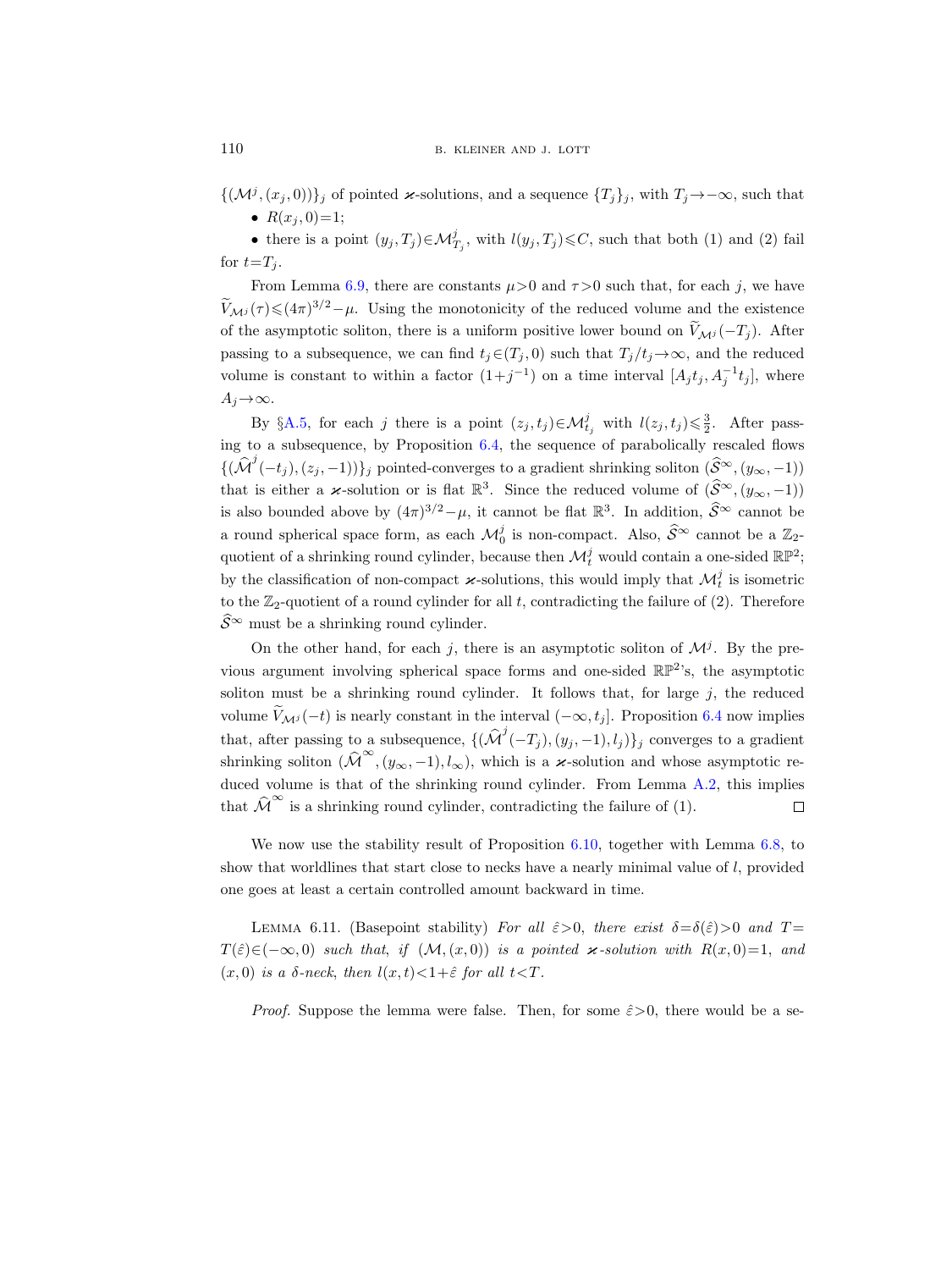quence  ${(\mathcal{M}^j,(x_j,0))}_j$  of pointed  $\varkappa$ -solutions such that

- (1)  $R(x_i, 0)=1$  and
- (2)  $(x_i, 0)$  is a  $(1/j)$ -neck, but
- (3)  $l_i(x_i, \bar{t}_i) \geq 1+\hat{\varepsilon}$  for some  $\bar{t}_i \leq -j$ .

We may assume that  $\hat{\varepsilon} < 1$ . Let  $\mu_1 > 0$  be a parameter to be determined later.

By Proposition [6.10,](#page-44-1) there is a  $T_1 \in (-\infty, 0)$  such that, for large j and every  $(y, t) \in$  $\mathcal{M}^j_{\leq T_1}$  with  $l_j(y, t) < 2$ , the tuple  $(\widehat{\mathcal{M}}^j(-t), (y, -1), l_j)$  is  $\mu_1$ -close to  $(Cyl, (y', -1), l_\infty)$  for some  $(y', -1) \in Cyl_{-1}$ .

Since  $(\mathcal{M}^j,(x_j,0))$  converges to the pointed round cylinder by assumption, we have that Lemma [6.6\(](#page-43-2)3) implies that there is a  $T_2 \in (-\infty, T_1]$  such that, for large j, we have  $l_j(x_j, T_2) < 1 + \frac{1}{4}\hat{\varepsilon}.$ 

Put  $t_j=\max\{t\in(-\infty,T_2]:l_j(x_j,t)\geqslant 1+\hat{\varepsilon}\}$ , so  $t_j\neq T_2$ . Note that there is an  $A\in(0,1),$ independent of  $\mu_1$ , such that  $\limsup_{i\to\infty} T_2/t_i < A$ , since

$$
l_j(x_j, T_2) < 1 + \frac{1}{4}\hat{\varepsilon} < 1 + \hat{\varepsilon} = l_j(x_j, t_j),
$$

in view of the time-derivative bound on  $l$  given by  $(A.4)$ .

For large j, in  $\widehat{\mathcal{M}}^{j}(-t_j)$  we have  $l_j(x_j, t) \leq 1+\hat{\varepsilon}$  for  $t \in [-1, -A]$ , but  $l_j(x_j, -1)=1+\hat{\varepsilon}$ . Since  $1+\hat{\varepsilon} < 2$ , we know from Proposition [6.10](#page-44-1) that  $(\widehat{\mathcal{M}}^j(-t_j), (x_j, -1), l_j)$  is  $\mu_1$ -close to  $(Cyl, (y', -1), l_{\infty})$  for some  $(y', -1) \in Cyl_{-1}$ , again for large j. If  $\bar{\mu}$  is the constant from Lemma [6.8,](#page-43-1) and  $\mu_1 < \bar{\mu}$ , then that lemma gives a contradiction.  $\Box$ 

Proof of Theorem [6.1](#page-41-2). This follows by Proposition [6.10](#page-44-1) and Lemma [6.11.](#page-45-0)  $\Box$ 

#### 7. Finiteness of points with bad worldlines

<span id="page-46-0"></span>In this section we study bad worldlines; recall from Definition [1.9](#page-8-2) that a worldline  $\gamma: I \rightarrow$ M in a singular Ricci flow M is bad if inf  $I > 0$ . In Theorem [7.1](#page-46-1) we prove that only finitely many bad worldlines intersect a given connected component in a given time slice. We then give some applications.

The main result of this section is the following theorem.

<span id="page-46-1"></span>THEOREM 7.1. Let M be a singular Ricci flow. For  $T < \infty$ , every connected component  $C_T$  of  $\mathcal{M}_T$  intersects at most N bad worldlines, where  $N = N(T, \text{vol}(\mathcal{M}_0))$ . In particular, the set of bad worldlines in M is at most countable. Moreover, if  $\gamma: I \rightarrow M$  is a bad worldline then, for  $t \in I$  sufficiently close to inf I,  $\gamma(t)$  lies in a cap region of  $\mathcal{M}_t$ .

We begin with a lemma.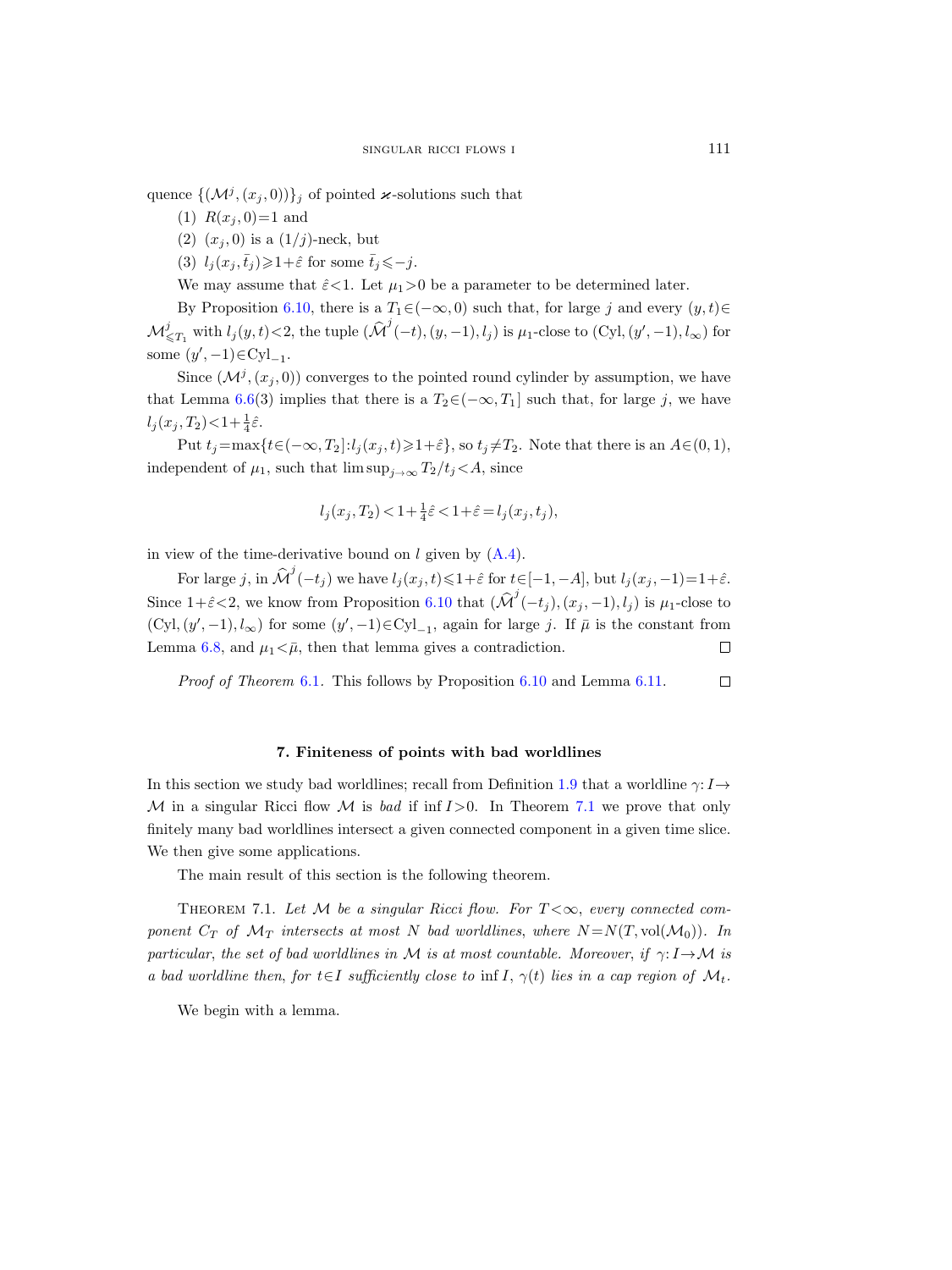<span id="page-47-1"></span>LEMMA 7.2. For all  $D<\infty$  there exist  $\hat{\epsilon}=\hat{\epsilon}(\varkappa,D)>0$  and  $A=A(\varkappa,D)<\infty$  such that, if  $m \in \mathcal{M}_t$  and  $(\mathcal{M}, m)$  is  $\hat{\varepsilon}$ -modelled (see §[A.2\)](#page-52-2) on a  $\varkappa$ -solution of diameter  $\leq D$ , then the following statements hold.

(1) The connected component  $N_t$  of  $\mathcal{M}_t$  containing m is compact and has  $Rm>0$ .

(2) Let  $g'(\cdot)$  be the Ricci flow on the (smooth manifold underlying)  $N_t$  defined on the time interval  $[t, T')$ , with initial condition at time t given by  $g'(t) = g|_{N_t}$ , and blow-up time T'. Let N be the corresponding Ricci flow spacetime. Then  $\mathcal{N}_{\leq t'}$  is compact for all  $t' < T'$ , and if  $\tilde{M}$  is the connected component of  $M_{\geq t}$  containing  $N_t$ , then  $\tilde{M}$  is isomorphic to  $N$ .

(3)  $R \geqslant AR(m)$  on  $\widetilde{\mathcal{M}}$ .

*Proof.* (1) Let Sol<sub>2</sub> be the collection of pointed  $\boldsymbol{\varkappa}$ -solutions  $(\mathcal{M}', (x, 0))$  such that  $R(x,0)=1$ , and  $Diam(M_0') \le D$ . Then every  $(M', (x, 0)) \in Sol_{\varkappa}^D$  has  $Rm>0$ , and since Sol<sup>D</sup><sub>x</sub></sub> is compact, there is a  $\lambda > 0$  such that  $\text{Rm} \geq \lambda$  in  $\mathcal{M}'_0$  for all  $(\mathcal{M}', (x, 0)) \in \text{Sol}^{\text{D}}_{\mathbf{x}}$ . Part (1) now follows.

(2) Let N be as above. Then  $\mathcal{N}_{[t,t']}$  is compact for all  $t' \in [t, T'$ , and by Hamilton's theorem for manifolds with Ric>0, we know that

<span id="page-47-0"></span>
$$
\min_{m' \in \mathcal{N}_{t'}} R(m') \to \infty \quad \text{as } t' \to T'. \tag{7.3}
$$

Consider an isometric embedding of Ricci flow spacetimes  $\mathcal{N}_J \hookrightarrow \mathcal{M}_J$  that extends the isometric embedding  $\mathcal{N}_t \rightarrow \mathcal{M}_t$ , and which is defined on a maximal time interval J starting at time t. Notice that J cannot be a closed interval  $[t, \hat{t}]$ , since then the embedding could be extended to a larger time interval using uniqueness for Ricci flows. If  $J=[t,\hat{t})$  with  $\hat{t} < T'$ , then, since R is bounded on  $\mathcal{N}_{[t,\hat{t}]}$ , by the properness of R on  $\mathcal{M}_{\leq T'}$ we may extend the embedding to an isometric embedding  $\mathcal{N}_{[t,\hat{t}]} \to \mathcal{M}_{[t,\hat{t}]}$ , contradicting the maximality of J. Therefore, there exists an isometric embedding  $\mathcal{N}_{[t,T')} \to \mathcal{M}_{[t,T']}$  of Ricci flow spacetimes, as asserted. The image is clearly an open subset of  $\mathcal{M}_{\geq t}$ ; it is closed, by  $(7.3)$ . This proves  $(2)$ .

(3) From the proof of (1) above, for every  $(\mathcal{M}', (x, 0)) \in Sol^D_{\varkappa}$  we have  $R \ge 6\lambda$  on  $\mathcal{M}'_0$ . Taking  $A=3\lambda$ , and  $\hat{\varepsilon}$  sufficiently small, we get that  $R\geqslant AR(m)$  in  $N_t$ , and therefore in  $\mathcal{N}_t$ as well. By the maximum principle applied to the scalar curvature evolution equation, we have  $R \geq A R(m)$  on N, and hence on  $\tilde{M}$  as well.  $\Box$ 

*Proof of Theorem* [7.1](#page-46-1). In the proof below, we take  $\varkappa = \varkappa(T)$ . Recall that  $\varepsilon$  is the global parameter used in the definition of a Ricci flow spacetime from Definition [1.4.](#page-5-0)

Let  $\varepsilon_1$ ,  $\Delta$  > 0 be constants, to be determined later. During the course of the argument below, we will state a number of inequalities involving  $\varepsilon_1$  and  $\Delta$ ; these will be treated as a cumulative set of constraints imposed on  $\varepsilon_1$  and  $\Delta$ , i.e. we will be assuming that each inequality is satisfied.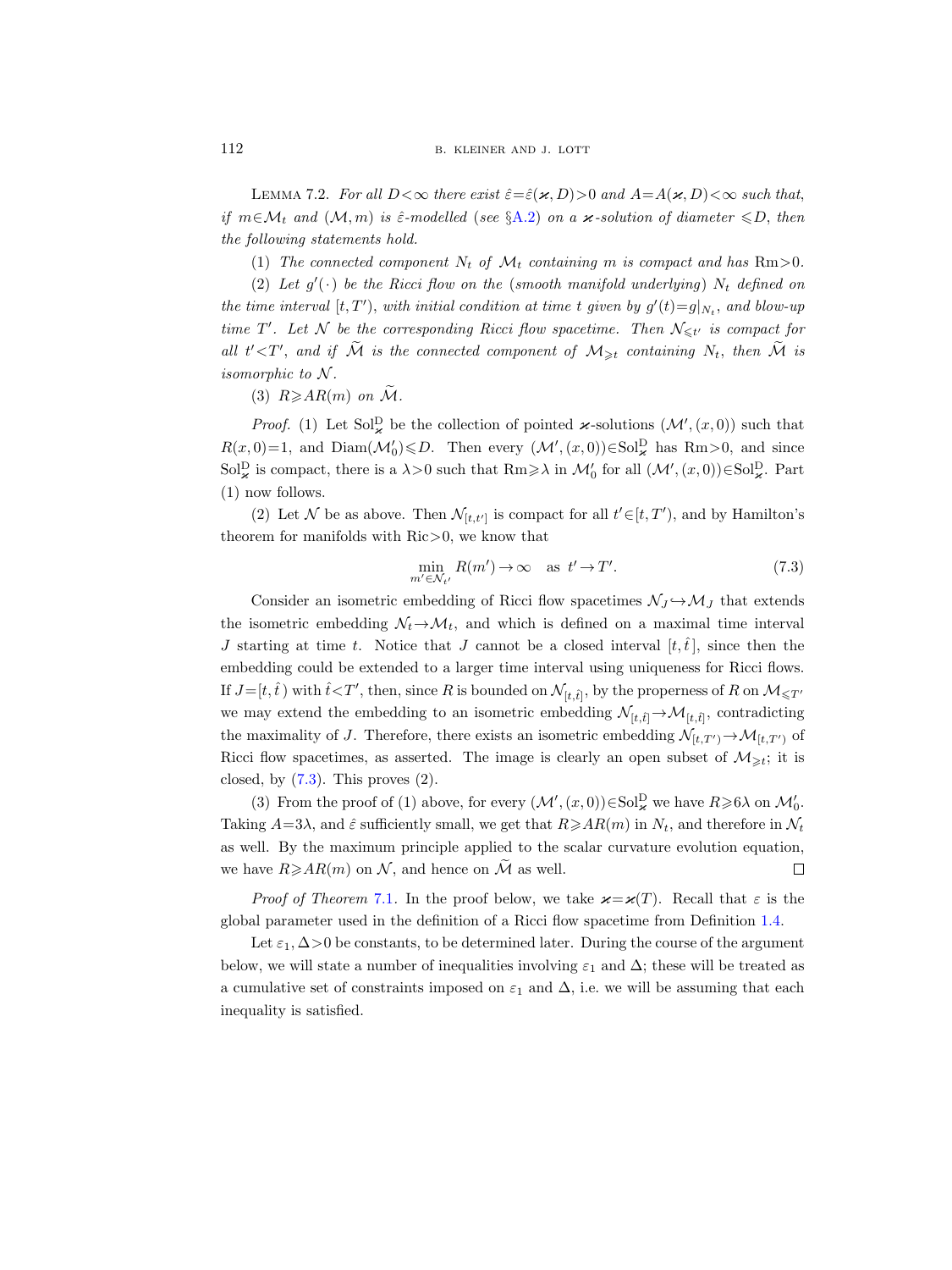We recall that, by Proposition [5.17,](#page-38-0)  $C_T$  determines a connected component  $C_t$  of  $\mathcal{M}_t$  for all  $t \leq T$ . Let Bad be the collection of bad worldlines intersecting  $C_T$ .

Choose  $0 < t_{-} < t_{+} \leq T$  such that  $t_{+} - t_{-} < \Delta$ , and let  $Bad_{[t_{-},t_{+})}$  be the set of worldlines  $\gamma: I \to M$  which belong to Bad, where inf  $I \in [t_-, t_+).$  We will show that, if  $t_+ - t_- < \Delta =$  $\Delta(\varkappa, T, \varepsilon)$ , then  $|\text{Bad}_{[t_-,t_+)}|$  is bounded by a function of  $\varkappa$ , T and vol $(\mathcal{M}_0)$ ; the theorem then follows immediately.

Step 1. If  $\Delta < \bar{\Delta}(\varepsilon_1, \varkappa, \varepsilon, T)$ , then there exists  $\widehat{T} \in [0, T]$  such that

(a) for every worldline  $\gamma: I \to \mathcal{M}$  in Bad we have inf  $I \leq \hat{T}$ ;

(b) for every worldline  $\gamma: I \to \mathcal{M}$  in  $\text{Bad}_{[t_-,t_+)}$ , and every  $t \in (\text{inf } I, t_+]$  with  $t \leq \widehat{T}$ , the pair  $(\mathcal{M}, \gamma(t))$  is  $\varepsilon_1$ -modelled on a non-compact  $\varkappa$ -solution.

By the compactness of the space of normalized pointed  $\varkappa$ -solutions (see §[A.5\)](#page-54-1), there exist  $\varepsilon_2 = \varepsilon_2(\varepsilon_1) > 0$  and  $D = D(\varepsilon_1) < \infty$  such that, if  $(M, \gamma(t))$  is  $\varepsilon_2$ -modelled on a pointed  $\varkappa$ **-solution** with diameter greater than D, then it is  $\frac{1}{2}\varepsilon_1$ -modelled on a non-compact  $\varkappa$ **-solution.** Put  $\varepsilon_3 = \frac{1}{2} \min(\hat{\varepsilon}(\varkappa, D), \varepsilon_2)$ , where  $\hat{\varepsilon}(\varkappa, D)$  is as in Lemma [7.2.](#page-47-1)

Let W be the set of  $m \in \bigcup_{t \leq T} C_t$  such that the pair  $(\mathcal{M}, m)$  is  $\varepsilon_3$ -modelled on a pointed  $\varkappa$ -solution with diameter at most D. Suppose first that W is non-empty. Lemma [7.2](#page-47-1) implies that  $R(m) \leq A^{-1} \inf_{C_T} R$  for all  $m \in W$ ; therefore, by the properness of R:  $M_{\leq T} \to \mathbb{R}$ , the time function t attains a minimum value  $\hat{T}$  on W. Pick  $m \in \mathcal{W} \cap \mathcal{M}_{\hat{T}}$ . Then, by Lemma [7.2,](#page-47-1) the connected component of  $\mathcal{M}_{[\hat{T},T]}$  containing m is isomorphic to the  $[\hat{T}, T]$ -time slab of the spacetime N of a Ricci flow on a compact manifold with positive Ricci curvature. In particular, it also coincides with  $\bigcup_{t\in[\hat{T},T]} C_t$ , and therefore the curvature is bounded on the latter. Hence, for every  $\gamma: I \rightarrow M$  in Bad, we have inf  $I \leq \hat{T}$ . If W is empty, then we put  $\hat{T}=T$ ; then, the conclusion of part (a) of Step 1 still holds, so we continue.

By Proposition [5.15,](#page-37-1) there exists  $\widehat{R}=\widehat{R}(\varepsilon_3, \varkappa, r(T))$  such that, for all  $m\in\mathcal{M}_{\leq T}$  with  $R(m)\geqslant\widehat{R}$ , the pair  $(\mathcal{M}, m)$  is  $\varepsilon_3$ -modelled on a pointed  $\varkappa$ -solution. By Lemma [5.14,](#page-36-0) if  $\Delta < \bar{\Delta}(\widehat{R}, \varkappa)$ ,  $\gamma: I \to M$  belongs to  $\text{Bad}_{[t_-, t_+)}$  and  $t \in [t_-, t_+] \cap I \cap [0, \widehat{T})$ , then we have  $R(\gamma(t)) > \widehat{R}$ . Hence, either  $(M, \gamma(t))$  is  $(A) \frac{1}{2} \varepsilon_1$ -modelled on a non-compact  $\varkappa$ -solution, or (B)  $\varepsilon_3$ -modelled on a  $\varkappa$ -solution of diameter at most D; but in case (B) we would have  $\gamma(t) \in \mathcal{W}$ , which is impossible because  $t < \hat{T}$ . This proves that part (b) of Step 1 holds when  $t < \widehat{T}$ , with  $\varepsilon_1$  replaced by  $\frac{1}{2}\varepsilon_1$  in the statement. The borderline case  $t=\widehat{T}$  now follows by applying the previous arguments to times t slightly less than  $\hat{T}$  and taking the limit as  $t \nearrow \hat{T}$ . This completes Step 1.

Hereafter, we assume that  $\Delta < \bar{\Delta}(\varepsilon_1, \varkappa, \varepsilon, T)$ . By part (a) of Step 1, the set Bad is the same as the set of bad worldlines intersecting  $C_{\hat{\tau}}$ . Hence, we may replace T by  $\hat{T}$ ; then, by part (b) of Step 1, for every  $\gamma: I \to \mathcal{M}$  in  $Bad_{[t_-, t_+)}$  and every  $t \in [t_-, t_+]$ , the pair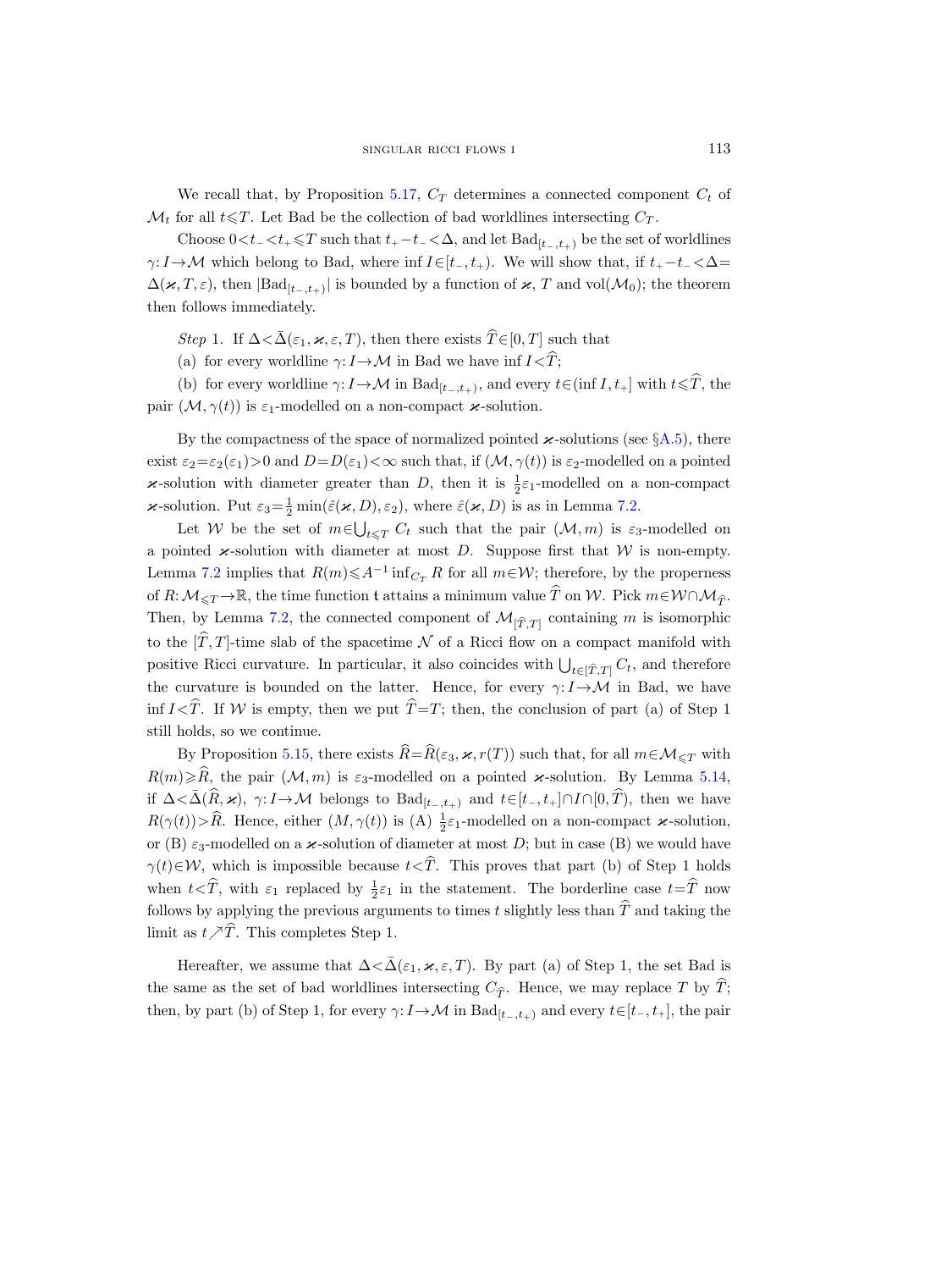$(\mathcal{M}, \gamma(t))$  is  $\varepsilon_1$ -modelled on a non-compact  $\varkappa$ -solution.

Step 2. Provided  $\varepsilon_1 < \varepsilon_1(\varkappa)$ , for all  $\gamma: I \to M$  belonging to Bad<sub>[t-,t+)</sub> and every t∈I∩[t<sub>-</sub>, t<sub>+</sub>), the pair  $(M, \gamma(t))$  is not a generalized  $\frac{1}{2}\delta_{\text{neck}}$ -neck. (Here,  $\delta_{\text{neck}}$  is the parameter from Corollary [6.2,](#page-41-3) and a generalized neck is in the sense of §[A.2.](#page-52-2))

Suppose that  $\gamma: I \to \mathcal{M}$  belongs to  $Bad_{[t_-,t_+)}$ , and  $(\mathcal{M}, \gamma(\hat{t}_0))$  is a generalized  $\frac{1}{2}\delta_{\text{neck}}$ neck for some  $\hat{t}_0 \in I \cap [t_-, t_+).$  By Step 1, we know that  $(\mathcal{M}, \gamma(\hat{t}_0))$  is  $\varepsilon_1$ -modelled on a non-compact pointed  $\varkappa$ -solution  $(\mathcal{M}^1,(x_0,0))$ . If  $\varepsilon_1 \leq \bar{\varepsilon}_1(\frac{1}{2}\delta_{\text{neck}})$ , then  $(\mathcal{M}^1,(x_0,0))$  will be a generalized  $\delta_{\text{neck}}$ -neck. Let  $T_1 = T(\delta_{\text{neck}}, \frac{1}{4}\delta_{\text{neck}}) \in (-\infty, 0)$  be as in Corollary [6.2.](#page-41-3) Then,  $(\mathcal{M}^1,(x_0,T_1))$  is a generalized  $\frac{1}{4}\delta_{\text{neck}}$ -neck. If  $\varepsilon_1 \leq \bar{\varepsilon}_1(T_1,\frac{1}{2}\delta_{\text{neck}})$ , then we get that

- $\gamma$  is defined at  $\hat{t}_1 = \hat{t}_0 + R^{-1}(\gamma(\hat{t}_0))T_1$ ;
- $(\mathcal{M}, \gamma(\hat{t}_1))$  is a generalized  $\frac{1}{2}\delta_{\text{neck}}$ -neck;
- $R(\gamma(\hat{t}_1)) < \frac{1}{2}R(\gamma(\hat{t}_0)).$

Thus, we may iterate this to produce a sequence  $\{\hat{t}_0,\hat{t}_1,\dots\}\!\subset\!I$  such that

$$
\hat{t}_i \leq \hat{t}_{i-1} + R^{-1}(\gamma(\hat{t}_0))T_1
$$
 for all *i*.

This contradicts the fact that inf  $I\in[t_-, t_+),$  and completes Step 2.

Hereafter, we assume that  $\varepsilon_1 < \varepsilon_1(\varkappa)$ . Let  $D_0 < \infty$  be such that, if M' is a noncompact  $\varkappa$ -solution,  $m_1, m_2 \in \mathcal{M}'_t$  and neither  $m_1$  nor  $m_2$  is a  $\frac{1}{4} \delta_{\text{neck}}$ -neck, then

<span id="page-49-0"></span>
$$
d_t(m_1, m_2) < D_0 R(m_1)^{-1/2}.\tag{7.4}
$$

Let  $D_1 \in (2D_0, \infty)$  be a constant, to be determined in Step 4.

Step 3. Provided  $\varepsilon_1 < \bar{\varepsilon}'_1(\varkappa, D_1)$ , if  $\gamma_1, \gamma_2 \in \text{Bad}_{[t_-,t_+)}$  and

<span id="page-49-1"></span>
$$
d_{t_{+}}(\gamma_{1}(t_{+}), \gamma_{2}(t_{+})) < D_{1}R(\gamma_{1}(t_{+})))^{-1/2}, \qquad (7.5)
$$

then  $\gamma_1 = \gamma_2$ .

Let  $I_i$  be the domain of  $\gamma_i$ , for  $i \in \{1, 2\}$ . Suppose that  $t \in I_1 \cap I_2 \cap [t_-, t_+]$ . By Steps 1 and 2,  $(M, \gamma_1(t))$  is  $\varepsilon_1$ -modelled on a non-compact  $\varkappa$ -solution, and neither  $\gamma_1(t)$  nor  $\gamma_2(t)$  is a  $\frac{1}{2}\delta_{\text{neck}}$ -neck. If  $\varepsilon_1 < \bar{\varepsilon}'_1(D_1, \delta_{\text{neck}})$  then, using the  $\varepsilon_1$ -closeness to a non-compact  $\varkappa$ -solution and [\(7.4\)](#page-49-0), we can say that

<span id="page-49-2"></span>
$$
d_t(\gamma_1(t), \gamma_2(t)) < D_1 R(\gamma_1(t)))^{-1/2} \tag{7.6}
$$

implies

$$
d_t(\gamma_1(t), \gamma_2(t)) < 2D_0 R(\gamma_1(t)))^{-1/2}.
$$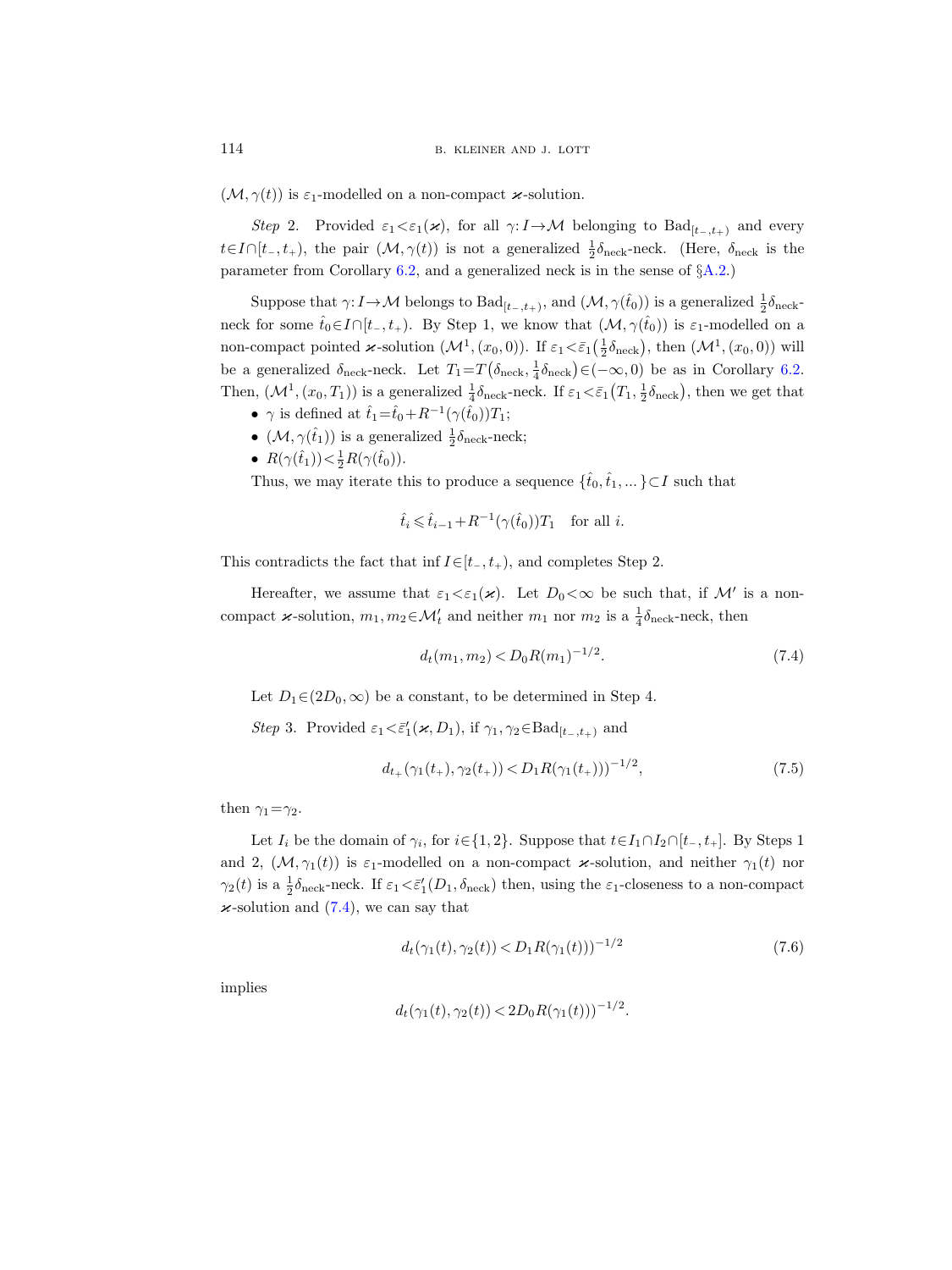Since we are assuming  $(7.5)$ , a continuity argument shows that  $(7.6)$  holds for all  $t \in I_1 \cap I_2 \cap [t_+, t_-]$ . If inf  $I_1 \ge \inf I_2$ , then

$$
\lim_{t \to \inf I_1} R(\gamma_2(t)) = \infty,
$$

so inf  $I_1$ =inf  $I_2$ ; a similar reasoning holds if inf  $I_2 \leq \inf I_1$ . Thus, inf  $I_1$ =inf  $I_2$ . Moreover, if  $\varepsilon_1 < \bar{\varepsilon}_1''(\varkappa)$ , then any geodesic from  $\gamma_1(t)$  to  $\gamma_2(t)$  in  $C_t$  will lie in the set with Ric > 0, so  $d_t(\gamma_1(t), \gamma_2(t))$  is a decreasing function of t. Since [\(7.6\)](#page-49-2) implies that  $d_t(\gamma_1(t), \gamma_2(t)) \rightarrow 0$ as  $t \rightarrow \inf I_1$ , it follows that  $\gamma_1 = \gamma_2$ . This completes Step 3.

Hereafter, we assume that  $\varepsilon_1 < \bar{\varepsilon}'_1(\varkappa, D_1)$ .

Step 4. Provided  $\Delta < \bar{\Delta}(\varkappa, T)$ , the cardinality of  $\text{Bad}_{[t_-,t_+)}$  is at most

$$
N = N(\varkappa, T, \text{vol}(\mathcal{M}_0)).
$$

Take  $\hat{\varepsilon} = \frac{1}{2} \delta_{\text{neck}}$ , and let  $C_1 = C_1(\hat{\varepsilon}, T)$ ,  $\overline{R} = \overline{R}(\hat{\varepsilon}, T)$ , and  $N_1, ..., N_k \subset \mathcal{M}_{t_+}$  be as in Proposition [5.16.](#page-37-0) With reference to Step 3, take  $D_1 = C_1$ . Let  $\Delta < \bar{\Delta}(\bar{R}, \varkappa, r(T))$  be such that if  $\gamma: I \to \mathcal{M}$  belongs to  $\text{Bad}_{[t_-,t_+)}$ , and  $t \in [t_-, t_+] \cap I$ , then  $R(\gamma(t)) \geq \overline{R}$ ; cf. the proof of Step 1.

Then the set

$$
S = \{ \gamma(t_+) : \gamma \in \text{Bad}_{[t_-,t_+)} \}
$$

is contained in

$$
\{m\,{\in}\,\mathcal{M}_{t_{+}}\,{:}\,R(m)\,{\geqslant}\,\bar{R}\}\,{\subset}\bigcup_{i}N_{i}.
$$

By Step 3, for any two distinct elements  $\gamma_1, \gamma_2 \in \text{Bad}_{[t_-,t_+)}$  we have

$$
d_t(\gamma_1(t_+), \gamma_2(t_+)) \geq D_1 R^{-1/2}(\gamma_1(t_+)) = C_1 R^{-1/2}(\gamma_1(t_+)).
$$

By Proposition [5.16,](#page-37-0) for all  $i \in \{1, ..., k\}$  we have  $|S \cap N_i| \leq 2$ . Therefore,  $|S| \leq 2k$ . This proves that  $Bad_{[t_-,t_+)}$  is finite, and hence a weaker version of the theorem, namely that the set of all bad worldlines is countable.

Since the set of bad worldlines is countable, their union has measure zero in spacetime. Therefore, we may apply Proposition [5.5](#page-33-0) to conclude that

$$
\text{vol}(C_{t+}) \leq \text{vol}(\mathcal{M}_{t+}) \leq \mathcal{V}(0)(1+2t)^{3/2}.
$$

If  $k \geqslant 2$ , then each  $N_i$  has non-empty boundary. Hence, Proposition [5.16](#page-37-0) (5) gives a bound

$$
k < k(\mathcal{V}(0), T).
$$

This proves Theorem [7.1;](#page-46-1) the assertion that bad worldlines are confined to cap regions was established in the proof above. $\Box$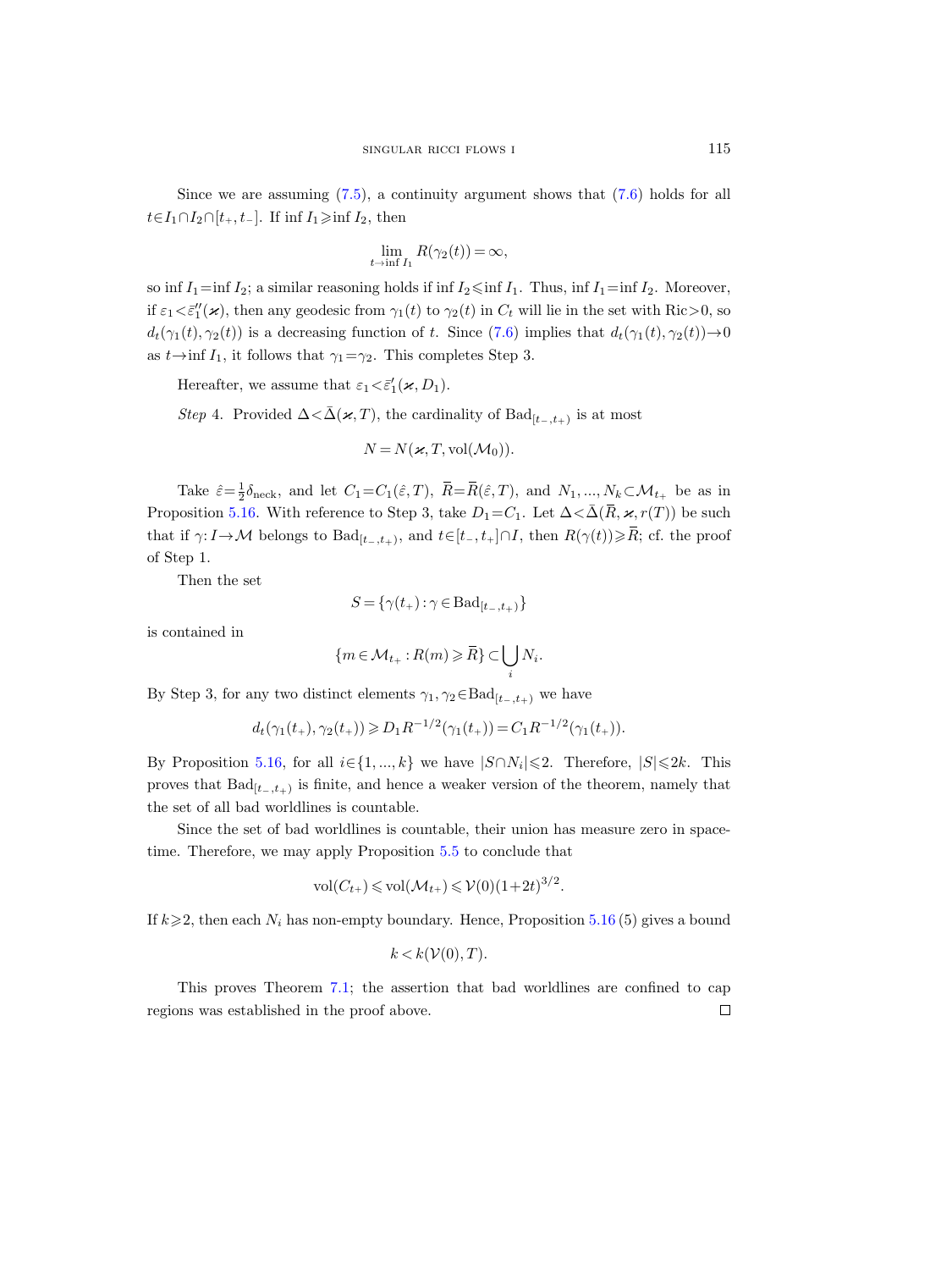<span id="page-51-0"></span>Corollary 7.7. If M is a singular Ricci flow, then the conclusions of Proposition [5.5](#page-33-0) hold.

Proof. By Theorem [7.1,](#page-46-1) the set of bad worldlines is countable, and hence has measure zero. Combining this with Lemma [5.13](#page-35-1) shows that the hypotheses of Proposition [5.5](#page-33-0) are satisfied.  $\Box$ 

Remark 7.8. For mean-convex mean-curvature flow, the continuity of the volume follows from the weak continuity of the mass measure, as established in [\[53\]](#page-67-21).

Theorem [7.1](#page-46-1) also has the following topological implications.

COROLLARY 7.9. Let  $M$  be a singular Ricci flow.

(1) If  $T \geq 0$  and  $W \subset \mathcal{M}_T$  is an open subset that does not contain any compact connected components of  $\mathcal{M}_T$ , then there is a smooth time-preserving map

$$
\Gamma: W \times [0, T] \longrightarrow \mathcal{M}
$$

that is a "weak isotopy", in the sense that it maps  $W \times \{t\}$  diffeomorphically onto an open subset of  $\mathcal{M}_t$ , for all  $t \in [0, T]$ .

(2) For all  $T \geq 0$ , the pair  $(\mathcal{M}, \mathcal{M}_{\leq T})$  is k-connected for  $k \leq 2$ .

*Proof.* (1) Let C be the collection of connected components of  $\mathcal{M}_T$ . Pick  $C \in \mathcal{C}$ . Let B be the set of bad worldlines intersecting C. By Theorem [7.1,](#page-46-1) the set B is finite, so its intersection with C is contained in a 3-disk  $D^3$ . There is a  $t<sub>C</sub> < T$  such that the worldline of every  $m \in C$  is defined in the interval  $[t<sub>C</sub>, T]$ . Hence, we get a time-preserving map  $F_C: C\times [t_C, T] \to \mathcal{M}$  that is a diffeomorphism onto its image.

By assumption, either C is non-compact, or C is compact and  $W \not\supset C$ . Therefore, there is a smooth homotopy  $\{H_t: W \cap C \to C\}_{t \in [t_C, T]}$  (purely in the time-T slice) such that  $H_T: W \cap C \to C$  is the inclusion map,  $H_t: W \cap C \to C$  is a diffeomorphism onto its image for all  $t \in [t_C, T]$ , and  $H_{t_C}(W \cap C) \cap D^3 = \varnothing$ . We define  $\Gamma$  on  $(W \cap C) \times [t_C, T]$  by

$$
\Gamma(m,t) = F_C(H_t(m),t),
$$

and extend this to  $(W \cap C) \times [0, t_C]$  by following worldlines. Note that, if  $C_1, C_2 \in \mathcal{C}$  are distinct components of  $\mathcal{M}_T$ , then  $F_{C_1}(C_1 \cap W)$  is disjoint from  $F_{C_2}(C_2 \cap W)$ , so the resulting map Γ has the property that  $\Gamma(\cdot,t): W \to \mathcal{M}_t$  is an injective local diffeomorphism for every  $t \in [0, T]$ .

(2) Suppose that  $0 \le k \le 2$  and  $f: (D^k, \partial D^k) \to (\mathcal{M}, \mathcal{M}_{\le T})$  is a map of pairs, where  $\partial D^k = S^{k-1}$  if  $k \geqslant 1$  and  $\partial D^0 = \emptyset$ . By Theorem [7.1,](#page-46-1) the Hausdorff dimension of the bad worldlines is at most 1. Then, after making a small homotopy, we may assume that  $f$ is smooth, and that its image is disjoint from the bad worldlines. We can now find a homotopy through maps of pairs by using the backward flow of the time vector field, which is well defined on  $f(D^k)$ .  $\Box$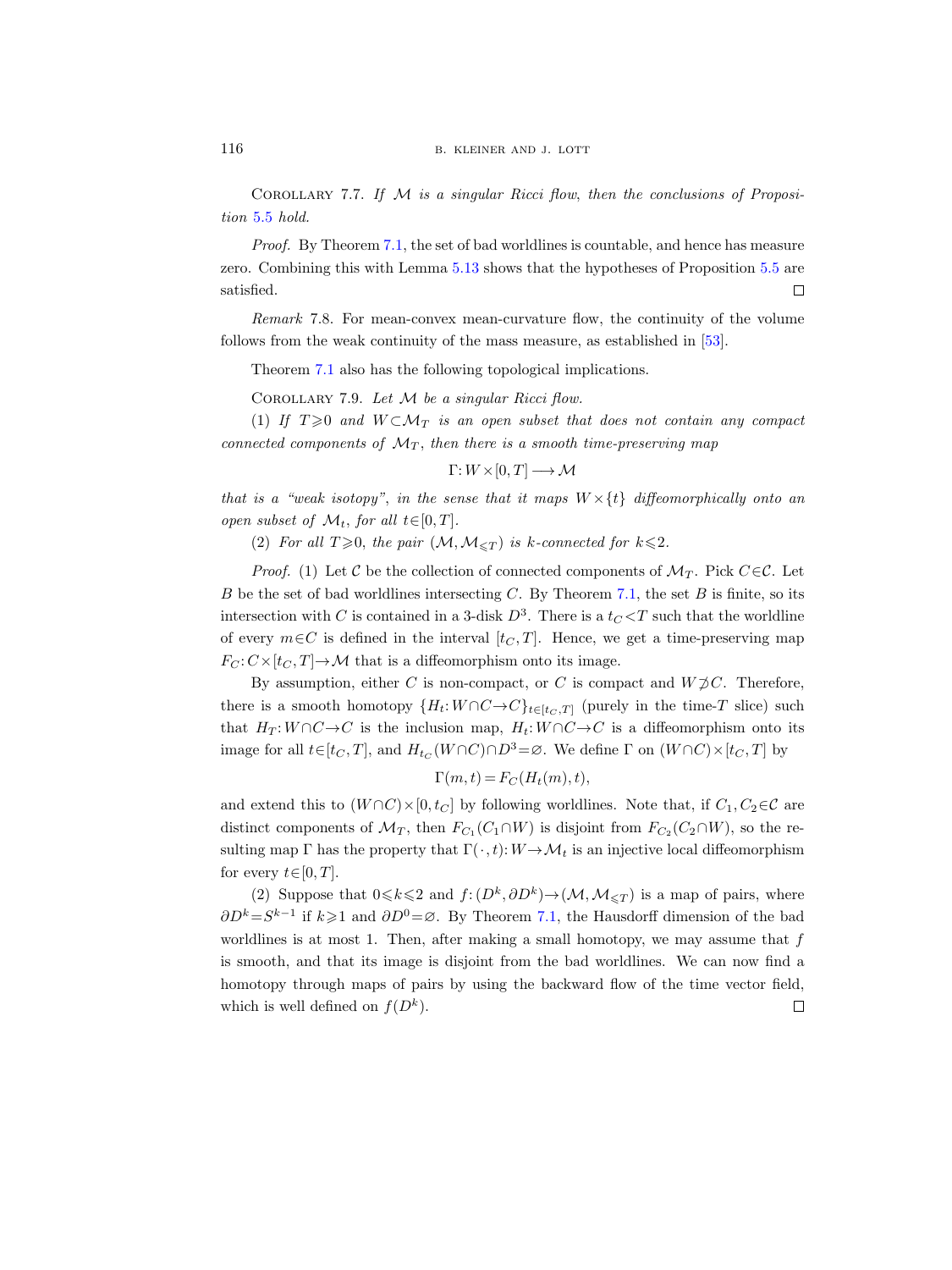#### Appendix A. Background material

<span id="page-52-0"></span>In this appendix we collect some needed facts about Ricci flows and Ricci flows with surgery. More information can be found in [\[44\]](#page-67-10).

#### <span id="page-52-1"></span>A.1. Notation and terminology

Let  $(\mathcal{M}, \mathfrak{t}, \partial_{\mathfrak{t}}, g)$  be a Ricci flow spacetime (Definition [1.2\)](#page-4-1). For brevity, we will often write  $M$  for the quadruple. In a Ricci flow with surgery, we will sometimes loosely write a point  $m \in \mathcal{M}_t$  as a pair  $(x, t)$ .

Given  $s > 0$ , the rescaled Ricci flow spacetime is  $\mathcal{M}(s) = (\mathcal{M}, t/s, s\partial_t, g/s)$ .

Given  $m \in M_t$ , we write  $B(m, r)$  for the open metric ball of radius r in  $M_t$ . We write  $P(m, r, \Delta t)$  for the parabolic neighborhood, i.e. the set of points m' in  $\mathcal{M}_{[t,t+\Delta t]}$ if  $\Delta t > 0$  (or  $\mathcal{M}_{[t+\Delta t,t]}$  if  $\Delta t < 0$ ) that lie on the worldline of some point in  $B(m,r)$ . We say that  $P(m, r, \Delta t)$  is unscathed if  $B(m, r)$  has compact closure in  $\mathcal{M}_t$  and for every  $m' \in P(m, r, \Delta t)$  the maximal worldline  $\gamma$  through m' is defined on a time interval containing  $[t, t+\Delta t]$  (or  $[t+\Delta t, t]$ ). We write  $P_+(m, r)$  for the forward parabolic ball  $P(m, r, r^2)$  and  $P_{-}(m, r)$  for the backward parabolic ball  $P(m, r, -r^2)$ .

We write Cyl for the standard Ricci flow on  $S^2 \times \mathbb{R}$  that terminates at time zero, with  $g(t) = (-2t)g_{S^2} + dz^2$ . We write Sphere for the standard round shrinking 3-sphere that terminates at time zero.

# <span id="page-52-2"></span>A.2. Closeness of Ricci flow spacetimes

Let  $\mathcal{M}^1$  and  $\mathcal{M}^2$  be two Ricci flow spacetimes in the sense of Definition [1.2.](#page-4-1) Consider a time interval [a, b]. Suppose that  $m_1 \in \mathcal{M}^1$  and  $m_2 \in \mathcal{M}^2$  have  $\mathfrak{t}_1(m_1) = \mathfrak{t}_2(m_2) = b$ . We say that  $(\mathcal{M}^2, m_2)$  is  $\varepsilon$ -close to  $(\mathcal{M}^1, m_1)$  on the time interval  $[a, b]$ , if there are open subsets  $U_i \subset \mathcal{M}^i$  with  $P(m_i, \varepsilon^{-1}, a-b) \subset U_i$ ,  $i \in \{1, 2\}$ , and there is a pointed diffeomorphism  $\Phi: (U_1, m_1) \rightarrow (U_2, m_2)$  such that

- $B(m_i, \varepsilon^{-1})$  has compact closure in  $\mathcal{M}_b^i$ ;
- $P(m_i, \varepsilon^{-1}, a-b)$  is unscathed;
- $\Phi$  is time preserving, i.e.  $t_2 \circ \Phi = t_1$ ;
- $\Phi_* \partial_{\mathfrak{t}_1} = \partial_{\mathfrak{t}_2};$

•  $\Phi^* g_2 - g_1$  has norm less than  $\varepsilon$  in the  $C^{\lfloor 1/\varepsilon \rfloor + 1}$ -topology (as defined using  $g_1$ ) on  $U_1$ (where  $|\cdot|$  denotes the integer part).

Remark A.1. The notion of  $\varepsilon$ -closeness is not symmetric with respect to  $(\mathcal{M}^1, m_1)$ and  $(\mathcal{M}^2, m_2)$ , but this will not be an issue, since we only use the associated topology.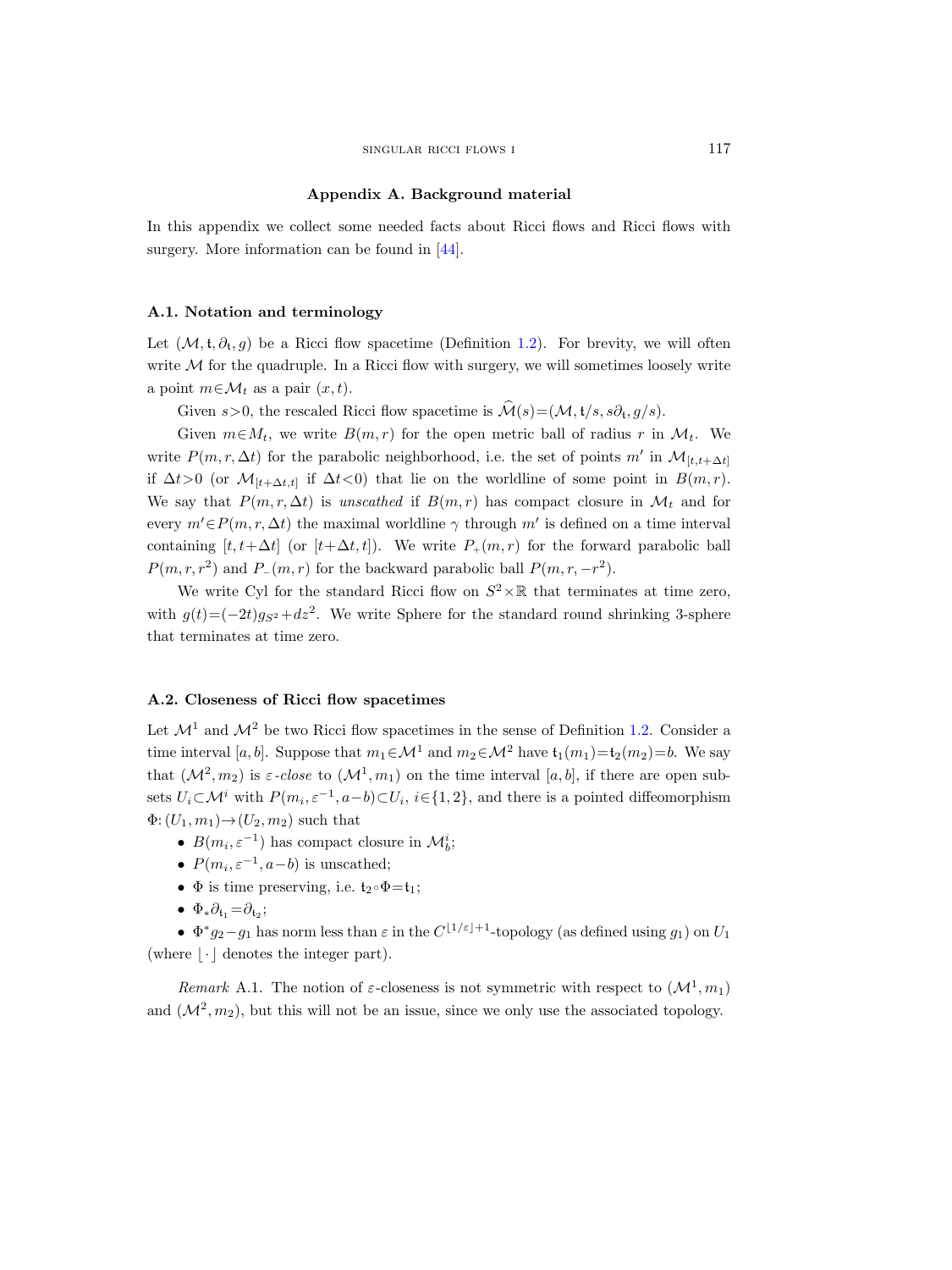Now, consider an open time interval  $(-\infty, b)$ . Suppose that

$$
\mathfrak{t}_1(m_1) = \mathfrak{t}_2(m_2) = c \in (-\infty, b).
$$

After time shift and parabolic rescaling, we may assume that  $c=-1$  and  $b=0$ . In this case, we say that  $(\mathcal{M}^2, m_2)$  is  $\varepsilon$ -close to  $(\mathcal{M}^1, m_1)$  on the time interval  $(-\infty, 0)$  if there are open sets  $U_i \subset \mathcal{M}^i$  with  $P(m_i, \varepsilon^{-1}, 1-\varepsilon) \cup P(m_i, \varepsilon^{-1}, -\varepsilon^{-2}) \subset U_i$ ,  $i \in \{1, 2\}$ , and there is a pointed diffeomorphism  $\Phi$ :  $(U_1, m_1) \rightarrow (U_2, m_2)$  such that

- (1)  $B(m_i, \varepsilon^{-1})$  has compact closure in  $\mathcal{M}_{-1}^i$ ;
- (2)  $P(m_i, \varepsilon^{-1}, 1-\varepsilon)$  and  $P(m_i, \varepsilon^{-1}, -\varepsilon^{-2})$  are unscathed;
- (3)  $\Phi$  is time preserving, i.e.  $t_2 \circ \Phi = t_1$ ;
- $(4) \Phi_* \partial_{\mathfrak{t}_1} = \partial_{\mathfrak{t}_2};$
- (5)  $\Phi^* g_2 g_1$  has norm less than  $\varepsilon$  in the  $C^{\lfloor 1/\varepsilon \rfloor + 1}$ -topology on  $U_1$ .

Let  $(\mathcal{M}_1, m_1)$  and  $(\mathcal{M}_2, m_2)$  be as above, and  $u_i: \mathcal{M}_i \to \mathbb{R}$  be a continuous function for  $i \in \{1, 2\}$ . Then, we say that  $(\mathcal{M}_2, m_2, u_2)$  is  $\varepsilon$ -close to  $(\mathcal{M}_1, m_1, u_1)$  if  $(1)$ –(5) above hold and, in addition,

$$
\sup\{u_2\circ\Phi(m)-u_1(m):m\in P(m_1,\varepsilon^{-1},1-\varepsilon)\cup P(m_1,\varepsilon^{-1},-\varepsilon^{-2})\}<\varepsilon.
$$

We will apply this notion when the  $u_i$ 's are reduced distance functions.

We define  $\varepsilon$ -closeness similarly on other time intervals, whether open or half-open.

Let  $(\mathcal{M}_1, m_1)$  and  $(\mathcal{M}_2, m_2)$  be Ricci flow spacetimes. Then, we say that  $(\mathcal{M}_2, m_2)$ is  $\varepsilon$ -modelled on  $(\mathcal{M}_1, m_1)$  if, after shifts in the time parameters such that  $\mathfrak{t}_1(m_1)=$  $t_2(m_2)=0$ , and parabolic rescaling by  $R(m_1)$  and  $R(m_2)$  respectively, the resulting Ricci flow spacetimes are  $\varepsilon$ -close on the time interval  $[-\varepsilon^{-1}, 0]$ . (It is implicit in the definition that  $R(m_1) > 0$  and  $R(m_2) > 0$ ; this will be the case for us, since we are interested in modelling regions of high scalar curvature.) A point m in a Ricci flow spacetime  $\mathcal M$  is a generalized  $\varepsilon$ -neck if  $(M, m)$  is  $\varepsilon$ -modelled on  $(M', m')$ , where M' is either a shrinking round cylinder or the  $\mathbb{Z}_2$ -quotient of a shrinking round cylinder.

# <span id="page-53-0"></span>A.3. Necks, horns and caps

We say that  $(M, m)$  is a (strong)  $\delta$ -neck if, after time shifting and parabolic rescaling, it is  $\delta$ -close on the time interval  $[-1, 0]$  to the product Ricci flow which, at its final time, is isometric to the product of  $\mathbb R$  with a round 2-sphere of scalar curvature 1. The basepoint is taken at time 0. In this case, we also say that m is the *center* of a  $\delta$ -neck.

If I is an open interval, then a metric on an embedded copy of  $S^2 \times I$  in  $\mathcal{M}_t$  such that each point is contained in an  $\delta$ -neck is called a  $\delta$ -tube (resp.  $\delta$ -horn, or double  $\delta$ horn) if the scalar curvature stays bounded on both ends (resp. stays bounded on one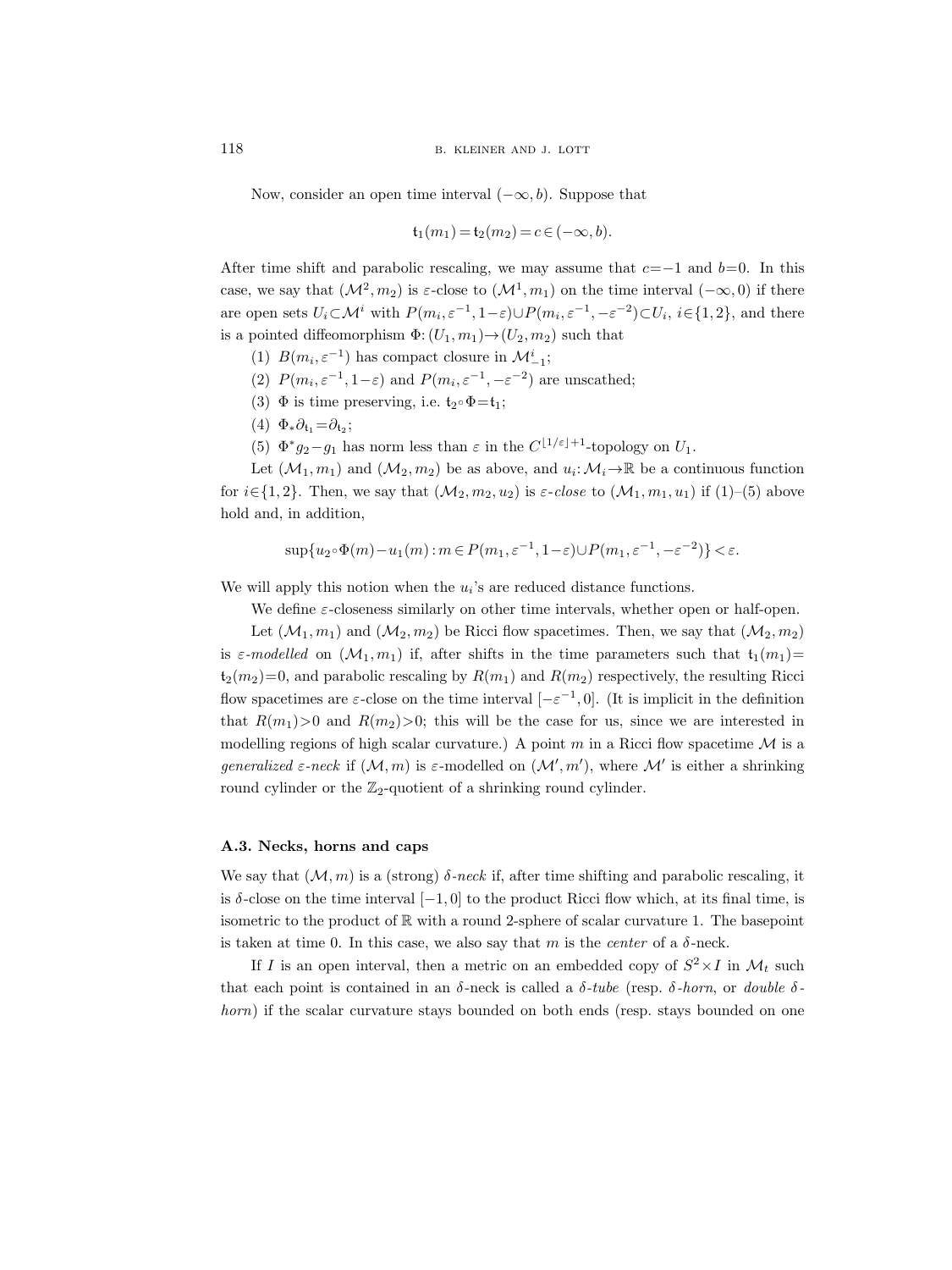end and tends to infinity on the other, or tends to infinity on both ends). (Our definition differs slightly from that in [\[44,](#page-67-10) Definition 58.2], where the definition is in terms of the "δ-necks" of that paper, as opposed to the "strong  $\delta$ -necks" that we are using now.)

A metric on  $B^3$  or  $B^3 \setminus \mathbb{RP}^3$  such that each point outside some compact set is contained in a  $\delta$ -neck is called a  $\delta$ -cap (resp. capped  $\delta$ -horn) if the scalar curvature stays bounded (resp. tends to infinity) on the end.

# <span id="page-54-0"></span>A.4.  $\varkappa$ -non-collapsing

Let M be an  $(n+1)$ -dimensional Ricci flow spacetime. Let  $\varkappa: [0, \infty) \to (0, \infty)$  be a decreasing function. We say that M is  $\varkappa$ -non-collapsed at scales below  $\varepsilon$  if, for each  $\rho \leq \varepsilon$ and all  $m \in \mathcal{M}$  with  $\mathfrak{t}(m) \geq \varrho^2$ , whenever  $P(m, \varrho, -\varrho^2)$  is unscathed and  $|\text{Rm}| \leq \varrho^{-2}$  on  $P(m, \varrho, -\varrho^2)$ , then we also have vol $(B(m, \varrho)) \ge \varkappa(\mathfrak{t}(m))\varrho^n$ . In the application to Ricci flow with surgery,  $\varepsilon$  will be taken to be the global parameter.

We refer to [\[44,](#page-67-10) §15] for the definitions of the l-function  $l(m)$  and the reduced volume  $V(\tau)$ . For notation, we recall that the l-function is defined in terms of L-geodesics going backward in time from a basepoint  $m' \in \mathcal{M}$ . The parameter  $\tau$  is backward time from  $m'$ , i.e.  $\tau(m) = t(m') - t(m)$ .

# <span id="page-54-1"></span>A.5.  $\varkappa$ -solutions

Given  $\varkappa \in \mathbb{R}^+$ , a  $\varkappa$ -solution M is a smooth Ricci flow solution defined on a time interval of the form  $(-\infty, C)$  (or  $(-\infty, C]$ ) such that the following properties are satisfied:

• the curvature is uniformly bounded on each compact time interval, and each time slice is complete;

• the curvature operator is non-negative and the scalar curvature is everywhere positive;

• the Ricci flow is  $\varkappa$ -non-collapsed at all scales.

We will sometimes talk about  $\varkappa$ -solutions without specifying  $\varkappa$ . Unless explicitly specified, it is understood that  $C=0$ . If  $(\mathcal{M}, m)$  is a pointed  $\varkappa$ -solution, then we will sometimes understand it to be defined on the interval  $(-\infty, t(m)]$ .

Examples of  $\varkappa$ -solutions are Cyl and Sphere.

Any pointed  $\varkappa$ -solution  $(M, m)$  has an *asymptotic soliton*. It is obtained by constructing the l-function using  $\mathcal{L}$ -geodesics emanating backward from m. For any  $t \lt t(m)$ , there is some point  $m'_t \in \mathcal{M}_t$  where  $l(m'_t) \leq \frac{1}{2}n$ . Put  $\tau = t(m) - t$ . Then, the parabolic rescaling  $(\hat{\mathcal{M}}(\tau), m_t')$  subconverges, as  $\tau \to \infty$ , to a non-flat gradient shrinking soliton called the asymptotic soliton [\[44,](#page-67-10) Proposition 39.1]. (In the cited reference, the conver-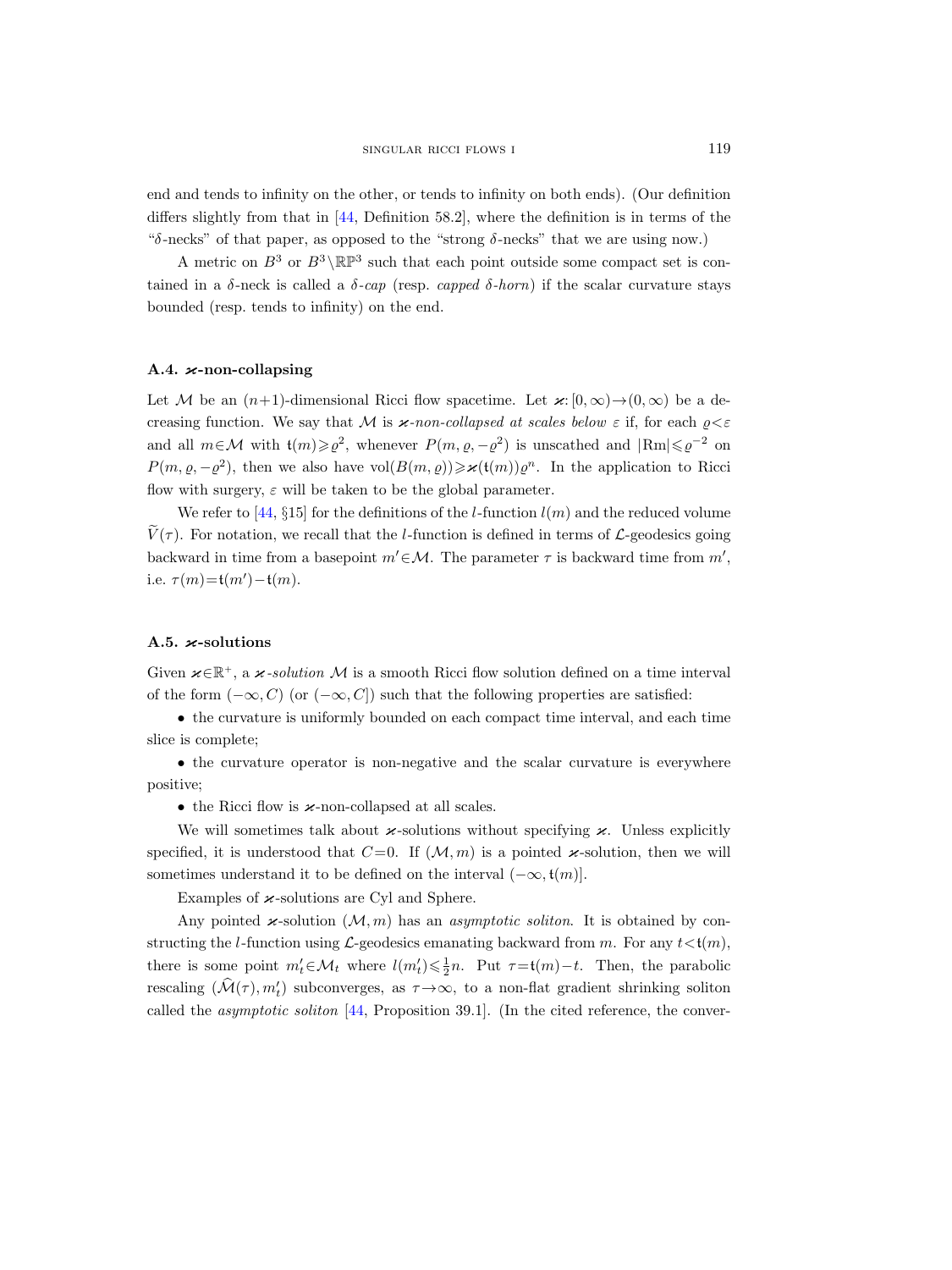gence is shown on the (rescaled) time interval  $\left[-1, -\frac{1}{2}\right]$ , but using the estimates of  $\S$ [A.7](#page-56-0) one easily gets pointed convergence on the time interval  $(-\infty, 0)$ .)

Hereafter, we suppose that the spacetime  $\mathcal M$  of the  $\varkappa$ -solution is 4-dimensional. A basic fact is that the space of pointed  $\varkappa$ -solutions  $(\mathcal{M}, m)$ , with  $R(m)=1$ , is compact [\[44,](#page-67-10) Theorem 46.1].

Given  $\delta$  >0, let  $\mathcal{M}_{\delta}$  denote the points in M that are not centers of  $\delta$ -necks. We call these cap points. Put  $\mathcal{M}_{t,\delta} = \mathcal{M}_t \cap \mathcal{M}_{\delta}$ . From [\[44,](#page-67-10) Corollary 47.2], if  $\delta$  is small enough then there is a  $C=C(\delta, \varkappa)>0$  such that, if  $\mathcal{M}_t$  is non-compact, then

- $\mathcal{M}_{t,\delta}$  is compact with Diam $(\mathcal{M}_{t,\delta})\leqslant C Q^{-1/2}$  and
- $C^{-1}Q \le R(m) \le CQ$  whenever  $m \in M_{t,\delta}$ ,

where  $Q=R(m')$  for some  $m' \in \partial M_{t,\delta}$ .

If M is non-compact, and not a round shrinking cylinder, then  $\mathcal{M}_{t,\delta} \neq \emptyset$ . A version of the preceding paragraph that also holds for compact  $\varkappa$ -solutions can be found in [\[44,](#page-67-10) Corollary 48.1].

A compact  $\varkappa$ -solution is either a quotient of the round shrinking sphere, or is diffeomorphic to  $S^3$  or  $\mathbb{RP}^3$  [\[44,](#page-67-10) Lemma 59.3].

There is some  $\varkappa_0>0$  such that any  $\varkappa$ -solution is a  $\varkappa_0$ -solution or a quotient of the round shrinking  $S^3$  [\[44,](#page-67-10) Proposition 50.1]

# <span id="page-55-0"></span>A.6. Gradient shrinking solitons

<span id="page-55-1"></span>LEMMA A.2. Let M be a 3-dimensional gradient shrinking soliton that is a  $\varkappa$ solution and blows up as  $t \rightarrow 0$ . For  $t < 0$  and a point  $(y, t) \in \mathcal{M}$ , let  $l_{y,t} \in C^{\infty}(\mathcal{M}_{< t})$  be the l-function on M constructed using  $\mathcal{L}\text{-geodesics going backward in time from } (y, t)$ . Then, there is a function  $l_{\infty} \in C^{\infty}(\mathcal{M})$  such that the limit

$$
\lim_{t\to 0^-} l_{y,t}\,{=}\, l_\infty
$$

exists, independent of y, with continuous convergence on compact subsets on M. Define  $\widetilde{V}_{\infty}:(-\infty,0) \rightarrow (0,\infty)$  as in [\(6.5\)](#page-42-2). Then, one of the following statements holds:

(1) M is the shrinking round cylinder solution Cyl on  $S^2 \times \mathbb{R}$ , with

$$
R(x,t) = (-t)^{-1} \quad l_{\infty}((x,z),t) = 1 + \frac{z^2}{-4t} \quad and \quad \widetilde{V}_{\infty}(t) = \frac{16\pi^{3/2}}{e};
$$

(2) M is the  $\mathbb{Z}_2$ -quotient of the cylinder in (2), with  $\widetilde{V}_{\infty}(t) = 8\pi^{3/2}/e$ ; the pull-back of  $l_{\infty}$  to the cylinder is  $1+z^2/(-4t)$ ;

(3) M is a shrinking round spherical space form Sphere  $/\Gamma$ , where  $\Gamma \subset SO(4)$ ,

$$
R(x,t) = \frac{3}{2}(-t)^{-1}, \quad l_{\infty}(x,t) = \frac{3}{2} \quad and \quad \widetilde{V}_{\infty}(t) = \frac{16\pi^2 e^{-3/2}}{|\Gamma|}.
$$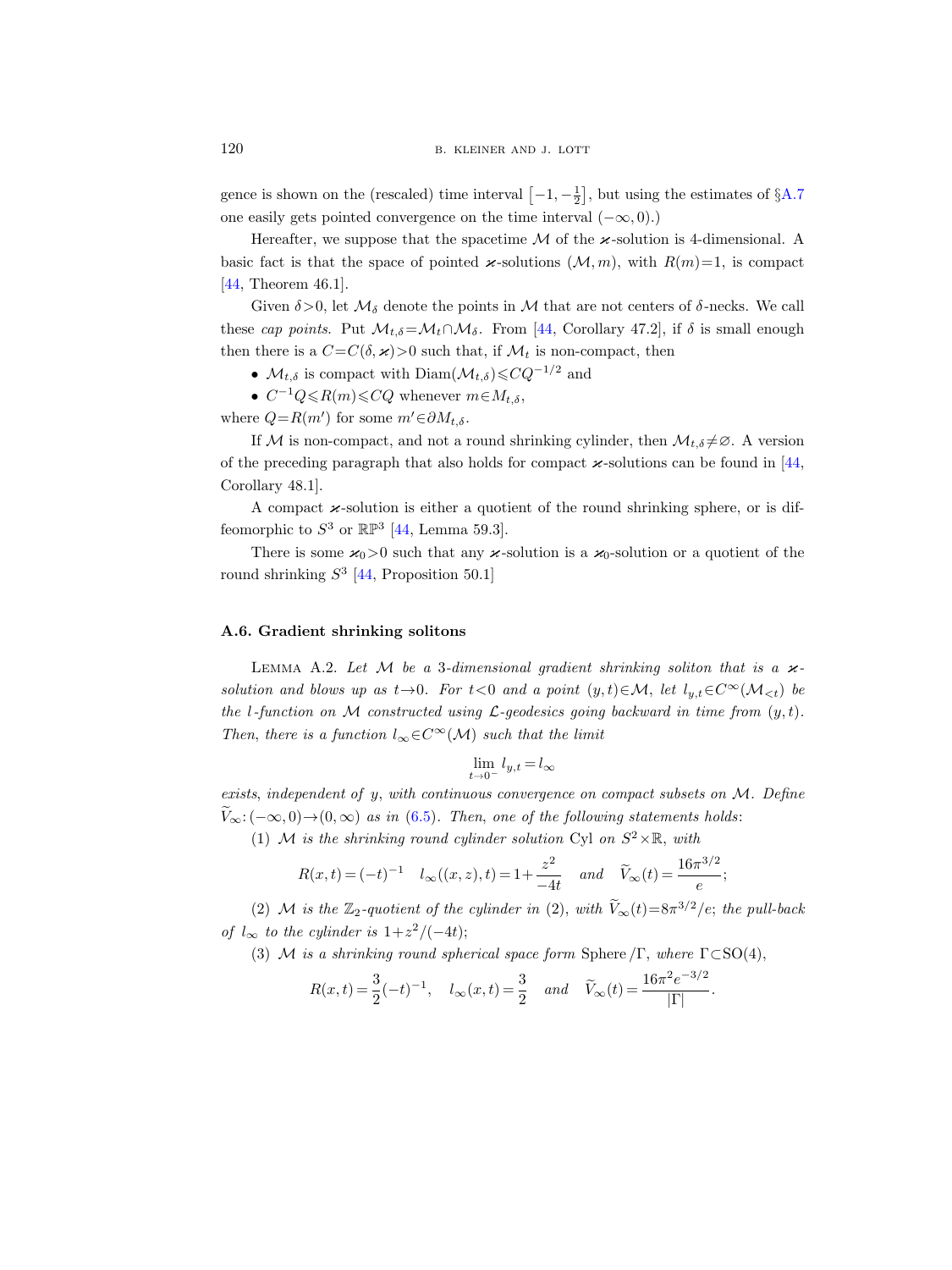*Proof.* The classification of the solitons follows from [\[44,](#page-67-10) Corollary 51.22]. Let f be a potential for the soliton, i.e.

$$
Ric + Hess(f) = -\frac{1}{2t}g
$$

and

$$
\frac{\partial f}{\partial t} = |\nabla f|^2.
$$

There is a constant C such that  $R + |\nabla f|^2 + f/t = -C/t$ .

By [\[24,](#page-66-19) Theorem 3.7] and [\[56,](#page-67-22) Proposition 3.8], for any sequence  $t_i \rightarrow 0^-$ , after passing to a subsequence, there is a limit  $\lim_{i\to\infty} l_{y,t_i}$  with continuous convergence on compact subsets of  $M$ . In the case of a gradient shrinking soliton,  $[20, §7.7.3]$  implies that lim<sub>i→∞</sub>  $l_{y,t_i} = f + C$ ; cf. [\[24,](#page-66-19) Example 3.3]. Thus, the limit lim<sub>t→0</sub>-  $l_{y,t}$  exists and equals  $f+C$ , independent of y. In our case, the formulas for  $l_{\infty}$  and  $\widetilde{V}_{\infty}$  now follow from straightforward calculation. □ straightforward calculation.

# <span id="page-56-0"></span>A.7. Estimates on l-functions

We recall some estimates on the *l*-function that hold for  $\varkappa$ -solutions, taken from [\[81\]](#page-68-20).

The letter C will denote a generic universal constant. From  $[81, \text{ equation } (2.53)],$ 

<span id="page-56-4"></span>
$$
R \leqslant \frac{Cl}{\tau}.\tag{A.3}
$$

From  $[81, \text{ equations } (2.54) \text{ and } (2.56)],$ 

<span id="page-56-3"></span>
$$
\max(|\nabla l|^2, |l_\tau|) \leqslant \frac{Cl}{\tau}.\tag{A.4}
$$

From  $[81, \text{ equation } (2.55)],$ 

<span id="page-56-1"></span>
$$
|\sqrt{l}(q_1,\tau)-\sqrt{l}(q_2,\tau)| \leq \sqrt{\frac{C}{4\tau}}d(q_1,q_2,\tau).
$$
 (A.5)

From  $[81, \text{ equation } (2.57)],$ 

<span id="page-56-2"></span>
$$
\left(\frac{\tau_1}{\tau_2}\right)^C \leqslant \frac{l(q,\tau_2)}{l(q,\tau_1)} \leqslant \left(\frac{\tau_2}{\tau_1}\right)^C.
$$
\n(A.6)

From  $[81, \text{ equation } (3.7)],$ 

$$
-l(q_1, \tau) - 1 + C_1 \frac{d^2(q_1, q_2, \tau)}{\tau} \leq l(q_2, \tau) \leq 2l(q_1, \tau) + C_2 \frac{d^2(q_1, q_2, \tau)}{\tau}.
$$
 (A.7)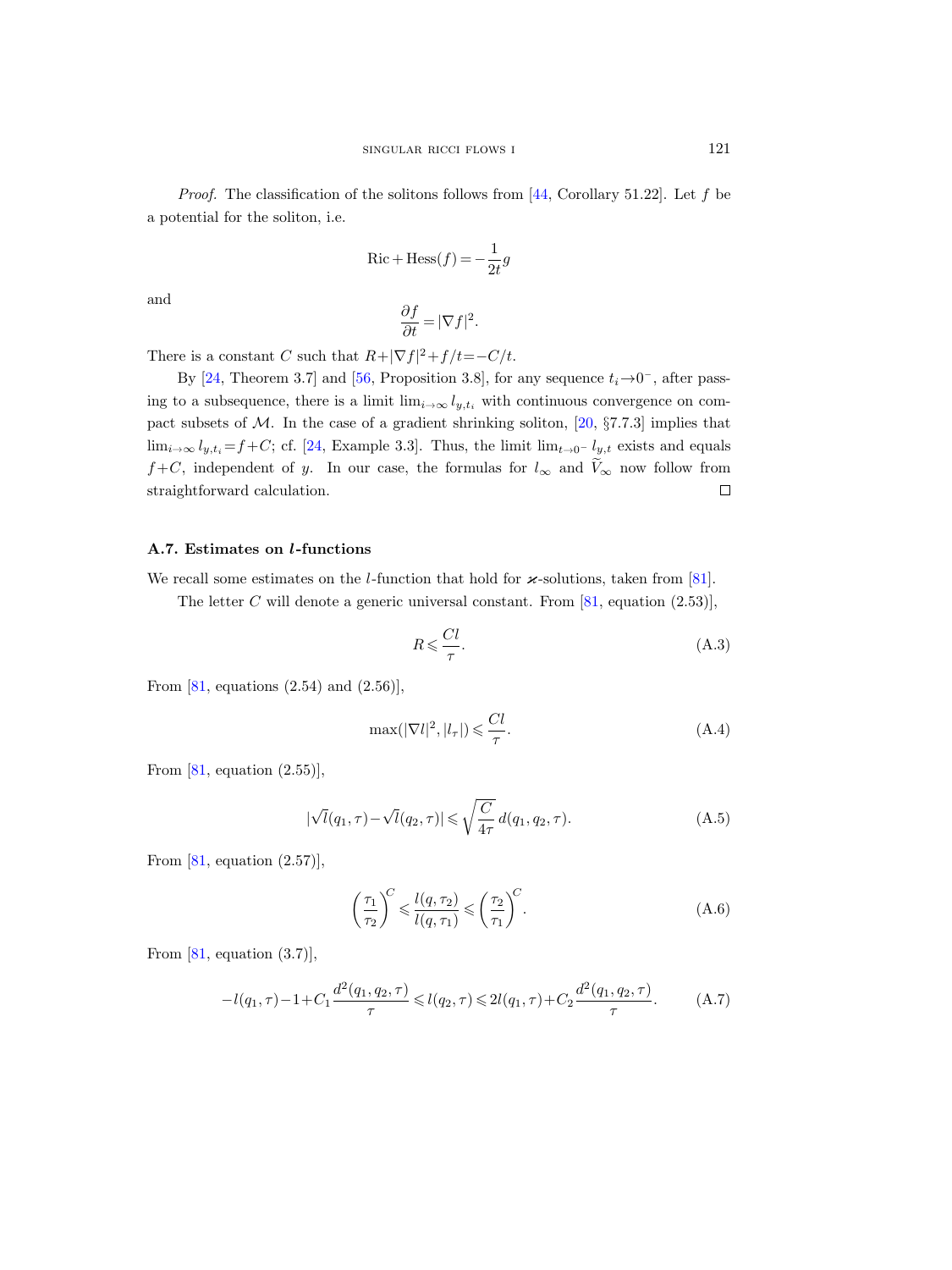#### <span id="page-57-0"></span>A.8. Canonical neighborhoods

In this subsection we recall the notion of a canonical neighborhood for a Ricci flow with surgery, and define the notion of a canonical neighborhood in a singular Ricci flow. We mention that this rather complicated looking definition is motivated by the structure of  $\varkappa$ -solutions and the standard (post-surgery) solution.

Let  $r: [0, \infty) \to (0, \infty)$  be a decreasing function. Let  $\varepsilon > 0$  be small enough so that the bullet points at the end of §[A.5](#page-54-1) hold (with  $\delta = \varepsilon$ ). Let  $C_1 = C_1(\varepsilon)$  and  $C_2 = C_2(\varepsilon)$  be the constants in [\[44,](#page-67-10) Definition 69.1].

As in [\[44,](#page-67-10) Definition 69.1], a Ricci flow with surgery  $\mathcal M$  defined on the time interval [a, b] satisfies the r-canonical neighborhood assumption if every  $(x,t) \in \mathcal{M}_t^{\pm}$  with scalar curvature  $R(x,t) \ge r(t)^{-2}$  has a canonical neighborhood in the corresponding forward/backward time slice, in the following sense: there is an

$$
\hat{r} \in (R(x,t)^{-1/2}, C_1 R(x,t)^{-1/2})
$$

and an open set  $U \subset \mathcal{M}_t^{\pm}$ , with  $B^{\pm}(x,t,\hat{r}) \subset U \subset B^{\pm}(x,t,2\hat{r})$ , that falls into one of the following categories:

(a)  $U \times [t-\Delta t, t] \subset M$  is a strong  $\varepsilon$ -neck for some  $\Delta t > 0$  (note that, after parabolic rescaling, the scalar curvature at  $(x, t)$  becomes 1, so the scale factor must be  $\approx R(x, t)$ , which implies that  $\Delta t \approx R(x, t)^{-1}$ ;

(b) U is an  $\varepsilon$ -cap which, after rescaling, is  $\varepsilon$ -close to the corresponding piece of a  $x_0$ -solution or a time slice of a standard solution;

(c) U is a closed manifold diffeomorphic to  $S^3$  or  $\mathbb{RP}^3$ ;

(d) U is  $\varepsilon$ -close to a closed manifold of constant positive sectional curvature.

Moreover, the scalar curvature in U lies between  $C_2^{-1}R(x,t)$  and  $C_2R(x,t)$ . In cases (a)–(c), the volume of U is greater than  $C_2^{-1}R(x,t)^{-3/2}$ . In case (c), the infimal sectional curvature of U is greater than  $C_2^{-1}R(x,t)$ .

Finally, we require that

<span id="page-57-1"></span>
$$
|\nabla R(x,t)| < \eta R(x,t)^{3/2} \quad \text{and} \quad \left| \frac{\partial R}{\partial t}(x,t) \right| < \eta R(x,t)^2,
$$
 (A.8)

where  $\eta$  is the constant from [\[44,](#page-67-10) equation (59.5)]. Here, the time dervative

$$
\frac{\partial R}{\partial t}(x,t)
$$

should be interpreted as a one-sided derivative when the point  $(x, t)$  is added or removed during surgery at time  $t$ .

We use a slightly simpler definition of canonical neighborhood in the case of singular Ricci flows, for Definition [1.4.](#page-5-0) We do not need to consider forward/backward time slices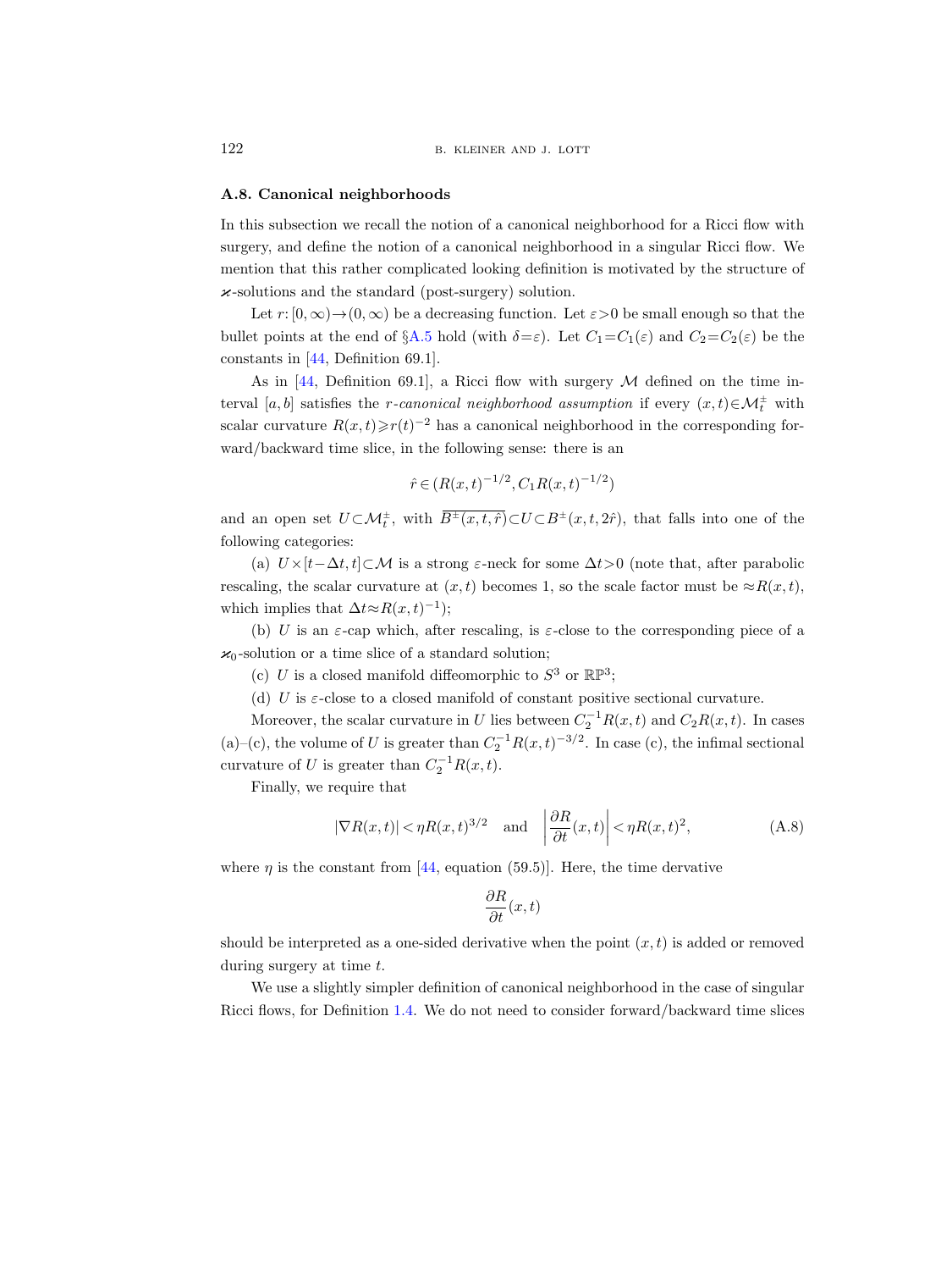and, in case (b), we do not need to consider the case where  $U$  is close to a time slice of a standard solution.

Remark A.9. Alternatively, for a singular Ricci flow, one could replace the above definition of canonical neighborhood with the requirement that every point satisfying  $R \ge r(t)^{-2}$  is  $\varepsilon$ -modelled on a  $\varkappa(t)$ -solution. This is quantitatively equivalent to the definition above, as follows from Proposition [5.15](#page-37-1) and [\[44,](#page-67-10) Lemma 59.7].

# <span id="page-58-0"></span>A.9. Ricci flow with surgery

We recall that there are certain parameters in the definition of Ricci flow with surgery, namely a number  $\varepsilon > 0$  and positive non-increasing functions  $r, \varkappa, \delta : [0, \infty) \to (0, \infty)$ . The function r is the canonical neighborhood scale; cf.  $\S A.8$ . The function  $\varkappa$  is the noncollapsing parameter; cf.  $\S$ [A.4.](#page-54-0) The parameter  $\varepsilon > 0$  is a global parameter in the definition of a Ricci flow with surgery [\[44,](#page-67-10) Remark 58.5].

The function  $\delta: [0, \infty) \to (0, \infty)$  is a surgery parameter. There is a further parameter  $h(t) < \delta^2(t)r(t)$  such that, if a point  $(x, t)$  lies in an  $\varepsilon$ -horn and has  $R(x, t) \geq h(t)^{-2}$ , then  $(x, t)$  is the center of a  $\delta(t)$ -neck [\[44,](#page-67-10) Lemma 71.1]. One can then perform surgery on such cross-sectional 2-spheres [\[44,](#page-67-10) §72 and §73]. Perelman showed that there are positive non-increasing step functions  $r_P$ ,  $\varkappa_P$  and  $\delta_P$  such that, if the (positive non-increasing) function  $\delta$  satisfies  $\delta(t) < \bar{\delta}_P(t)$ , then there is a well-defined Ricci flow with surgery, with a discrete set of surgery times [\[44,](#page-67-10) Sections 77-80].

In particular, we may assume that  $\delta$  is strictly decreasing. If  $r \leq r_P$  and  $\varkappa \leq \varkappa_P$ are positive functions, then the  $r_{P}$ -canonical neighborhood assumption implies the  $r$ canonical neighborhood assumption, and  $\varkappa_P$ -non-collapsing implies  $\varkappa$ -non-collapsing. Hence, Ricci flow with surgery also exists in terms of the parameters  $(r, \varkappa, \delta)$ . Consequently, we may assume that r,  $\varkappa$  and  $\delta$  are strictly decreasing.

<span id="page-58-1"></span>Remark A.10. We remark that for the purposes of this paper, it is necessary to impose slightly stricter conditions on the surgery process than those that are needed for the proof of the geometrization conjecture. Specifically, in the definition of Ricci flow with  $(r, \delta)$ -cutoff [\[44,](#page-67-10) Definition 73.1], the surgery procedure involves choosing  $\delta$ -necks inside  $\varepsilon$ -horns, cutting along cross-sectional 2-spheres of the  $\delta$ -necks, and discarding the tips of the  $\varepsilon$ -horns; see steps (B)–(D) in [\[44,](#page-67-10) Definition 73.1]. Here, we require that the δ-necks are chosen so that the discarded tips have scalar curvature at least  $\frac{1}{100}h^{-2}$ .

As in [\[44,](#page-67-10) §68], the formal structure of a Ricci flow with surgery is given by the following data:

• a collection of Ricci flows  $\{(M_k\times [t_k^-, t_k^+), g_k(\cdot))\}_{1\leq k\leq N}$ , where  $N\leq\infty$ ,  $M_k$  is a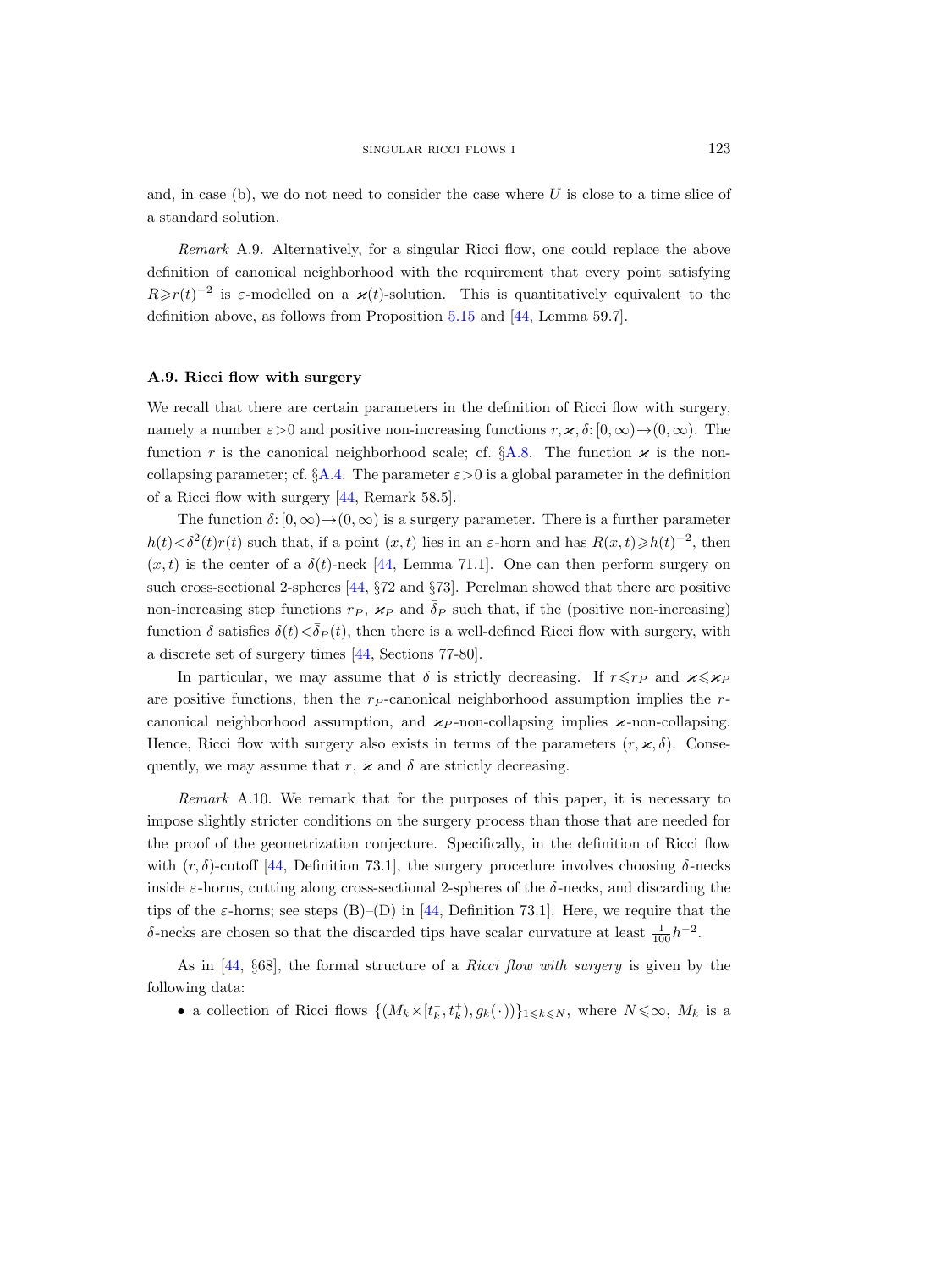compact (possibly empty) manifold,  $t_k^+ = t_{k+1}^-$  for all  $1 \le k \le N$ , and the flow  $g_k$  goes singular at  $t_k^+$  for each  $k < N$ ; we allow  $t_N^+$  to be  $\infty$ ;

• a collection of limits  $\{(\Omega_k, \bar{g}_k)\}_{1\leq k\leq N}$ , in the sense of [\[44,](#page-67-10) §67], at the respective final times  $t_k^+$  that are singular if  $k < N$  (here  $\Omega_k$  is an open subset of  $M_k$ );

• a collection of isometric embeddings  $\{\psi_k: X_k^+\to X_{k+1}^-\}_{1\leq k\leq N}$ , where  $X_k^+\subset\Omega_k$  and  $X_{k+1}^- \subset M_{k+1}$ ,  $1 \le k \le N$ , are compact 3-dimensional submanifolds with boundary. The  $X_k^{\pm}$ 's are the subsets which survive the transition from one flow to the next, and the  $\psi_k$ 's give the identifications between them.

We will say that t is a *singular time* if  $t=t_k^+ = t_{k+1}^-$  for some  $1 \le k \le N$ , or  $t=t_N^+$  and the metric goes singular at time  $t_N^+$ .

A Ricci flow with surgery need not have any real surgeries, i.e. it could be a smooth non-singular flow.

We now describe the Ricci flow spacetime associated with a Ricci flow with surgery. We mention that in  $[44]$  a spacetime object was associated with a Ricci flow with surgery; that construction was slightly different from the one used here, and did not produce a Ricci flow spacetime in the sense of Definition [1.2.](#page-4-1) We begin with the time slab  $M_k\times [t_k^-, t_k^+]$  for  $1\leq k\leq N$ , which has a time function  $\mathfrak{t}: M_k\times [t_k^-, t_k^+] \to [t_k^-, t_k^+]$  given by the projection onto the second factor, and a time vector field  $\partial_t$  inherited from the coordinate vector field on the factor  $[t_k^-, t_k^+]$ .

For every  $1 \lt k \leq N$ , put

$$
W_k^- = (M_k \backslash \text{Int}(X_k^-)) \times \{t_k^-\}
$$

and, for  $1 \le k \le N$ , let

$$
W_k^+ = (M_k \backslash \text{Int}(X_k^+)) \times \{t_k^+\}.
$$

Since  $W_k^{\pm}$  is a closed subset of the 4-manifold with boundary  $M_k \times [t_k^-, t_k^+]$ , the complement  $Z_k = (M_k \times [t_k^-, t_k^+]) \setminus (W_k^- \cup W_k^+)$  is a 4-manifold with boundary, where

$$
\partial Z_k = (M_k \times \{t_k^-, t_k^+\}) \setminus (W_k^- \cup W_k^+).
$$

Note that the Ricci flow  $g_k(\cdot)$  with singular limit  $\bar{g}_k$  defines a smooth metric  $\hat{g}_k$  on the sub-bundle ker  $d$ t $\subset TZ_k$  that satisfies  $\mathcal{L}_{\partial_t} \hat{g}_k = -2 \text{Ric}(\hat{g}_k)$ .

For every  $1 \le k \le N$  we glue  $Z_k$  to  $Z_{k+1}$  using the identification

$$
\mathrm{Int}(X_k^+) \xrightarrow{\psi_k} \mathrm{Int}(X_{k+1}^-),
$$

to obtain a smooth 4-manifold with boundary  $M$ , where  $\partial M$  is the image of  $W_1^- \cup W_N^+$ under the quotient map  $\bigsqcup_k Z_k \to \mathcal{M}$ . The time functions, time vector fields and metrics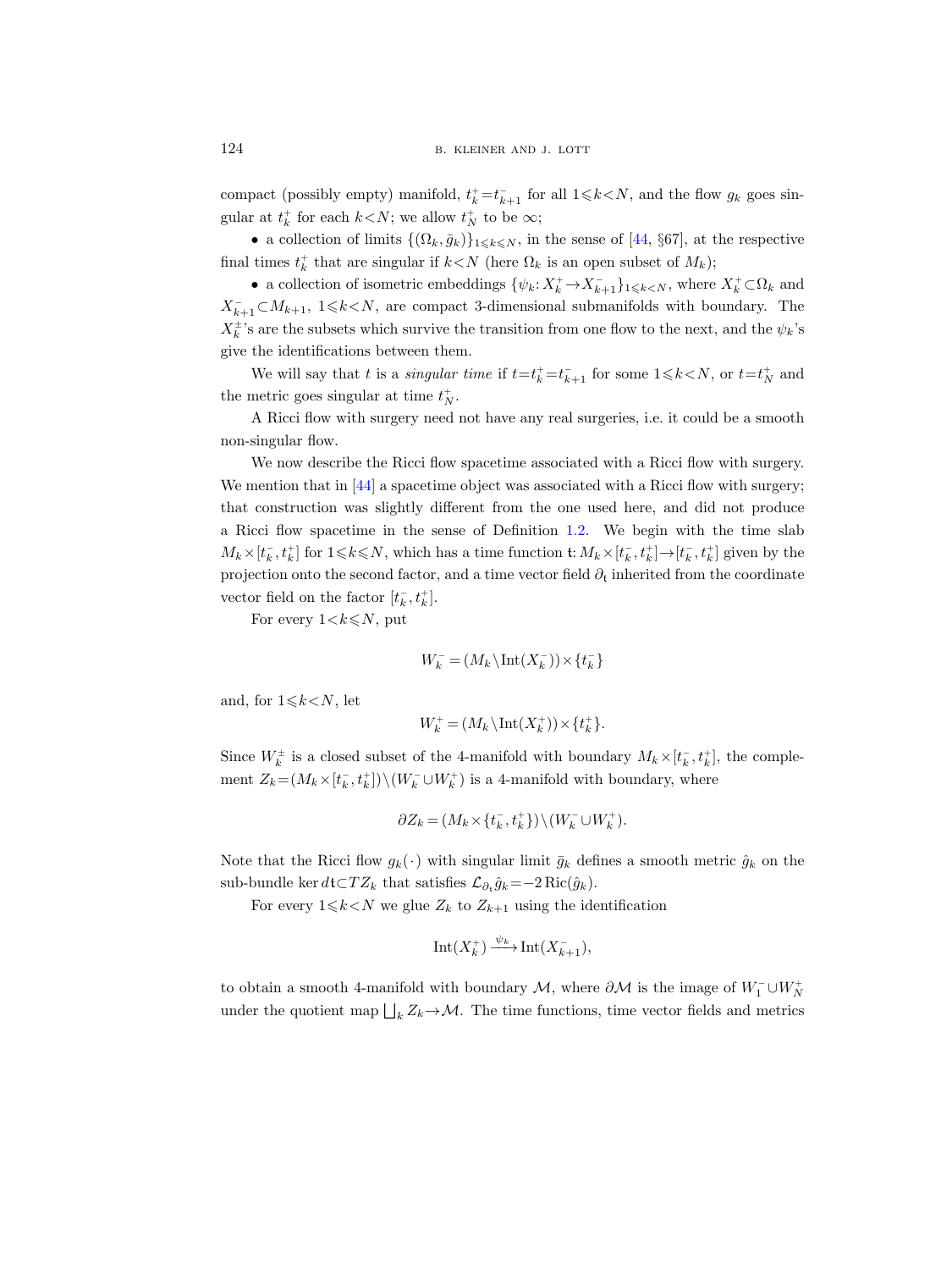descend to M, yielding a tuple  $(M, \mathfrak{t}, \partial_{\mathfrak{t}}, g)$  which is a Ricci flow spacetime in the sense of Definition [1.2.](#page-4-1)

Recall the notion of a normalized Riemannian manifold from the introduction. Our convention is that the trace of the curvature operator is the scalar curvature. From [\[44,](#page-67-10) Appendix B, if a smooth 3-dimensional Ricci flow  $M$  has normalized initial condition, then the scalar curvature satisfies

<span id="page-60-2"></span>
$$
R(x,t) \geqslant -\frac{3}{1+2t}.\tag{A.11}
$$

If follows that the volume satisfies

<span id="page-60-3"></span>
$$
\mathcal{V}(t) \leqslant (1+2t)^{3/2} \mathcal{V}(0). \tag{A.12}
$$

These estimates also hold for a Ricci flow with surgery.

Let A be a symmetric  $3\times 3$  real matrix. Let  $\lambda_1$  denote its smallest eigenvalue. For  $t \geqslant 0$ , put

$$
K(t) = \{A : \text{tr}(A) \ge -3/(1+t) \text{ and, if } \lambda_1 \le -1/(1+t), \text{ then}
$$
  
\n
$$
\text{tr}(A) \ge -\lambda_1(\log(-\lambda_1) + \log(1+t) - 3)\}.
$$
 (A.13)

Then  $\{K(t)\}_{t\geqslant0}$  is a family of  $O(3)$ -invariant convex sets which is preserved by the ODE on the space of curvature operators [\[21,](#page-66-21) proof of Theorem 6.44]. If a smooth 3-dimensional Ricci flow has normalized initial conditions, then the time-zero curvature operators lie in  $K(0)$ . Using  $(A.11)$ , we obtain the Hamilton–Ivey estimate, according to which, whenever the lowest eigenvalue  $\lambda_1(x,t)$  of the curvature operator satisfies  $\lambda_1\leq -1/(1+t)$ , we have

<span id="page-60-1"></span>
$$
R \ge -\lambda_1 (\log(-\lambda_1) + \log(1+t) - 3). \tag{A.14}
$$

The surgery procedure is designed to ensure that  $(A.14)$  also holds for Ricci flows with surgery.

(Perelman's definition of a normalized Riemannian manifold is slightly different; he requires that the sectional curvatures be bounded by 1 in absolute value [\[58,](#page-67-8) §5.1]. With his convention,  $R(x,t) \ge -6/(1+4t)$  and  $V(t) \le (1+4t)^{3/2}V(0)$ .

#### Appendix B. Extension of Proposition [6.10](#page-44-1)

<span id="page-60-0"></span>The main result in this appendix is Proposition [B.1,](#page-61-0) which is an extension of Proposi-tion [6.10](#page-44-1) to general  $\varkappa$ -solutions. It uses similar ideas as Proposition [6.10,](#page-44-1) but is a bit more complicated to state. We include this for the sake of completeness, as it gives a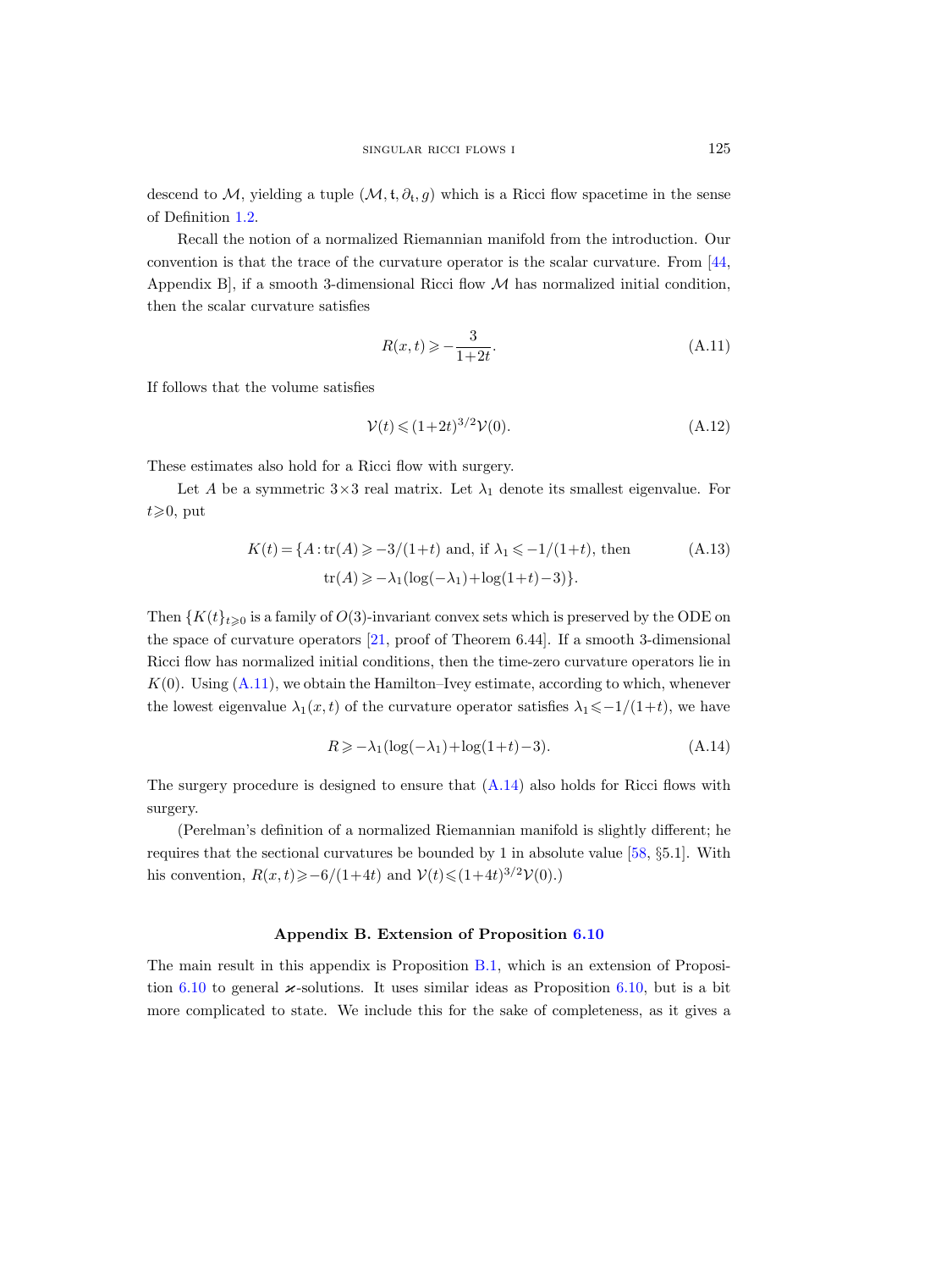general quantitative picture of the behavior of  $\varkappa$ -solitons over time. It is not needed in the body of the paper.

Let M be a  $\varkappa$ -solution defined on  $(-\infty, 0]$ , and  $l: \mathcal{M}_{\leq 0} \to \mathbb{R}$  be the l-function with spacetime basepoint  $(x, 0) \in \mathcal{M}_0$ . Roughly speaking, Proposition [B.1](#page-61-0) says that the reduced volume for a  $\varkappa$ -solution, as a function of time, has two types of behavior: it can remain close to the reduced volume of a gradient shrinking soliton over a long time interval, or it can transition relatively quickly between two such values. During long time intervals of the former kind, the  $\varkappa$ -solution and *l*-function are close, modulo parabolic scaling, to a gradient shrinking soliton and its l-function. We now give the details.

Fix  $x>0$ . By Lemma [A.2,](#page-55-1) there are only finitely many 3-dimensional gradient shrinking solitons that are  $\varkappa$ -solutions. Let  $\mathcal{V}_{sol} = \{0 \le \tilde{V}_1 \le ... \le \tilde{V}_K\}$  be the set of their reduced volumes, in the sense of Lemma [A.2.](#page-55-1)

<span id="page-61-0"></span>PROPOSITION B.1. For all  $\hat{\varepsilon}>0$  and  $C<\infty$  there is a  $\rho=\rho(\hat{\varepsilon},C)<\infty$  with the following property. Suppose that

- M is a  $\varkappa$ -solution defined on  $(-\infty,0]$ ;
- $(x, 0) \in \mathcal{M}_0$ ;
- l:  $M_{\leq 0} \to \mathbb{R}$  is the l-function on M with spacetime basepoint  $(x, 0)$ .

Then, there is a partition  $\mathcal{P} = \{-\infty < T_0 < ... < T_i = -1\}$  of  $(-\infty, -1]$ , with  $i \leq 2|\mathcal{V}_{\text{sol}}|$ , such that if  $I_j=[T_{j-1}, T_j]$  for j>0 and  $I_0=(-\infty, T_0]$ , then the following hold:

- (1) if j is odd, then  $T_{i-1}/T_i < \varrho$ ;
- (2) if j is even, then

(2a) for every  $(y,t) \in \mathcal{M}_{I_j}$ , with  $l(y,t) < C$ , the rescaled triple  $(\mathcal{M}(-t), (y, t), l)$  is  $\hat{\varepsilon}$ -close to a triple  $(\mathcal{M}^{\infty}, (y_{\infty}, -1), l_{\infty})$ , where  $\mathcal{M}^{\infty}$  is a gradient shrinking soliton with potential function  $l_{\infty}$ , and  $\tilde{V}(t)$  is  $\hat{\varepsilon}$ -close to the reduced volume of  $\mathcal{M}^{\infty}$  (see §[A.2](#page-52-2) for the definition of  $\hat{\varepsilon}$ -closeness of triples);

(2b)  $|\widetilde{V}(I_i) \cap \mathcal{V}_{\text{sol}}| = 1$  if j>0 and  $|\widetilde{V}(I_i) \cap \mathcal{V}_{\text{sol}}| = 0$  if j=0;

(2c)  $\widetilde{V}(t)$  tends to an element of  $\mathcal{V}_{\text{sol}}$  as  $t \rightarrow -\infty$ .

We begin with a lemma.

<span id="page-61-1"></span>LEMMA B.2. For all  $\varepsilon_1>0$  and  $C<\infty$  there exist  $\mu=\mu(\varepsilon_1, C)<\infty$  and  $\theta(\varepsilon_1, C)>0$ with the following property.

Let M be a  $\kappa$ -solution defined on  $(-\infty, 0]$ , let  $(x, 0) \in \mathcal{M}_0$  be a basepoint and let  $l:\mathcal{M}_{<0}\to\mathbb{R}$  be the corresponding l-function. Suppose that

- $T' < T < 0;$
- $T'/T \geq \mu$ ;
- $\widetilde{V}(T) \leqslant \widetilde{V}(T') + \theta;$
- $(y, T) \in \mathcal{M}_T$  is a point where  $l(y, T) < C$ .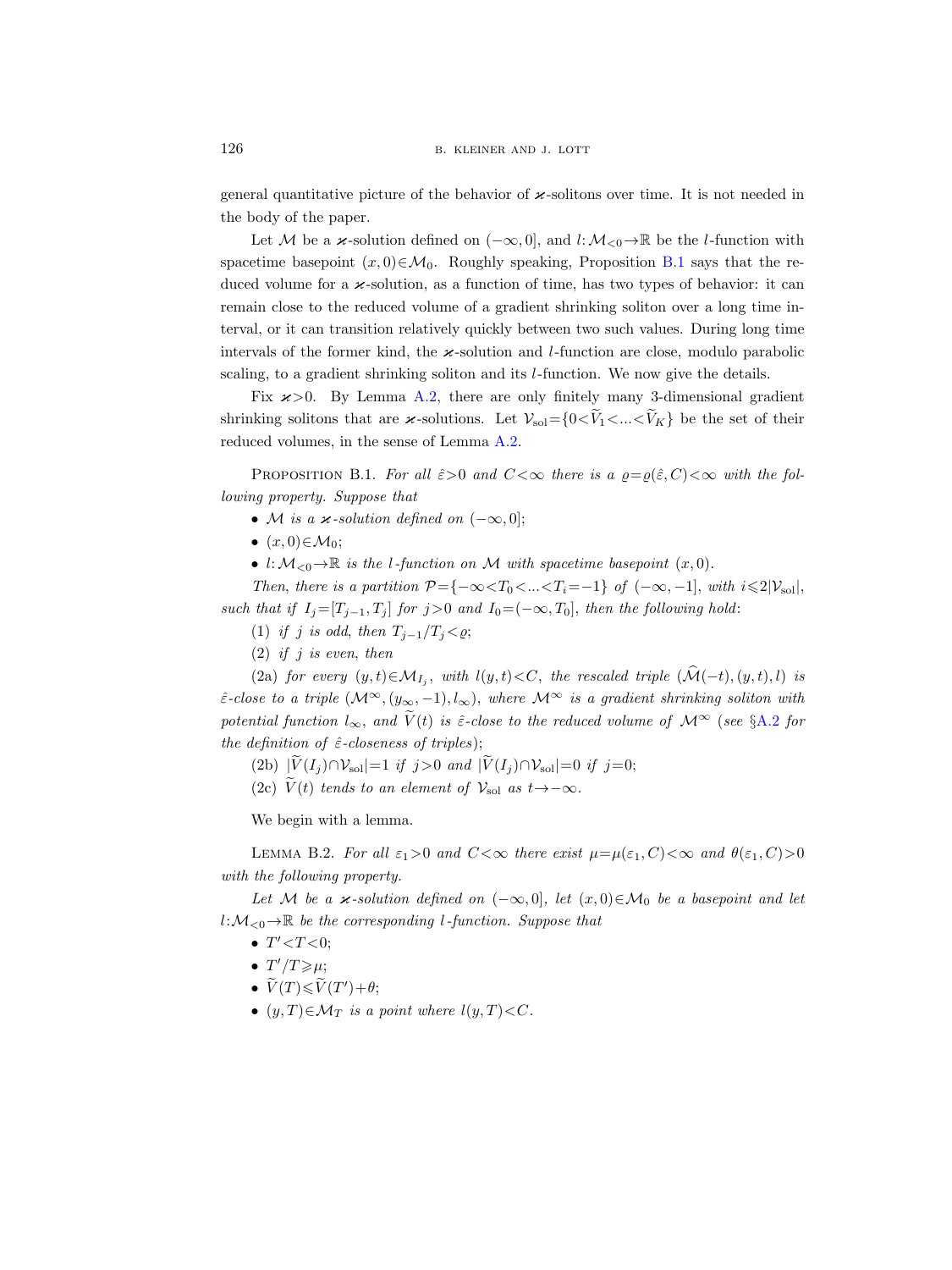Then, the rescaled triple  $(\widehat{\mathcal{M}}(-T), (y, -1), l)$  is  $\varepsilon_1$ -close to a triple

$$
(\mathcal{M}^{\infty}, (y_{\infty}, -1), l_{\infty}),
$$

where  $\mathcal{M}^{\infty}$  is a gradient shrinking soliton with potential function  $l_{\infty}$ , and  $\widetilde{V}(T)$  is  $\varepsilon_1$ close to the reduced volume of  $\mathcal{M}^{\infty}$ .

*Proof.* Suppose the lemma were false. Then, for some  $\varepsilon_1>0$  and  $C<\infty$  there would be sequences  $\{\mathcal{M}^j\}_{j=1}^{\infty}$ ,  $\{T_j'\}_{j=1}^{\infty}$ ,  $\{T_j\}_{j=1}^{\infty}$  and  $\{y_j\}_{j=1}^{\infty}$  with  $T_j' < T_j < 0$ ,  $(y_j, T_j) \in \mathcal{M}^j$ ,  $\lim_{j\to\infty} T'_j/T_j = \infty$  and  $\lim_{j\to\infty} |\tilde{V}(T_j) - \tilde{V}(T'_j)| = 0$ , but for each j the rescaled triple  $(\widehat{M}^j(-T_j), (y_j, -1), l_j)$  does not satisfy the conclusion of the lemma. Proposition [6.4](#page-42-1) implies that, after passing to a subsequence, we have convergence of triples to a  $\varkappa$ solution  $(\mathcal{M}^{\infty}, (y_{\infty}, -1), l_{\infty})$ . From the assumed properties of  $\{\mathcal{M}^{j}\}_{j=1}^{\infty}$ , the reduced volume  $\widetilde{V}_{\infty}(t)$  of  $\mathcal{M}^{\infty}$  will be constant for  $t\leq -1$ . Hence,  $\mathcal{M}^{\infty}$  is a gradient shrinking soliton, which gives a contradiction. soliton, which gives a contradiction.

*Proof of Proposition [B.1](#page-61-0).* From the monotonicity of the reduced volume  $\tilde{V}(t)$ , the existence of the asymptotic soliton and the fact that  $\lim_{t\to 0} V(t)=V_{\mathbb{R}^3}$  (the reduced volume of flat  $\mathbb{R}^3$  as a gradient shrinking soliton), it follows that, for all  $t\in(-\infty,0)$ , we have  $V(t) \in [V_1, V_{\mathbb{R}^3}].$ 

Let  $\mu_1 = \mu(\hat{\varepsilon}, C)$  and  $\theta_1 = \theta(\hat{\varepsilon}, C)$  be as in Lemma [B.2.](#page-61-1) Choose  $\theta'_1 < \min(\frac{1}{2}\theta_1, \tilde{V}_1)$  small enough so that the intervals  $\{[\tilde{V}_j - \theta'_1, \tilde{V}_j + \theta'_1]\}_{1 \leq j \leq K}$  are disjoint. Put

$$
\tilde{J}_j = [\tilde{V}_j + \theta'_1, \tilde{V}_{j+1} - \theta'_1] \quad \text{for } 1 \leq j < K,
$$

and  $\tilde{J}_K = [\tilde{V}_K + \theta'_1, \tilde{V}_{\mathbb{R}^3}].$ 

Putting  $J_j = \widetilde{V}^{-1}(\widetilde{J}_j) \cap (-\infty, -1]$  for  $1 \leq j \leq K$ , we obtain a collection  $\{J_j\}_{1 \leq j \leq K}$  of at most K intervals in  $(-\infty, -1]$ .

We know that, for each  $t < 0$ , there is a point  $y_t \in \mathcal{M}_t$  with  $l(y_t, t) \leq \frac{3}{2}$ . Let

$$
\mu_2\,{=}\,\mu(\theta_1',2)\quad\text{and}\quad\theta_2\,{=}\,\theta(\theta_1',2)
$$

be as in Lemma [B.2.](#page-61-1) Note that, for every  $1 \leq j \leq K$ , since  $dist(\widetilde{V}(t), V_{sol}) \geq \theta'_1$  for all  $t \in J_j$ , the contrapositive of Lemma [B.2](#page-61-1) implies that, for any  $T', T \in J_j$  with  $\widetilde{V}(T) \le \widetilde{V}(T') + \theta_2$ , we have  $T'/T < \mu_2$ . Iterating this  $1 + \lfloor \theta_2^{-1} \text{ length}(J_j) \rfloor$  times gives a bound

$$
\frac{\inf J_j}{\sup J_j} < \mu_3 = \mu_3(\hat{\varepsilon}, C).
$$

The complement of  $\bigcup_j J_j$  in  $(-\infty, -1]$  is a union of open intervals. Let  $I=(t_-, t_+)$ be one such interval. Then,  $\tilde{V}|_I$  takes values in an interval of length at most  $2\theta'_1 \le \theta_1$ .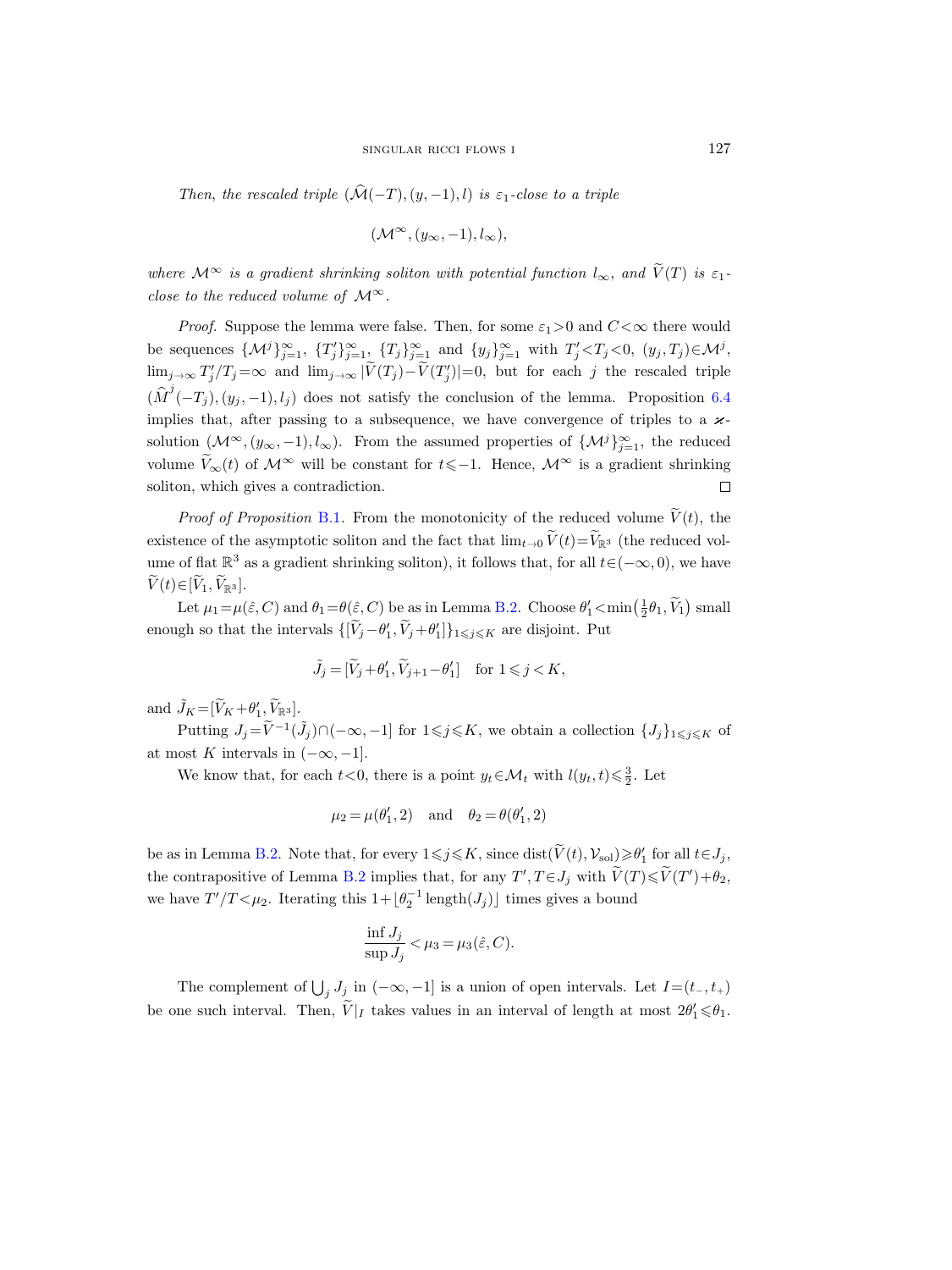Therefore, by Lemma [B.2,](#page-61-1) if  $t \in I$  and  $t \geq t_{-}/\mu_{1}$ , then for all  $y \in \mathcal{M}_{t}$  with  $l(y, t) < C$ , conclusion (2a) of Proposition [B.1](#page-61-0) holds.

Thus, we may obtain the desired partition of  $(-\infty, -1]$  by enlarging each nonempty interval  $J_j = [t_{j-1}, t_j]$  to  $J'_j = [t_{j-1}, t_j/\mu_1]$ , forming the union  $\bigcup_j J'_j$ , and taking the associated partition of  $(-\infty, -1]$ . Conclusion (2b) of the proposition follows from the construction. Conclusion (2c) of the proposition follows from the finiteness of  $\mathcal{V}_{sol}$ , the monotonicity of the reduced volume and the existence of the asymptotic soliton.  $\Box$ 

<span id="page-63-0"></span>COROLLARY B.3. With the notation of Proposition [B.1,](#page-61-0) depending on the topology of  $\mathcal{M}_0$ , the sequence  $\{\mathcal{M}^{2j}\}_{0\leqslant 2j\leqslant i}$  of gradient shrinking solitons must necessarily be one of the following:

(1)  $\mathcal{M}_0$  is diffeomorphic to a spherical space form other than  $S^3$  or  $S^3/\mathbb{Z}_2$ :

{Sphere /Γ};

(2)  $\mathcal{M}_0$  is diffeomorphic to the cylinder:

```
{Cyl};
```
(3)  $\mathcal{M}_0$  is diffeomorphic to the  $\mathbb{Z}_2$ -quotient of the cylinder:

$$
\{\operatorname{Cyl}/\mathbb{Z}_2,\operatorname{Cyl}\},\quad \{\operatorname{Cyl}/\mathbb{Z}_2\},\quad \{\operatorname{Cyl}\};
$$

(4)  $\mathcal{M}_0$  is diffeomorphic to  $S^3$ :

$$
{\{Cyl, Sphere\}}, \quad {\{Sphere\}}, \quad {\{Cyl\}};
$$

- (5)  $\mathcal{M}_0$  is diffeomorphic to  $S^3/\mathbb{Z}_2$ :
- ${Cyl}/\mathbb{Z}_2$ , Sphere  $/\mathbb{Z}_2$ ,  ${Sphere}/\mathbb{Z}_2$ ,  ${Cyl}/\mathbb{Z}_2$ ,  ${Cyl}/\mathbb{Z}_2$ ,  ${Cyl}$ ,  ${Cyl}/\mathbb{Z}_2$

*Proof.* The relevant gradient shrinking solitons are Cyl  $\mathbb{Z}_2$ , Sphere  $\mathbb{Z}_2$ , Cyl and Sphere. From Lemma [A.2,](#page-55-1) their reduced volumes are 16.39, 17.62, 32.78 and 35.24, respectively. The corollary follows from the fact that the reduced volumes of the  $\mathcal{M}^{2j}$ 's form a strictly increasing sequence, the local stability of quotients of Sphere, and topological restrictions.  $\Box$ 

Remark B.4. From explicit calculations, one can rule out the  $\{Cyl\}$  possibility in case (3) of Corollary [B.3.](#page-63-0) We expect that one can also rule out the {Cyl} possibility in case  $(5)$ .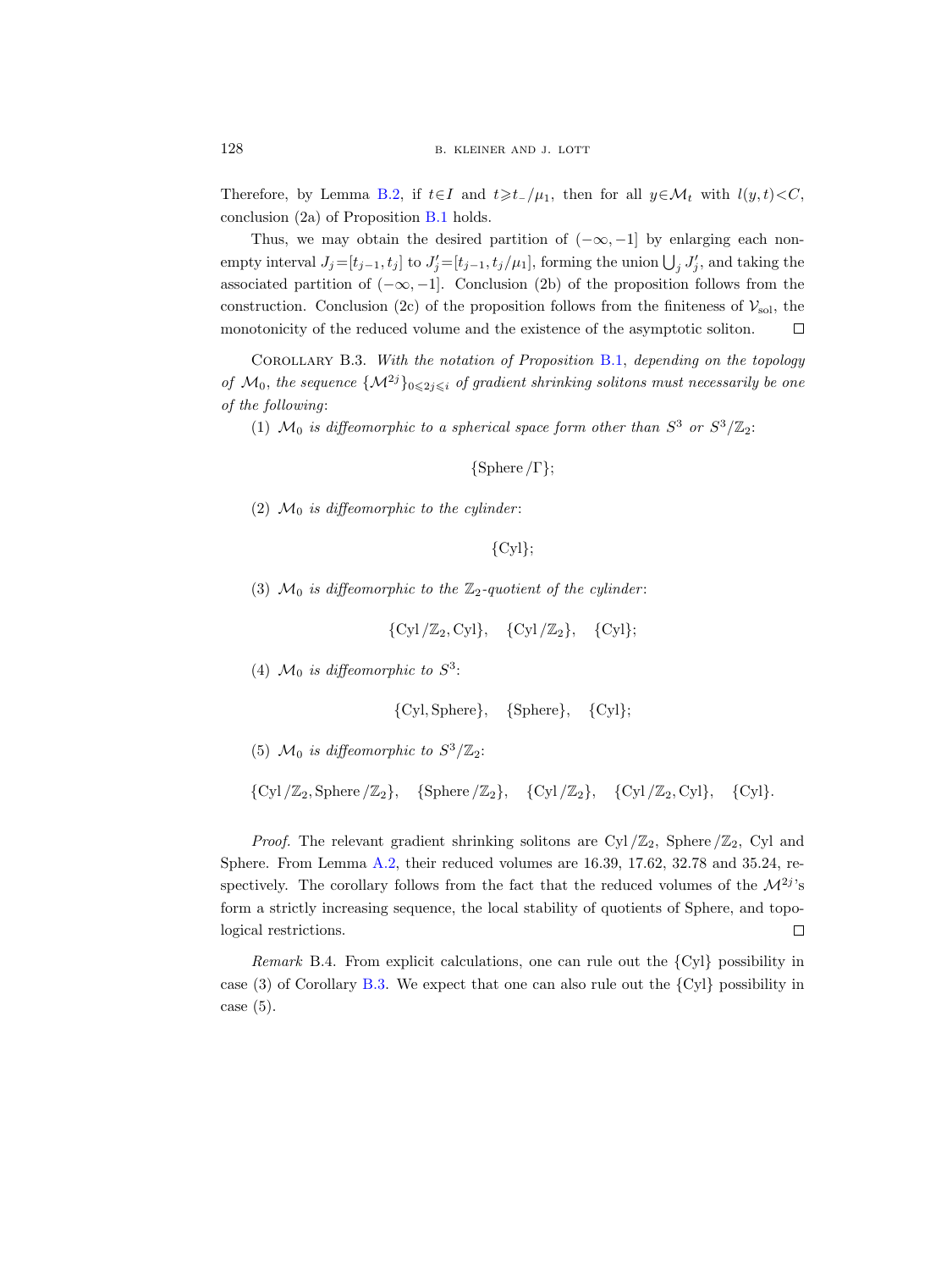# Appendix C. Non-negative isotropic curvature in four dimensions

<span id="page-64-0"></span>In this appendix we extend the results of the paper to 4-dimensional Ricci flow with non-negative isotropic curvature, under an assumption of no incompressible embedded spherical space forms. The basic results about such flows are due to Hamilton [\[35\]](#page-67-7).

Let  $(M, g)$  be a closed oriented 4-manifold with non-negative isotropic curvature. Suppose that, under Ricci flow, the isotropic curvature does not immediately become positive. By [\[54,](#page-67-23) Theorem 4.10], one of the following statements holds:

 $(1)$   $(M, q)$  is flat;

(2) the universal cover  $(\tilde{M}, \tilde{g})$  is an isometric product of metrics on  $S^2$  and a surface  $\Sigma$ :

(3) M is biholomorphic to  $\mathbb{C}P^2$  and g is a Kähler metric with positive first Chern class.

In these three cases, the Ricci flow is well understood. In case  $(1)$ , it is just a static flow. In cases (2) and (3), the ensuing Ricci flow will be smooth on a time interval  $[0, T)$  and non-existent thereafter. Hence, we assume that  $(M, g)$  has positive isotropic curvature. This condition is preserved under the Ricci flow.

There is a version of the Hamilton–Ivey inequality for Ricci flow on a 4-manifold with positive isotropic curvature [\[35,](#page-67-7) §B]. It has the implication that any blow-up limit is a  $\varkappa$ -solution with positive isotropic curvature, and restricted isotropic curvature in the sense of [\[18,](#page-66-22) equation (2.4)]. Any such compact solution is diffeomorphic to  $S<sup>4</sup>$ . Any such non-compact solution is diffeomorphic to  $\mathbb{R}^4$ , or is an isometric product  $\mathbb{R} \times Z$ , where Z is diffeomorphic to a spherical space form.

Using [\[56\]](#page-67-22), we have the following extension of Lemma [A.2.](#page-55-1)

<span id="page-64-1"></span>LEMMA C.1. Let M be a 4-dimensional gradient shrinking soliton that is a  $\varkappa$ solution, has positive isotropic curvature and restricted isotropic curvature in the termi-nology of [\[18,](#page-66-22) equation (2.4)], and blows up as  $t \rightarrow 0$ . Given  $t < 0$  and a point  $(y, t) \in M$ , let l<sub>y,t</sub>∈C<sup>∞</sup>( $\mathcal{M}_{< t}$ ) be the l-function on M constructed using L-geodesics going backward in time from  $(y, t)$ . Then, there is a function  $l_{\infty} \in C^{\infty}(\mathcal{M})$  such that the limit

$$
\lim_{t\to 0^-} l_{y,t}\!=\!l_\infty
$$

exists, independent of y, with continuous convergence on compact subsets on M. Define  $V_{\infty}: (-\infty, 0) \rightarrow (0, \infty)$  as in [\(6.5\)](#page-42-2). Then, one of the following statements holds:

(1) M is isometric to the shrinking round cylinder solution on  $(S^3/\Gamma) \times \mathbb{R}$ , where  $\Gamma \subset SO(4)$ , with

$$
R(x,t) = \frac{3}{2}(-t)^{-1}, \quad l_{\infty}((x,z),t) = \frac{3}{2} + \frac{z^2}{-4t} \quad and \quad \tilde{V}_{\infty}(t) = \frac{32\pi^{5/2}e^{-3/2}}{|\Gamma|};
$$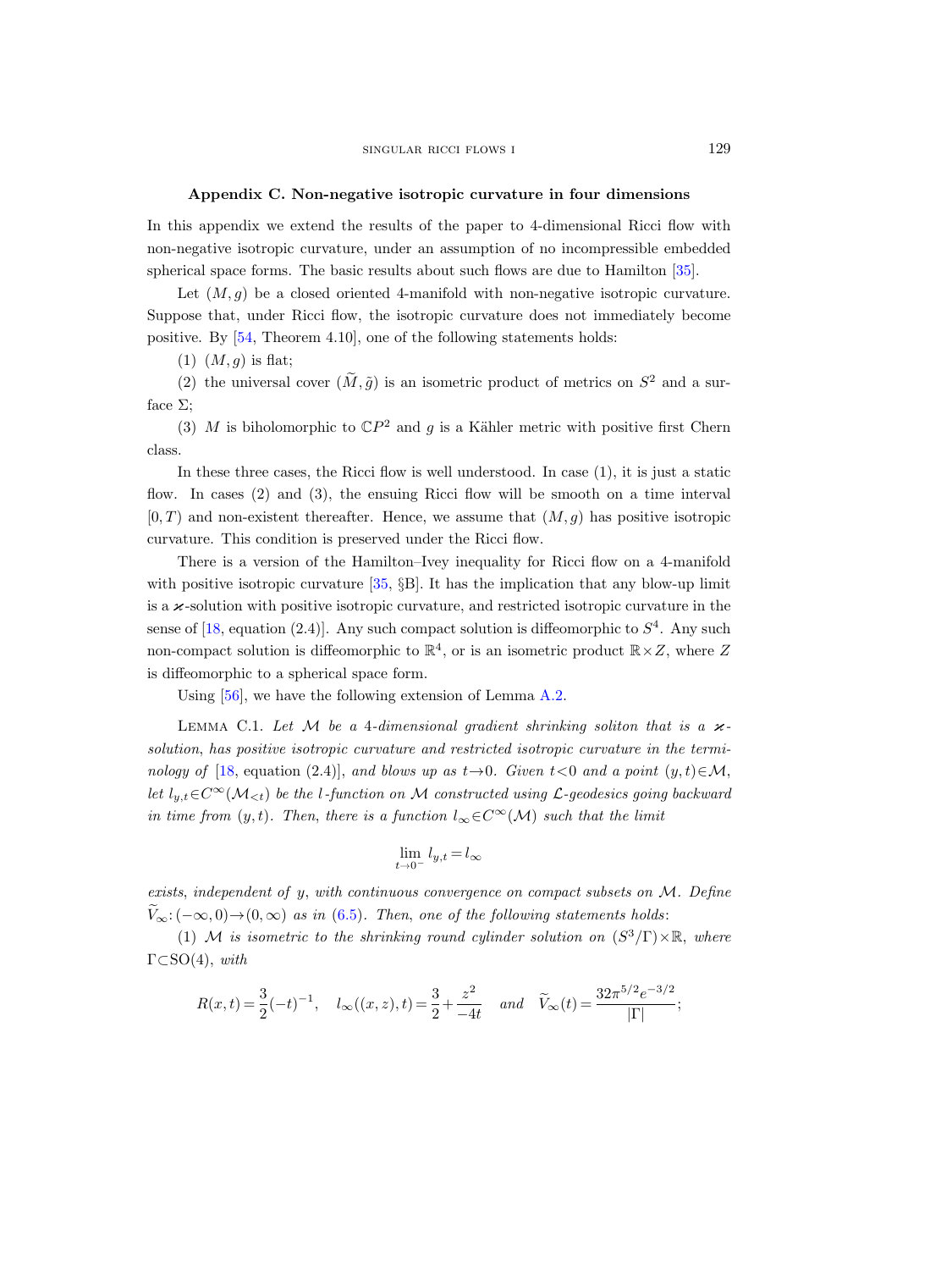(2) M is a shrinking round  $S^4$ , with

$$
R(x,t) = 2(-t)^{-1}
$$
,  $l_{\infty}(x,t) = 2$  and  $\widetilde{V}_{\infty}(t) = \frac{96\pi^2}{e^2}$ .

Let  $(M, g)$  be a compact 4-manifold with positive isotropic curvature and no embedded  $\pi_1$ -injective spherical space forms. The construction of Ricci flow with surgery, starting from  $(M, g)$ , was initiated by Hamilton [\[35\]](#page-67-7). There was a problem with [35] because no canonical neighborhood result was available at that time. The construction was revisited by Chen–Zhu [\[18\]](#page-66-22), based on Perelman's work in the 3-dimensional case [\[57\]](#page-67-0), [\[58\]](#page-67-8) and a preprint version of [\[44\]](#page-67-10). The result of Lemma [C.1,](#page-64-1) which follows from [\[56\]](#page-67-22), was not available when [\[18\]](#page-66-22) was written. With the incorporation of Lemma [C.1,](#page-64-1) the construction of the Ricci flow with surgery is strictly analogous to Perelman's work.

The results of the present paper now extend to the setting of 4-dimensional singular Ricci flows with positive isotropic curvature, again under the assumption that the initial time slice does not have any embedded  $\pi_1$ -injective spherical space forms.

Returning to Ricci flow with surgery, suppose that there are such embedded spherical space forms in the initial time slice. There is still a well-defined Ricci flow with surgery, but the time slices may be orbifolds with isolated singularities [\[17\]](#page-66-14). It should be possible to extend the results of the present paper to the orbifold setting, using [\[45\]](#page-67-16), but we do not address the subject here.

#### References

- <span id="page-65-1"></span>[1] Allard, W. K., On the first variation of a varifold. Ann. of Math., 95 (1972), 417–491.
- <span id="page-65-2"></span>[2] Almgren, F. J., Jr., Some interior regularity theorems for minimal surfaces and an extension of Bernstein's theorem. Ann. of Math., 84 (1966), 277–292.
- <span id="page-65-7"></span>[3] Angenent, S. B., Caputo, M. C. & Knopf, D., Minimally invasive surgery for Ricci flow singularities. J. Reine Angew. Math., 672 (2012), 39-87.
- <span id="page-65-8"></span>[4] ANGENENT, S.B. & KNOPF, D., Precise asymptotics of the Ricci flow neckpinch. Comm. Anal. Geom., 15 (2007), 773–844.
- <span id="page-65-9"></span>[5] Ballmann, W., Lectures on Spaces of Nonpositive Curvature. DMV Seminar, 25. Birkhäuser, Basel, 1995.
- <span id="page-65-5"></span>[6] Bamler, R. H. & Kleiner, B., Ricci flow and diffeomorphism groups of 3-manifolds. Preprint, 2017. [arXiv:1712.06197 \[math.DG\]](http://arxiv.org/abs/1712.06197).
- <span id="page-65-4"></span>[7] — Uniqueness and stability of Ricci flow through singularities. Preprint, 2017. [arXiv:1709.04122 \[math.DG\]](http://arxiv.org/abs/1709.04122).
- <span id="page-65-3"></span>[8] BETHUEL, F., On the singular set of stationary harmonic maps. Manuscripta Math., 78 (1993), 417–443.
- <span id="page-65-0"></span>[9] Brakke, K. A., The Motion of a Surface by its Mean Curvature. Mathematical Notes, 20. Princeton Univ. Press, Princeton, NJ, 1978.
- <span id="page-65-6"></span>[10] Brendle, S. & Huisken, G., Mean curvature flow with surgery of mean convex surfaces in  $\mathbb{R}^3$ . Invent. Math., 203 (2016), 615–654.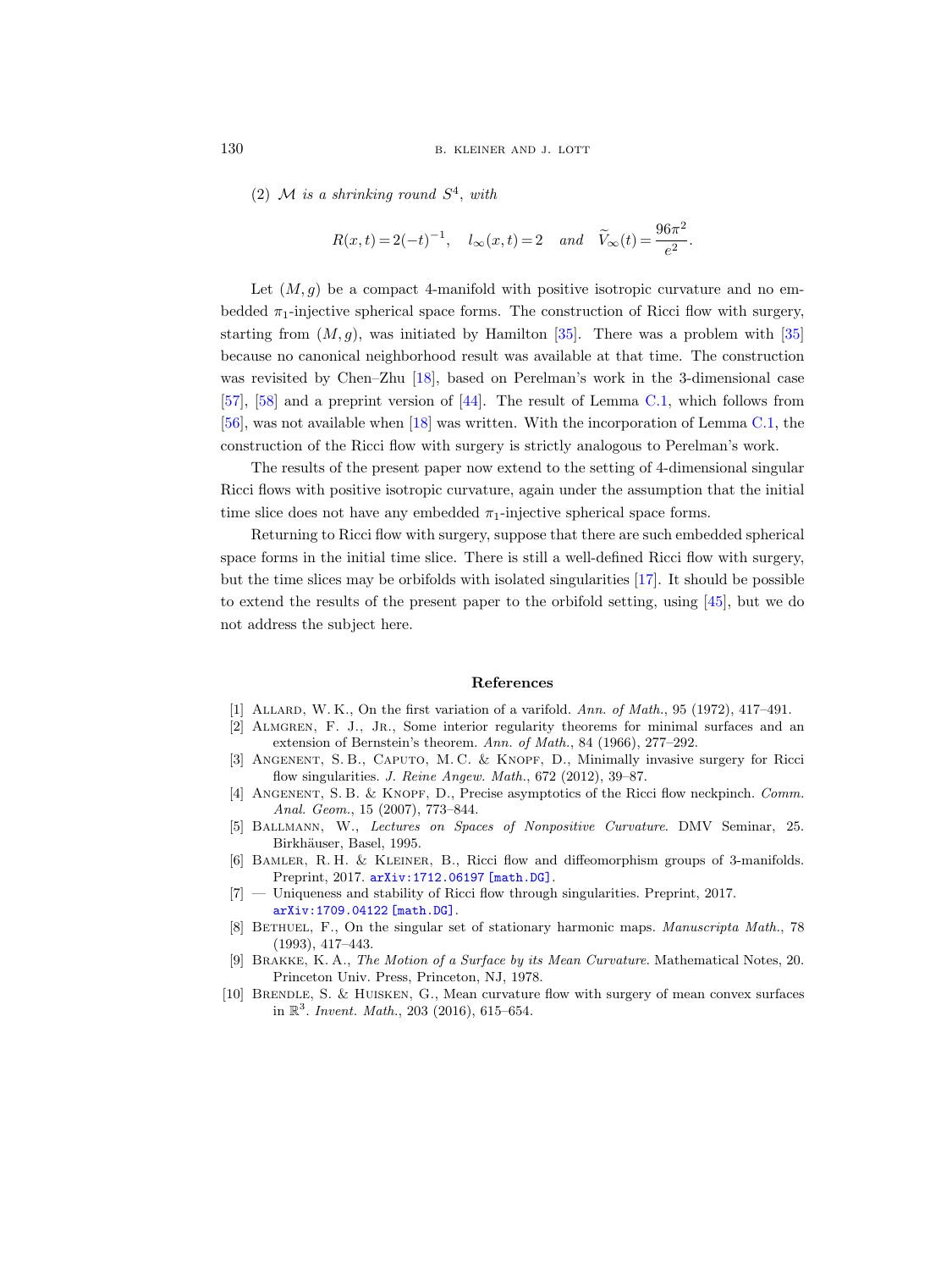- <span id="page-66-18"></span>[11] Cheeger, J., Gromov, M. & Taylor, M., Finite propagation speed, kernel estimates for functions of the Laplace operator, and the geometry of complete Riemannian manifolds. J. Differential Geom., 17 (1982), 15–53.
- <span id="page-66-9"></span>[12] CHEN, X. X., TIAN, G. & ZHANG, Z., On the weak Kähler–Ricci flow. Trans. Amer. Math. Soc., 363 (2011), 2849-2863.
- <span id="page-66-12"></span>[13] CHEN, X. X. & WANG, Y., Bessel functions, heat kernel and the conical Kähler–Ricci flow. J. Funct. Anal., 269 (2015), 551–632.
- <span id="page-66-13"></span> $[14]$  — On the long time behaviour of the conical Kähler–Ricci flows. To appear in J. Reine Angew. Math.
- <span id="page-66-1"></span>[15] Chen, Y. G., Giga, Y. & Goto, S., Uniqueness and existence of viscosity solutions of generalized mean curvature flow equations. J. Differential Geom., 33 (1991), 749–786.
- <span id="page-66-8"></span>[16] Chen, Y. M. & Struwe, M., Existence and partial regularity results for the heat flow for harmonic maps. *Math. Z.*, 201 (1989), 83-103.
- <span id="page-66-14"></span>[17] Chen, B.-L., Tang, S.-H. & Zhu, X.-P., Complete classification of compact fourmanifolds with positive isotropic curvature. J. Differential Geom., 91 (2012), 41-80.
- <span id="page-66-22"></span>[18] Chen, B.-L. & Zhu, X.-P., Ricci flow with surgery on four-manifolds with positive isotropic curvature. J. Differential Geom., 74 (2006), 177–264.
- <span id="page-66-15"></span>[19] Chow, B., On the entropy estimate for the Ricci flow on compact 2-orbifolds. J. Differential Geom., 33 (1991), 597–600.
- <span id="page-66-20"></span>[20] Chow, B., Chu, S.-C., Glickenstein, D., Guenther, C., Isenberg, J., Ivey, T., Knopf, D., Lu, P., Luo, F. & Ni, L., The Ricci Flow: Techniques and Applications. Part I. Mathematical Surveys and Monographs, 135. Amer. Math. Soc., Providence, RI, 2007.
- <span id="page-66-21"></span>[21] Chow, B., Lu, P. & Ni, L., Hamilton's Ricci Flow. Graduate Studies in Mathematics, 77. Amer. Math. Soc., Providence, RI, 2006.
- <span id="page-66-16"></span>[22] Chow, B. & Wu, L. F., The Ricci flow on compact 2-orbifolds with curvature negative somewhere. Comm. Pure Appl. Math., 44 (1991), 275–286.
- <span id="page-66-4"></span>[23] De Giorgi, E., Frontiere Orientate di Misura Minima. Seminario di Matematica della Scuola Normale Superiore di Pisa. Editrice Tecnico Scientifica, Pisa, 1961.
- <span id="page-66-19"></span>[24] ENDERS, J., Reduced distance based at singular time in the ricci flow. Preprint, 2007. [arXiv:0711.0558 \[math.DG\]](http://arxiv.org/abs/0711.0558),.
- <span id="page-66-2"></span>[25] Evans, L. C. & Spruck, J., Motion of level sets by mean curvature. I. J. Differential Geom., 33 (1991), 635–681.
- <span id="page-66-3"></span> $[26]$  — Motion of level sets by mean curvature. IV. J. Geom. Anal., 5 (1995), 77-114.
- <span id="page-66-17"></span>[27] EYSSIDIEUX, P., GUEDJ, V. & ZERIAHI, A., Weak solutions to degenerate complex Monge– Ampère flows II. Adv. Math., 293 (2016), 37-80.
- <span id="page-66-5"></span>[28] FEDERER, H., The singular sets of area minimizing rectifiable currents with codimension one and of area minimizing flat chains modulo two with arbitrary codimension. Bull. Amer. Math. Soc., 76 (1970), 767–771.
- <span id="page-66-6"></span>[29] FEDERER, H. & FLEMING, W. H., Normal and integral currents. Ann. of Math., 72 (1960), 458–520.
- <span id="page-66-0"></span>[30] Feldman, M., Ilmanen, T. & Knopf, D., Rotationally symmetric shrinking and expanding gradient Kähler–Ricci solitons. J. Differential Geom., 65 (2003), 169–209.
- <span id="page-66-7"></span>[31] GIAQUINTA, M. & GIUSTI, E., The singular set of the minima of certain quadratic functionals. Ann. Scuola Norm. Sup. Pisa Cl. Sci., 11 (1984), 45–55.
- <span id="page-66-10"></span>[32] Giesen, G. & Topping, P. M., Existence of Ricci flows of incomplete surfaces. Comm. Partial Differential Equations, 36 (2011), 1860–1880.
- <span id="page-66-11"></span>[33] — Ricci flows with unbounded curvature. *Math. Z.*, 273 (2013), 449-460.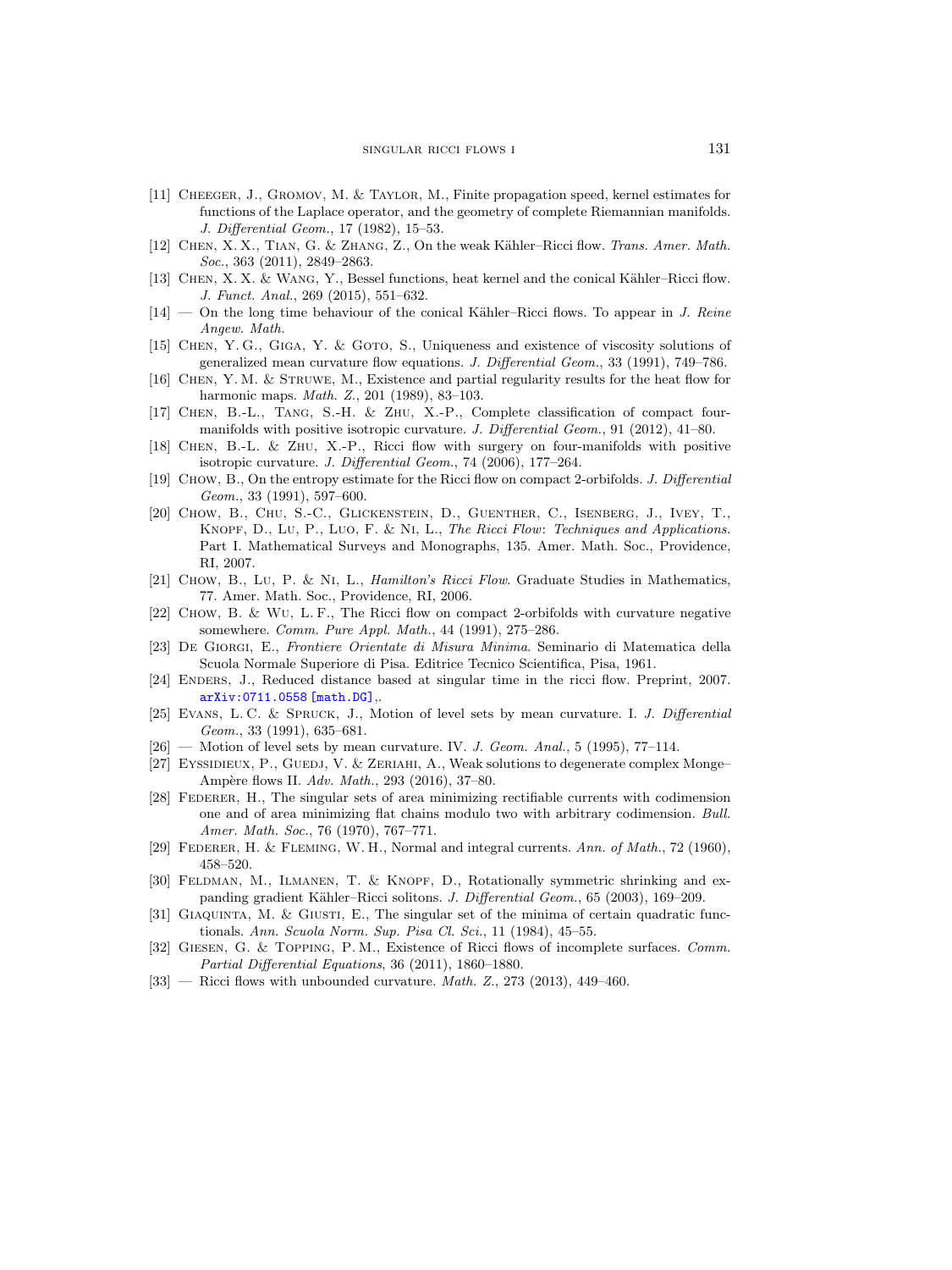# 132 b. kleiner and j. lott

- <span id="page-67-9"></span>[34] HAMILTON, R. S., A compactness property for solutions of the Ricci flow. Amer. J. Math., 117 (1995), 545–572.
- <span id="page-67-7"></span>[35] — Four-manifolds with positive isotropic curvature. Comm. Anal. Geom., 5 (1997), 1–92.
- <span id="page-67-15"></span>[36] — Three-orbifolds with positive Ricci curvature, in Collected Papers on Ricci Flow, Series in Geometry and Topology, 37, pp. 521–524. Int. Press, Somerville, MA, 2003.
- <span id="page-67-11"></span>[37] Haslhofer, R. & Kleiner, B., Mean curvature flow with surgery. Duke Math. J., 166 (2017), 1591–1626.
- <span id="page-67-19"></span>[38] HASLHOFER, R. & NABER, A., Weak solutions for the Ricci flow I. To appear in J. Eur. Math. Soc. (JEMS).
- <span id="page-67-12"></span>[39] HEAD, J., On the mean curvature evolution of two-convex hypersurfaces. J. Differential Geom., 94 (2013), 241–266.
- <span id="page-67-3"></span>[40] HÉLEIN, F., Regularity of weakly harmonic maps from a surface into a manifold with symmetries. Manuscripta Math., 70 (1991), 203–218.
- <span id="page-67-20"></span>[41] HÖRMANDER, L., The Analysis of Linear Partial Differential Operators. I. Classics in Mathematics. Springer, Berlin–Heidelberg, 2003.
- <span id="page-67-1"></span>[42] Huisken, G., Asymptotic behavior for singularities of the mean curvature flow. J. Differential Geom., 31 (1990), 285–299.
- <span id="page-67-2"></span>[43] Ilmanen, T., Elliptic regularization and partial regularity for motion by mean curvature. Mem. Amer. Math. Soc., 108 (1994), 90 pp.
- <span id="page-67-10"></span>[44] KLEINER, B. & LOTT, J., Notes on Perelman's papers. Geom. Topol., 12 (2008), 2587–2855.
- <span id="page-67-16"></span> $[45]$  — Geometrization of three-dimensional orbifolds via Ricci flow. Astérisque, 365 (2014), 101–177.
- <span id="page-67-14"></span>[46] KOCH, H. & LAMM, T., Geometric flows with rough initial data. Asian J. Math., 16 (2012), 209–235.
- <span id="page-67-13"></span>[47] LAUER, J., Convergence of mean curvature flows with surgery. Comm. Anal. Geom., 21 (2013), 355–363.
- <span id="page-67-4"></span>[48] Lin, F.-H., Gradient estimates and blow-up analysis for stationary harmonic maps. Ann. of Math., 149 (1999), 785–829.
- <span id="page-67-6"></span>[49] Lin, F.-H. & Wang, C.-Y., Harmonic and quasi-harmonic spheres. III. Rectifiability of the parabolic defect measure and generalized varifold flows. Ann. Inst. H. Poincaré Anal. Non Linéaire, 19 (2002), 209-259.
- <span id="page-67-17"></span>[50] Liu, J. & ZHANG, X., Conical Kähler–Ricci flows on Fano manifolds. Adv. Math., 307 (2017), 1324–1371.
- [51] Lu, P., A compactness property for solutions of the Ricci flow on orbifolds. Amer. J. Math., 123 (2001), 1103–1134.
- <span id="page-67-18"></span>[52] MAZZEO, R., RUBINSTEIN, Y. A. & SESUM, N., Ricci flow on surfaces with conic singularities. Anal. PDE, 8 (2015), 839–882.
- <span id="page-67-21"></span>[53] Metzger, J. & Schulze, F., No mass drop for mean curvature flow of mean convex hypersurfaces. Duke Math. J., 142 (2008), 283–312.
- <span id="page-67-23"></span>[54] MICALLEF, M. J. & WANG, M. Y., Metrics with nonnegative isotropic curvature. Duke Math. J., 72 (1993), 649–672.
- <span id="page-67-5"></span>[55] MORREY, C. B., JR., *Multiple Integrals in the Calculus of Variations*. Die Grundlehren der mathematischen Wissenschaften, 130. Springer, New York, 1966.
- <span id="page-67-22"></span>[56] Naber, A., Noncompact shrinking four solitons with nonnegative curvature. J. Reine Angew. Math., 645 (2010), 125–153.
- <span id="page-67-0"></span>[57] PERELMAN, G., The entropy formula for the Ricci flow and its geometric applications. Preprint, 2002. [arXiv:math/0211159 \[math.DG\]](http://arxiv.org/abs/math/0211159).
- <span id="page-67-8"></span>[58] — Ricci flow with surgery on three-manifolds. Preprint, 2003. [arXiv:math/0303109 \[math.DG\]](http://arxiv.org/abs/math/0303109).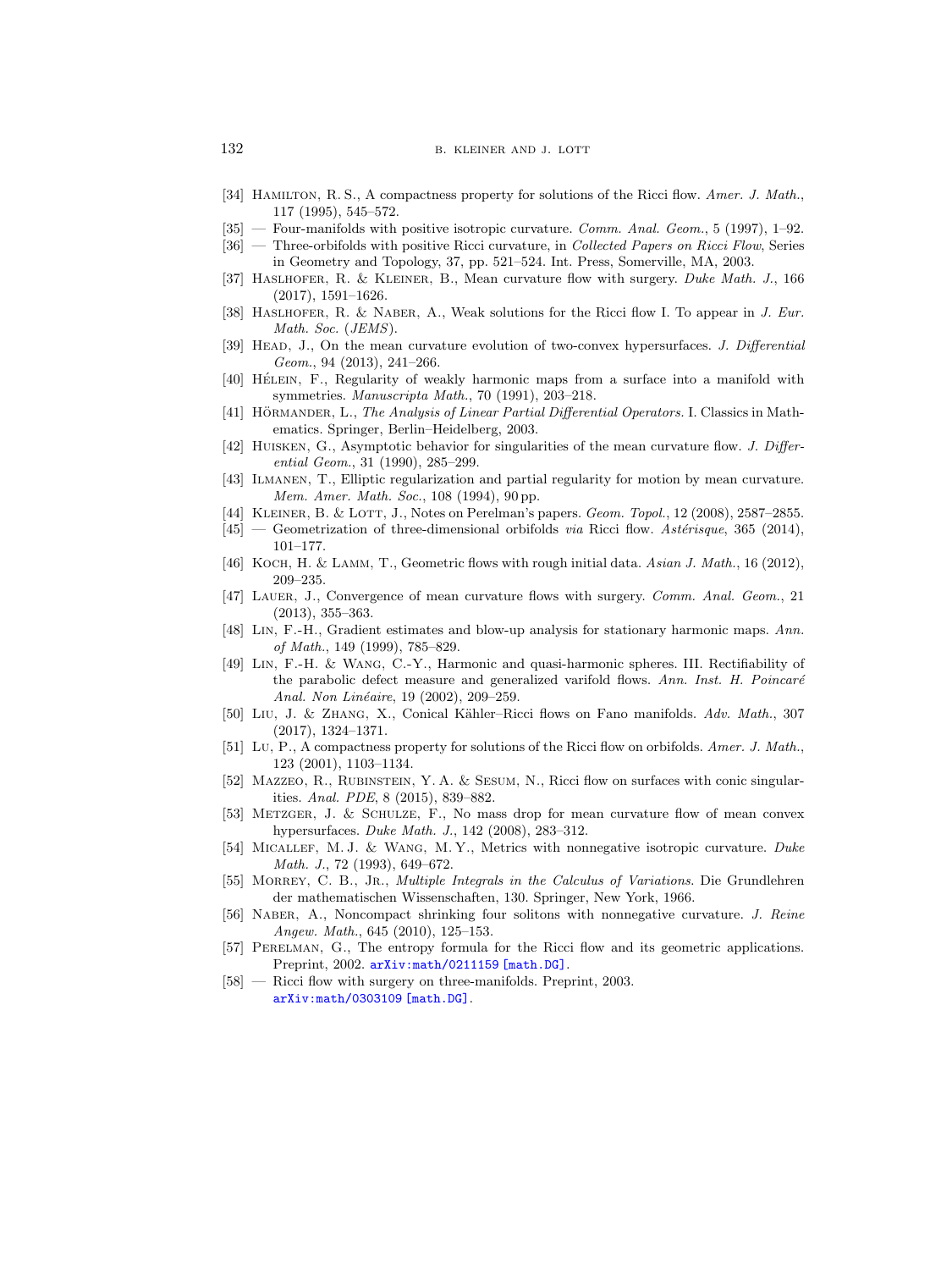- <span id="page-68-15"></span>[59] Phong, D. H., Song, J., Sturm, J. & Wang, X., The Ricci flow on the sphere with marked points. Preprint, 2014. [arXiv:1407.1118 \[math.DG\]](http://arxiv.org/abs/1407.1118).
- <span id="page-68-2"></span>[60] Reifenberg, E. R., Solution of the Plateau Problem for m-dimensional surfaces of varying topological type.  $Acta Math., 104 (1960), 1-92.$
- <span id="page-68-3"></span> $[61]$  — On the analyticity of minimal surfaces. Ann. of Math., 80 (1964), 15–21.
- <span id="page-68-10"></span>[62] SCHNÜRER, O. C., SCHULZE, F. & SIMON, M., Stability of Euclidean space under Ricci flow. Comm. Anal. Geom., 16 (2008), 127–158.
- <span id="page-68-6"></span>[63] SCHOEN, R. & UHLENBECK, K., A regularity theory for harmonic maps. J. Differential Geom., 17 (1982), 307–335. Correction in J. Differential Geom., 18 (1983), 329.
- <span id="page-68-7"></span> $[64]$  — Regularity of minimizing harmonic maps into the sphere. Invent. Math., 78 (1984), 89–100.
- <span id="page-68-4"></span>[65] Simon, L., Cylindrical tangent cones and the singular set of minimal submanifolds. J. Differential Geom., 38 (1993), 585–652.
- <span id="page-68-8"></span>[66] — Rectifiability of the singular set of energy minimizing maps. Calc. Var. Partial Differential Equations, 3 (1995), 1–65.
- <span id="page-68-11"></span>[67] SIMON, M., Deformation of  $C^0$  Riemannian metrics in the direction of their Ricci curvature. Comm. Anal. Geom., 10 (2002), 1033–1074.
- [68] Ricci flow of almost non-negatively curved three manifolds. J. Reine Angew. Math., 630 (2009), 177–217.
- <span id="page-68-12"></span>[69] — Ricci flow of non-collapsed three manifolds whose Ricci curvature is bounded from below. J. Reine Angew. Math., 662 (2012), 59–94.
- <span id="page-68-5"></span>[70] SIMONS, J., Minimal varieties in riemannian manifolds. Ann. of Math., 88 (1968), 62–105.
- <span id="page-68-18"></span>[71] Song, J. & Tian, G., The Kähler–Ricci flow through singularities. *Invent. Math.*, 207 (2017), 519–595.
- <span id="page-68-9"></span>[72] Struwe, M., On the evolution of harmonic maps in higher dimensions. J. Differential Geom., 28 (1988), 485–502.
- <span id="page-68-19"></span>[73] Topping, P. M., Lectures on the Ricci Flow. London Mathematical Society Lecture Note Series, 325. Cambridge Univ. Press, Cambridge, 2006.
- Ricci flow compactness via pseudolocality, and flows with incomplete initial metrics. J. Eur. Math. Soc. (JEMS), 12 (2010), 1429–1451.
- <span id="page-68-13"></span>[75] — Ricci flow compactness via pseudolocality, and flows with incomplete initial metrics. J. Eur. Math. Soc. (JEMS), 12 (2010), 1429–1451.
- <span id="page-68-14"></span> $[76]$  — Uniqueness and nonuniqueness for Ricci flow on surfaces: reverse cusp singularities. Int. Math. Res. Not., (2012), 2356–2376.
- <span id="page-68-16"></span>[77] WANG, Y., Smooth approximations of the conical Kähler–Ricci flows. *Math. Ann.*, 365 (2016), 835–856.
- <span id="page-68-0"></span>[78] White, B., The size of the singular set in mean curvature flow of mean-convex sets. J. Amer. Math. Soc., 13 (2000), 665-695.
- <span id="page-68-1"></span>[79] — The nature of singularities in mean curvature flow of mean-convex sets. J. Amer. Math. Soc., 16 (2003), 123–138.
- <span id="page-68-17"></span>[80] Wu, L. F., The Ricci flow on 2-orbifolds with positive curvature. J. Differential Geom., 33 (1991), 575–596.
- <span id="page-68-20"></span>[81] Ye, R., On the l-function and the reduced volume of Perelman. I. Trans. Amer. Math. Soc., 360 (2008), 507–531.
- <span id="page-68-21"></span>[82] — On the l-function and the reduced volume of Perelman. II. Trans. Amer. Math. Soc., 360 (2008), 533–544.